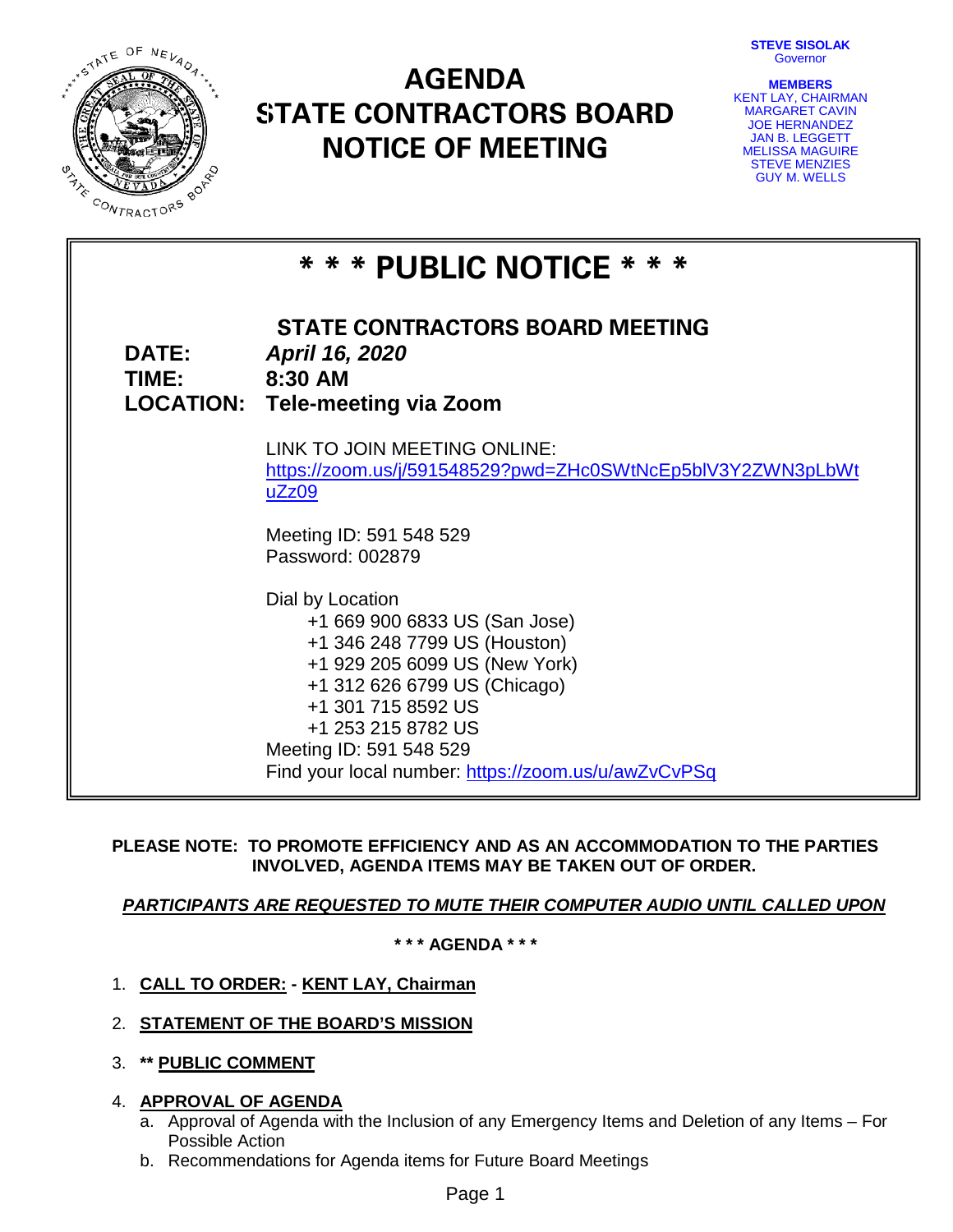# 5. **APPROVAL OF MINUTES**

February 20, 2020 – For Possible Action March 10, 2020 – For Possible Action

# 6. **EXECUTIVE SESSION**

- a. Executive Officer's Report
- b. Review of Monthly Department Statistics For Possible Action
- c. Report of Disciplinary Hearing Outcomes for February 2020
- d. Report of Application Denial Hearing Outcomes for February 2020
- e. Update Concerning the February 21, 2020 Legislative Sunset Subcommittee Meeting Regarding the Commission on Construction Education and Status of Senate Concurrent Resolution 6
- f. Update Concerning the February 26, 2020 Executive Branch Audit Committee Meeting and Status of Audit Report DIA 19-03
- g. Review and Approval of Proposed Changes to the Licensure by Endorsement Program For Possible Action
- h. Legislative Discussion For Possible Action
	- Discussion Concerning Potential Initiatives for the 2021 Legislative Session For Possible Action
	- Discussion and approval of proposed Bill Draft Requests:
		- (1.) Proposed Bill Draft Request Pertaining to Provisions Related to Cease and Desist Orders – For Possible Action
		- (2.) Proposed Bill Draft Request Pertaining to Provision's Related to the Residential Recovery Fund – For Possible Action
		- (3.) Proposed Bill Draft Request Pertaining to Provision's Related to Disciplinary Action – For Possible Action
- i. Legal Report For Possible Action
	- Discussion Concerning Potential or Pending Litigation
	- Approval of Executive Officer Grein or Her Designee to Attend the Mandatory Settlement Conference Concerning Petition for Judicial Review Case No. A-17-762357-J TL Townsend Builders LLC, dba, Townco Construction Group v Nevada State Contractors Board – For Possible Action

(A public body may interrupt the open meeting and exclude the public for the purpose of having an attorney-client discussion of potential and existing litigation pursuant to NRS 241.015(3)(b)(2))

- j. Subcommittee Reports Executive Subcommittee, Recovery Fund Subcommittee, Classification/Regulation Subcommittee, Finance Subcommittee.
- k. Discussion and approval of Budget Revisions for FY 2019-2020 For Possible Action
- l. Approval of FY 2019-2020 Budget Augmentation for Emergency Programs and Capital Expenditures– For Possible Action
- m. Approval of Employee Health Insurance Benefit Plan Policy Renewal Terms For Possible **Action**
- n. Approval of Employee Emergency Leave Program Related to the Covid-19 Pandemic For Possible Action
- o. Approval of Emergency Action to Grant Extension of Time to Replace a Qualified Employee Under the Provisions of NRS 624.285 – For Possible Action
- p. Approval of Implementation of Declaration of Emergency Directive 009 issued by Governor Sisolak on March 31, 2020 Regarding License Renewal – For Possible Action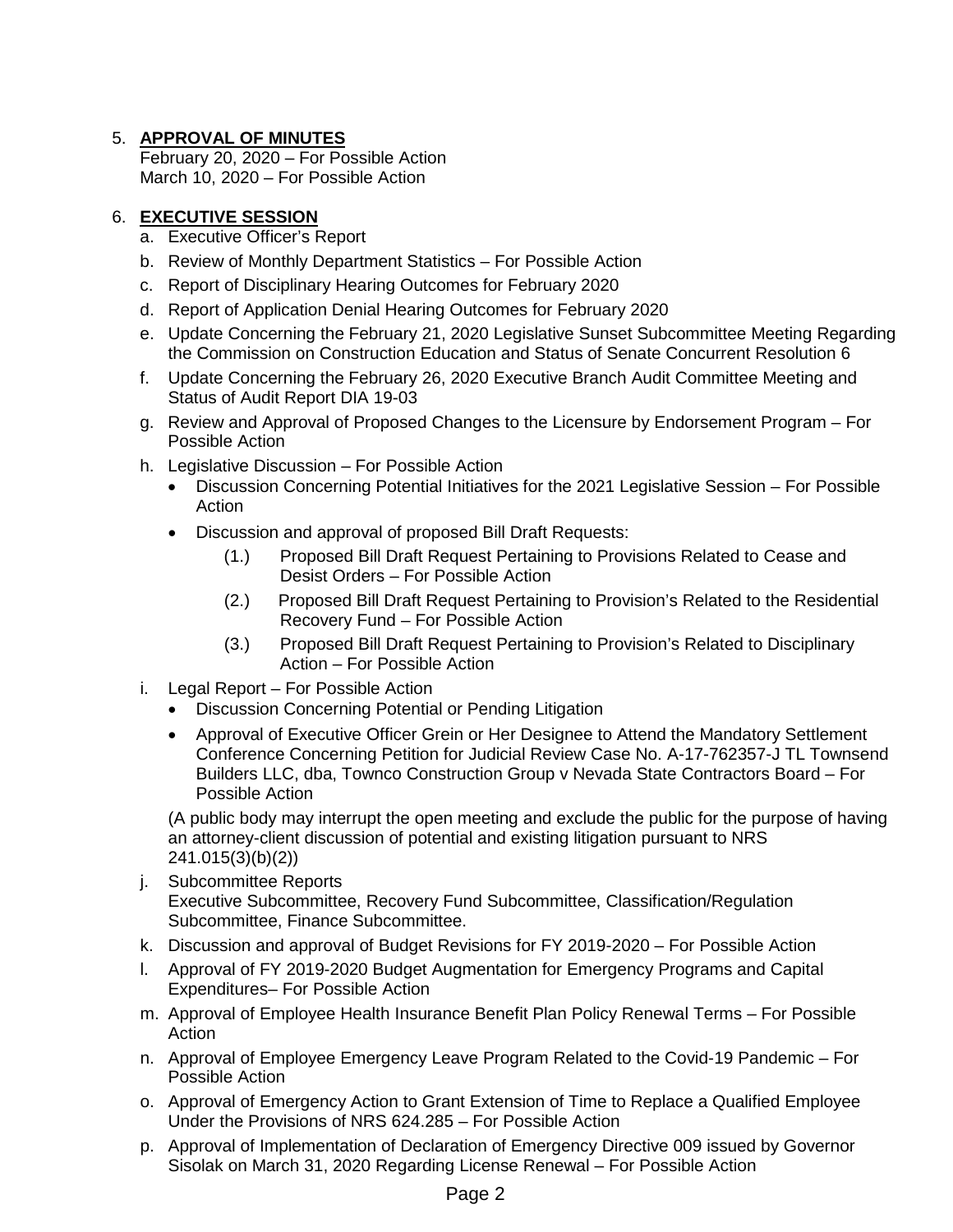q. Approval of Recovery Fund Hearing Procedures – For Possible Action

## 7. **APPROVAL OF CONSENT AGENDA – For Possible Action:**

a. Ratification of Staff Approved License Applications, Changes of Licensure, Reinstatement of Licensure, Voluntary Surrenders (List Attached, Items 1 to 372)

# 8. **\*\*PUBLIC COMMENT**

Adjournment – For Possible Action

#### **\*\* PUBLIC COMMENT**

Comments from the public are accepted at this time on topics not specifically addressed elsewhere on the agenda. The public may comment by using the Chat function in Zoom, or by an audible or visual raise of hand, before speaking during the Public Comment section. The board is precluded from discussing or acting on items raised by Public Comment that are not already on the agenda. *Public Comment will be limited to 3 minutes per person at the discretion of the Chairman.*

#### **NOTICES POSTED AT THE FOLLOWING LOCATIONS**

NEVADA STATE CONTRACTORS BOARD – RENO NEVADA STATE CONTRACTORS BOARD – HENDERSON NEVADA STATE CONTRACTORS BOARD – INTERNET WEBSITE NEVADA PUBLIC NOTICE WEBSITE

# **PLEASE NOTE:**

- 1) Persons/facilities desiring copies of the board's agenda must submit their request in writing every six months.
- 2) With regard to any board meeting, it is possible that an amended notice will be published adding new items to the original agenda. Amended notices will be posted in accordance with the Open Meeting Law: however, they will not be mailed to individuals on the board's mailing list.
- 3) Members of the public who are disabled and require special accommodations or assistance at the meeting are requested to notify the board office in writing at 5390 Kietzke Lane, Suite 102, Reno, NV 89511 or 2310 Corporate Circle, Suite 200, Henderson, NV 89074 or by calling 775-688-1141 or by contacting Crystal Caywood at 702-486-1136 prior to the date of the meeting.
- 4) Pursuant to NRS 241.020(6), please take notice: (1) Items on the agenda may be taken out of order; (2) Two or more agenda items may be combined for consideration; and (3) At any time, items on the agenda may be removed from the agenda or discussion of the items may be delayed.
- 5) Subject to the provisions of NRS 241.050(5), interested parties may request a copy of supporting materials related to this meeting by contacting the following individuals:

Crystal Caywood 2310 Corporate Circle, Suite 200, Henderson, NV 89074 702.486.1136 [ccaywood@nscb.state.nv.us](mailto:ccaywood@nscb.state.nv.us)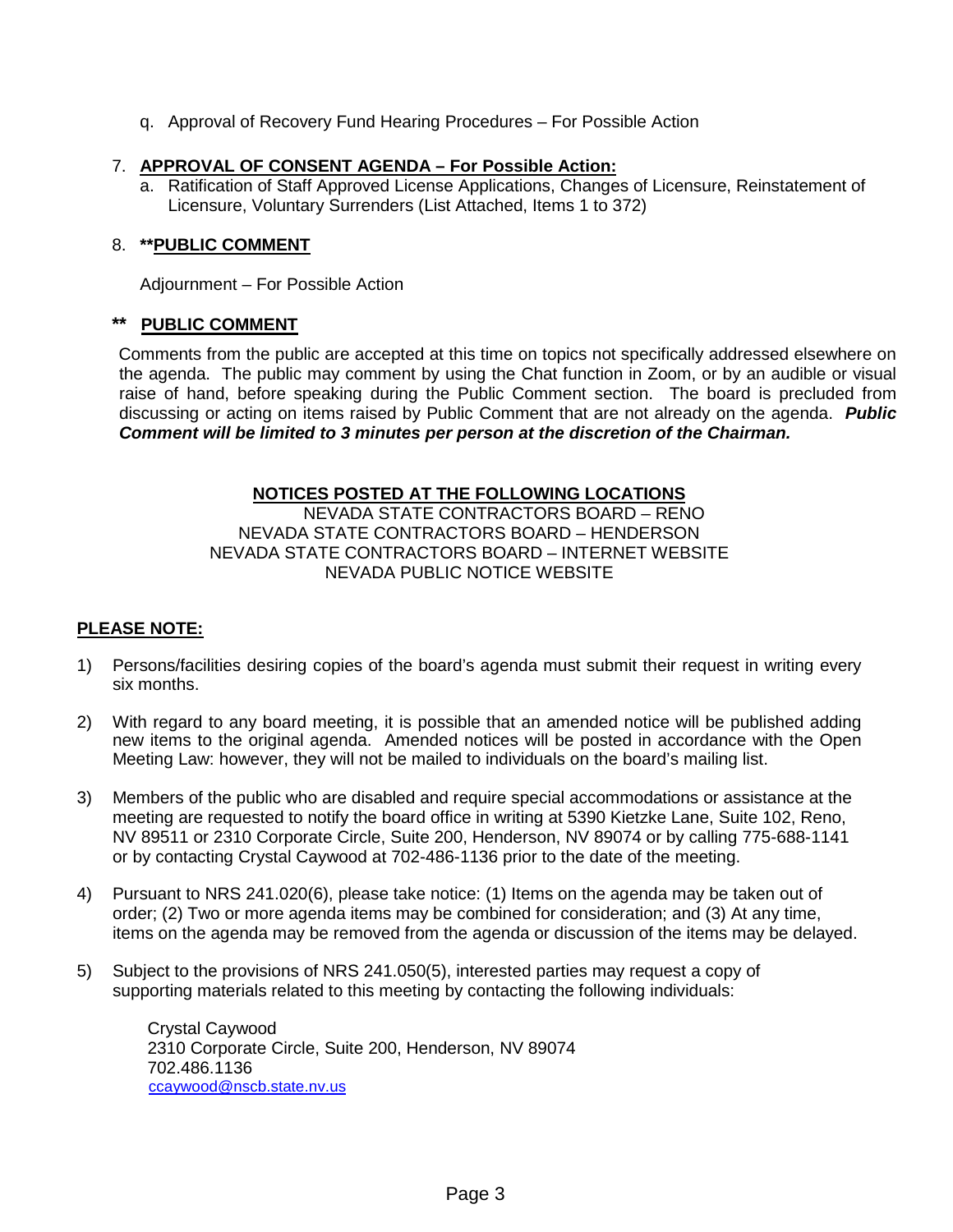Page 1 of 103

#### **NEW APPLICATIONS**

**1 775 GLASS & SHOWER DOORS LLC RENO, NV** JAIRO GONZALEZ-MENDOZA, Manager JAIRO GONZALEZ-MENDOZA, CMS and Trade CONTRACTORS LICENSE APPLICATION, 1013144

Approved DATE: 02/28/2020

LIMIT: \$10,000.00 BOND: \$2,000.00 CLASS: C-8 GLASS & GLAZING

CONTINGENT UPON PASSING CMS EXAM WITHIN 6 MONTHS FROM THE APPLICATION FILING DATE 02/12/2020

# **2 A & J CONSTRUCTION LLC LAS VEGAS, NV**

 SUJHEY JASSEL JIMENEZ-SANCHEZ Managing Member; ALEJANDRA SANCHEZ-RAMIREZ, Managing Member; ASHLEY AMAIRANY JIMENEZ, Managing Member

JULIO CESAR JIMENEZ-PADILLA Trade; SUJHEY JASSEL JIMENEZ-SANCHEZ CMS

CONTRACTORS LICENSE APPLICATION, 1009796

Approved DATE: 02/12/2020

LIMIT: \$800,000.00 BOND: \$20,000.00 CLASS: A-7 EXCAVATING AND GRADING A-13 WRECKING BUILDINGS

#### **3 A & R MAINTENANCE & LANDSCAPING LLC LAS VEGAS, NV**

 AARON RICHARD SANTISTEVAN, Managing Member; ANGEL URIOSTEGUI-GOMEZ Managing Member ANGEL URIOSTEGUI-GOMEZ CMS and Trade CONTRACTORS LICENSE APPLICATION, 1011352

Approved DATE: 02/11/2020

LIMIT: \$45,000.00 BOND: \$5,000.00 CLASS: C-10 LANDSCAPE CONTRACTING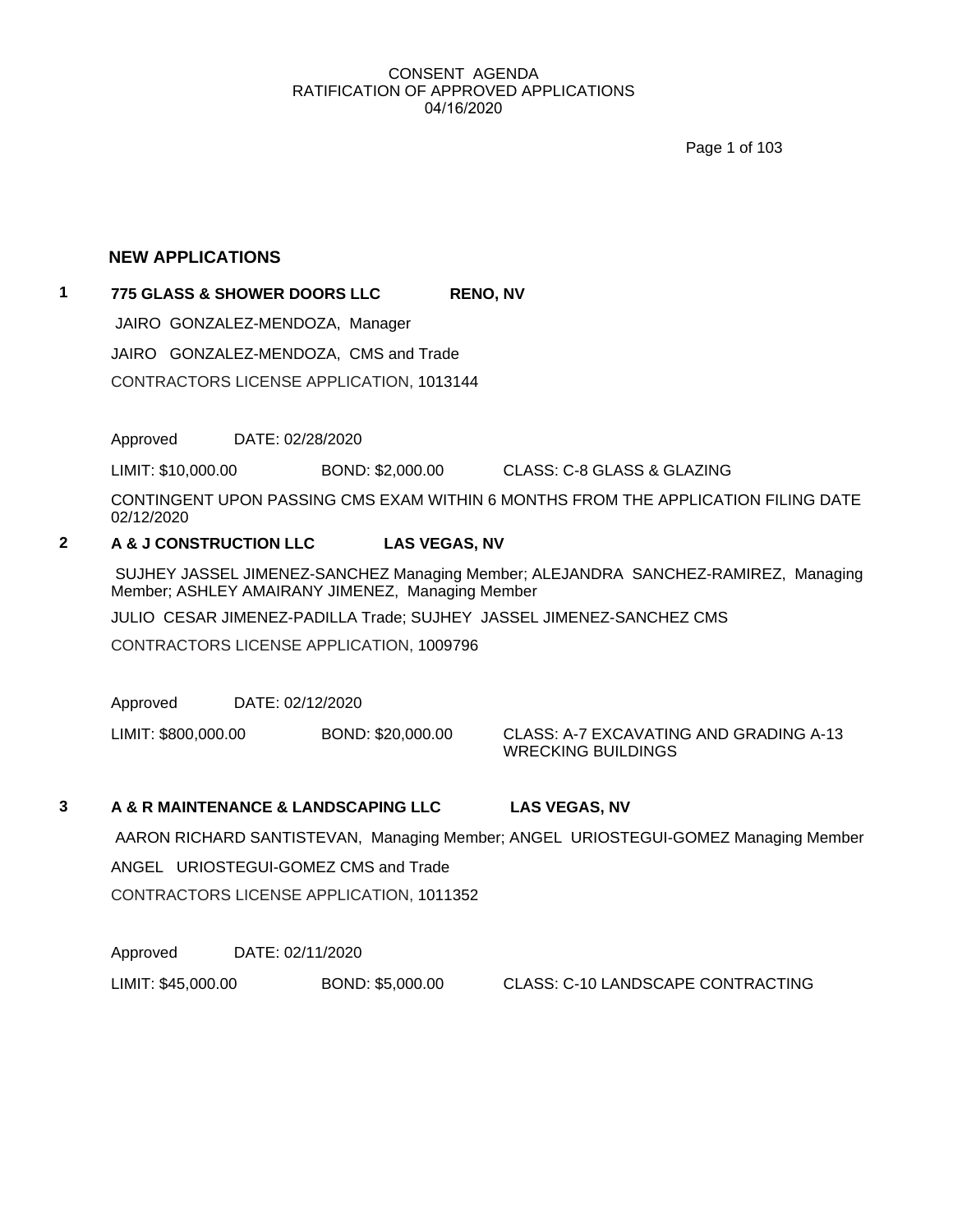Page 2 of 103

# **4 A 2 Z REBAR NORTH LAS VEGAS, NV** ROSALINA FELIX President; LUIS ALBERTO FELIX-MANCINAS Secretary ROSALINA FELIX CMS; LUIS ALBERTO FELIX-MANCINAS Trade CONTRACTORS LICENSE APPLICATION, 1012883 Approved DATE: 02/27/2020 LIMIT: \$10,000.00 BOND: \$2,000.00 CLASS: C-14A REINFORCING STEEL **5 A B TILE SACRAMENTO, CA** ALEKSEY BGATOV, President ALEKSEY BGATOV, CMS and Trade CONTRACTORS LICENSE APPLICATION, 1012197 Approved DATE: 02/12/2020 LIMIT: \$10,000.00 BOND: \$2,000.00 CLASS: C20 THIS APPROVAL IS CONTINGENT UPON PASSING THE CMS EXAM WITHIN 6 MONTHS **6 A C DOCTOR HEATING AND AIR CONDITIONING LLC HENDERSON, NV** THOMAS WAYNE DOBBS, Manager THOMAS WAYNE DOBBS, CMS and Trade CONTRACTORS LICENSE APPLICATION, 1011693 Approved DATE: 02/12/2020 LIMIT: \$245,000.00 BOND: \$15,000.00 CLASS: C21B-AIR CONDITIONING CONTINGENT ON PASSING TRADE EXAM **7 A D S GARAGE DOORS LLC LAS VEGAS, NV** BRAD SHANE BUNCE Managing Member BRAD SHANE BUNCE CMS and Trade CONTRACTORS LICENSE APPLICATION, 1010620 Approved DATE: 02/11/2020 LIMIT: \$245,000.00 BOND: \$15,000.00 CLASS: C-3D OVERHEAD DOORS CONTINGENT UPON PASSING REQUIRED CMS EXAM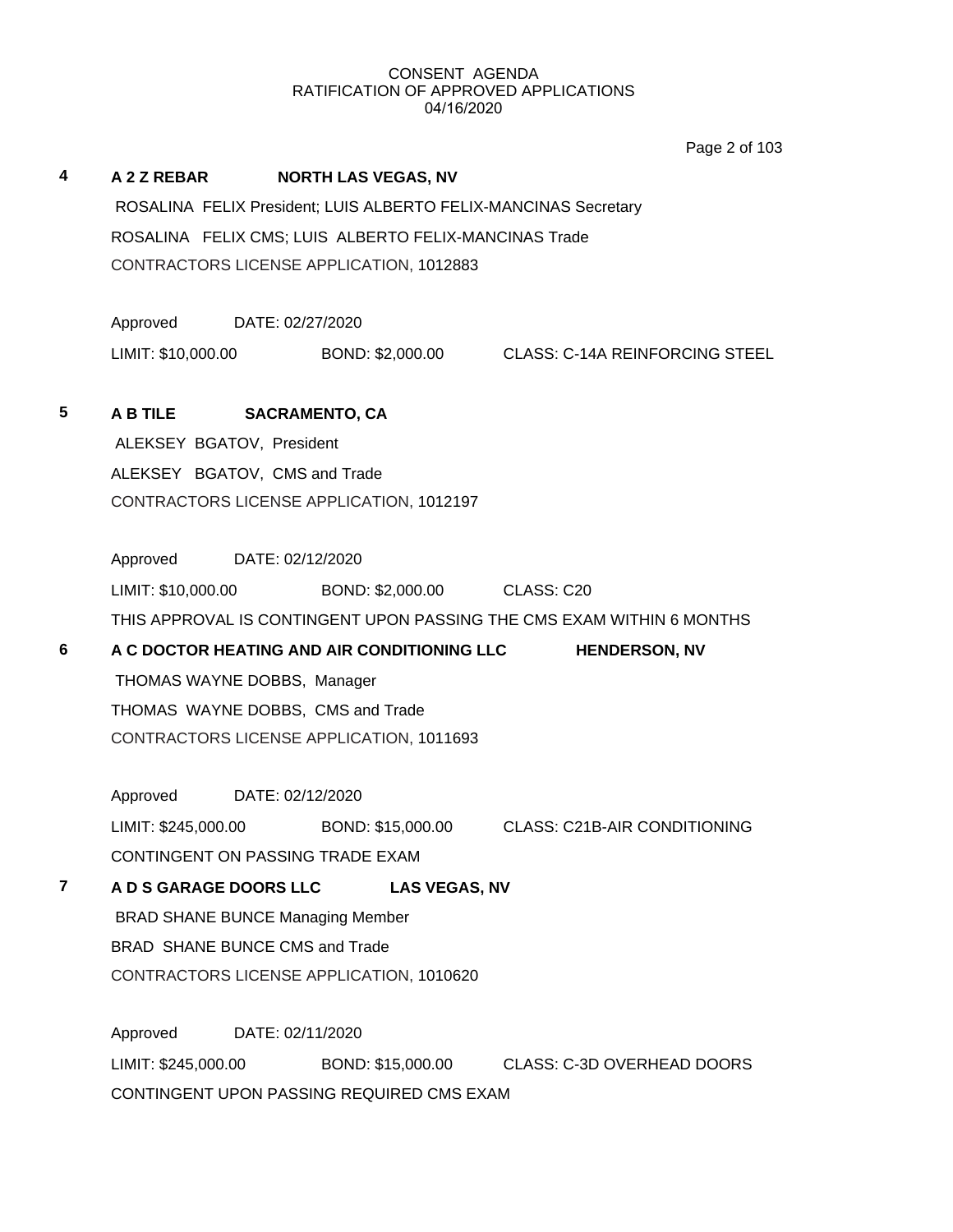Page 3 of 103

#### **8 ACES CABINETS & CARPENTRY LLC SPARKS, NV**

CECILIA PEREZ Managing Member; FRANCISCO PEREZ-SOLIS Managing Member

CECILIA PEREZ CMS; FRANCISCO PEREZ-SOLIS Trade

CONTRACTORS LICENSE APPLICATION, 1012256

Approved DATE: 02/24/2020

LIMIT: \$10,000.00 BOND: \$2,000.00 CLASS: C-3B FINISH CARPENTRY

CECLILIA PEREZ, MANAGING MEMBER/ CMS FRANCISCO PEREZ-SOLIS, MANAGING MEMBER/ TRADE CONTINGENT UPON FRANCISCO PEREZ-SOLIS PASSING C-3B TRADE EXAM WITHIN 6 MONTHS FROM THE DATE THE APPLICATION WAS FILED

### **9 ALEJANDRO PAYAN BATTLE MOUNTAIN, NV**

EMERGENCY HOME REPAIRS;

CONTRACTORS LICENSE APPLICATION, 1011512

Approved DATE: 02/13/2020

LIMIT: \$10,000.00 BOND: \$2,000.00 CLASS: C15A

THIS APPROVAL IS CONTINGENT UPON PASSING THE TRADE EXAM WITHIN 6 MONTHS

#### **10 ALL NATIONS LLC LAS VEGAS, NV**

SPEEDY ROOFING; RUDY MOLINA Manager DENNIS LUIS THOMPSON-BEVANS, CMS; RUDY MOLINA Trade CONTRACTORS LICENSE APPLICATION, 1012663

Approved DATE: 03/05/2020

LIMIT: \$10,000.00 BOND: \$2,000.00 CLASS: C-15A ROOFING

# **11 ARTISTIC CURB LLC SPRING CREEK, NC**

 CAMERON WADE HELMING, Managing Member; LEANNA LUOISE HELMING, Managing Member CAMERON WADE HELMING, Trade; LEANNA LUOISE HELMING, CMS CONTRACTORS LICENSE APPLICATION, 1012533

Approved DATE: 03/04/2020 LIMIT: \$10,000.00 BOND: \$2,000.00 CLASS: C5 THIS APPROVAL IS CONTINGENT UPON PASS THE CMS AND TRADE EXAMS WITHIN 6 MONTHS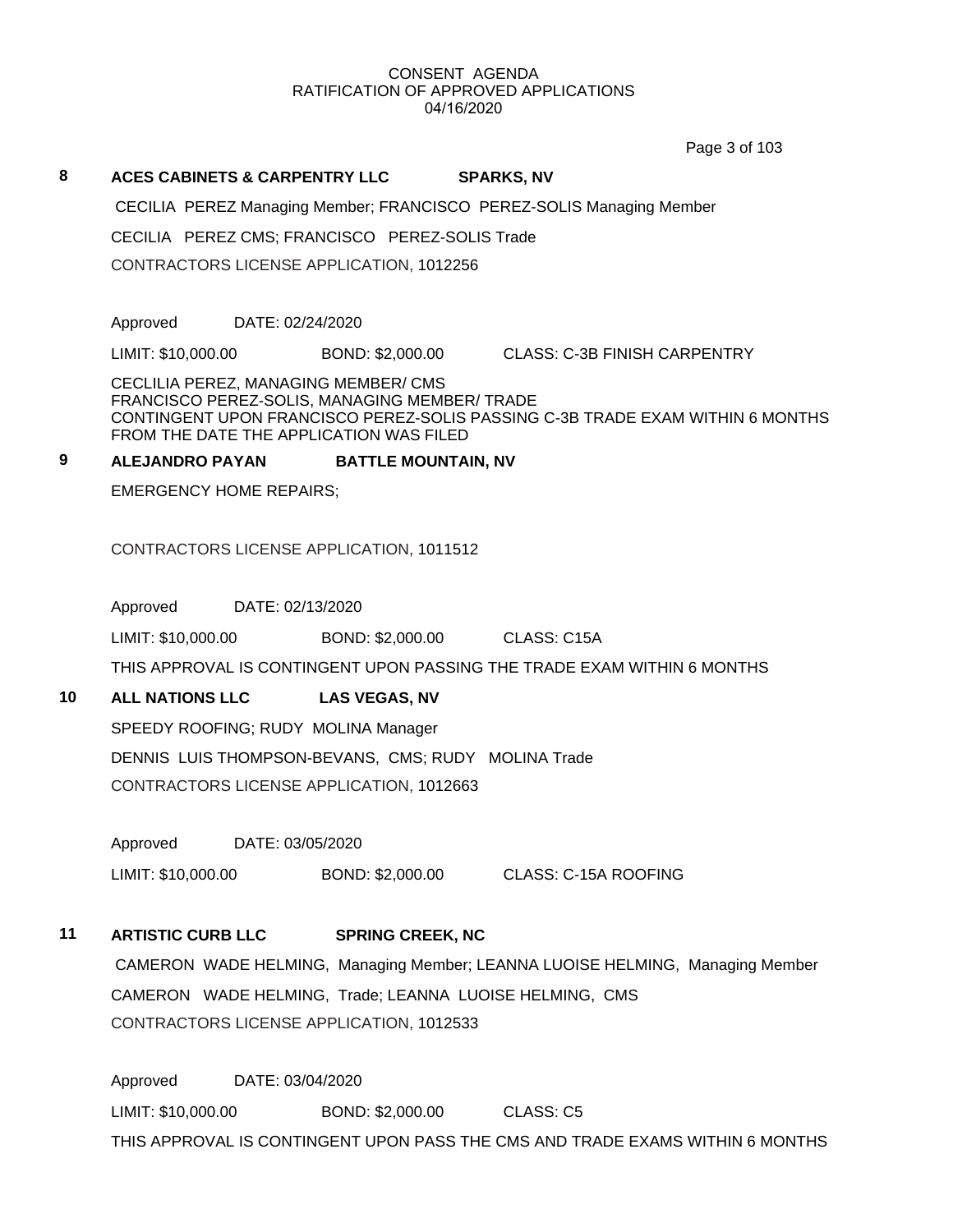Page 4 of 103

**12 ARTISTIC FLOORING LLC LAS VEGAS, NV** IRMA LINDA MUNOZ, Manager IRMA LINDA MUNOZ, CMS and Trade CONTRACTORS LICENSE APPLICATION, 1011429 Approved DATE: 02/12/2020 LIMIT: \$100,000.00 BOND: \$10,000.00 CLASS: C20-TILING CONTINGENT ON PASSING CMS/TRADE EXAMS **13 ARTISTIC FLOORING LLC LAS VEGAS, NV** IRMA LINDA MUNOZ, Manager IRMA LINDA MUNOZ, CMS and Trade CONTRACTORS LICENSE APPLICATION, 1011430 Approved DATE: 02/12/2020 LIMIT: \$100,000.00 BOND: \$10,000.00 CLASS: C19-INSTALLING TERRAZZO AND MARBLE CONTINGENT ON PASSING CMS EXAM **14 AVAIL ENTERPRISES LLC SPARKS, NV** DONALD GENE PATRICK, Managing Member DONALD GENE PATRICK, CMS and Trade CONTRACTORS LICENSE APPLICATION, 1012502

Approved DATE: 02/13/2020

LIMIT: \$245,000.00 BOND: \$15,000.00 CLASS: B-2 RESIDENTIAL & SMALL

COMMERCIAL

CONTINGENT UPON PASSING CMS & B-2 TRADE EXAM WITHIN 6 MONTHS FROM THE DATE THE APPLICATION WAS FILED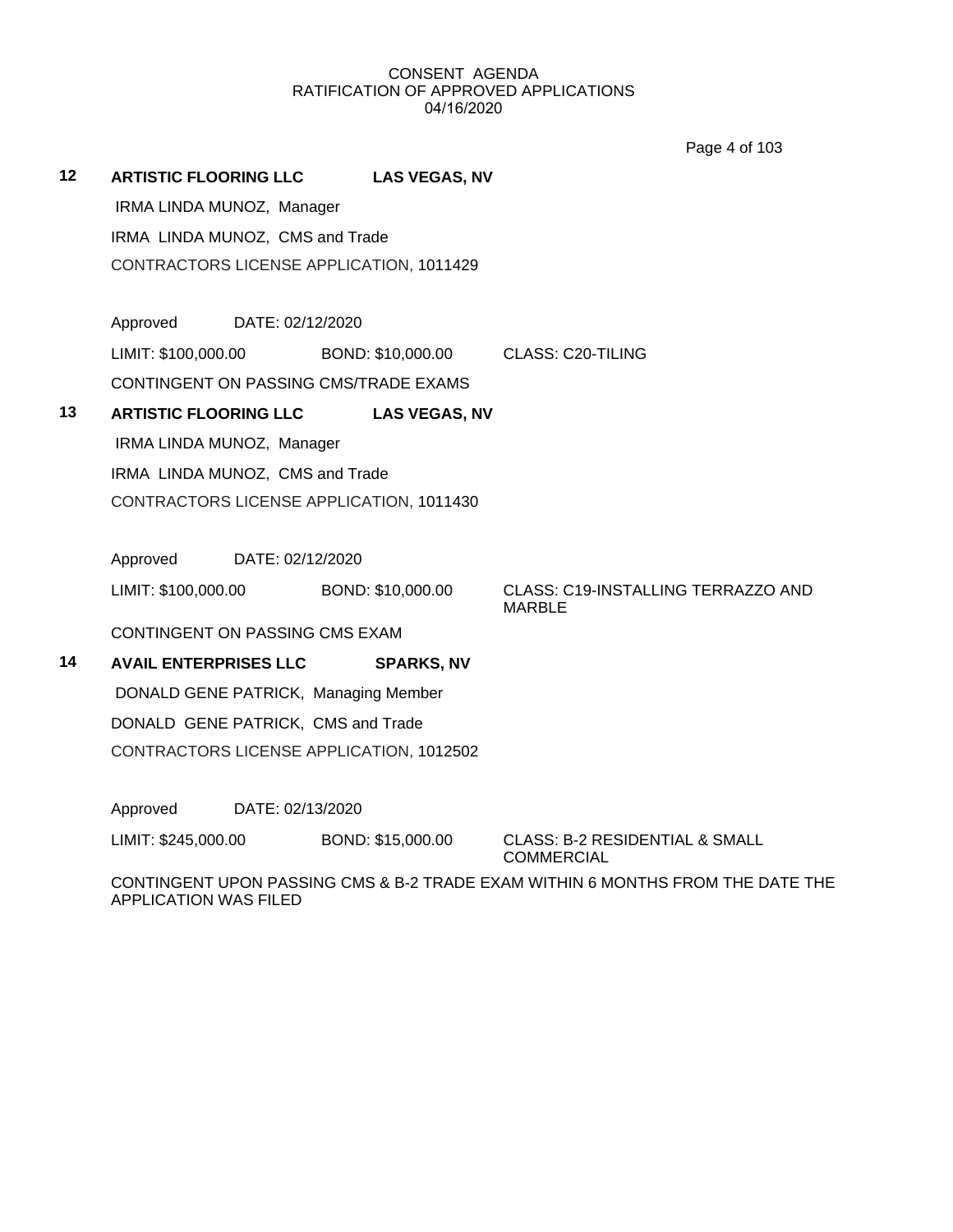Page 5 of 103

**15 BATTLE BORN STEEL LLC LAS VEGAS, NV**

 MICHAEL JOSEPH WILLIAMS, Manager MICHAEL JOSEPH WILLIAMS, CMS and Trade CONTRACTORS LICENSE APPLICATION, 1012900

Approved DATE: 02/11/2020 LIMIT: \$3,000,000.00 BOND: \$30,000.00 CLASS: C-14B STRUCTURAL STEEL C-14C

ORNAMENTAL METAL C-14E METAL DOORS AND WINDOWS C-14G PREFABRICATED STEEL STRUCTURES C-14H AWNINGS AND LOUVRES

# **16 BRUSTOL CONSTRUCTION LIMITED LAS VEGAS, NV**

NORSE PAINTING; JON CHRISTIAN BRUSTOL, Managing Member JON CHRISTIAN BRUSTOL, CMS and Trade CONTRACTORS LICENSE APPLICATION, 1012912

Approved DATE: 02/27/2020

LIMIT: \$10,000.00 BOND: \$2,000.00 CLASS: C-4A PAINTING

CONTINGENT ON PASSING REQUIRED CMS/TRADE EXAMS

# **17 CABITECH LLC HENDERSON, NV**

 IVAN MEZQUITA-ZABALETA, Managing Member IVAN MEZQUITA-ZABALETA, CMS and Trade CONTRACTORS LICENSE APPLICATION, 1009339

Approved DATE: 07/10/2019

LIMIT: \$120,000.00 BOND: \$10,000.00 CLASS: C19-TERRAZZO & MARBLE

# **18 CAPITAL INDUSTRIAL COATINGS LLC HAMMOND, IN**

 PAUL MIGAWA, President; GERALD MICHAEL UHLES, Other SPIRO POULOS, CMS and Trade CONTRACTORS LICENSE APPLICATION, 1011372

Approved DATE: 02/21/2020 LIMIT: \$0.00 BOND: \$50,000.00 CLASS: C4 THIS APPROVAL IS CONTINGENT UPON PASSING THE CMS EXAM WITHIN 6 MONTHS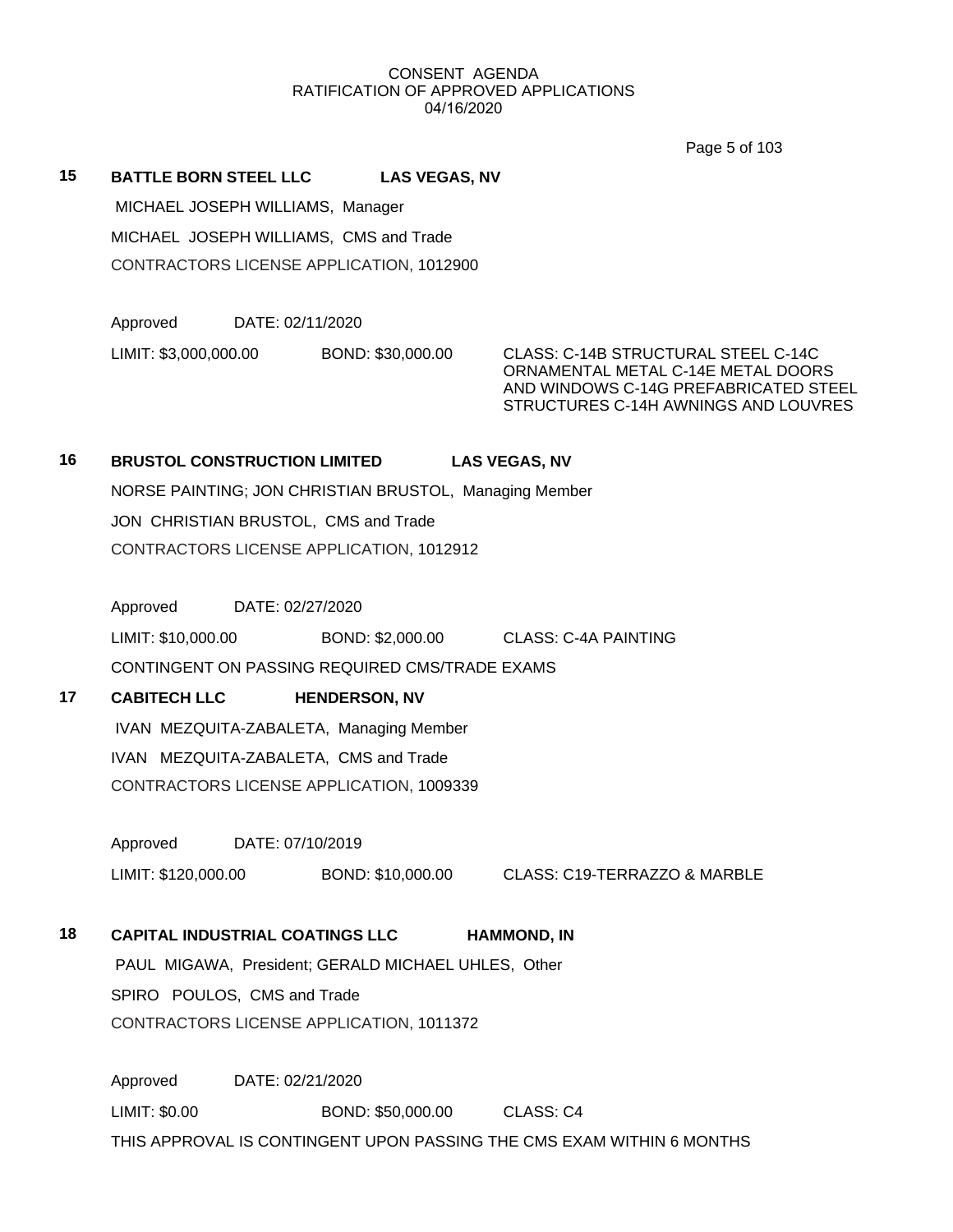Page 6 of 103

**19 CAPITOL CITY STUCCO INC SACRAMENTO, CA**

 ROGER WAYNE LEASURE, III President MARC ELDON REYNOLDS, CMS and Trade CONTRACTORS LICENSE APPLICATION, 1011320

Approved DATE: 03/04/2020 LIMIT: \$4,600,000.00 BOND: \$50,000.00 CLASS: C18

**20 CARPENTER RENOVATIONS LLC LAS VEGAS, NV**

 MICHAEL HOWARD EPSTEIN, Manager MICHAEL HOWARD EPSTEIN, CMS and Trade CONTRACTORS LICENSE APPLICATION, 1013071

Approved DATE: 02/18/2020

LIMIT: \$200,000.00 BOND: \$10,000.00 CLASS: B-2 RESIDENTIAL AND SMALL

COMMERCIAL

CONTINGENT UPON PASSING REQUIRED TRADE EXAM

# **21 COLE HEIDEMAN GARDNERVILLE, NV**

G W ELECTRIC; COLE CHRISTIAN HEIDEMAN Owner

COLE CHRISTIAN HEIDEMAN CMS and Trade

CONTRACTORS LICENSE APPLICATION, 1012500

Approved DATE: 02/19/2020

LIMIT: \$10,000.00 BOND: \$2,000.00 CLASS: C-2 ELECTRICAL CONTRACTIN

CONTINGENT UPON PASSING CMS & C-2 TRADE EXAM WITHIN 6 MONTHS FROM THE DATE THE APPLICATION WAS FILED

# **22 CONSCIOUS ENVIRONMENTS INC YORBA LINDA, CA**

JOSHUA SCOT DUNCAN, President

JOSHUA SCOT DUNCAN, CMS and Trade

CONTRACTORS LICENSE APPLICATION, 1006052

Approved DATE: 01/22/2019

LIMIT: \$600,000.00 BOND: \$20,000.00 CLASS: C10

THIS APPROVAL IS CONTINGENT UPON PROVIDING A FINANCIAL STATEMENT AND BANK VERIFICATION ANNUALLY FOR THE FIRST TWO YEARS OF LICENSURE, PURSUANT TO NRS 624.264 AND PASSING THE CMS EXAM WITHIN 60 DAYS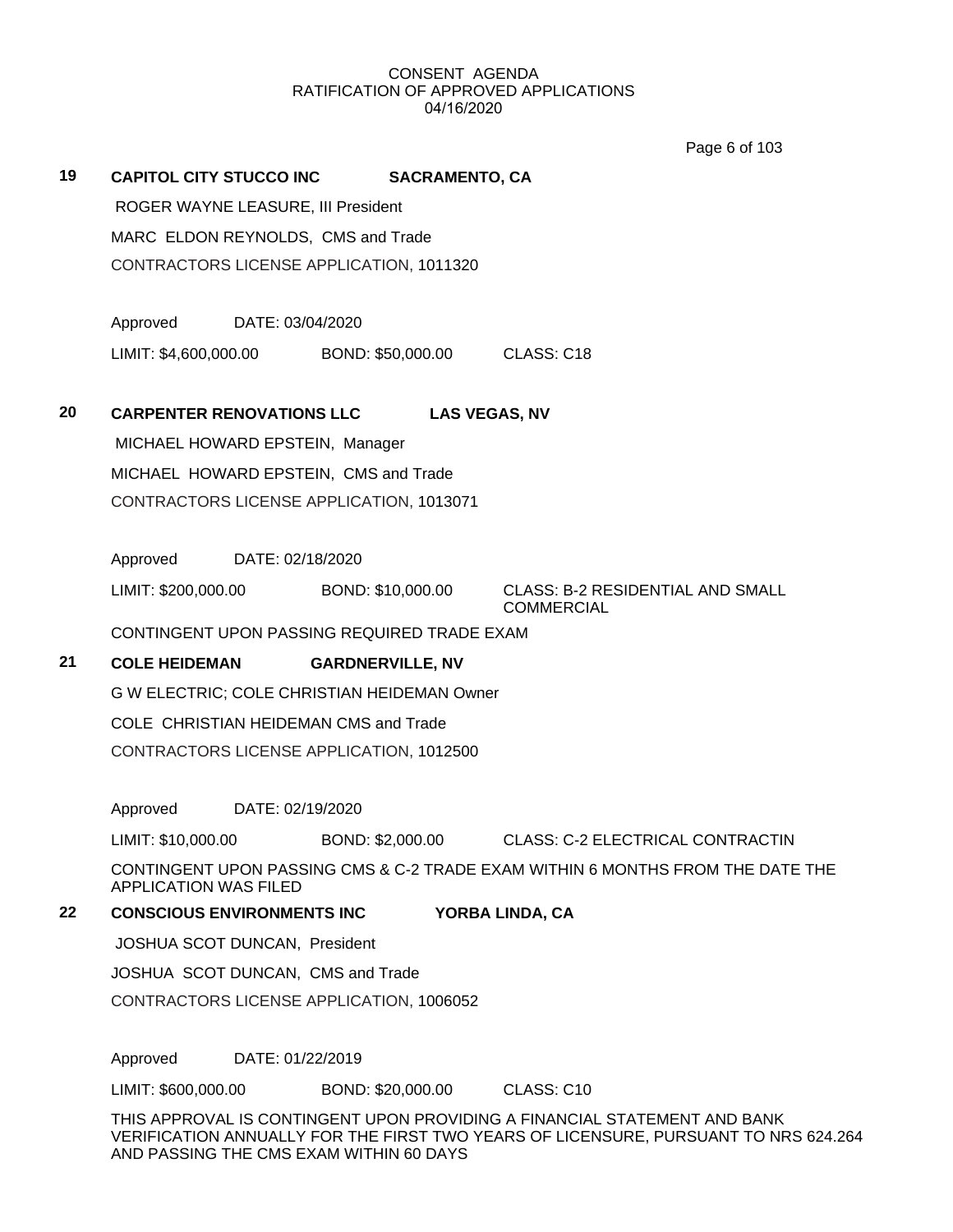Page 7 of 103

| 23 | <b>CONSCIOUS ENVIRONMENTS INC</b>                                                                                    | YORBA LINDA, CA                                                                       |
|----|----------------------------------------------------------------------------------------------------------------------|---------------------------------------------------------------------------------------|
|    | JOSHUA SCOT DUNCAN, President                                                                                        |                                                                                       |
|    | JOSHUA SCOT DUNCAN, CMS and Trade                                                                                    |                                                                                       |
|    | CONTRACTORS LICENSE APPLICATION, 1006053                                                                             |                                                                                       |
|    |                                                                                                                      |                                                                                       |
|    | Approved<br>DATE: 01/22/2019                                                                                         |                                                                                       |
|    | LIMIT: \$600,000.00<br>BOND: \$20,000.00 CLASS: B                                                                    |                                                                                       |
|    | THIS APPROVAL IS CONTINGENT UPON PROVIDING A FINANCIAL STATEMENT AND BANK<br>AND PASSING THE CMS EXAM WITHIN 60 DAYS | VERIFICATION ANNUALLY FOR THE FIRST TWO YEARS OF LICENSURE, PURSUANT TO NRS 624.264   |
| 24 | <b>CORDON AIR CONDITIONING &amp; HEATING LLC</b>                                                                     | <b>NORTH LAS VEGAS, NV</b>                                                            |
|    | CORDON A C & HEATING; JOCELYN CORDON, Managing Member                                                                |                                                                                       |
|    | JOCELYN CORDON, CMS and Trade                                                                                        |                                                                                       |
|    | CONTRACTORS LICENSE APPLICATION, 1011704                                                                             |                                                                                       |
|    |                                                                                                                      |                                                                                       |
|    | Approved DATE: 02/12/2020                                                                                            |                                                                                       |
|    | LIMIT: \$10,000.00<br>BOND: \$2,000.00                                                                               | <b>CLASS: C21B-AIR CONDITIONING</b>                                                   |
|    | CONTINGENT ON PASSING CMS/TRADE EXAMS                                                                                |                                                                                       |
| 25 | <b>COVENANT MECHANICAL SERVICES INC</b>                                                                              | <b>LAS VEGAS, NV</b>                                                                  |
|    | JOHN EDWARD LEE, President                                                                                           |                                                                                       |
|    | JOHN EDWARD LEE, CMS and Trade                                                                                       |                                                                                       |
|    | CONTRACTORS LICENSE APPLICATION, 1012807                                                                             |                                                                                       |
|    |                                                                                                                      |                                                                                       |
|    | Approved<br>DATE: 02/11/2020                                                                                         |                                                                                       |
|    | LIMIT: \$10,000.00                                                                                                   | BOND: \$2,000.00 CLASS: C-21 REFRIGERATION AND AIR<br><b>CONDITIONING</b>             |
|    | CONTINGENT UPON PASSING REQUIRED CMS AND TRADE EXAMS                                                                 |                                                                                       |
| 26 | <b>CRANE CONSTRUCTION COMPANY</b>                                                                                    | <b>SAVANNAH, MO</b>                                                                   |
|    | Secretary                                                                                                            | DWIGHT DAVID CRANE, President; BETHANY ANN FRISBIE, Secretary; GALEN RAY BODENHAUSEN, |
|    | NICKLAUS CODY SALMONS, CMS and Trade                                                                                 |                                                                                       |
|    | CONTRACTORS LICENSE APPLICATION, 1010958                                                                             |                                                                                       |
|    | Approved<br>DATE: 11/26/2019                                                                                         |                                                                                       |
|    | LIMIT: \$8,000,000.00<br>BOND: \$50,000.00                                                                           | <b>CLASS: B</b>                                                                       |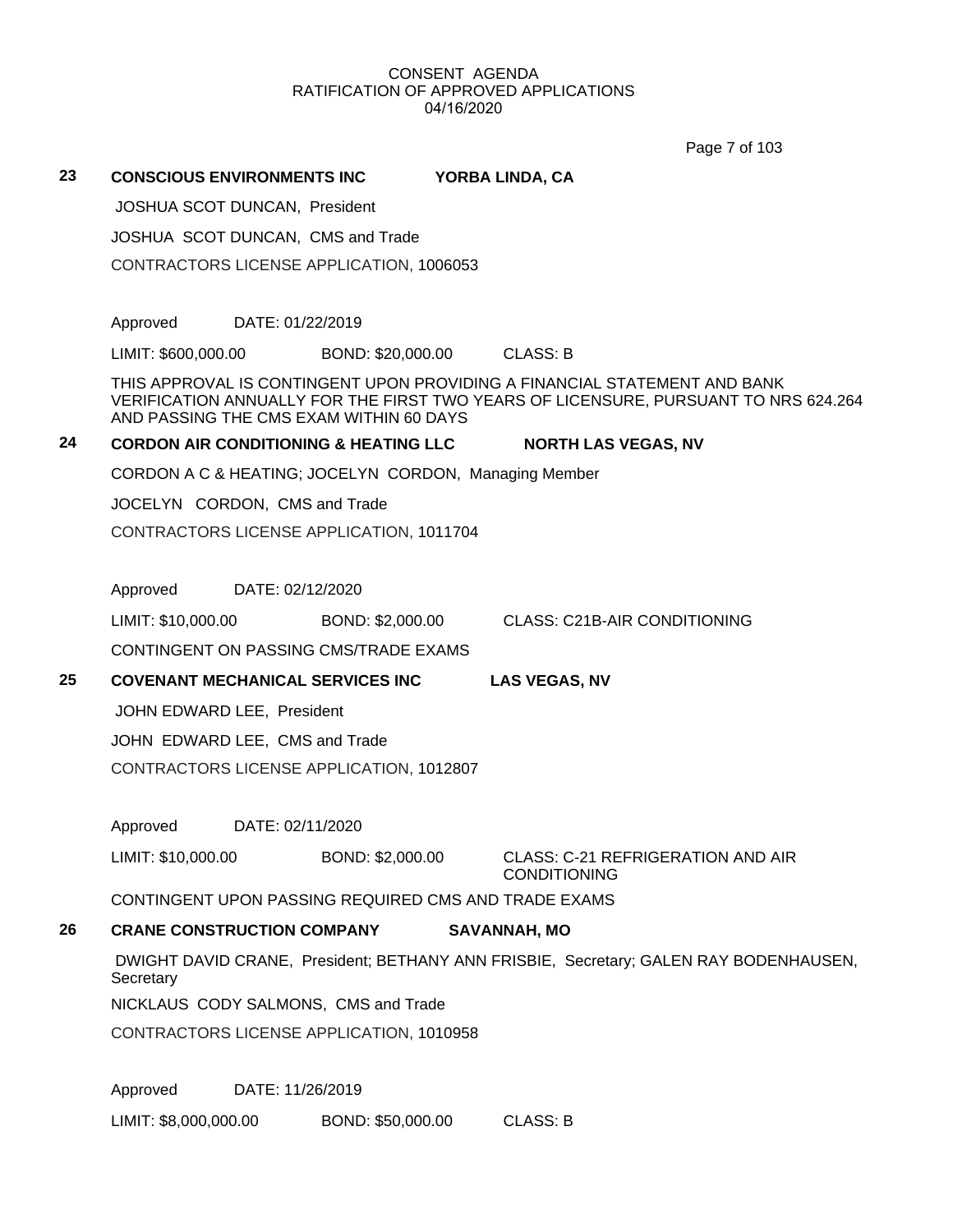Page 8 of 103

#### **27 CREATIVE ENGINEERS INC NEW FREEDOM, PA**

RICHARD JOSEPH VANLIESHOUT, President

WILLIAM PALMER CHEVES, CMS and Trade

CONTRACTORS LICENSE APPLICATION, 1011132

Approved DATE: 12/20/2019

LIMIT: \$100,000.00 BOND: \$10,000.00 CLASS: A20

#### **28 CREATIVE PLAY RECREATION LLC HENDERSON, NV**

 OUT OF AFRICA INC Managing Member; RA USA INC Managing Member; ANTHONY HUNTER, Managing Member; MALCOLM JOHN HUNT Managing Member

MALCOLM JOHN HUNT CMS and Trade

CONTRACTORS LICENSE APPLICATION, 1008970

Approved DATE: 07/03/2019

LIMIT: Unlimited BOND: \$50,000.00 CLASS: C-40 SPECIALTIES NOT AUTHORIZED

BY OTHER CLASSIFICATIONS C-40 IS DESIGNATED FOR RUBBERIZED SAFETY SURFACING FOR PLAYGROUNDS ONLY

# **29 CRYSTAL PROPERTIES AND INVESTMENTS INC LAS VEGAS, NV**

PETER VITO ANELLO President

PETER VITO ANELLO CMS; ROBERT JAMES PHILLIPS Trade

CONTRACTORS LICENSE APPLICATION, 1012717

Approved DATE: 02/27/2020

LIMIT: \$200,000.00 BOND: \$10,000.00 CLASS: C-14I RIGGING AND CRANES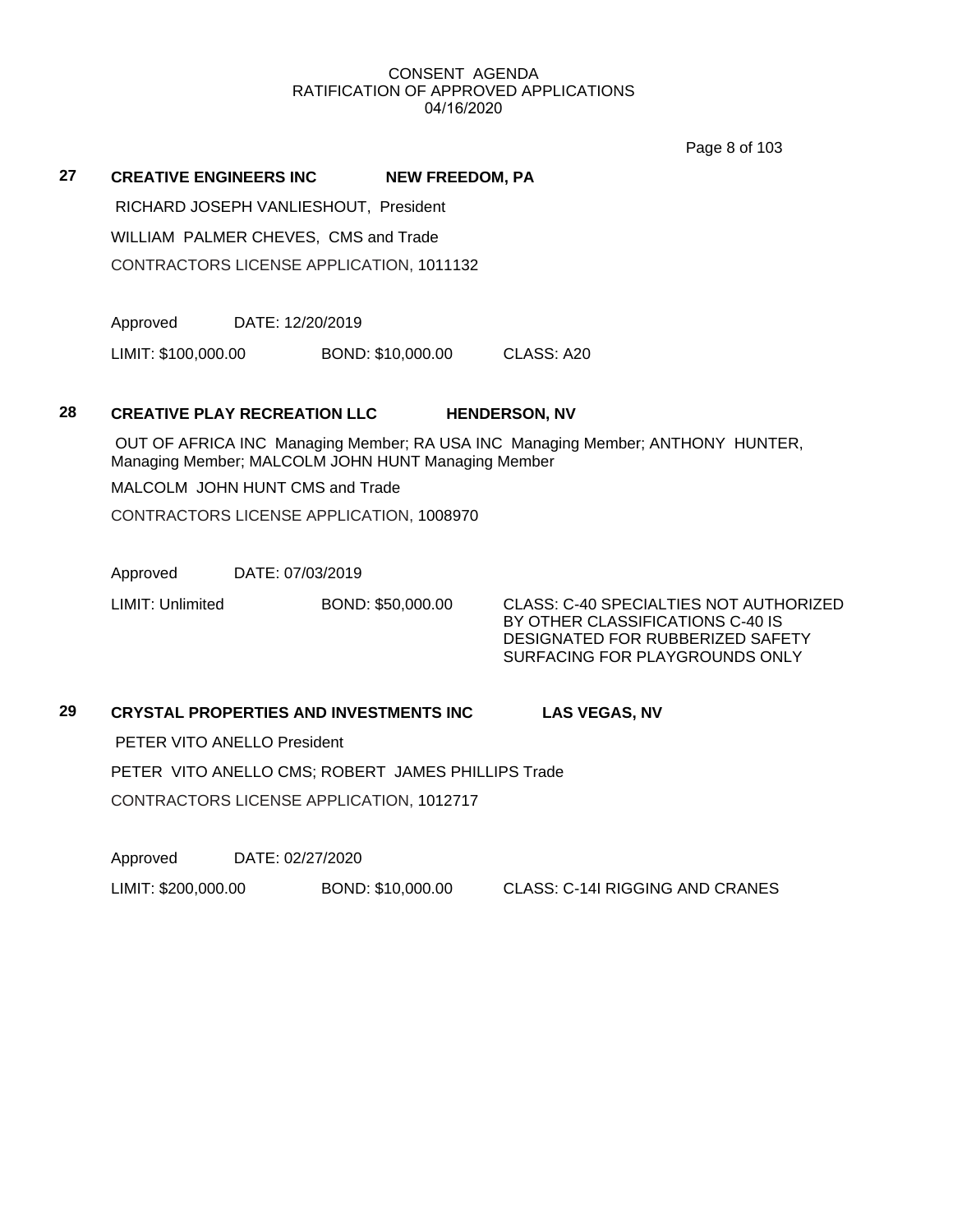Page 9 of 103

**30 CUSTOM INNOVATION BY R & P LLC CARSON CITY, NV** RAMON PIERROTT, Managing Member RAMON PIERROTT, CMS and Trade CONTRACTORS LICENSE APPLICATION, 1012581 Approved DATE: 02/19/2020 LIMIT: \$10,000.00 BOND: \$2,000.00 CLASS: C-3A CARPENTRY AND REPAIRS; C-3B FINISH CARPENTRY; C-3E DRYWALL CONTINGENT UPON PASSING CMS & C-3A,B TRADE EXAMS WITHIN 6 MONTHS FROM THE DATE THE APPLICATION WAS FILED **31 CUSTOM PAINTING & DECORATING INC SPARKS, NV** DANIEL ERIC WARREN President; JACQUELINE ANNE WARREN Secretary; JASON ANDREW WARREN **Director** DANIEL ERIC WARREN CMS and Trade; JASON ANDREW WARREN CMS and Trade CONTRACTORS LICENSE APPLICATION, 1012529

Approved DATE: 02/13/2020

LIMIT: \$3,600,000.00 BOND: \$30,000.00 CLASS: A8

#### **32 D & S PLUMBING LLC LAS VEGAS, NV**

 HERIBERTO RAFAEL DURAN, Manager; JACINTO LUCIANO SANCHEZ-RIVERA, Manager; MYLES CLIFTON BENTON Manager

MYLES CLIFTON BENTON CMS and Trade

CONTRACTORS LICENSE APPLICATION, 1011102

Approved DATE: 03/05/2020

LIMIT: \$200,000.00 BOND: \$10,000.00 CLASS: C1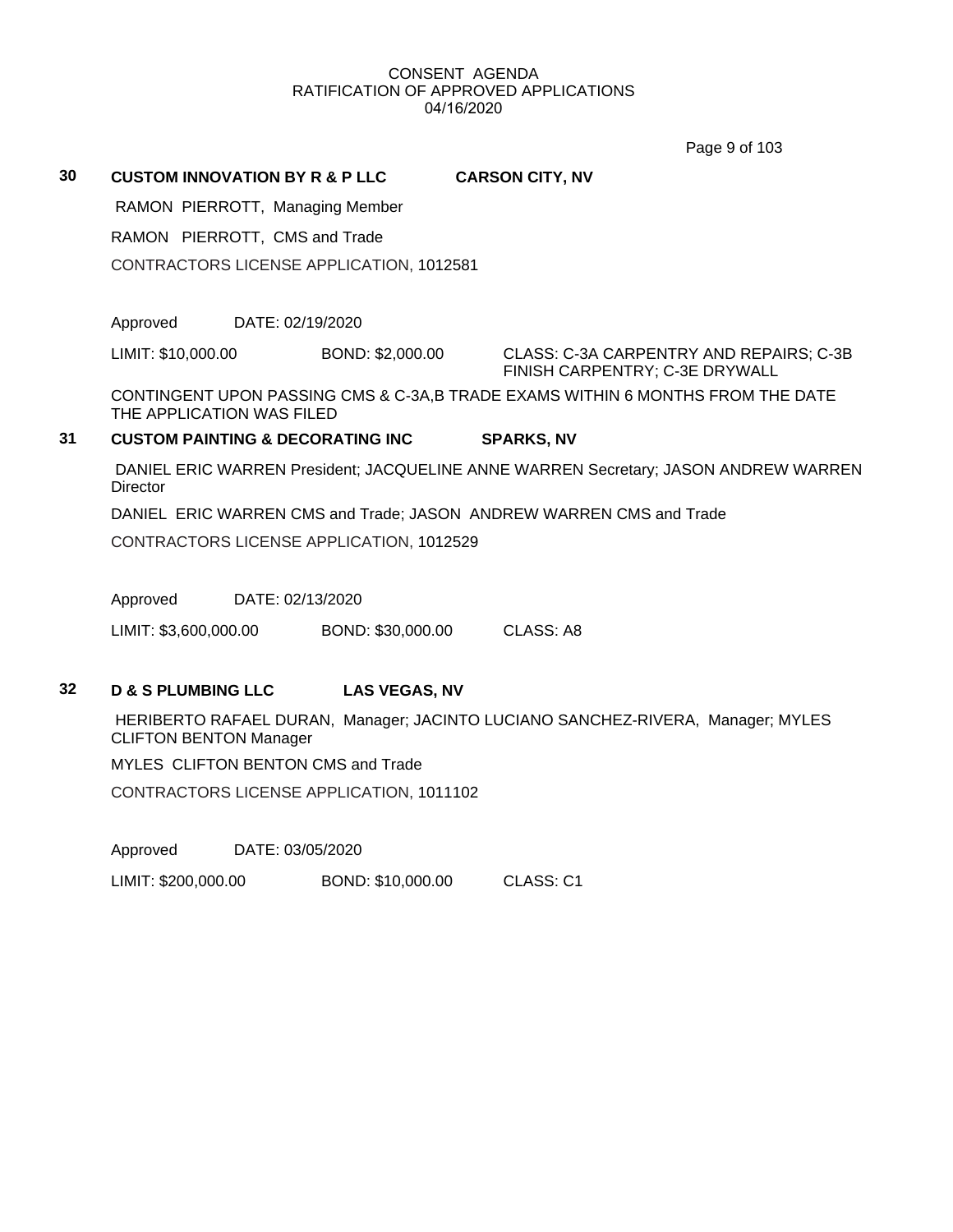Page 10 of 103

#### **33 D 2 SQUARED INDUSTRIAL SERVICES LLC CONCORD, CA**

 JEANNE MARIE DIBELLA, Manager; BRENT ARIC RENFREW, Manager; TIMOTHY JAY DEBOLT, Manager; RACHEL MICHELLE FEIERTAG, Manager

RAPHAEL KARL JOSEPH SCHMADERER CMS and Trade

CONTRACTORS LICENSE APPLICATION, 1011124

Approved DATE: 02/20/2020

LIMIT: \$250,000.00 BOND: \$15,000.00 CLASS: C24

#### **34 D K & R CORP HENDERSON, NV**

 JAMES EDWARD SIDENSTRICKER, President; PAMELA CANDARI SALVADOR, Secretary JAMES EDWARD SIDENSTRICKER, CMS; JASON LAMOINE DOETCH, Trade CONTRACTORS LICENSE APPLICATION, 1006460

Approved DATE: 06/20/2019

LIMIT: \$500,000.00 BOND: \$15,000.00 CLASS: B2-RESIDENTIAL & SMALL COMMERCIAL

#### **35 DANGEROUS INC BAILEY, CO**

 DANIEL STEPHEN HOWELL, President DANIEL STEPHEN HOWELL, CMS and Trade CONTRACTORS LICENSE APPLICATION, 1012811

Approved DATE: 02/28/2020 LIMIT: \$10,000.00 BOND: \$2,000.00 CLASS: C4A CONTINGENT UPON PASSING EXAMS BY 7/22/2020

**36 DANIEL FRAIMAN CONSTRUCTION INC TRUCKEE, CA** DANIEL FRAIMAN President DANIEL FRAIMAN CMS and Trade CONTRACTORS LICENSE APPLICATION, 1009766

Approved DATE: 08/05/2019 LIMIT: \$3,500,000.00 BOND: \$30,000.00 CLASS: B THIS APPROVAL IS CONTINGENT UPON PASSING THE CMS EXAM WITHIN 60 DAYS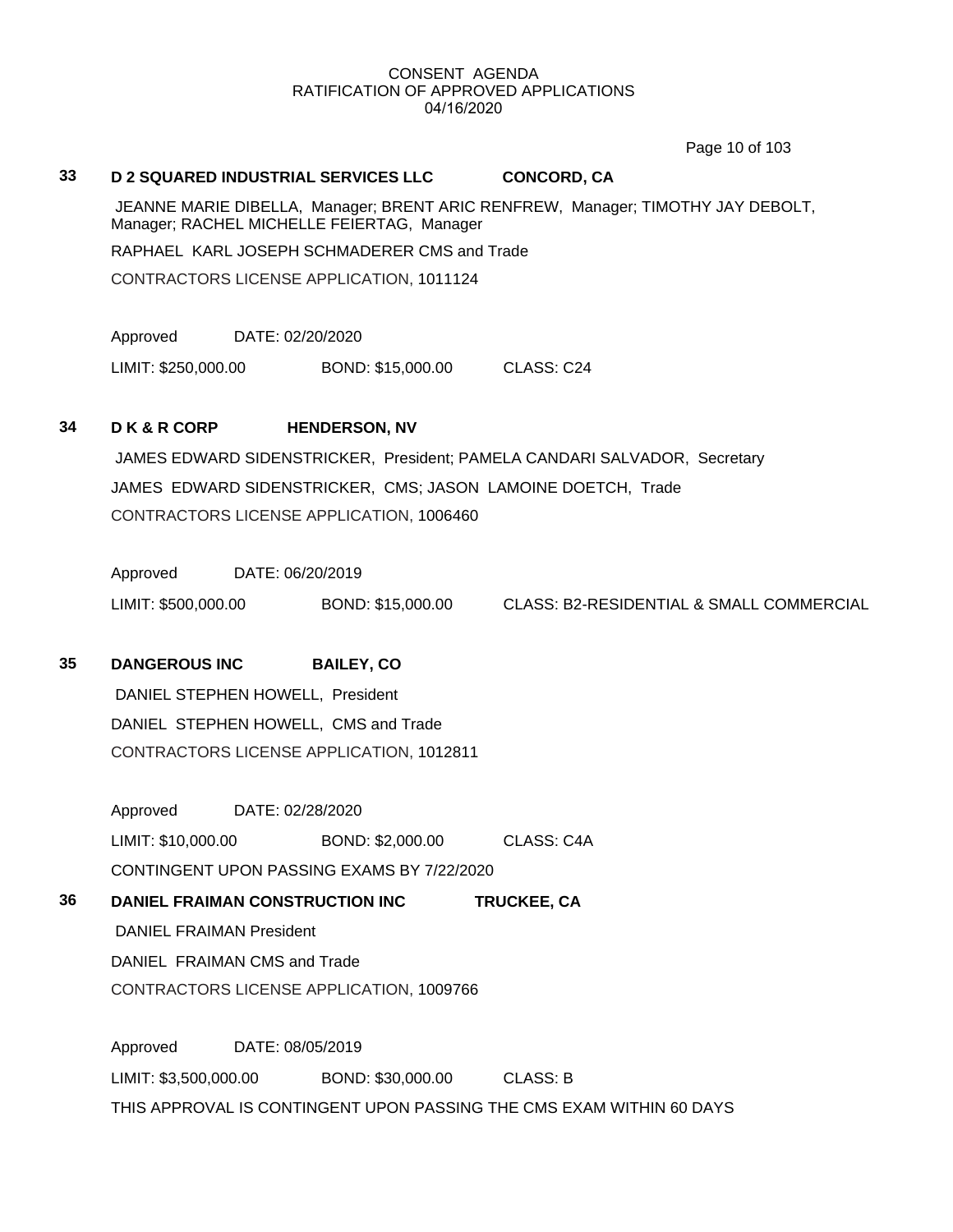Page 11 of 103

| 37 | <b>DANNY PINEDA</b>                                     | <b>DAYTON, NV</b>                                    |                      |                                                                                    |  |  |
|----|---------------------------------------------------------|------------------------------------------------------|----------------------|------------------------------------------------------------------------------------|--|--|
|    |                                                         | NEVADA PRO PAINTING; DANNY ALBERT PINEDA, Owner      |                      |                                                                                    |  |  |
|    | DANNY ALBERT PINEDA, Trade; ISBELLA YOLANDA PINEDA, CMS |                                                      |                      |                                                                                    |  |  |
|    |                                                         |                                                      |                      |                                                                                    |  |  |
|    |                                                         |                                                      |                      |                                                                                    |  |  |
|    | Approved                                                | DATE: 02/21/2020                                     |                      |                                                                                    |  |  |
|    | LIMIT: \$10,000.00                                      |                                                      |                      | BOND: \$2,000.00 CLASS: C-4A PAINTING                                              |  |  |
|    |                                                         | MONTHS FROM THE DATE THE APPLICATION WAS FILED       |                      | CONTINGENT UPON ISBELLA PINEDA PASSING CMS & DANNY PINEDA C-4A TRADE EXAM WITHIN 6 |  |  |
| 38 |                                                         | DAVE THOMAS TECHNOLOGY LLC                           |                      | <b>HENDERSON, NV</b>                                                               |  |  |
|    |                                                         | DAVID WILLIAM THOMAS, Managing Member                |                      |                                                                                    |  |  |
|    |                                                         | DAVID WILLIAM THOMAS, Trade                          |                      |                                                                                    |  |  |
|    |                                                         | CONTRACTORS LICENSE APPLICATION, 1013157             |                      |                                                                                    |  |  |
|    |                                                         |                                                      |                      |                                                                                    |  |  |
|    | Approved                                                | DATE: 02/25/2020                                     |                      |                                                                                    |  |  |
|    |                                                         |                                                      |                      | LIMIT: \$10,000.00 BOND: \$2,000.00 CLASS: C-2D LOW VOLTAGE                        |  |  |
|    |                                                         | CONTINGENT UPON PASSING REQUIRED CMS AND TRADE EXAMS |                      |                                                                                    |  |  |
| 39 |                                                         | <b>DAYTON CONSTRUCTION LLC</b>                       | <b>HENDERSON, NV</b> |                                                                                    |  |  |
|    |                                                         | <b>CHARLES DARREN DAYTON Manager</b>                 |                      |                                                                                    |  |  |
|    |                                                         | CHARLES DARREN DAYTON CMS and Trade                  |                      |                                                                                    |  |  |
|    |                                                         | CONTRACTORS LICENSE APPLICATION, 1012610             |                      |                                                                                    |  |  |
|    |                                                         |                                                      |                      |                                                                                    |  |  |
|    | Approved                                                | DATE: 02/27/2020                                     |                      |                                                                                    |  |  |
|    | LIMIT: \$50,000.00                                      |                                                      | BOND: \$5,000.00     | <b>CLASS: C-4 PAINTING AND DECORATING</b>                                          |  |  |
|    |                                                         | CONTINGENT ON PASSING REQUIRED TRADE EXAM            |                      |                                                                                    |  |  |
| 40 |                                                         | <b>DEDICATED CONSTRUCTION MANAGEMENT LLC</b>         |                      | <b>WAUKESHA, WI</b>                                                                |  |  |
|    | KEITH DANIEL TUBIN, Manager                             |                                                      |                      |                                                                                    |  |  |
|    |                                                         | KEITH DANIEL TUBIN, CMS and Trade                    |                      |                                                                                    |  |  |
|    |                                                         | CONTRACTORS LICENSE APPLICATION, 1007408             |                      |                                                                                    |  |  |
|    |                                                         |                                                      |                      |                                                                                    |  |  |
|    | Approved                                                | DATE: 07/11/2019                                     |                      |                                                                                    |  |  |
|    | LIMIT: \$500,000.00                                     |                                                      | BOND: \$15,000.00    | <b>CLASS: B2-RESIDENTIAL AND SMALL</b><br><b>COMMERCIAL</b>                        |  |  |
|    |                                                         |                                                      |                      |                                                                                    |  |  |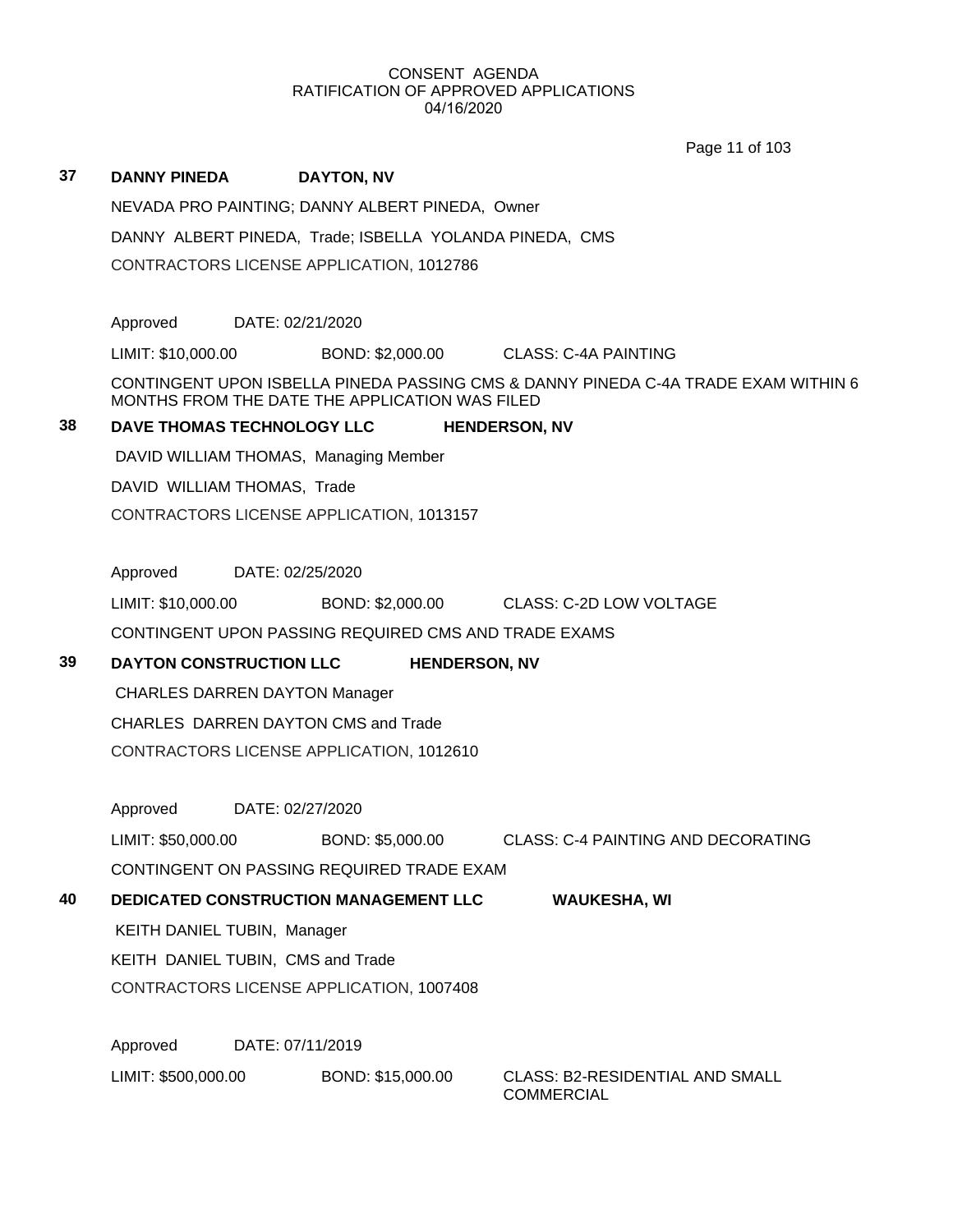Page 12 of 103

|    |                                                       |                        | 0.901100                                                                          |
|----|-------------------------------------------------------|------------------------|-----------------------------------------------------------------------------------|
| 41 | <b>DETAILED INTERIORS INC</b>                         | <b>LAS VEGAS, NV</b>   |                                                                                   |
|    | JASON MICHAEL ROSENBERG, President                    |                        |                                                                                   |
|    | JASON MICHAEL ROSENBERG, CMS and Trade                |                        |                                                                                   |
|    | CONTRACTORS LICENSE APPLICATION, 1012895              |                        |                                                                                   |
|    |                                                       |                        |                                                                                   |
|    | Approved<br>DATE: 02/28/2020                          |                        |                                                                                   |
|    | LIMIT: \$50,000.00                                    | BOND: \$5,000.00       | CLASS: C-3B FINISH CARPENTRY                                                      |
|    | CONTINGENT UPON PASSING REQUIRED CMS AND TRADE EXAMS  |                        |                                                                                   |
| 42 | <b>DIAMOND CREEK CONSTRUCTION LLC</b>                 |                        | <b>LAS VEGAS, NV</b>                                                              |
|    | CLEMENT ZIROLI, JR Manager; DAWN MARIE ZIROLI Manager |                        |                                                                                   |
|    | CLEMENT ZIROLI, JR CMS and Trade                      |                        |                                                                                   |
|    | CONTRACTORS LICENSE APPLICATION, 1011881              |                        |                                                                                   |
|    |                                                       |                        |                                                                                   |
|    | Approved<br>DATE: 02/18/2020                          |                        |                                                                                   |
|    | LIMIT: Unlimited                                      | BOND: \$50,000.00      | <b>CLASS: B2-RESIDENTIAL AND SMALL</b><br><b>COMMERCIAL</b>                       |
|    |                                                       |                        |                                                                                   |
| 43 | <b>DOME TECHNOLOGY LLC</b>                            | <b>IDAHO FALLS, ID</b> |                                                                                   |
|    | WADE SOUTH, Managing Member                           |                        | BRADLEY SCOTT BATEMAN Managing Member; DANIEL BARRY SOUTH Managing Member; RODNEY |
|    | RODNEY WADE SOUTH, CMS and Trade                      |                        |                                                                                   |
|    | CONTRACTORS LICENSE APPLICATION, 1011266              |                        |                                                                                   |
|    |                                                       |                        |                                                                                   |
|    | DATE: 02/12/2020<br>Approved                          |                        |                                                                                   |
|    | LIMIT: Unlimited                                      | BOND: \$50,000.00      | <b>CLASS: B-GENERAL BUILDING</b>                                                  |
|    | CONTINGENT ON PASSING CMS EXAM                        |                        |                                                                                   |
| 44 | DONE RIGHT REFRIGERATION HEATING & COOLING LLC        |                        | <b>LAS VEGAS, NV</b>                                                              |
|    |                                                       |                        | CARLOS O VALDOVINOS, Manager; ALEJANDRA GABRIELA CORDOVA, Manager                 |
|    | CARLOS O VALDOVINOS, CMS and Trade                    |                        |                                                                                   |

CONTRACTORS LICENSE APPLICATION, 1013198

Approved DATE: 02/28/2020

LIMIT: \$50,000.00 BOND: \$5,000.00 CLASS: C-21 REFRIGERATION AND AIR CONDITIONING

CONTINGENT UPON PASSING REQUIRED CMS AND TRADE EXAMS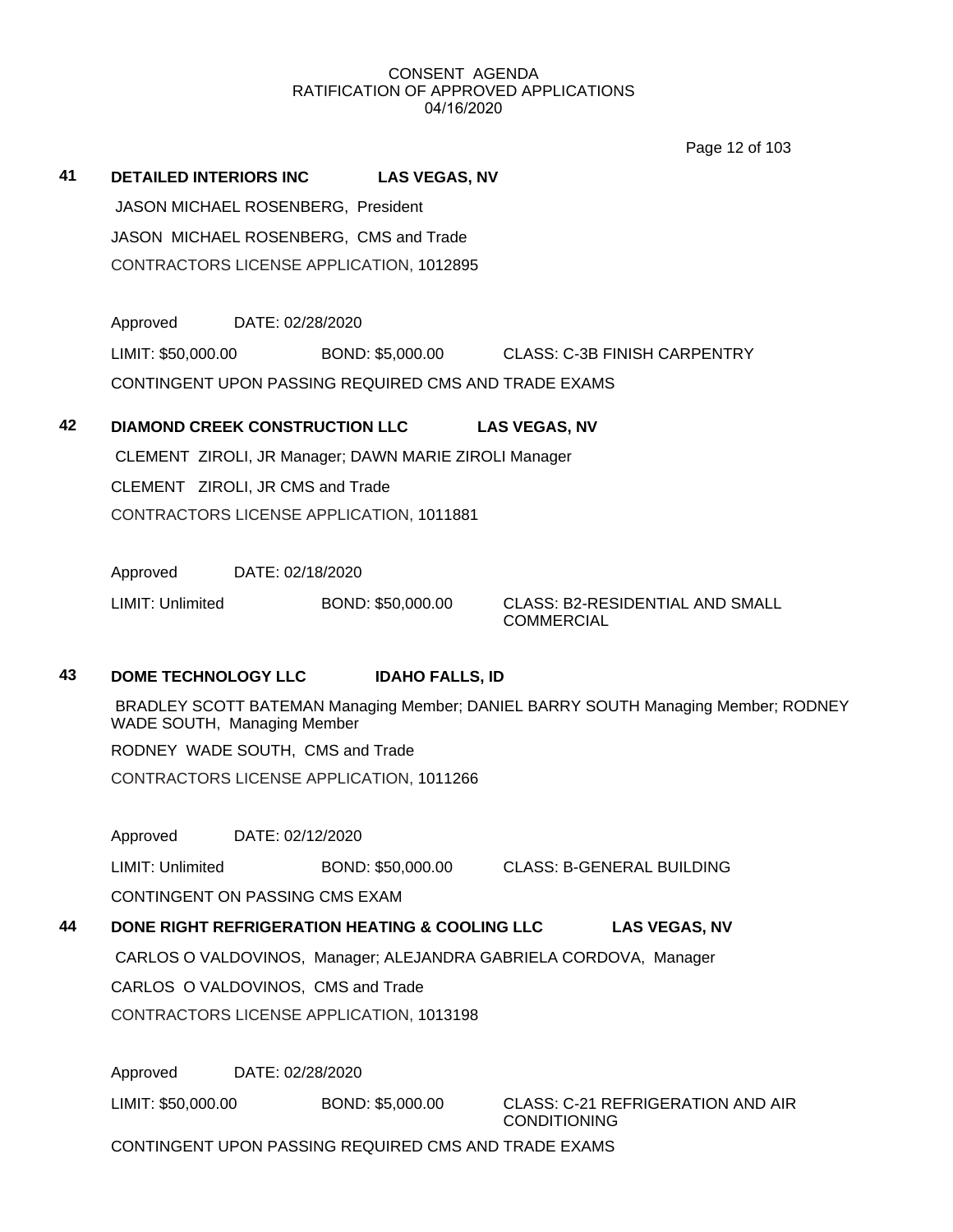Page 13 of 103

| 45 | <b>DYNAMIC RIC ELECTRIC LLC</b>          | LAKELAND, FL |
|----|------------------------------------------|--------------|
|    | RICKY JOHN GEHRET, Managing Member       |              |
|    | RICKY JOHN GEHRET, CMS and Trade         |              |
|    | CONTRACTORS LICENSE APPLICATION, 1012750 |              |
|    |                                          |              |

Approved DATE: 02/11/2020 LIMIT: \$350,000.00 BOND: \$15,000.00 CLASS: C-2 ELECTRICAL CONTINGENT UPON PASSING REQUIRED CMS AND TRADE EXAMS

# **46 EAGLE VISION ELECTRIC LLC LAS VEGAS, NV** CLIFFORD RAYMOND ANDERSON, III Managing Member CLIFFORD RAYMOND ANDERSON, III CMS and Trade

CONTRACTORS LICENSE APPLICATION, 1002786

Approved DATE: 02/25/2020 LIMIT: \$10,000.00 BOND: \$2,000.00 CLASS: C-2 ELECTRICAL

# **47 ELEVATED SUPPLY & INSTALL LLC SCOTTSDALE, AZ**

 PAUL ALLEN FRENCH, Managing Member; PAUL TIMOTHY NOBLE, Managing Member PAUL TIMOTHY NOBLE, CMS and Trade CONTRACTORS LICENSE APPLICATION, 1011990

Approved DATE: 02/18/2020 LIMIT: \$500,000.00 BOND: \$15,000.00 CLASS: C8-GLASS AND GLAZING

**48 ELITE FINISHES LLC LAS VEGAS, NV**

 MAXIMILIANO MIRANDA Manager; MICHAEL ALEXANDER NEAL Manager MAXIMILIANO MIRANDA Trade; MICHAEL ALEXANDER NEAL CMS CONTRACTORS LICENSE APPLICATION, 1009760

Approved DATE: 07/10/2019 LIMIT: \$1,000,000.00 BOND: \$30,000.00 CLASS: C4-PAINTING & DECORATING CONTINGENT UPON PASSING CMS EXAM WITHIN 60 DAYS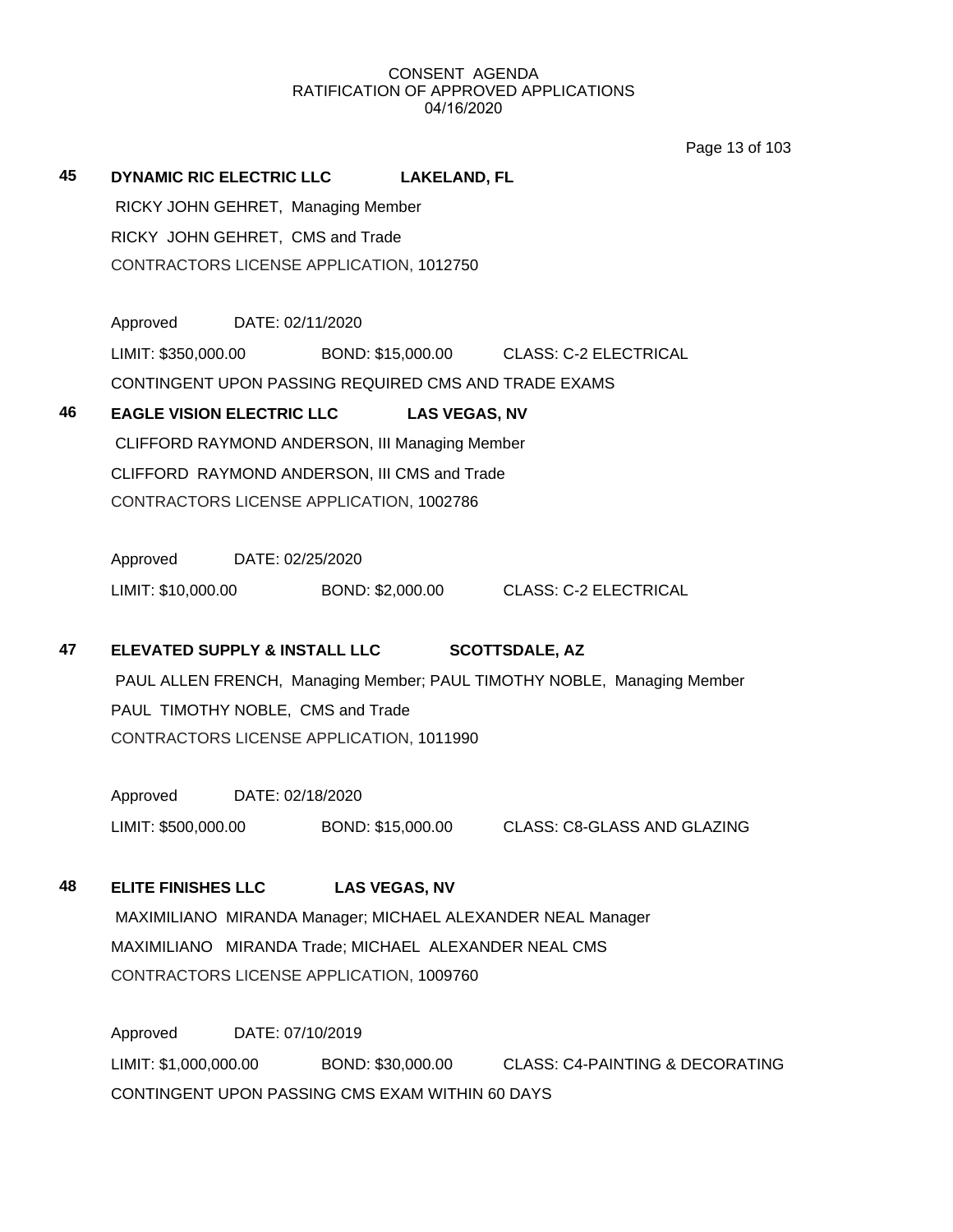Page 14 of 103

#### **49 EMPIRE SERVICES WEST LLC LAS VEGAS, NV**

FLOYD JAY CARNS Manager

JUAN GABRIEL GALVEZ-RODRIGUEZ, CMS; FLOYD JAY CARNS Trade CONTRACTORS LICENSE APPLICATION, 1012462

Approved DATE: 02/28/2020

LIMIT: \$240,000.00 BOND: \$15,000.00 CLASS: B-2 RESIDENTIAL AND SMALL **COMMERCIAL** 

CONTINGENT ON PASSING REQUIRED CMS/TRADE EXAMS

# **50 EMPIRE STONE DESIGN LLC RENO, NV**

FELIPE DE LOS SANTOS DE JESUS, Managing Member

FELIPE DE LOS SANTOS DE JESUS, CMS and Trade

CONTRACTORS LICENSE APPLICATION, 1013175

Approved DATE: 03/05/2020

LIMIT: \$40,000.00 BOND: \$5,000.00 CLASS: C-20 TILING

CONTINGENT UPON PASSING CMS & C-20 TRADE EXAM WITHIN 6 MONTHS FROM APPLICATION FILING DATE 02/13/2020

# **51 ENGLAND CONSTRUCTION LLC TOOELE, UT**

 ELMO GARY ENGLAND, Member; DUSTIN BRADFORD ENGLAND, Managing Member DUSTIN BRADFORD ENGLAND, CMS; ELMO GARY ENGLAND, Trade CONTRACTORS LICENSE APPLICATION, 1012086

Approved DATE: 03/05/2020

LIMIT: \$500,000.00 BOND: \$15,000.00 CLASS: A

# **52 EPIC TECH INC TRUCKEE, CA**

EPIC SMART HOMES; SCOTT JOSEPH RUZICH President SCOTT JOSEPH RUZICH CMS and Trade CONTRACTORS LICENSE APPLICATION, 1012238

Approved DATE: 02/12/2020 LIMIT: \$245,000.00 BOND: \$15,000.00 CLASS: C-2D CONTINGENT UPON SURRENDER OF LIC# 76675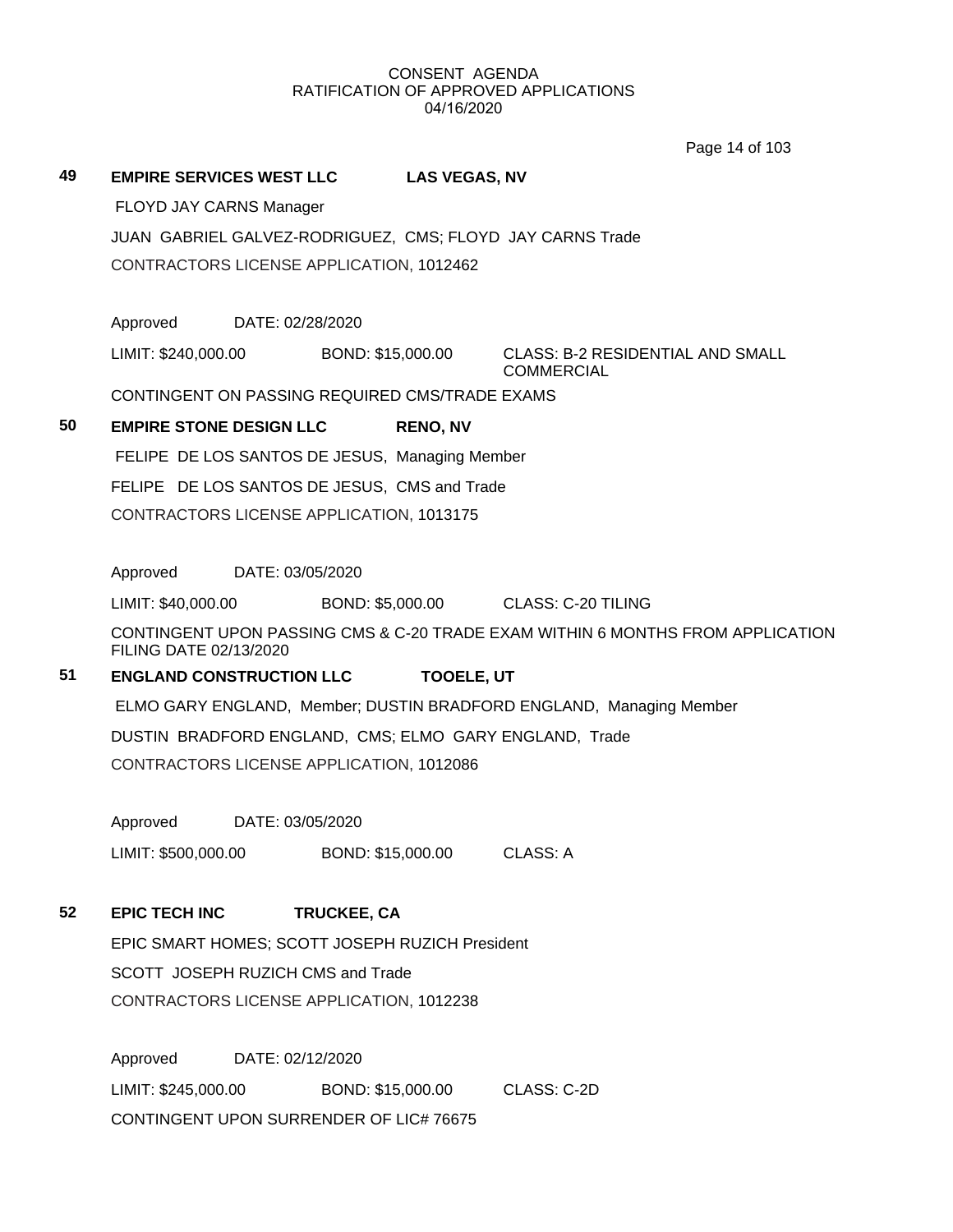Page 15 of 103

| 53 |                                           | <b>ESPINOZA LANDSCAPES &amp; LAWN MAINTENANCE LLC</b>     | <b>HENDERSON, NV</b>                                                               |
|----|-------------------------------------------|-----------------------------------------------------------|------------------------------------------------------------------------------------|
|    | <b>HARDROCK LANDSCAPING &amp; DESIGN;</b> |                                                           |                                                                                    |
|    |                                           |                                                           |                                                                                    |
|    |                                           | CONTRACTORS LICENSE APPLICATION, 1012511                  |                                                                                    |
|    |                                           |                                                           |                                                                                    |
|    | Approved                                  | DATE: 02/21/2020                                          |                                                                                    |
|    |                                           |                                                           | LIMIT: \$5,000.00 BOND: \$1,000.00 CLASS: C-10 LANDSCAPE CONTRACTING               |
|    |                                           | CONTINGENT ON PASSING REQUIRED TRADE EXAM                 |                                                                                    |
| 54 | <b>FARSHID HAKIMI</b>                     | <b>BURBANK, CA</b>                                        |                                                                                    |
|    | FARSHID HAKIMI, Owner                     |                                                           |                                                                                    |
|    | FARSHID HAKIMI, CMS and Trade             |                                                           |                                                                                    |
|    |                                           | CONTRACTORS LICENSE APPLICATION, 1013031                  |                                                                                    |
|    |                                           |                                                           |                                                                                    |
|    | Approved DATE: 02/28/2020                 |                                                           |                                                                                    |
|    |                                           | LIMIT: \$10,000.00 BOND: \$2,000.00 CLASS: C-2 ELECTRICAL |                                                                                    |
|    |                                           | CONTINGENT UPON PASSING REQUIRED CMS EXAM                 |                                                                                    |
| 55 |                                           | FIRSTNATION CONTRACTING LLC                               | <b>HENDERSON, NV</b>                                                               |
|    |                                           | YOLANDA SUE SAIP, Manager; JOSEPHINE SUE CHEE, Manager    |                                                                                    |
|    | HOMER CHEE, CMS and Trade                 |                                                           |                                                                                    |
|    |                                           | CONTRACTORS LICENSE APPLICATION, 1012836                  |                                                                                    |
|    |                                           |                                                           |                                                                                    |
|    | Approved DATE: 02/18/2020                 |                                                           |                                                                                    |
|    |                                           | LIMIT: \$500,000.00 BOND: \$15,000.00                     | CLASS: A-12 EXCAVATING, GRADING,<br>TRENCHING, AND SURFACING A-15 SWERES,          |
|    |                                           |                                                           | DRAINS, AND PIPES A-16 PAVING OF STREETS,<br>DRIVEWAYS, AND PARKING LOTS A-18 FARM |
|    |                                           |                                                           | <b>IRRIGATION A-19 PIPELINE AND CONDUITS</b>                                       |
|    |                                           | CONTINGENT ON PASSING REQUIRED CMS/TRADE EXAMS            |                                                                                    |
|    |                                           |                                                           |                                                                                    |
|    |                                           |                                                           |                                                                                    |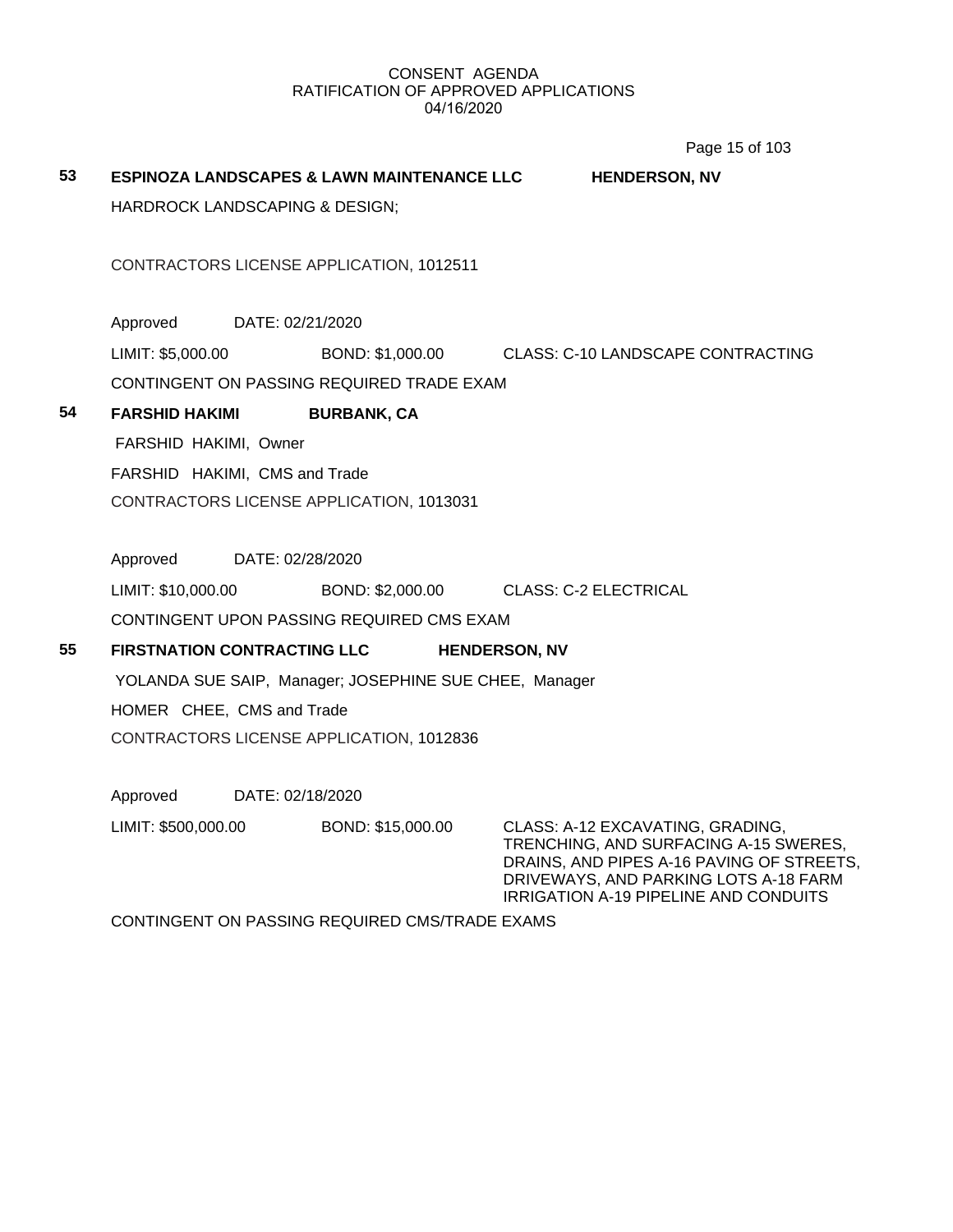# **56 FOSTER ELECTRIC LLC LAS VEGAS, NV** FOXTROT ELECTRIC; FOSTER ALLEN PARNELL, JR Managing Member; ANDREA ETELKA PARNELL, Managing Member FOSTER ALLEN PARNELL, JR CMS and Trade CONTRACTORS LICENSE APPLICATION, 1012122 Approved DATE: 02/18/2020 LIMIT: \$245,000.00 BOND: \$15,000.00 CLASS: C-2 ELECTRICAL **57 G S GENERAL CONTRACTORS LLC LAS VEGAS, NV** LIGHTHOUSE CONSTRUCTION; ALBERTO S RAMOS, Manager; FRANK SUN KON HO Manager FRANK SUN KON HO CMS and Trade CONTRACTORS LICENSE APPLICATION, 1009120 Approved DATE: 07/03/2019 LIMIT: \$240,000.00 BOND: \$15,000.00 CLASS: B2-RESIDENTIAL AND SMALL COMMERCIAL **58 GOLDEN HAMMER CONSTRUCTION LLC HENDERSON, NV** KRZYSZTOF PIOTR SZEFCZENKO, Managing Member TERESA BIALEK, CMS; KRZYSZTOF PIOTR SZEFCZENKO, Trade CONTRACTORS LICENSE APPLICATION, 1012691 Approved DATE: 02/28/2020 LIMIT: \$10,000.00 BOND: \$2,000.00 CLASS: C20-TILING CONTINGENT ON PASSING CMS/TRADE EXAMS **59 GREAT AIR CONDITIONING & HEATING LLC LAS VEGAS, NV** GR8 AC; ISMAEL RAMOS, JR Managing Member PIA CARLA ERECE DICHITANG, CMS; ISMAEL RAMOS, JR Trade CONTRACTORS LICENSE APPLICATION, 1012578 Approved DATE: 02/12/2020 LIMIT: \$10,000.00 BOND: \$2,000.00 CLASS: C-21 REFRIGERATION AND AIR CONDITIONING CONTINGENT UPON PASSING REQUIRED CMS AND TRADE EXAMS Page 16 of 103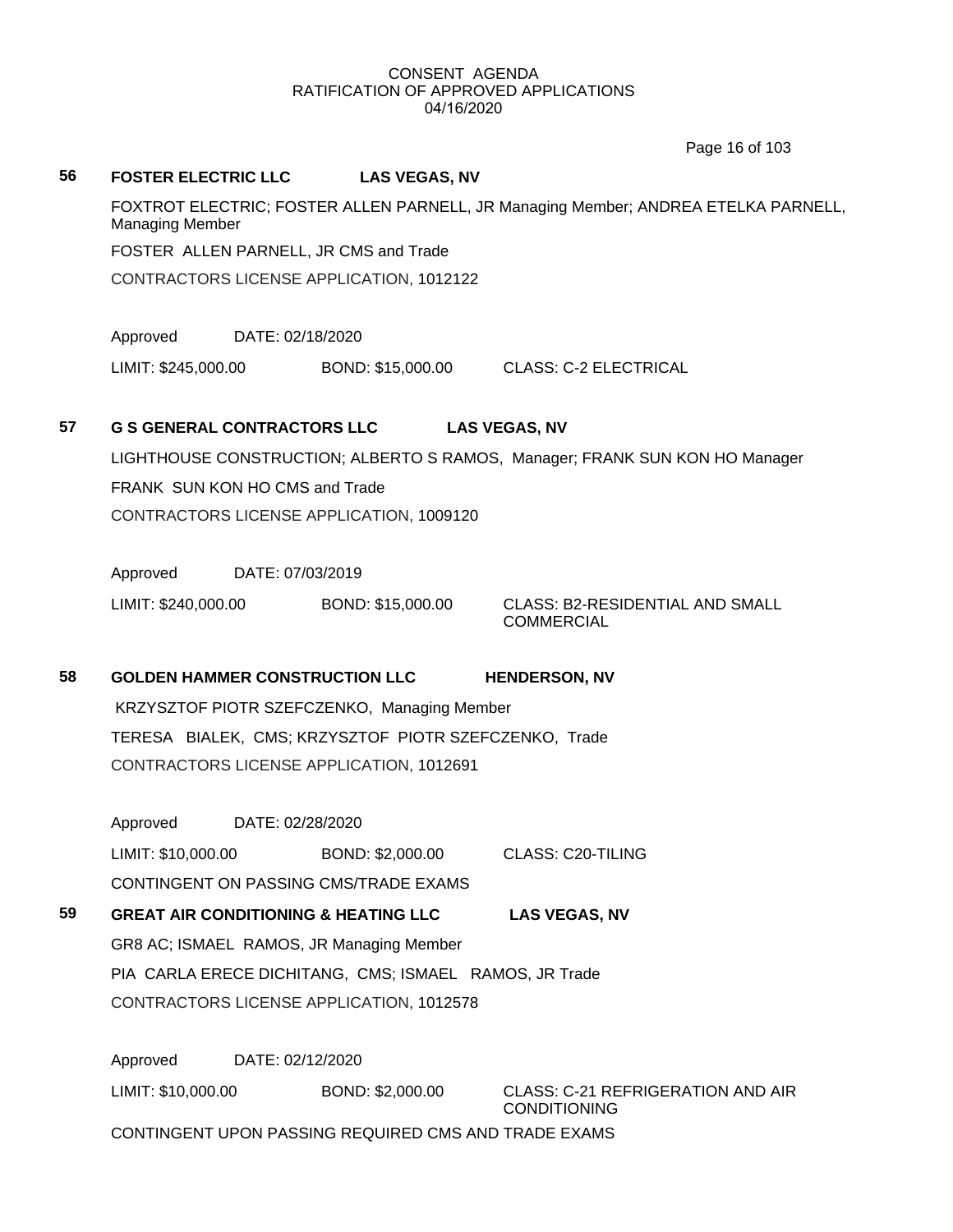Page 17 of 103

|    |                                                                                                               | Page 17 or 103             |
|----|---------------------------------------------------------------------------------------------------------------|----------------------------|
| 60 | <b>HAREL PLUMBING &amp; HEATING INC</b><br><b>LAS VEGAS, NV</b>                                               |                            |
|    | <b>TAL HAREL President</b>                                                                                    |                            |
|    | TAL HAREL CMS and Trade                                                                                       |                            |
|    | CONTRACTORS LICENSE APPLICATION, 1009171                                                                      |                            |
|    |                                                                                                               |                            |
|    | Approved<br>DATE: 07/08/2019                                                                                  |                            |
|    | LIMIT: \$100,000.00<br>BOND: \$10,000.00                                                                      | <b>CLASS: C1D-PLUMBING</b> |
| 61 | HARRISON WALKER AND HARPER LP<br><b>PARIS, TX</b>                                                             |                            |
|    | HWH GP LLC General Partner; WOODROW WILSON HARPER, General Partner; HOLLAND ROBERT<br>HARPER, General Partner |                            |
|    | HOLLAND ROBERT HARPER, CMS and Trade                                                                          |                            |
|    | CONTRACTORS LICENSE APPLICATION, 1011469                                                                      |                            |
|    |                                                                                                               |                            |
|    | Approved<br>DATE: 02/12/2020                                                                                  |                            |
|    | LIMIT: Unlimited<br>BOND: \$50,000.00<br>CLASS: B                                                             |                            |
|    | THIS APPROVAL IS CONTINGENT UPON PASSING THE CMS EXAM WITHIN 6 MONTHS                                         |                            |
| 62 | HD ROOFING & SHEET METAL INC<br><b>RENO, NV</b>                                                               |                            |
|    | MATTHEW LAWRENCE MEAGHER, President                                                                           |                            |
|    | MATTHEW LAWRENCE MEAGHER, CMS and Trade                                                                       |                            |
|    | CONTRACTORS LICENSE APPLICATION, 1012065                                                                      |                            |
|    | Approved<br>DATE: 02/12/2020                                                                                  |                            |
|    | LIMIT: \$775.000.00<br>BOND: \$20,000.00<br>CLASS: C15                                                        |                            |
|    | THIS APPROVAL IS CONTINGENT UPON PASSING THE CMS AND TRADE EXAMS WITHIN 6 MONTHS                              |                            |
| 63 | HD ROOFING & SHEET METAL INC<br><b>RENO, NV</b>                                                               |                            |
|    | MATTHEW LAWRENCE MEAGHER, President                                                                           |                            |
|    | MATTHEW LAWRENCE MEAGHER, CMS and Trade                                                                       |                            |
|    | CONTRACTORS LICENSE APPLICATION, 1012066                                                                      |                            |
|    | Approved<br>DATE: 02/12/2020                                                                                  |                            |
|    | LIMIT: \$775,000.00<br>BOND: \$20,000.00<br>CLASS: C13                                                        |                            |
|    | THIS APPROVAL IS CONTINGENT UPON PASSING THE CMS AND TRADE EXAMS WITHIN 6 MONTHS                              |                            |
|    |                                                                                                               |                            |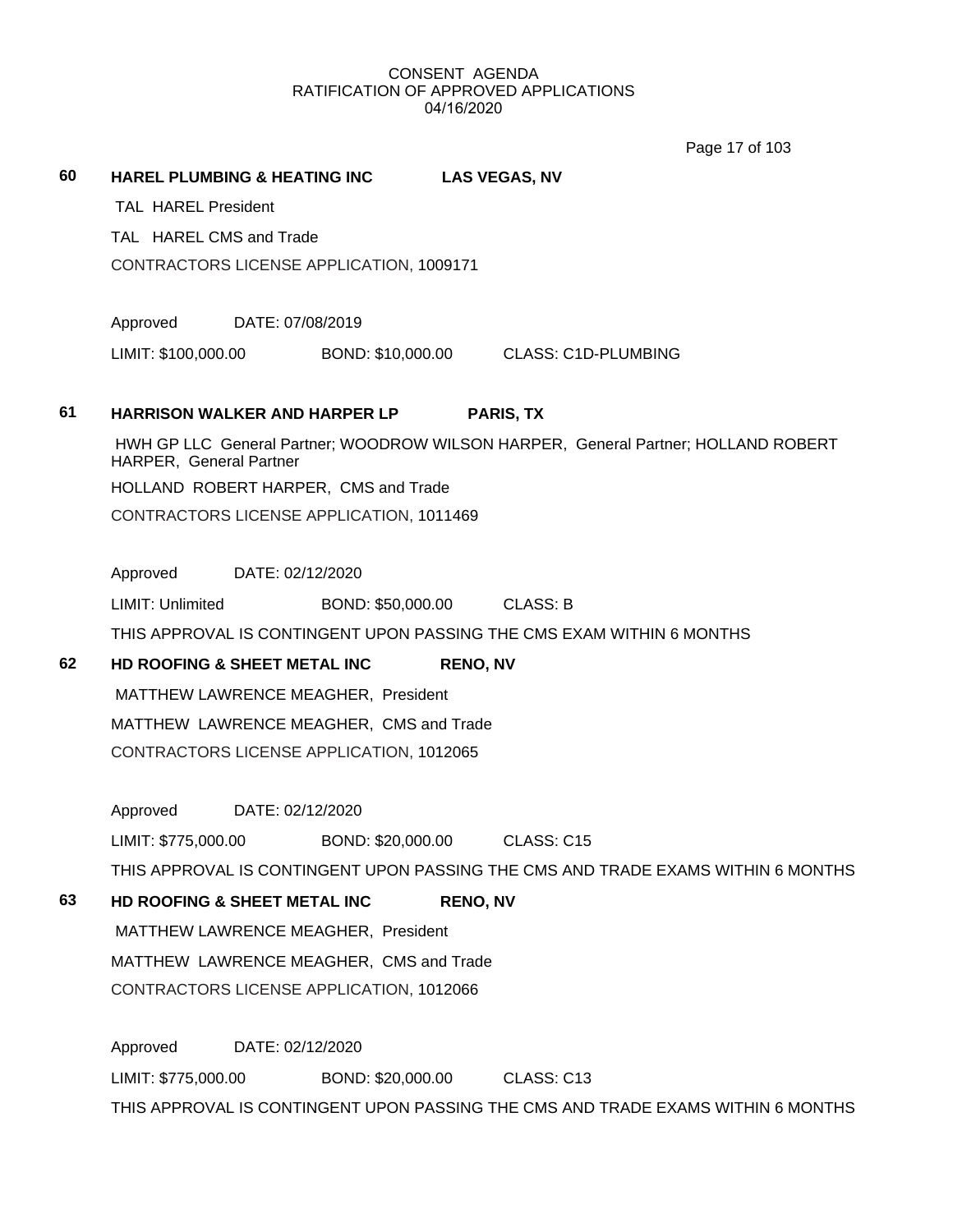Page 18 of 103

#### **64 HEARTVIEW LANDSCAPING LLC LAS VEGAS, NV**

 KIMBERLY JEAN MCENTIRE Managing Member; TIMOTHY DONALD MCENTIRE Managing Member TIMOTHY DONALD MCENTIRE CMS and Trade CONTRACTORS LICENSE APPLICATION, 1012027

Approved DATE: 02/18/2020

LIMIT: \$25,000.00 BOND: \$5,000.00 CLASS: C-10 LANDSCAPE CONTRACTING

#### **65 HEATH ELECTRIC LLC RENO, NV**

 KRISTOPHER THOMAS HEATH, Managing Member; MICHELLE LEE HEATH, Managing Member MICHELLE LEE HEATH, CMS; KRISTOPHER THOMAS HEATH, CMS and Trade CONTRACTORS LICENSE APPLICATION, 1012682

Approved DATE: 02/19/2020

LIMIT: \$10,000.00 BOND: \$2,000.00 CLASS: C-2 ELECTRICAL CONTRACTING

CONTINGENT UPON MICHELLE HEATH PASSING CMS & KRISTOPHER HEATH PASSING CMS & C-2 TRADE EXAM WITHIN 6 MONTHS FROM THE DATE THE APPLICATION WAS FILED

#### **66 HERNANDEZ ELECTRIC LLC RENO, NV**

RUTILO LARA-HERNANDEZ, Managing Member

RUTILO LARA-HERNANDEZ, CMS and Trade

CONTRACTORS LICENSE APPLICATION, 1005780

Approved DATE: 01/22/2019

LIMIT: \$245,000.00 BOND: \$15,000.00 CLASS: C2

THIS APPROVAL IS CONTINGENT UPON PROVIDING A FINANCIAL STATEMENT AND BANK VERIFICATION ANNUALLY FOR THE FIRST TWO YEARS OF LICENSURE, PURSUANT TO NRS 624.264

#### **67 HOLLYWOOD AIR LLC LAS VEGAS, NV**

IGOR PANSOVOI, Manager

IGOR PANSOVOI, CMS and Trade

CONTRACTORS LICENSE APPLICATION, 1012470

Approved DATE: 02/21/2020

LIMIT: \$10,000.00 BOND: \$2,000.00 CLASS: C21

CONTINGENT UPON PASSING EXAMS BY 6/24/2020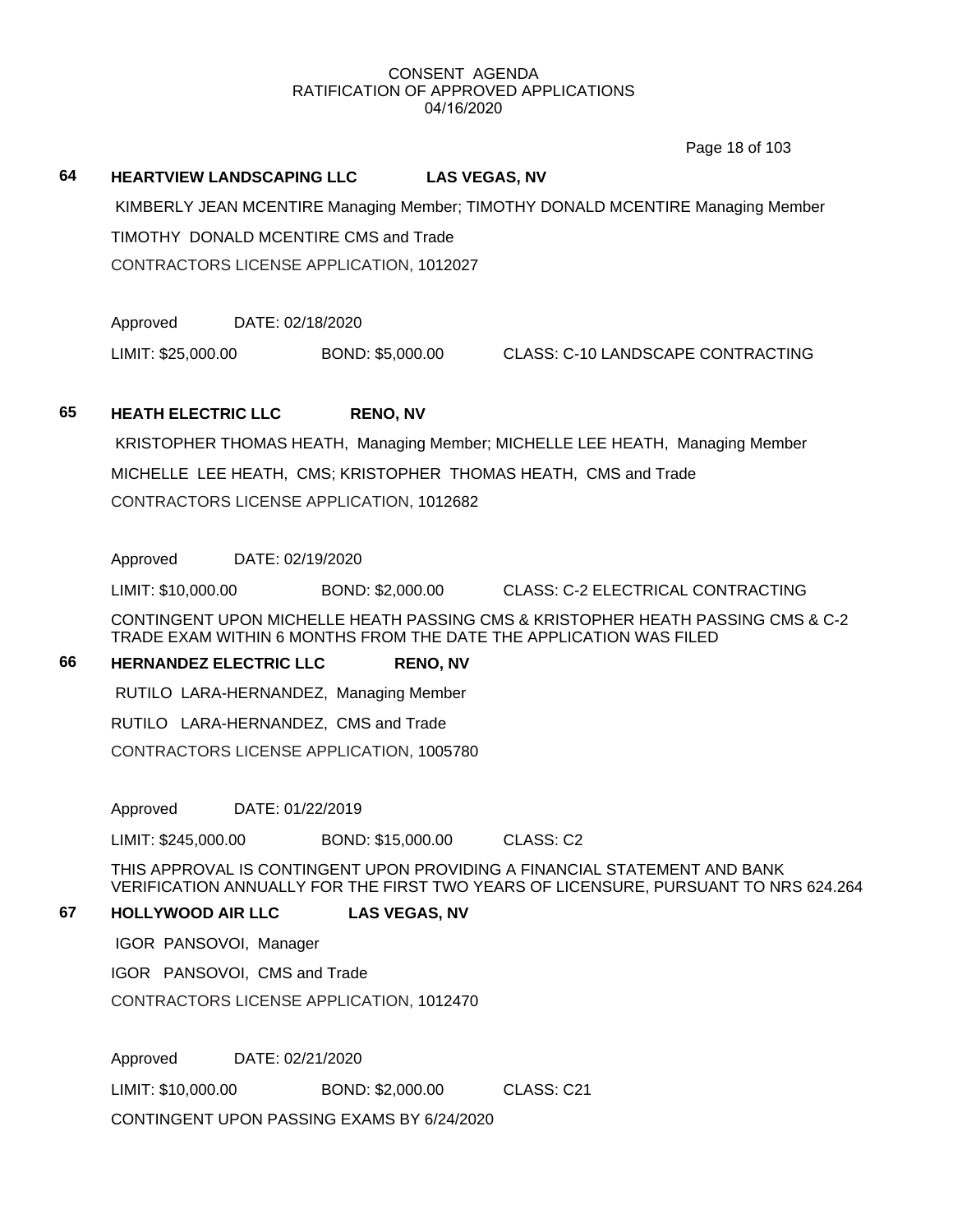Page 19 of 103

| 68 | HOT IRON CONSTRUCTION LLC                    |                  |                  | <b>MESQUITE, NV</b>  |                                                           |
|----|----------------------------------------------|------------------|------------------|----------------------|-----------------------------------------------------------|
|    |                                              |                  |                  |                      | KRAIG DARIEN HAFEN, Manager; MAXWELL DEREK HAFEN, Manager |
|    | WADE ALLEN HUGHES CMS and Trade              |                  |                  |                      |                                                           |
|    | CONTRACTORS LICENSE APPLICATION, 1012818     |                  |                  |                      |                                                           |
|    | Approved DATE: 02/11/2020                    |                  |                  |                      |                                                           |
|    | LIMIT: \$4,000,000.00                        |                  |                  |                      | BOND: \$30,000.00 CLASS: C-1D PLUMBING                    |
|    |                                              |                  |                  |                      | CONTINGENT UPON PASSING REQUIRED CMS AND TRADE EXAMS      |
| 69 | HOT IRON CONSTRUCTION LLC                    |                  |                  | <b>MESQUITE, NV</b>  |                                                           |
|    |                                              |                  |                  |                      | KRAIG DARIEN HAFEN, Manager; MAXWELL DEREK HAFEN, Manager |
|    | WADE ALLEN HUGHES CMS and Trade              |                  |                  |                      |                                                           |
|    | CONTRACTORS LICENSE APPLICATION, 1012819     |                  |                  |                      |                                                           |
|    |                                              |                  |                  |                      |                                                           |
|    | Approved DATE: 02/11/2020                    |                  |                  |                      |                                                           |
|    | LIMIT: \$4,000,000.00                        |                  |                  |                      | BOND: \$30,000.00 CLASS: C-18 MASONRY                     |
|    |                                              |                  |                  |                      | CONTINGENT UPON PASSING REQUIRED CMS AND TRADE EXAMS      |
| 70 | <b>IMAGINE HARDSCAPE &amp; LANDSCAPE LLC</b> |                  |                  |                      | <b>SPARKS, NV</b>                                         |
|    | <b>BO ALLEN MARSHALL Managing Member</b>     |                  |                  |                      |                                                           |
|    | BO ALLEN MARSHALL CMS and Trade              |                  |                  |                      |                                                           |
|    | CONTRACTORS LICENSE APPLICATION, 1013295     |                  |                  |                      |                                                           |
|    | Approved DATE: 02/21/2020                    |                  |                  |                      |                                                           |
|    | LIMIT: \$10,000.00                           |                  | BOND: \$2,000.00 |                      | <b>CLASS: C-10 LANDSCAPE CONTRACTING</b>                  |
| 71 | <b>IMPERIAL LANDSCAPING LLC</b>              |                  |                  | <b>LAS VEGAS, NV</b> |                                                           |
|    | GARY RICHARD BROCK, Managing Member          |                  |                  |                      |                                                           |
|    | ADAM MICHAEL GORDON CMS and Trade            |                  |                  |                      |                                                           |
|    | CONTRACTORS LICENSE APPLICATION, 1012536     |                  |                  |                      |                                                           |
|    |                                              |                  |                  |                      |                                                           |
|    | Approved                                     | DATE: 02/25/2020 |                  |                      |                                                           |
|    | LIMIT: \$10,000.00                           |                  | BOND: \$2,000.00 |                      | <b>CLASS: C-10 LANDSCAPE CONTRACTING</b>                  |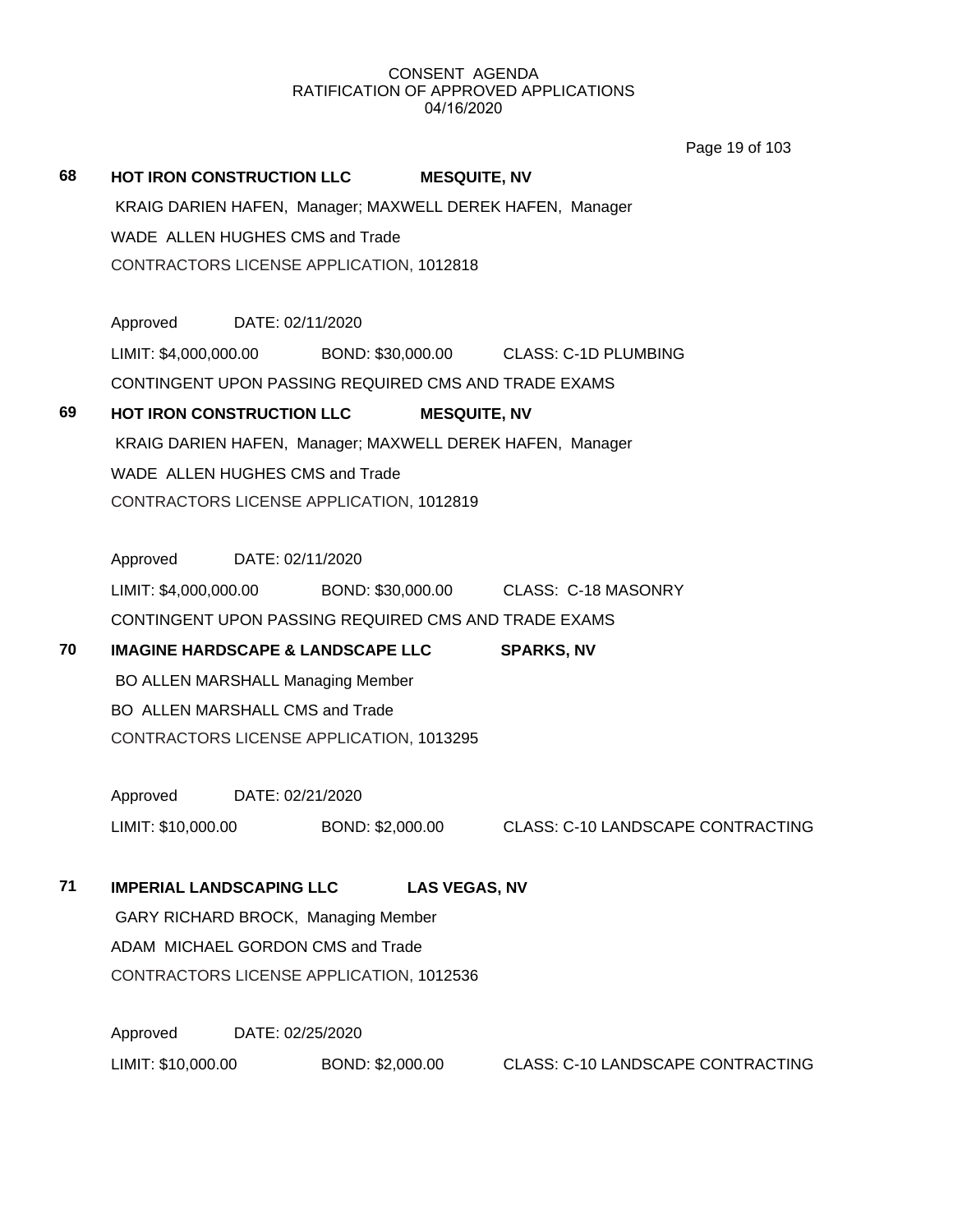Page 20 of 103

# **72 INDUSTRIAL POWER ENGINEERING & TECHNICAL SERVICES LLC LAS VEGAS, NV** I P E & TECHNICAL SERVICES; OCTAVIO RAMON LIMON GONZALEZ, Managing Member OCTAVIO RAMON LIMON GONZALEZ, CMS and Trade CONTRACTORS LICENSE APPLICATION, 1013263 Approved DATE: 02/25/2020 LIMIT: \$10,000.00 BOND: \$2,000.00 CLASS: ELECTRICAL **73 INNOVATIVE HOME PERFORMANCE INC SPRING CREEK, NV**

NEVADA URETHANE; MICHAEL PRESTON MINTON, President NATHAN RAY KENNY, Trade; MICHAEL PRESTON MINTON, CMS CONTRACTORS LICENSE APPLICATION, 1012530

Tabled DATE: 02/07/2020 LIMIT: \$500,000.00 BOND: \$15,000.00 CLASS: C-3C INSULATION & WEATHER

**STRIPPING** 

**74 INNOVATIVE HOME PERFORMANCE INC SPRING CREEK, NV** NEVADA URETHANE; MICHAEL PRESTON MINTON, President NATHAN RAY KENNY, Trade; MICHAEL PRESTON MINTON, CMS CONTRACTORS LICENSE APPLICATION, 1012531

Tabled DATE: 02/07/2020 LIMIT: \$500,000.00 BOND: \$15,000.00 CLASS: C-36 INSTALLING URETHANE

# **75 INNOVATIVE INSTALLATIONS LLC CHANDLER, AZ** ERIC ALAN DEWEY, Managing Member; ALICIA MARIE DEWEY, Managing Member ERIC ALAN DEWEY, CMS and Trade CONTRACTORS LICENSE APPLICATION, 1009248

Approved DATE: 07/03/2019 LIMIT: \$100,000.00 BOND: \$10,000.00 CLASS: C-26 INSTITUTIONAL CONTRACTING CONTINGENT UPON PASSING REQUIRED CMS EXAM WITHIN SIXTY (60) DAYS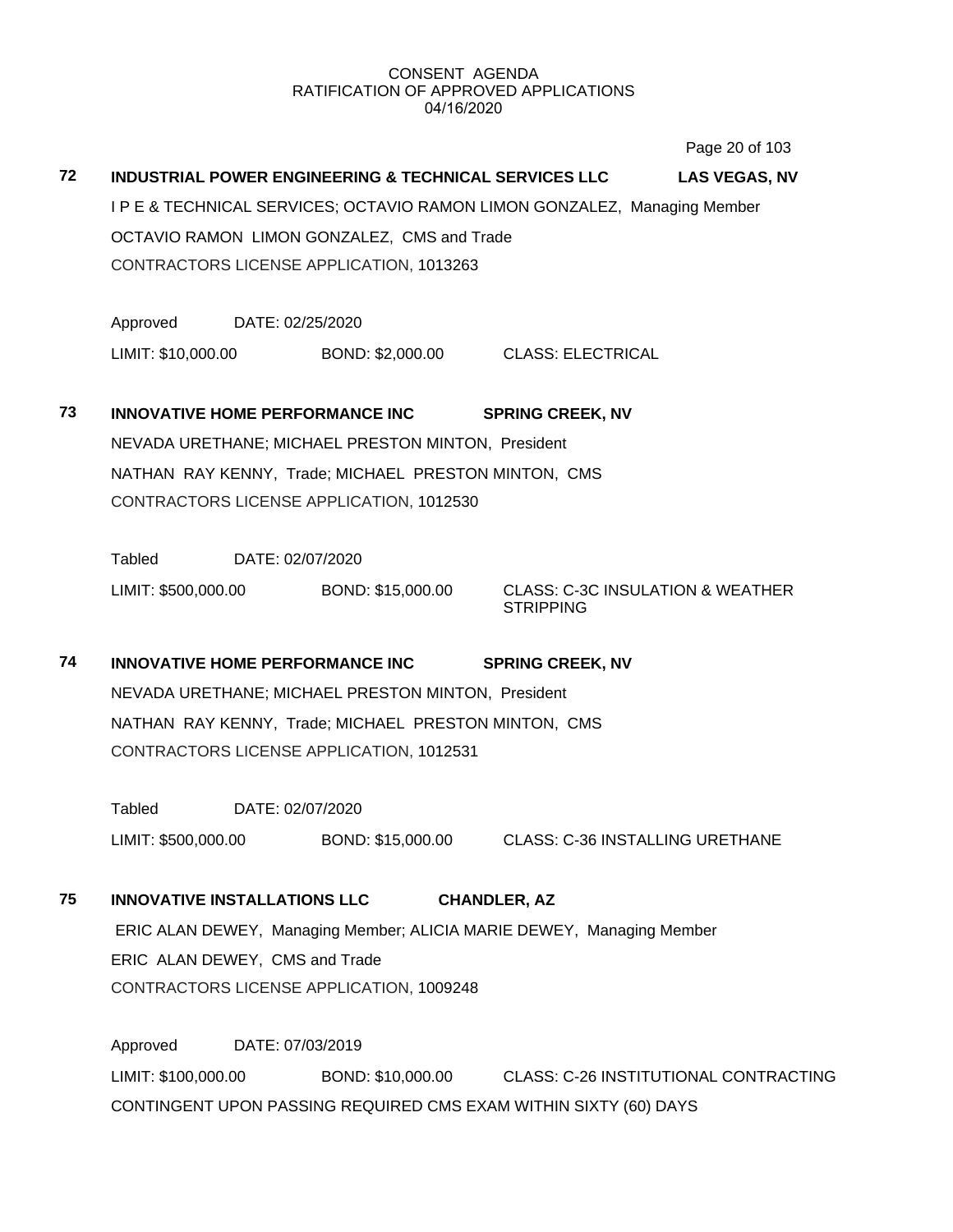Page 21 of 103

#### **76 IPSEN CONSTRUCTION LLC CARSON CITY, NV**

 JENNETTE LORRAINE IPSEN, Managing Member; RYAN MICHAEL IPSEN Managing Member RYAN MICHAEL IPSEN CMS and Trade CONTRACTORS LICENSE APPLICATION, 1012902

Approved DATE: 03/05/2020

LIMIT: \$450,000.00 BOND: \$15,000.00 CLASS: C3

#### **77 JASON JOSHUA CASAS LAS VEGAS, NV**

COMANCHE CONSTRUCTION; JASON JOSHUA CASAS, Owner DANIEL JAY CASAS CMS and Trade CONTRACTORS LICENSE APPLICATION, 1011877

Approved DATE: 02/28/2020

LIMIT: \$245,000.00 BOND: \$15,000.00 CLASS: C2

#### **78 JAUREGUYS DESIGN & CONSTRUCTION CARSON CITY, NV**

 JOHN EDWARD JAUREGUY, President; ERIC JAMES JERGENSON, Treasurer; SHARON MATILDA JAUREGUY, Vice President JOHN EDWARD JAUREGUY, CMS; ERIC JAMES JERGENSON, Trade CONTRACTORS LICENSE APPLICATION, 1012085

Approved DATE: 02/28/2020 LIMIT: \$1,000,000.00 BOND: \$30,000.00 CLASS: B

#### **79 JOHN NELSON TAHOE VISTA, CA**

MOUNTAIN KITCHENS; JOHN ALLEN NELSON Owner JOHN ALLEN NELSON CMS and Trade CONTRACTORS LICENSE APPLICATION, 1012698

Approved DATE: 02/28/2020 LIMIT: \$10,000.00 BOND: \$2,000.00 CLASS: C3B CONTINGENT UPON SURRENDER OF LICENSE #19285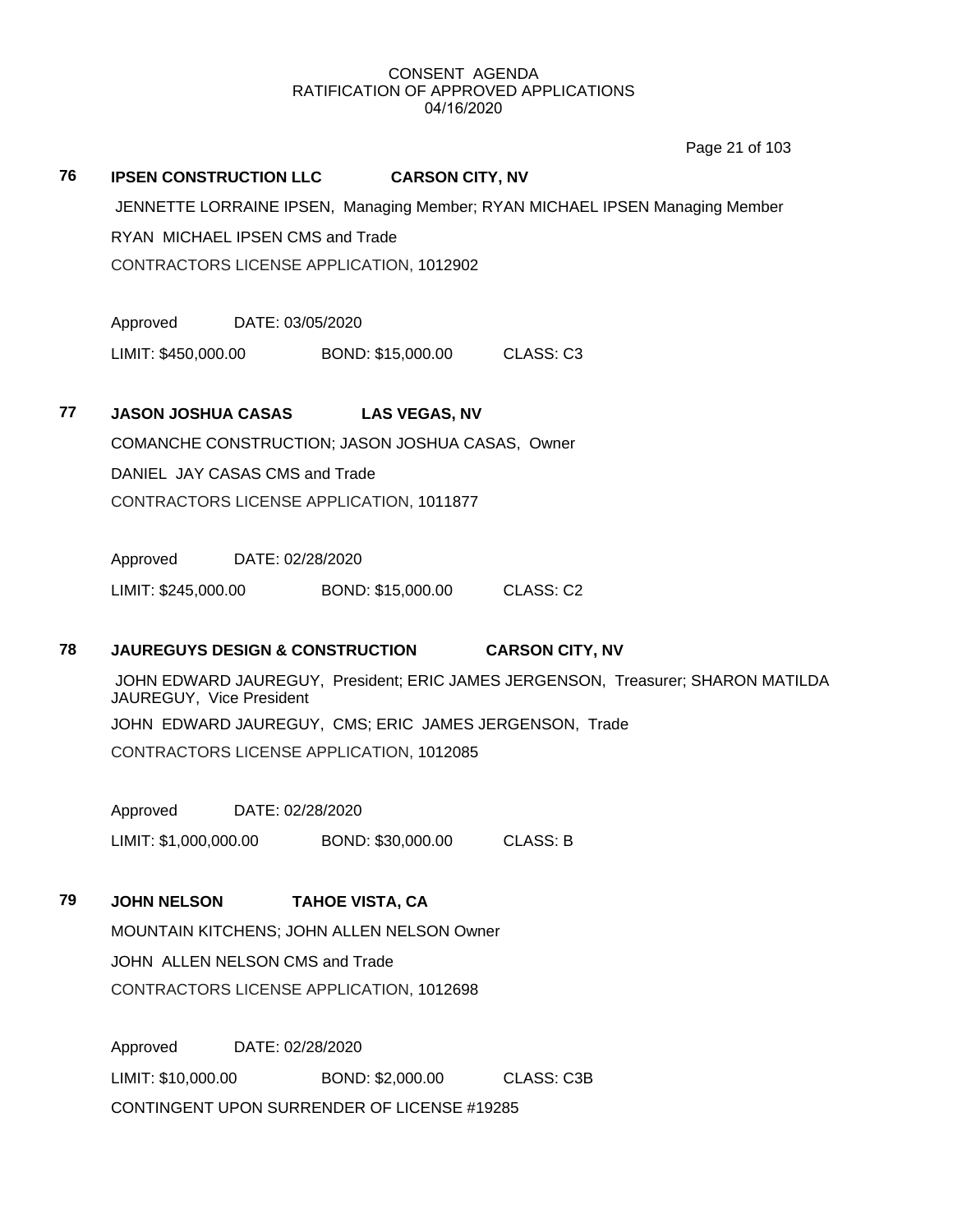# **80 K B L INVESTMENTS LLC LAS VEGAS, NV** KYLE BURGESS LEWIS Manager; LINDSAY NIELSON LEWIS Manager KYLE BURGESS LEWIS CMS and Trade CONTRACTORS LICENSE APPLICATION, 1012749 Approved DATE: 02/28/2020 LIMIT: \$245,000.00 BOND: \$15,000.00 CLASS: C5-CONCRETE CONTRACTING CONTINGENT ON PASSING TRADE EXAM **81 KELLEHER DAVIS CONTRACTING LLC LAS VEGAS, NV** ROBERT JOHN DAVIS Managing Member ROBERT JOHN DAVIS CMS and Trade CONTRACTORS LICENSE APPLICATION, 1013297 Approved DATE: 02/28/2020 LIMIT: \$1,250,000.00 BOND: \$30,000.00 CLASS: B GENERAL BUILDING CONTINGENT UPON PASSING REQUIRED CMS EXAM **82 L & H AIRCO LLC ROCKLIN, CA** ERIC DUANE CRISE, Managing Member; JOHN PAUL HARRIS, Managing Member; JAKE MICHAEL GARCIA, Managing Member JAKE MICHAEL GARCIA, CMS and Trade CONTRACTORS LICENSE APPLICATION, 1011627 Approved DATE: 02/12/2020 LIMIT: Unlimited BOND: \$50,000.00 CLASS: C-21 REFRIGERATION AND AIR CONDITIONING CONTINGENT UPON PASSING REQUIRED CMS AND TRADE EXAMS **83 L & M ELECTRIC LLC GARDNERVILLE, NV** CARLOS RUBEN MARTINEZ, Manager; RYAN NICHOLAS LAWRENCE, Manager CARLOS RUBEN MARTINEZ, CMS and Trade CONTRACTORS LICENSE APPLICATION, 1006423 Approved DATE: 04/23/2019 LIMIT: \$245,000.00 BOND: \$15,000.00 CLASS: C2 Page 22 of 103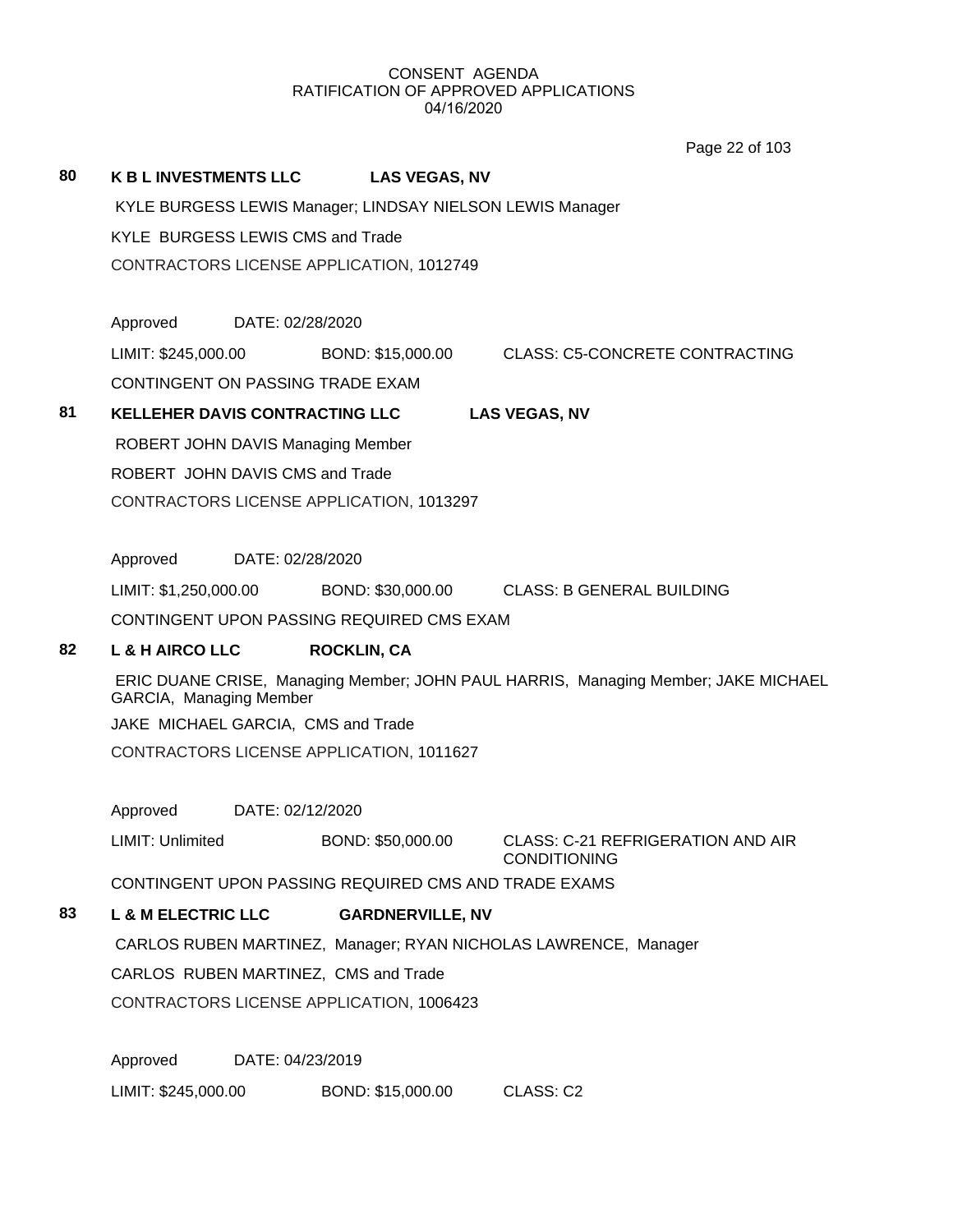Page 23 of 103

| 84 | <b>LAS VEGAS RAID AIR LLC</b>             | <b>NORTH LAS VEGAS, NV</b> |                                                |
|----|-------------------------------------------|----------------------------|------------------------------------------------|
|    | FARUQ RASHEED-EL DOWDELL Managing Member  |                            |                                                |
|    | FARUQ RASHEED-EL DOWDELL CMS and Trade    |                            |                                                |
|    | CONTRACTORS LICENSE APPLICATION, 1012165  |                            |                                                |
|    | Approved<br>DATE: 02/07/2020              |                            |                                                |
|    | LIMIT: \$5,000.00                         |                            | BOND: \$1,000.00 CLASS: C-21B AIR CONDITIONING |
|    | CONTINGENT ON PASSING REQUIRED TRADE EXAM |                            |                                                |
| 85 | <b>LINEAR STAR CONSTRUCTION LLC</b>       | <b>RENO, NV</b>            |                                                |
|    | <b>CORY DUANE HORTON Managing Member</b>  |                            |                                                |
|    | CORY DUANE HORTON CMS and Trade           |                            |                                                |
|    | CONTRACTORS LICENSE APPLICATION, 1012880  |                            |                                                |
|    |                                           |                            |                                                |
|    | Approved<br>DATE: 02/19/2020              |                            |                                                |
|    | LIMIT: \$275,000.00                       | BOND: \$15,000.00          | CLASS: B2                                      |
| 86 | <b>LUXFLOOR LLC</b>                       | <b>LAS VEGAS, NV</b>       |                                                |
|    | ADRIAN IOAN MATEI, Managing Member        |                            |                                                |
|    | ADRIAN IOAN MATEI, CMS and Trade          |                            |                                                |
|    | CONTRACTORS LICENSE APPLICATION, 1012641  |                            |                                                |
|    |                                           |                            |                                                |
|    | Approved<br>DATE: 02/28/2020              |                            |                                                |
|    | LIMIT: \$10,000.00                        | BOND: \$2,000.00           | CLASS: C16-FINISHING FLOORS                    |
| 87 | <b>LUXFLOOR LLC</b>                       | <b>LAS VEGAS, NV</b>       |                                                |
|    | ADRIAN IOAN MATEI, Managing Member        |                            |                                                |
|    | ADRIAN IOAN MATEI, CMS and Trade          |                            |                                                |
|    | CONTRACTORS LICENSE APPLICATION, 1012642  |                            |                                                |
|    | Approved<br>DATE: 02/28/2020              |                            |                                                |
|    | LIMIT: \$10,000.00                        | BOND: \$2,000.00           | CLASS: C3B-FINISH CARPENTRY LIMITED TO         |

WOOD FLOORS ONLY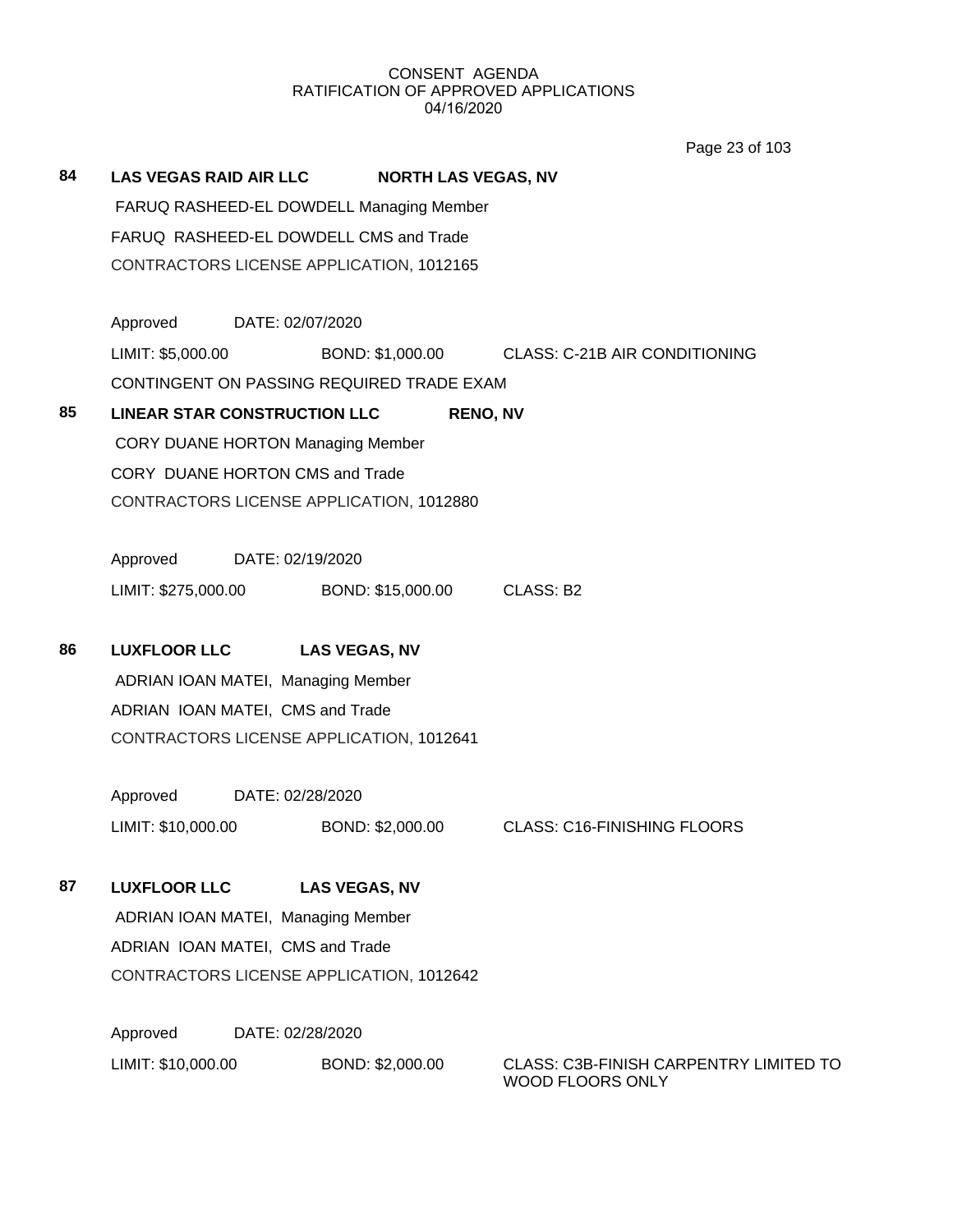Page 24 of 103

#### **88 LV DIVERSITY SIGNS LLC LAS VEGAS, NV**

LV DIVERSITY SIGNS; MARISELA ESCAMILLA-LOPEZ, Managing Member; MIGUEL TEODORO ESCAMILLA-LOPEZ Managing Member

MIGUEL TEODORO ESCAMILLA-LOPEZ Trade; MARISELA ESCAMILLA-LOPEZ, CMS

CONTRACTORS LICENSE APPLICATION, 1012994

Approved DATE: 02/12/2020

LIMIT: \$10,000.00 BOND: \$2,000.00 CLASS: C-6 ERECTING SIGNS

CONTINGENT UPON PASSING REQUIRED TRADE EXAM

## **89 M & J ENTERPRISES CONSTRUCTION INC HENDERSON, NV**

 MARCO ANTONIO CUEVAS President; JOANN MARIE CUEVAS Treasurer MARCO ANTONIO CUEVAS Trade; JOANN MARIE CUEVAS CMS CONTRACTORS LICENSE APPLICATION, 1012636

Approved DATE: 02/27/2020

LIMIT: \$50,000.00 BOND: \$5,000.00 CLASS: C-2 ELECTRICAL

CONTINGENT ON PASSING REQUIRED TRADE EXAM

## **90 M & M HAULING INC LAS VEGAS, NV**

 JOSE ROBERTO MARTINEZ-GONZALEZ, President; CESAR ANDRES SERVIN-MARTINEZ, Secretary; JOSE HUGO MARTINEZ, Treasurer

CESAR ANDRES SERVIN-MARTINEZ, CMS; JOSE ROBERTO MARTINEZ-GONZALEZ, Trade CONTRACTORS LICENSE APPLICATION, 1012264

Approved DATE: 02/27/2020

LIMIT: \$10,000.00 BOND: \$2,000.00 CLASS: A7-EXCAVATING AND GRADING CONTINGENT ON PASSING CMS/TRADE EXAMS

**91 M P & E CONSTRUCTION INC ELKO, NV**

LUKE ROBERT FITZGERALD President

MORONI MACKERT BARLOW Trade; LUKE ROBERT FITZGERALD CMS

CONTRACTORS LICENSE APPLICATION, 1009163

Approved DATE: 03/04/2020

LIMIT: \$50,000.00 BOND: \$5,000.00 CLASS: C1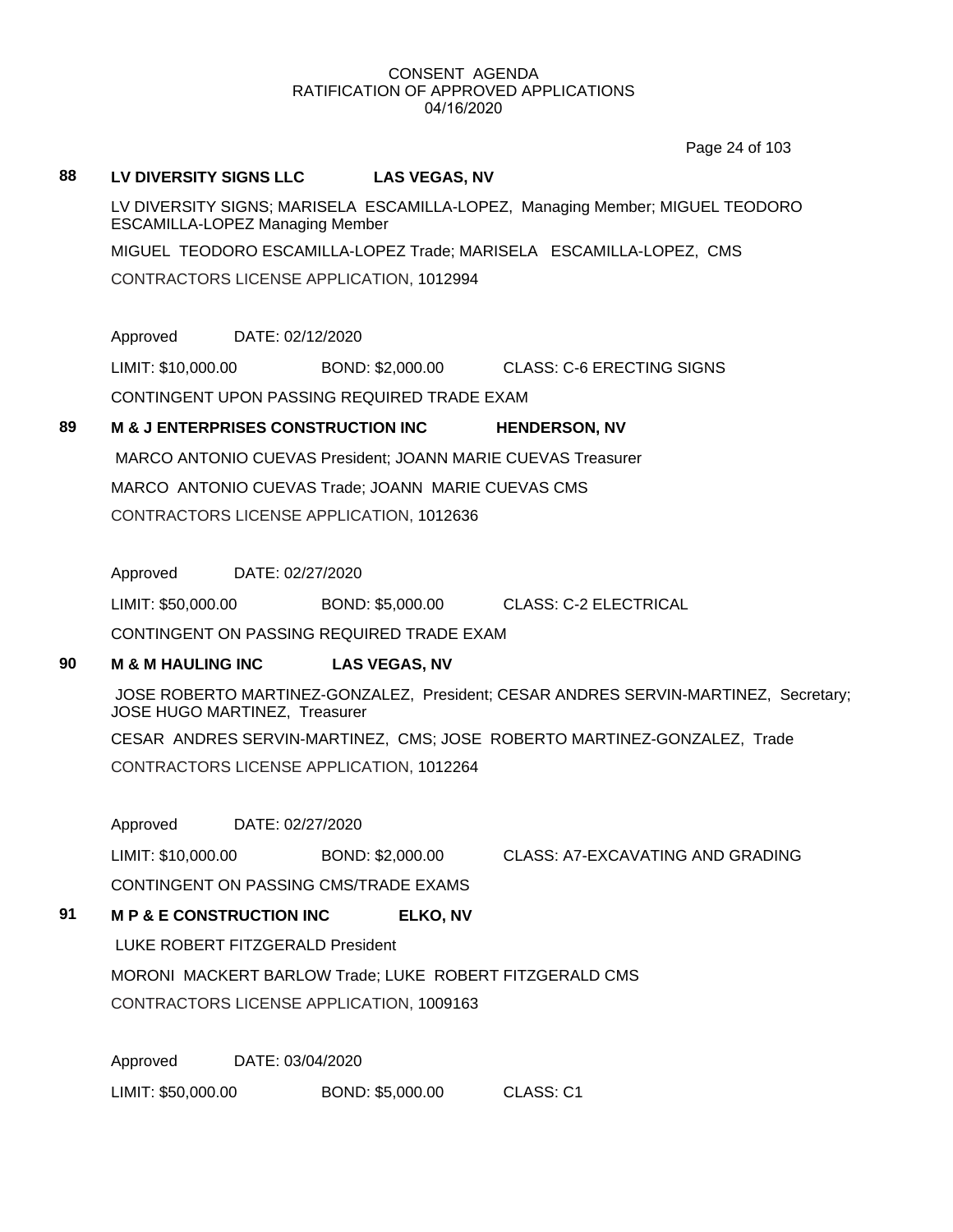Page 25 of 103

# 92 **MACHANIX FAB INC OF NEVADA HENDERSON, NV**

 CRAIG LEE BROSWELL President; DEBRA LEIGH BROSWELL Vice President CRAIG LEE BROSWELL CMS and Trade

CONTRACTORS LICENSE APPLICATION, 1009427

Approved DATE: 07/03/2019

LIMIT: \$10,000.00 BOND: \$2,000.00 CLASS: C-14B STRUCTURAL STEEL C-14C

ORNAMENTAL METAL

# **93 MAGLEBY CONSTRUCTION LLC LINDON, UT**

MASTERPIECE COMMERCIAL MILLWORK; JOSEPH ALLEN HUDSON, Managing Member

RANDAL DAN RAFINER CMS and Trade

CONTRACTORS LICENSE APPLICATION, 1012649

Approved DATE: 02/18/2020

LIMIT: \$245,000.00 BOND: \$15,000.00 CLASS: C-3B FINISH CARPENTRY

#### **94 MARTIN LOPEZ WINNEMUCCA, NV**

BLUE MOUNTAIN LANDSCAPING;

CONTRACTORS LICENSE APPLICATION, 1009667

Approved DATE: 07/24/2019

LIMIT: \$10,000.00 BOND: \$2,000.00 CLASS: C10

THIS APPROVAL IS CONTINGENT UPON PASSING THE CMS AND TRADE EXAMS WITHIN 60 DAYS AND PROVIDING THE FICTITIOUS NAME CERTIFICATE TO DO BUSINESS IN NEVADA AS BLUE MOUNTAIN LANDSCAPING

#### **95 MATERIAL HANDLING SYSTEMS INC MT WASHINGTON, KY**

GREGORY RICHARD JUDGE, President; BRIAN SCOTT JOHNSON, Treasurer

JOHN STEVEN REDMON, Trade; NATHAN ANDREW BUCHANAN, CMS

CONTRACTORS LICENSE APPLICATION, 1012294

Approved DATE: 01/16/2020

LIMIT: Unlimited BOND: \$50,000.00 CLASS: C-2 ELECTRICAL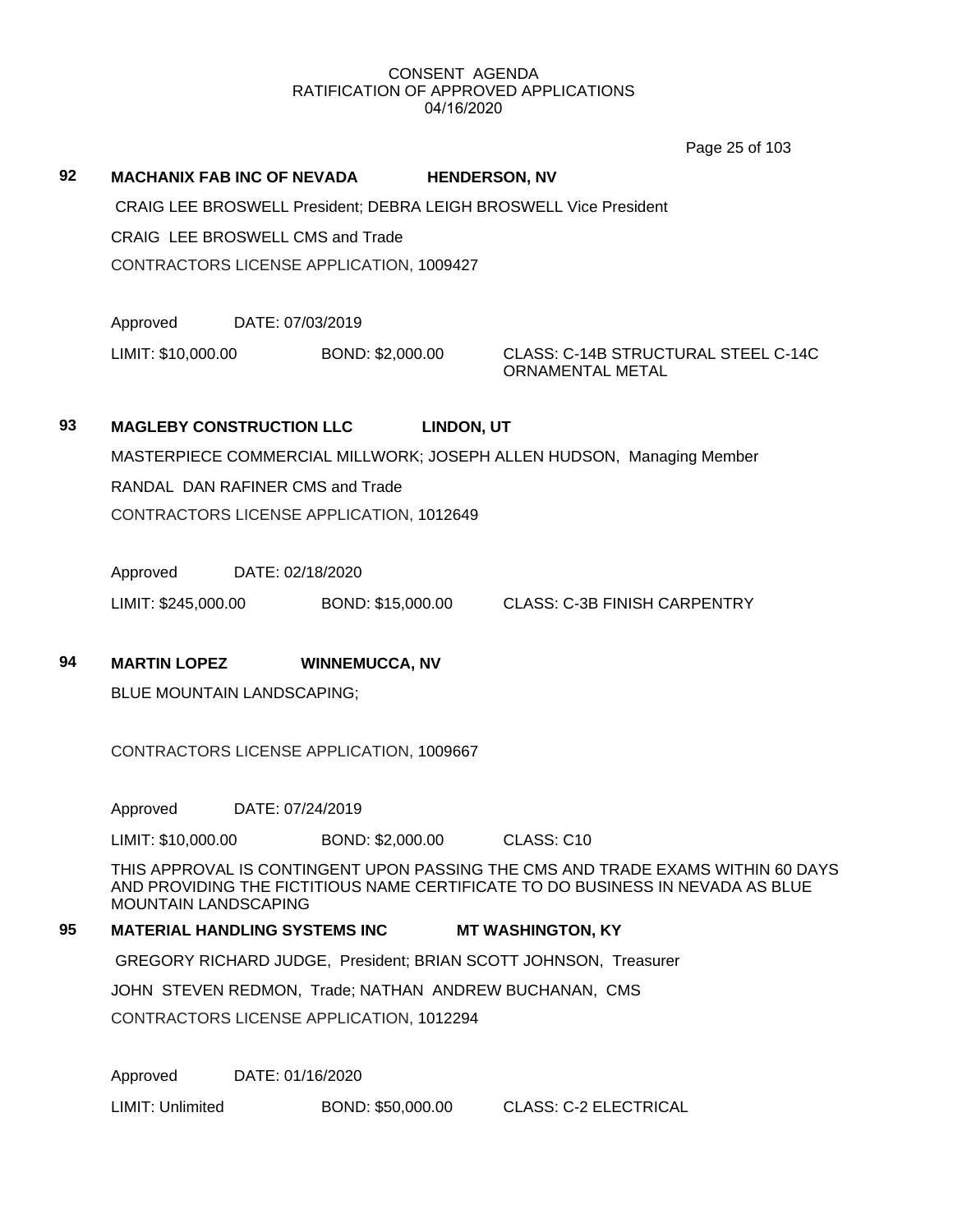Page 26 of 103

#### **96 MCALVAIN CONSTRUCTION INC BOISE, ID**

 CHARLES WILLIAM GRAVES President; TORRANCE MICHAEL MCALVAIN, Secretary; MATTHEW ALLEN THIEL, Treasurer; TORRANCE ALFRED MCALVAIN CEO

TORRANCE ALFRED MCALVAIN CMS; TYLER STEPHEN RESNICK, Trade

CONTRACTORS LICENSE APPLICATION, 1011776

Approved DATE: 02/18/2020

LIMIT: Unlimited BOND: \$50,000.00 CLASS: C-5 CONCRETE CONTRACTING

#### **97 MCCALLUM POWDER LLC CHEHALIS, WA**

 RAMON CLAUDIO CORONEL, Managing Member; HAYLEY MCCALLUM CORONEL, Managing Member; TYLER SCOTT MCCALLUM, Managing Member

TYLER SCOTT MCCALLUM, CMS and Trade

CONTRACTORS LICENSE APPLICATION, 1011711

Approved DATE: 02/07/2020

LIMIT: \$1,000,000.00 BOND: \$30,000.00 CLASS: A-7 EXCAVATING AND GRADING

CONTINGENT ON PASSING REQUIRED CMS/TRADE EXAMS

# **98 MCCALLUM ROCK DRILLING INC CHEHALIS, WA**

 RAMON CLAUDIO CORONEL, President; HAYLEY MCCALLUM CORONEL, Secretary; TYLER SCOTT MCCALLUM, Treasurer

TYLER SCOTT MCCALLUM, CMS and Trade

CONTRACTORS LICENSE APPLICATION, 1011713

Approved DATE: 02/07/2020

LIMIT: \$5,000,000.00 BOND: \$50,000.00 CLASS: A-7 EXCAVATING AND GRADING

CONTINGENT ON PASSING REQUIRED CMS/TRADE EXAMS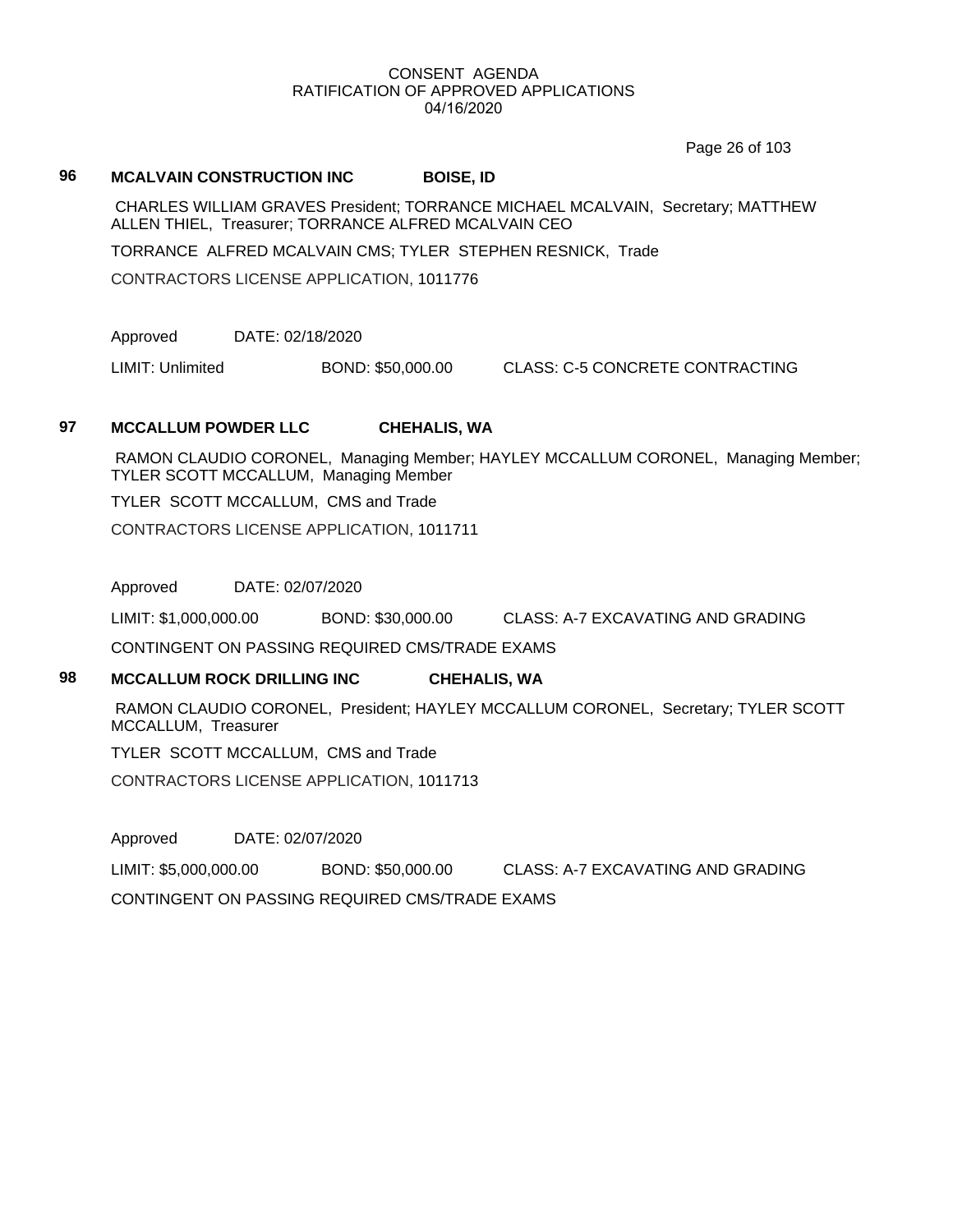Page 27 of 103

#### **99 MIDWEST GEODRILL LLC GRAND RAPIDS, MI**

 GERALD STEPHEN SOMMER, Managing Member; BETH ANN RYAN, Managing Member; KORTNEY ALEXIS LULL, Managing Member; MAHLON GORDON FREDRICKSON, Managing Member; SCOTT STEPHAN SKOOG, Managing Member; TONY RAY WILLIAM BROKAW, Managing Member

TONY RAY WILLIAM BROKAW, CMS and Trade

CONTRACTORS LICENSE APPLICATION, 1011913

Approved DATE: 02/13/2020

LIMIT: Unlimited BOND: \$50,000.00 CLASS: C23

CONTINGENT UPON PASSING EXAMS BY 5/12/2020

#### **100 MIKBAR DEVELOPMENT LLC LAS VEGAS, NV**

 IVETTE PRISCILLA BARAJAS, Managing Member; JAMIE PATRICK MIKLAS, Managing Member IVETTE PRISCILLA BARAJAS, CMS; JAMIE PATRICK MIKLAS, Trade CONTRACTORS LICENSE APPLICATION, 1012525

Approved DATE: 02/18/2020

LIMIT: \$250,000.00 BOND: \$15,000.00 CLASS: B-2 RESIDENTIAL AND SMALL COMMERCIAL

## CONTINGENT ON PASSING REQUIRED CMS/TRADE EXAMS

**101 MODERN GENERATIONS PAINTING LLC LAS VEGAS, NV** CRISTIAN SOLIS-RODRIGUEZ, Manager CRISTIAN SOLIS-RODRIGUEZ, CMS and Trade

Approved DATE: 02/12/2020

LIMIT: \$50,000.00 BOND: \$5,000.00 CLASS: C-4 PAINTING AND DECORATING

CONTINGENT ON PASSING REQUIRED CMS EXAM

CONTRACTORS LICENSE APPLICATION, 1012976

## **102 MORALES & SONS LLC PAHRUMP, NV**

 JAVIER MORALES, Managing Member JAVIER MORALES, CMS and Trade

CONTRACTORS LICENSE APPLICATION, 1012639

Approved DATE: 02/28/2020 LIMIT: \$10,000.00 BOND: \$2,000.00 CLASS: C18-MASONRY CONTINGENT ON PASSING CMS/TRADE EXAMS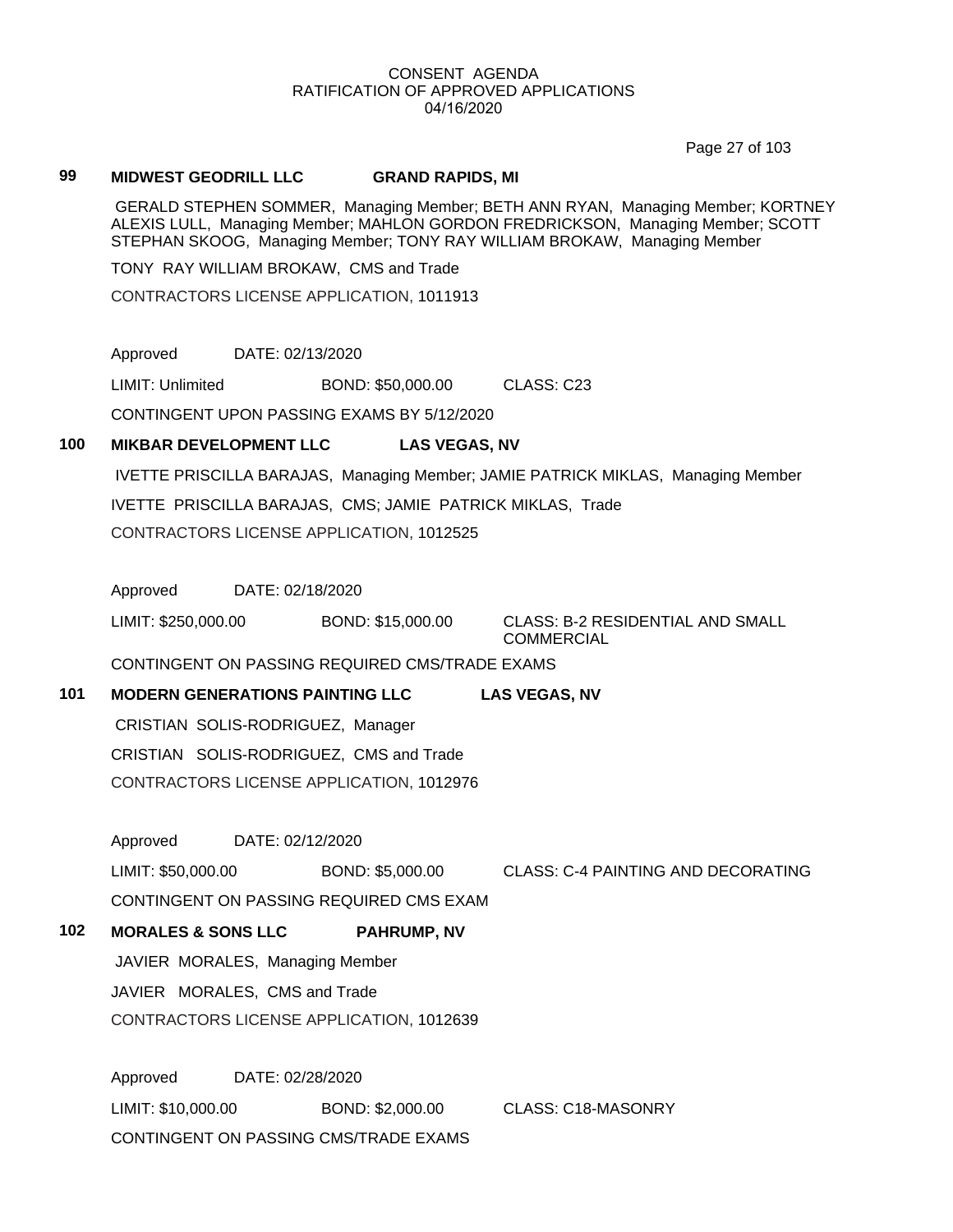Page 28 of 103

#### **103 NA ALII CONSULTING & SALES LLC HONOLULU, HI**

 WAIN SUEO IWAKI, Managing Member; JASON HAYS GREENAWALT, Managing Member; CARIANN LEIALOHA AHLOO, Manager

BRIAN EDWARD SWEET, CMS and Trade

CONTRACTORS LICENSE APPLICATION, 1012535

Approved DATE: 02/18/2020

LIMIT: \$2,000,000.00 BOND: \$30,000.00 CLASS: A-12 EXCAVATING, GRADING,

TRENCHING, AND SURFACING

#### **104 NELLIS CONCRETE LLC LAS VEGAS, NV**

 CESAR EFRAIN ALVAREZ, Manager; RAYMUNDO ALVAREZ, Manager RAYMUNDO ALVAREZ, Trade; CESAR EFRAIN ALVAREZ, CMS CONTRACTORS LICENSE APPLICATION, 1009541

Approved DATE: 07/10/2019

LIMIT: \$150,000.00 BOND: \$10,000.00 CLASS: C5-CONCRETE

CONTINGENT UPON PASSING CMS & TRADE EXAM WITHIN 60 DAYS

# **105 NEVADA FAMILY PAINTING LLC CHANDLER, AZ**

 CHARLES JOHNSTON, IV Managing Member; CHARLES JOHNSTON, Managing Member; GEORGE DAVID JOHNSTON, Managing Member

CHARLES JOHNSTON, CMS and Trade

CONTRACTORS LICENSE APPLICATION, 1009523

Approved DATE: 07/11/2019

LIMIT: \$10,000.00 BOND: \$2,000.00 CLASS: C-4A PAINTING

CONTINGENT UPON PASSING REQUIRED CMS EXAM WITHIN SIXTY (60) DAYS

# **106 NORTH AMERICAN TERRAZZO INC SEATTLE, WA**

RANDALL RUBENSTEIN President

RANDALL RUBENSTEIN CMS and Trade

CONTRACTORS LICENSE APPLICATION, 1013003

Approved DATE: 02/28/2020

LIMIT: \$10,000.00 BOND: \$2,000.00 CLASS: C-19 INSTALLING TERRAZZO AND MARBLE

CONTINGENT UPON PASSING REQUIRED CMS EXAM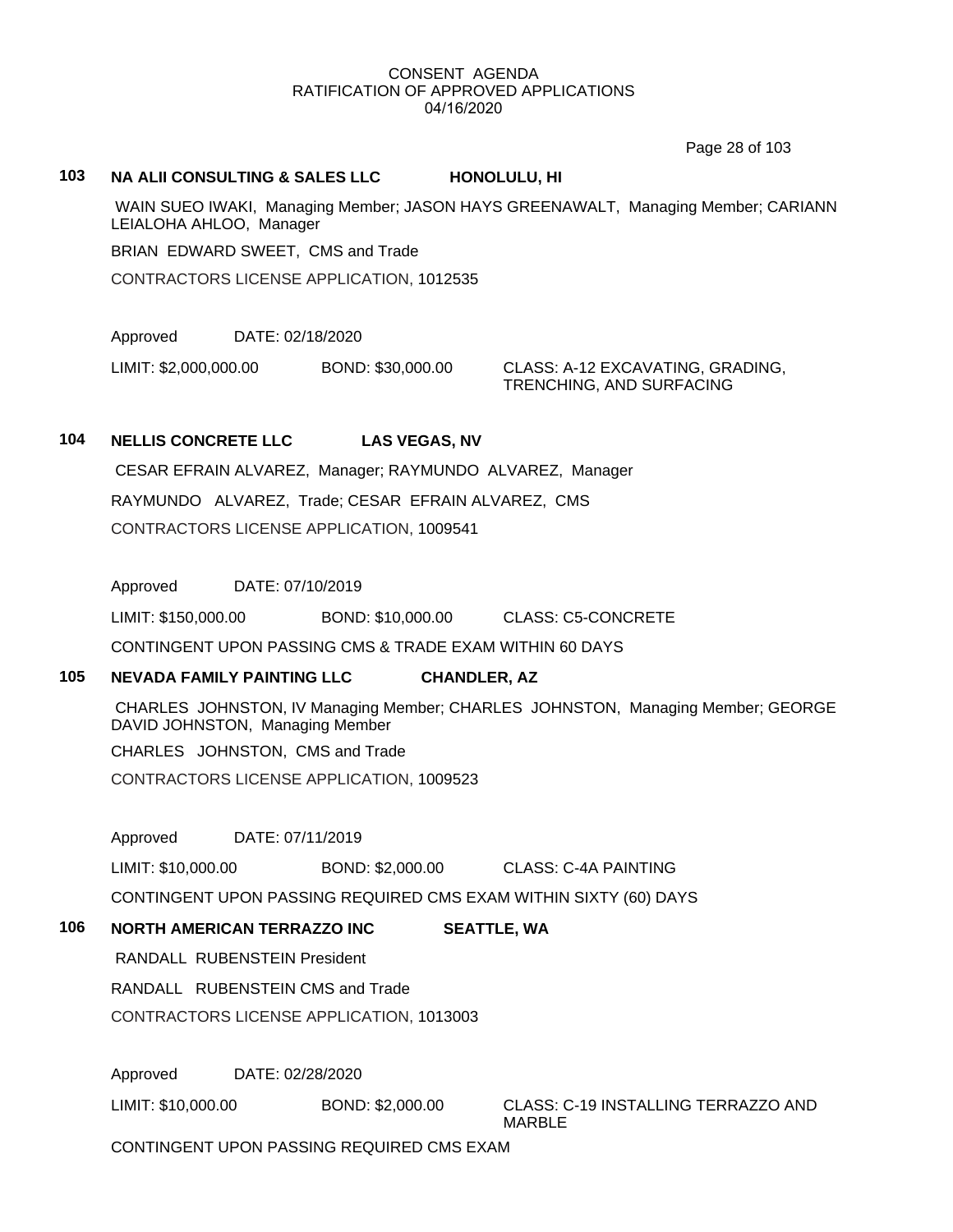|     |                                          |                  |                                          | Page 29 of 103                                                                   |  |  |
|-----|------------------------------------------|------------------|------------------------------------------|----------------------------------------------------------------------------------|--|--|
| 107 | NUVOTE LLC DULUTH, GA                    |                  |                                          |                                                                                  |  |  |
|     | HEE CHAN PARK, Manager                   |                  |                                          |                                                                                  |  |  |
|     | YONGJUN MOON, CMS and Trade              |                  |                                          |                                                                                  |  |  |
|     | CONTRACTORS LICENSE APPLICATION, 1009708 |                  |                                          |                                                                                  |  |  |
|     |                                          |                  |                                          |                                                                                  |  |  |
|     | Approved DATE: 07/10/2019                |                  |                                          |                                                                                  |  |  |
|     | LIMIT: \$50,000.00                       |                  |                                          | BOND: \$5,000.00 CLASS: A-13 WRECKING BUILDINGS                                  |  |  |
|     |                                          |                  |                                          |                                                                                  |  |  |
| 108 | O G C INC                                | <b>RENO, NV</b>  |                                          |                                                                                  |  |  |
|     | Secretary                                |                  |                                          | GOLDEN EAGLE BUILDERS; AUDRA LYNN TESTA, President; ADRIAN CHRISTOPHER TESTA,    |  |  |
|     |                                          |                  |                                          | ADRIAN CHRISTOPHER TESTA, CMS; JON DELAURENTIS CMS and Trade                     |  |  |
|     |                                          |                  | CONTRACTORS LICENSE APPLICATION, 1012312 |                                                                                  |  |  |
|     |                                          |                  |                                          |                                                                                  |  |  |
|     | Approved DATE: 02/28/2020                |                  |                                          |                                                                                  |  |  |
|     | LIMIT: \$245,000.00                      |                  | BOND: \$15,000.00 CLASS: B2              |                                                                                  |  |  |
|     |                                          |                  |                                          |                                                                                  |  |  |
| 109 |                                          |                  | OLD DOMINION FIRESTOPPING LLC            | <b>MIDLOTHIAN, VA</b>                                                            |  |  |
|     |                                          |                  |                                          |                                                                                  |  |  |
|     |                                          |                  | JEFFREY GORDON DAVOUD, Managing Member   |                                                                                  |  |  |
|     |                                          |                  | RICHARD COOPER REID, CMS and Trade       |                                                                                  |  |  |
|     |                                          |                  | CONTRACTORS LICENSE APPLICATION, 1012291 |                                                                                  |  |  |
|     |                                          |                  |                                          |                                                                                  |  |  |
|     | Approved                                 | DATE: 03/04/2020 |                                          |                                                                                  |  |  |
|     | LIMIT: \$2,800,000.00                    |                  | BOND: \$30,000.00                        | <b>CLASS: C-3C INSULATION &amp; WEATHER</b><br><b>STRIPPING</b>                  |  |  |
|     | 12/10/2019                               |                  |                                          | CONTINGENT UPON PASSING CMS EXAM WITHIN 6 MONTHS FROM APPLICATION FILING DATE OF |  |  |
| 110 | <b>ONCORE GROUP LLC</b>                  |                  | <b>LINCOLN, NE</b>                       |                                                                                  |  |  |
|     |                                          |                  | JUDY ELIZABETH TERWILLIGER Manager       |                                                                                  |  |  |
|     |                                          |                  | JUDY ELIZABETH TERWILLIGER CMS and Trade |                                                                                  |  |  |
|     |                                          |                  | CONTRACTORS LICENSE APPLICATION, 1009566 |                                                                                  |  |  |
|     |                                          |                  |                                          |                                                                                  |  |  |
|     | Approved<br>LIMIT: Unlimited             | DATE: 07/03/2019 | BOND: \$50,000.00                        |                                                                                  |  |  |

CONTINGENT UPON PASSING REQUIRED CMS EXAM WITHIN SIXTY (60) DAYS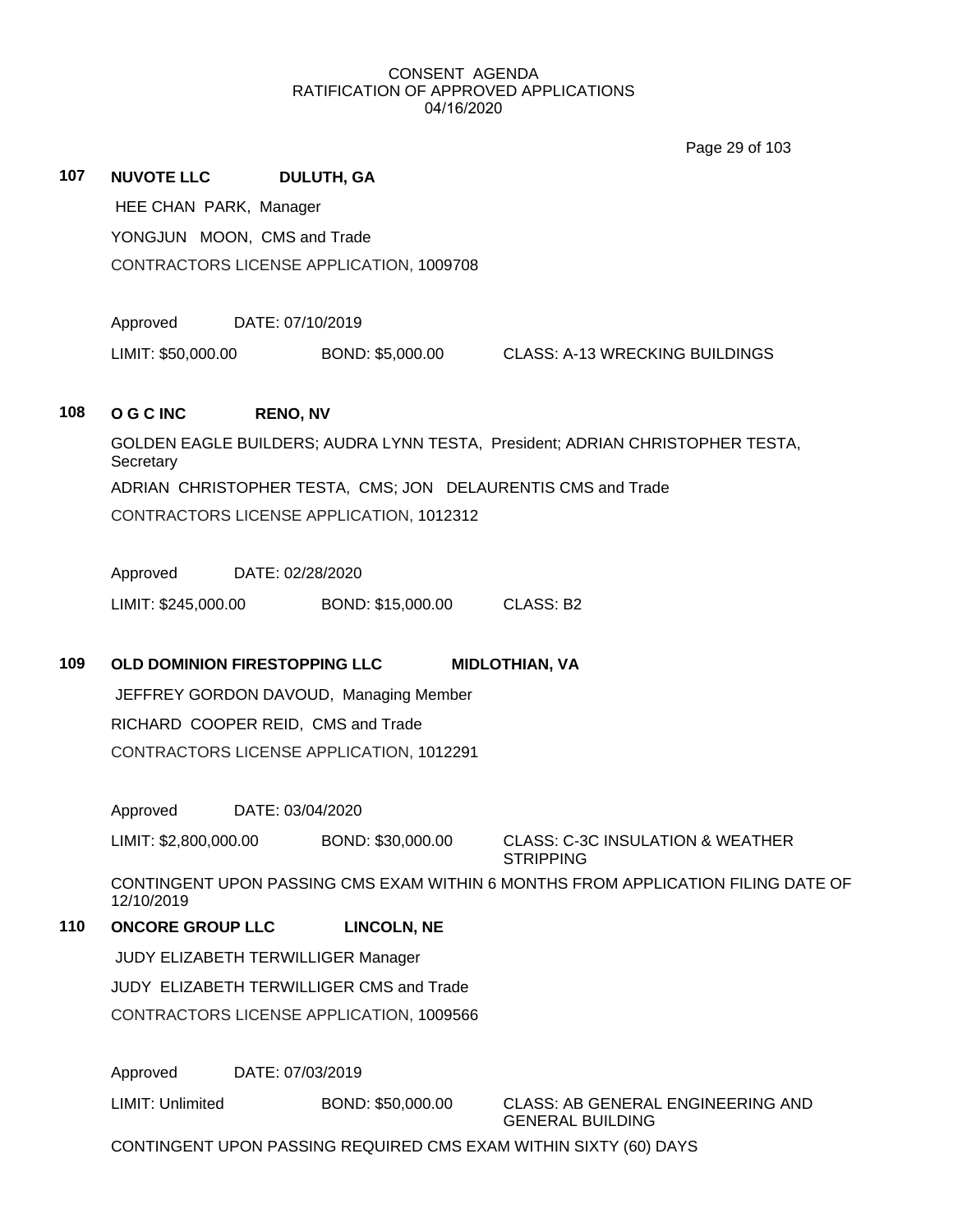Page 30 of 103

**111 OZ LIGHTING ELECTRICAL SERVICES LLC HENDERSON, NV** OSCAR ZERMENO, Manager OSCAR ZERMENO, CMS and Trade CONTRACTORS LICENSE APPLICATION, 1012997 Approved DATE: 02/21/2020 LIMIT: \$10,000.00 BOND: \$2,000.00 CLASS: C-6 ERECTING SIGNS CONTINGENT ON PASSING REQUIRED CMS/TRADE EXAMS **112 PAINTRITE PROS INC LAS VEGAS, NV** CHRISTOPHER JOHN GARDNER, President CHRISTOPHER JOHN GARDNER, CMS and Trade CONTRACTORS LICENSE APPLICATION, 1013026 Approved DATE: 02/28/2020 LIMIT: \$245,000.00 BOND: \$15,000.00 CLASS: C-4 PAINTING AND DECORATING CONTINGENT UPON PASSING REQUIRED CMS EXAM **113 PALOMINO VALLEY CONSTRUCTION LLC RENO, NV** NEVADA WILLIAM STORY Manager NEVADA WILLIAM STORY CMS and Trade CONTRACTORS LICENSE APPLICATION, 1012263 Approved DATE: 02/07/2020 LIMIT: \$100,000.00 BOND: \$10,000.00 CLASS: A8; A9; A12; A15; A16; A19 CONTINGENT UPON PASSING TRADE EXAM BY 5/15/2020 **114 PATRICK JOSEPH MCGREGOR GARDNERVILLE, NV** SIERRA WEST CABINETS; PATRICK JOSEPH MCGREGOR, Owner PATRICK JOSEPH MCGREGOR, CMS and Trade CONTRACTORS LICENSE APPLICATION, 1012468 Approved DATE: 03/05/2020 LIMIT: \$100,000.00 BOND: \$10,000.00 CLASS: C3B THIS APPROVAL IS CONTINGENT UPON PASSING THE EXAMS WITHIN 6 MONTHS PROVIDE A FICTITIOUS NAME CERTIFICATE TO DO BUSINESS IN NV AS SIERRA WEST CABINETS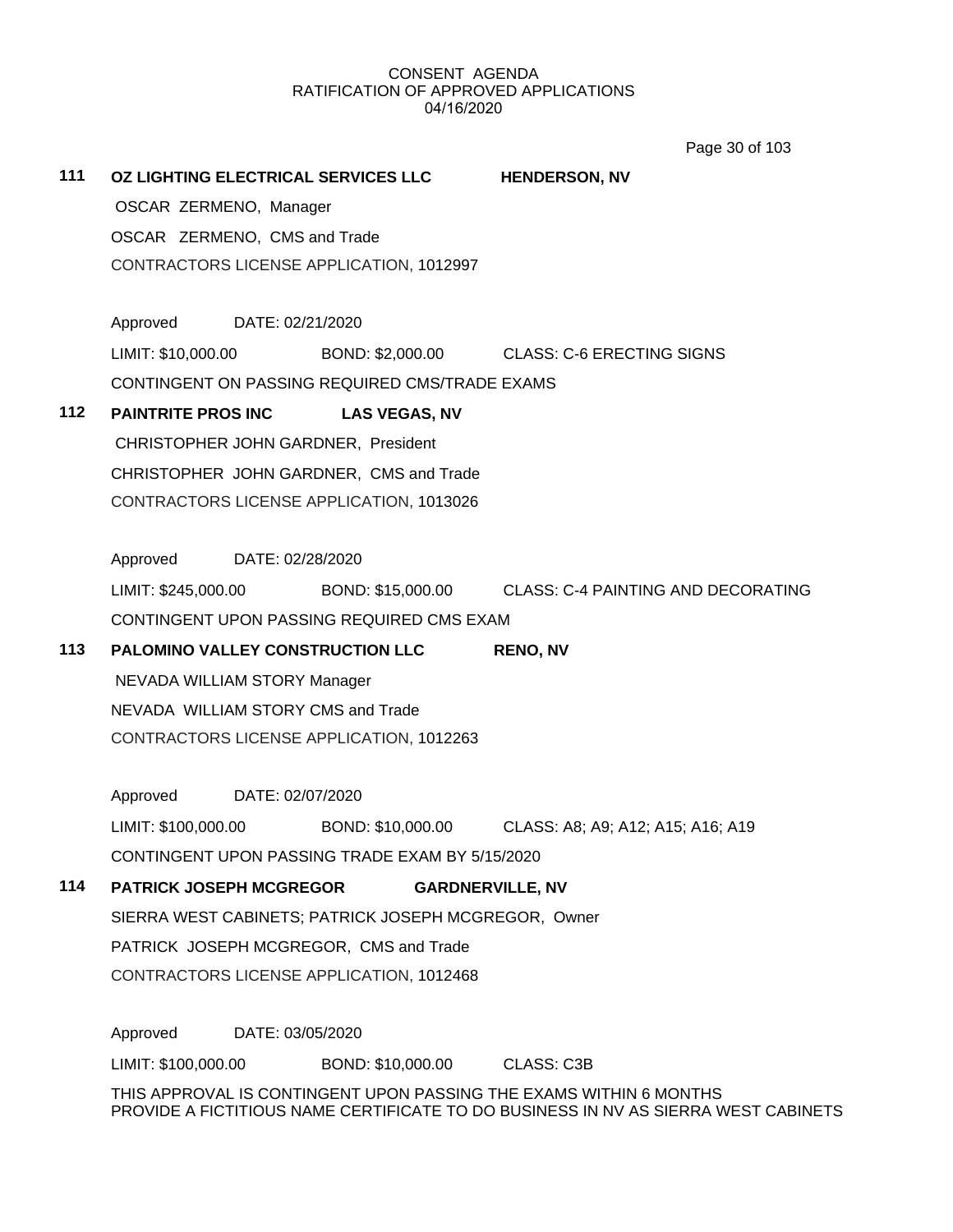Page 31 of 103

#### **115 PLATINUM CABINETRY LLC LAS VEGAS, NV**

 GRANT KELTON ORMAN Managing Member; JACQUELINE MARIA ORMAN, Managing Member; KEVIN DOUGLAS JACKSON, Managing Member

GRANT KELTON ORMAN CMS and Trade

CONTRACTORS LICENSE APPLICATION, 1009196

Approved DATE: 07/03/2019

LIMIT: \$10,000.00 BOND: \$2,000.00 CLASS: C3-CARPENTRY

#### **116 PLATINUM ELECTRIC LLC WINNEMUCCA, NV**

WAYLON CHARLES HILL Managing Member

WAYLON CHARLES HILL CMS and Trade

CONTRACTORS LICENSE APPLICATION, 1012643

Approved DATE: 02/07/2020

LIMIT: \$10,000.00 BOND: \$2,000.00 CLASS: C-2 ELECTRICAL

CONTINGENT UPON PASSING CMS & C-2 TRADE EXAM WITHIN 6 MONTHS FROM THE DATE THE APPLICATION WAS FILED

# **117 PRACTICAL SERVICES LLC LAS VEGAS, NV**

TIEWIRE ELECTRIC; DAVE MICHAEL PROVOST, Manager

DAVE MICHAEL PROVOST, CMS and Trade

CONTRACTORS LICENSE APPLICATION, 1012763

Approved DATE: 02/11/2020

LIMIT: \$100,000.00 BOND: \$10,000.00 CLASS: C-2 ELECTRICAL

CONTINGENT ON PASSING REQUIRED CMS/TRADE EXAMS

#### **118 PREMO CONCRETE CONSTRUCTION LLC GARDNERVILLE, NV**

MATTHEW JOSEPH PREMO, Manager

MATTHEW JOSEPH PREMO, CMS and Trade

CONTRACTORS LICENSE APPLICATION, 1012546

Approved DATE: 02/13/2020

LIMIT: \$10,000.00 BOND: \$2,000.00 CLASS: C5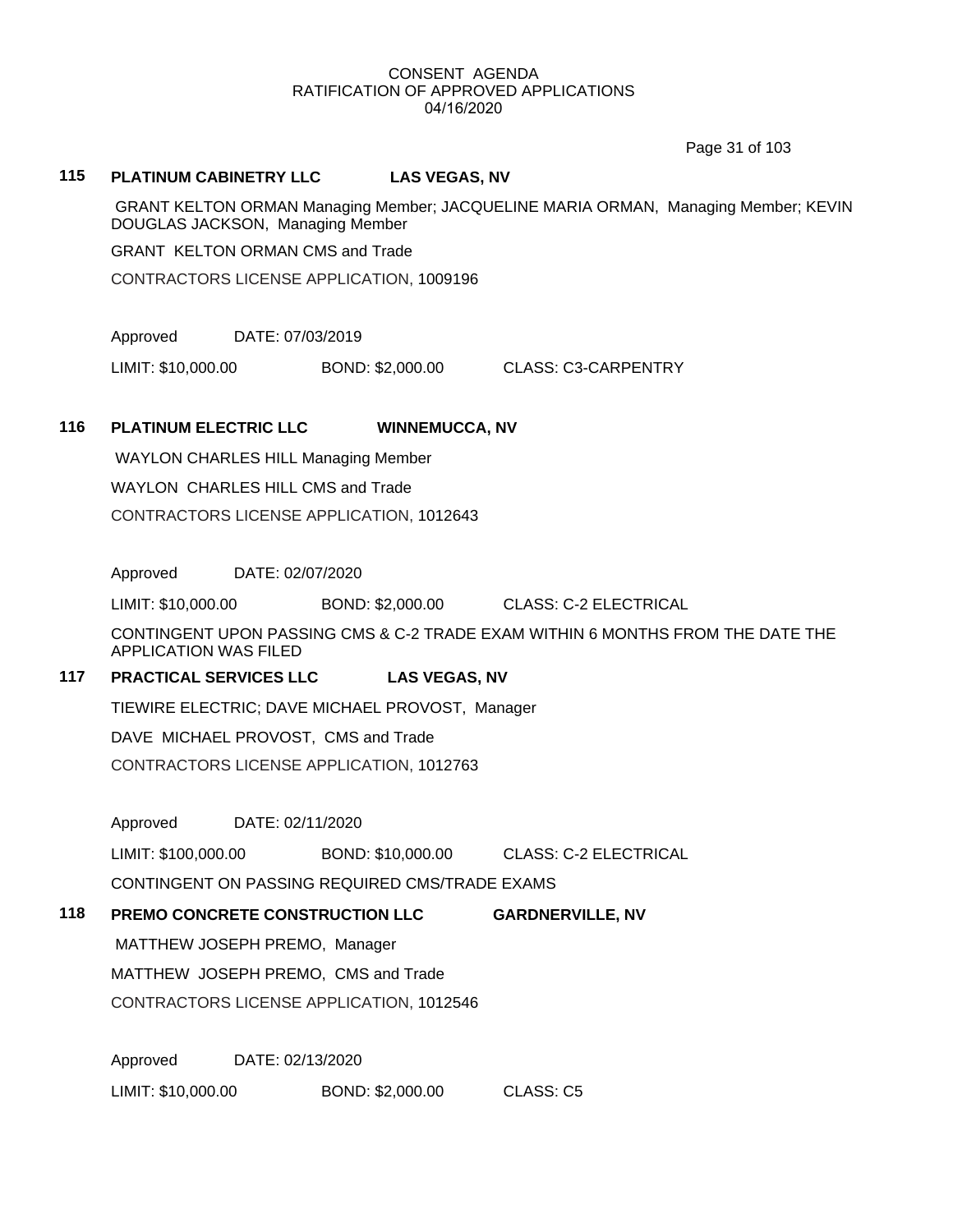Page 32 of 103

| 119 | <b>PURE ENERGY LLC</b>                          |                  | TEMPE, AZ                                |                                                                                |  |
|-----|-------------------------------------------------|------------------|------------------------------------------|--------------------------------------------------------------------------------|--|
|     | RAED BADRAN SAFFARINI, Manager                  |                  |                                          |                                                                                |  |
|     | HARRY DANIEL LONG, JR CMS and Trade             |                  |                                          |                                                                                |  |
|     |                                                 |                  | CONTRACTORS LICENSE APPLICATION, 1012557 |                                                                                |  |
|     |                                                 |                  |                                          |                                                                                |  |
|     | Approved                                        | DATE: 02/18/2020 |                                          |                                                                                |  |
|     | LIMIT: \$245,000.00                             |                  | BOND: \$15,000.00                        | <b>CLASS: B- GENERAL BUILDING</b>                                              |  |
|     | <b>WAS FILED</b>                                |                  |                                          | CONTINGENT UPON PASSING CMS EXAM WITHIN 6 MONTHS FROM THE DATE THE APPLICATION |  |
| 120 | <b>R &amp; R REFRIGERATION LLC</b>              |                  | <b>HENDERSON, NV</b>                     |                                                                                |  |
|     |                                                 |                  |                                          | LINDA MARIE ROMPS Managing Member; JAMES JOSEPH ROMPS Managing Member          |  |
|     | JAMES JOSEPH ROMPS Trade; LINDA MARIE ROMPS CMS |                  |                                          |                                                                                |  |
|     |                                                 |                  | CONTRACTORS LICENSE APPLICATION, 1013127 |                                                                                |  |
|     |                                                 |                  |                                          |                                                                                |  |
|     | Approved                                        | DATE: 02/25/2020 |                                          |                                                                                |  |
|     | LIMIT: \$10,000.00                              |                  | BOND: \$2,000.00                         | CLASS: C-21 REFRIGERATION AND AIR<br><b>CONDITIONING</b>                       |  |

# **121 R C R ELECTRICAL SERVICES LLC LAS VEGAS, NV**

 ANA YANSY HERNANDEZ, Managing Member; ROSALIO CORENA-RAMIREZ, Managing Member ROSALIO CORENA-RAMIREZ, CMS and Trade CONTRACTORS LICENSE APPLICATION, 1012869

Approved DATE: 03/05/2020 LIMIT: \$245,000.00 BOND: \$15,000.00 CLASS: C2 CONTINGENT UPON PASSING EXAMS BY 7/27/2020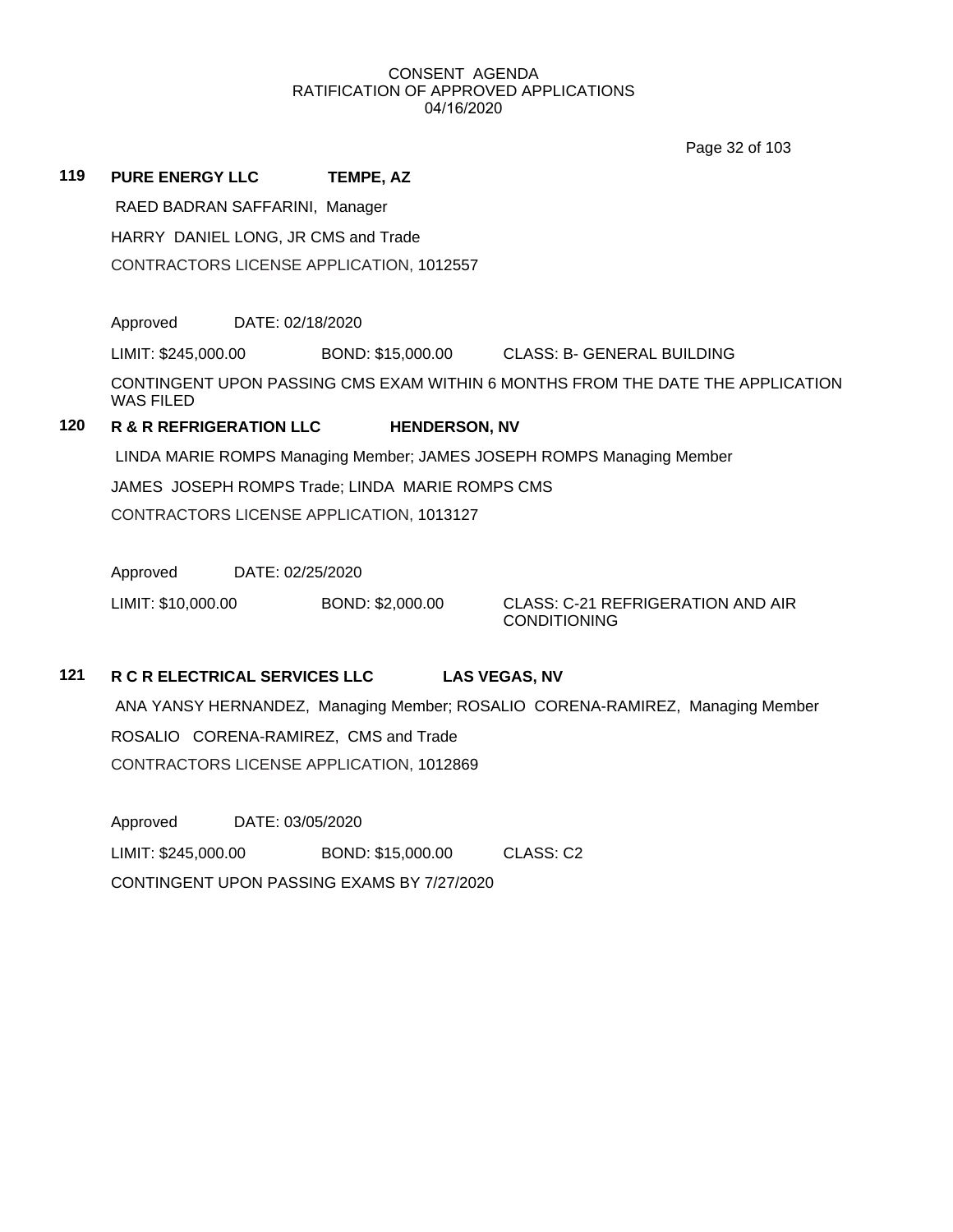Page 33 of 103

#### **122 R H CONTRACTING INC SANTA FE SPRINGS, CA**

R H SYNTHETIC FLOORING; RIBELINO HARO, President; KASSANDRA JAQU HARO-HERNANDEZ Secretary; ROCIO DEL CARMEN HERNANDEZ-CABALLERO Treasurer

RIBELINO HARO, CMS and Trade

CONTRACTORS LICENSE APPLICATION, 1012067

Approved DATE: 02/12/2020

LIMIT: \$245,000.00 BOND: \$15,000.00 CLASS: C-5 CONCRETE LIMITED TO APPLYING WATERPROOFING AND EPOXY COATINGS ON CONCRETE SURFACES ONLY

CONTINGENT ON PASSING REQUIRED CMS EXAM

# **123 RADACH CONSTRUCTION LLC MARKLEEVILLE, CA**

COLIN JAMES RADACH, Manager

COLIN JAMES RADACH, CMS and Trade

CONTRACTORS LICENSE APPLICATION, 1012282

Approved DATE: 03/05/2020

LIMIT: \$800,000.00 BOND: \$20,000.00 CLASS: B-2 RESIDENTIAL & SMALL

COMMERCIAL

CONTINGENT UPON PASSING CMS & B-2 TRADE EXAM WITHIN 6 MOS FROM APPLICATION FILING DATE OF 12/09/19

#### **124 RENOVA ENERGY CORPORATION NV PALM DESERT, CA**

VINCENT JOSEPH BATTAGLIA, President; DIXIE LEIGH FABER Secretary

ISAAC JORGE GAMEZ, CMS and Trade

CONTRACTORS LICENSE APPLICATION, 1011185

Approved DATE: 02/12/2020

LIMIT: \$250,000.00 BOND: \$15,000.00 CLASS: C2G-PHOTOVOLTAICS

CONTINGENT ON PASSING CMS/TRADE EXAMS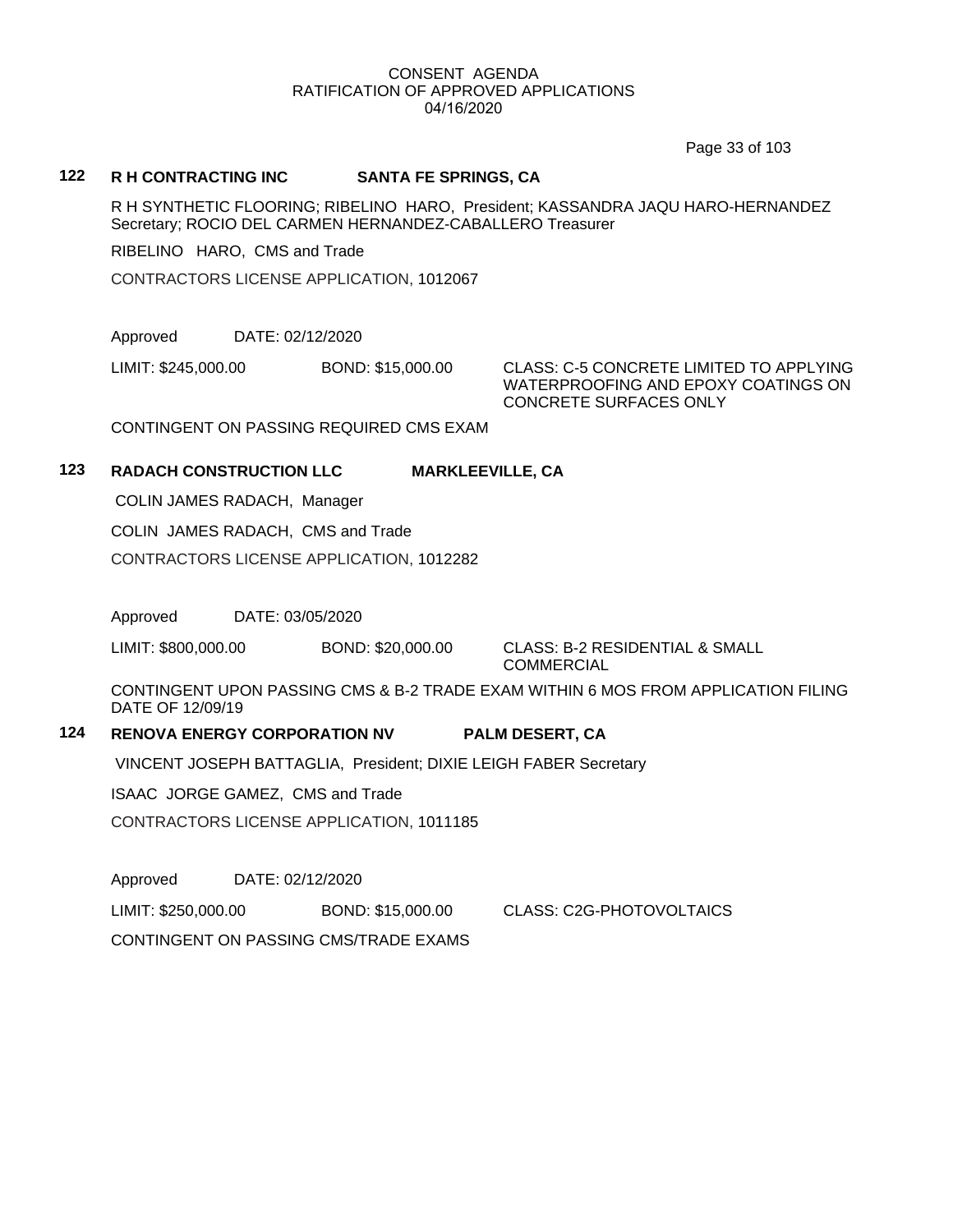Page 34 of 103

# **125 RHOMBUS SERVICES LLC CHERRY HILL, NJ**

 JOHN ARMAND ST PIERRE, Manager PAUL DAVID WRIGHT, CMS and Trade CONTRACTORS LICENSE APPLICATION, 1012509

Approved DATE: 02/28/2020 LIMIT: Unlimited BOND: \$50,000.00 CLASS: B2 CONTINGENT UPON PASSING CMS EXAM BY 6/30/2020

# **126 RIGHT ANGLE CONSTRUCTION LLC RENO, NV**

 JACOB WAYNE MORTON, Manager JACOB WAYNE MORTON, CMS and Trade CONTRACTORS LICENSE APPLICATION, 1012950

Approved DATE: 02/28/2020

LIMIT: \$200,000.00 BOND: \$10,000.00 CLASS: B2 CONTINGENT UPON PASSING TRADE EXAM BY 7/30/2020

# **127 ROTH LIGHTING LLC LAS VEGAS, NV**

 SHARYL LYNN TSCHILLARD, Managing Member; ZACHARY LEE TSCHILLARD, Managing Member ZACHARY LEE TSCHILLARD, CMS; JOHN HOLCOMB MAY, II Trade CONTRACTORS LICENSE APPLICATION, 1012718

Approved DATE: 02/14/2020

LIMIT: \$75,000.00 BOND: \$10,000.00 CLASS: C2

THIS APPROVAL IS CONTINGENT UPON PASSING THE CMS EXAM WITHIN 6 MONTHS

# **128 RYANS PRO SERVICE LLC LAS VEGAS, NV**

COURTESY AIR; QUN SHI, Managing Member

QUN SHI, CMS and Trade

CONTRACTORS LICENSE APPLICATION, 1011951

Approved DATE: 02/18/2020 LIMIT: \$10,000.00 BOND: \$2,000.00 CLASS: C21B-AIR CONDITIONING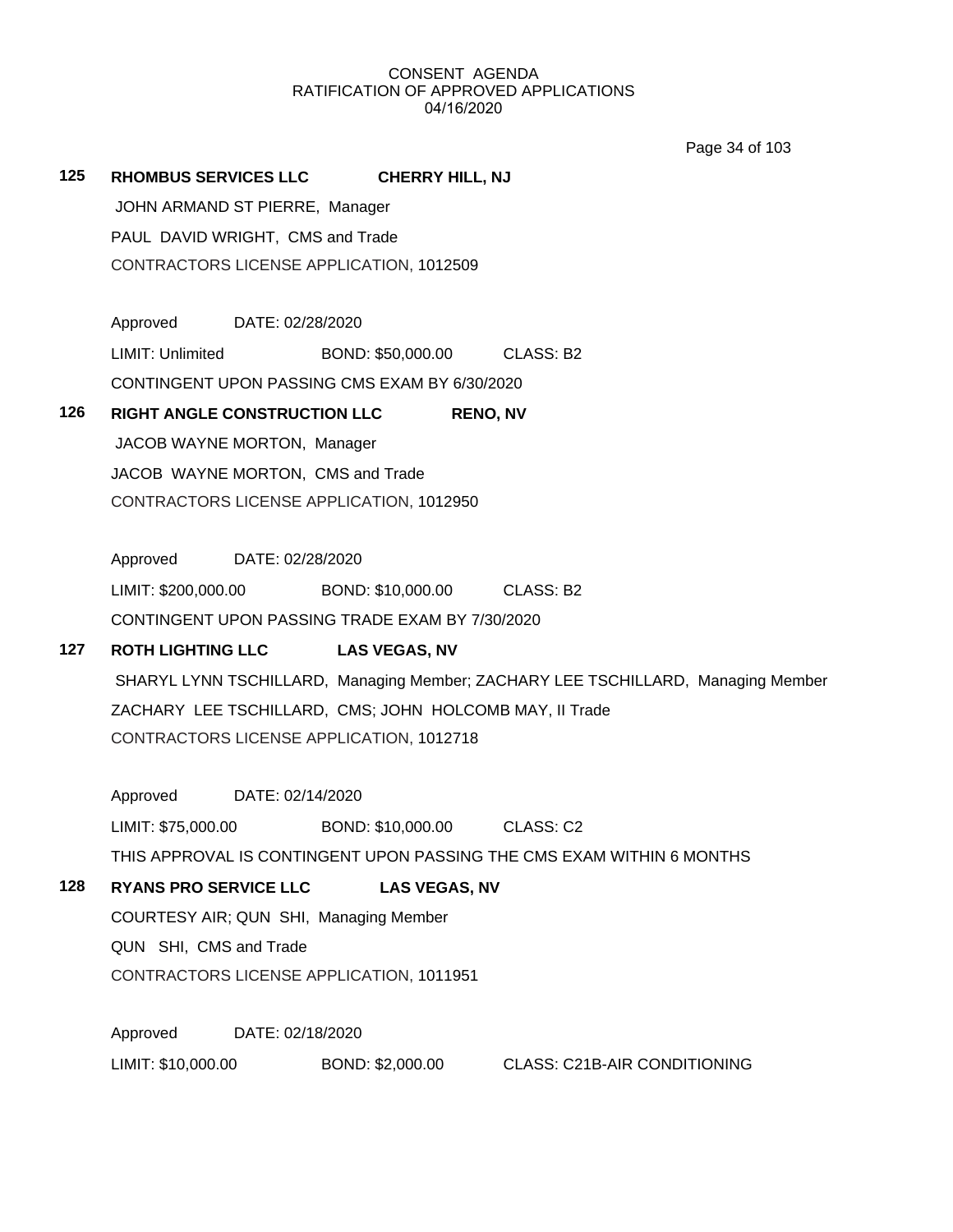**129 SAMZO COMPANY LLC LAS VEGAS, NV** SAMZO COMPANY; T B R I MANAGEMENT GROUP Managing Member; THOMAS FRANICS POWERS **Other** THOMAS FRANICS POWERS CMS and Trade CONTRACTORS LICENSE APPLICATION, 1012595 Approved DATE: 02/21/2020 LIMIT: \$175,000.00 BOND: \$10,000.00 CLASS: C-1 PLUMBING AND HEATING CONTINGENT UPON PASSING REQUIRED CMS EXAM **130 SCOTT SCHULER POOL CONTRACTING LLC LAS VEGAS, NV** SCOTT ALAN SCHULER Managing Member SCOTT ALAN SCHULER CMS and Trade CONTRACTORS LICENSE APPLICATION, 1011527 Approved DATE: 02/11/2020 LIMIT: \$60,000.00 BOND: \$15,000.00 CLASS: A10E-MAINTENANCE AND REPAIR OF POOLS AND SPAS CP BOND: \$15,000 **131 SECURITY CONSULTING & SUPPLY INC WELLS, NV** S C S INC; JOHN C LUNDY President; TERRIE DAWN LUNDY Secretary JOHN C LUNDY CMS and Trade CONTRACTORS LICENSE APPLICATION, 1012163 Approved DATE: 02/21/2020 LIMIT: \$10,000.00 BOND: \$2,000.00 CLASS: C2C; C2D CONTINGENT UPON SURRENDERING OF LICENSE #52611 **132 SERVCO BUILDERS IRVINE, CA** CHRISTOPHER RAY WEBB, President CHRISTOPHER RAY WEBB, CMS and Trade CONTRACTORS LICENSE APPLICATION, 1011763 Approved DATE: 02/21/2020 Page 35 of 103

LIMIT: \$7,500,000.00 BOND: \$50,000.00 CLASS: B-GENERAL BUILDING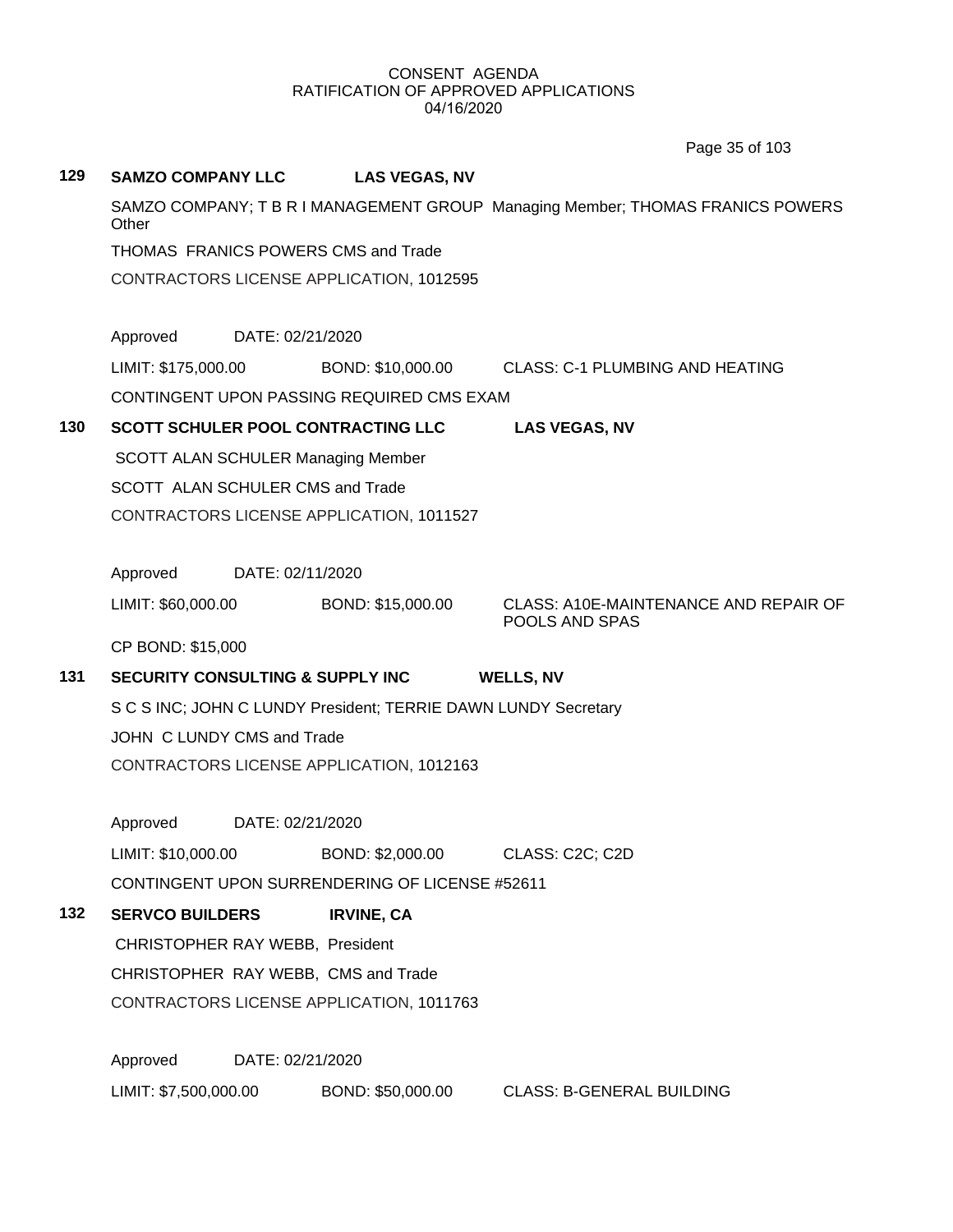Page 36 of 103

**133 SILVER STATE SERVICES LLC RENO, NV** WARREN MATTHEW CLARK Managing Member MARK EDWARD CLARK CMS and Trade CONTRACTORS LICENSE APPLICATION, 1012754 Approved DATE: 03/05/2020 LIMIT: \$10,000.00 BOND: \$2,000.00 CLASS: C2 **134 SILVERFOX GARAGE DOOR LLC LAS VEGAS, NV** AMIT KADOSH, Managing Member AMIT KADOSH, CMS and Trade CONTRACTORS LICENSE APPLICATION, 1012914 Approved DATE: 02/25/2020 LIMIT: \$5,000.00 BOND: \$1,000.00 CLASS: C-3D OVERHEAD DOORS CONTINGENT UPON PASSING REQUIRED CMS EXAM **135 SMITH COMPANIES LLC LAS VEGAS, NV** CAPITAL MILLWORK; SPENCER RALEIGH SMITH, Managing Member SPENCER RALEIGH SMITH, CMS and Trade CONTRACTORS LICENSE APPLICATION, 1012644 Approved DATE: 02/11/2020 LIMIT: \$10,000.00 BOND: \$2,000.00 CLASS: C-4 PAINTING AND DECORATING CONTINGENT UPON PASSING REQUIRED CMS AND TRADE EXAMS **136 SPECIALIZED SURFACING UTILITY PAVING AND CONSTRUCTION LLC PHOENIX, AZ** WILLIAM EDWARD SLAWSON, Manager WILLIAM EDWARD SLAWSON, CMS and Trade CONTRACTORS LICENSE APPLICATION, 1009251 Approved DATE: 07/10/2019 LIMIT: \$4,900,000.00 BOND: \$50,000.00 CLASS: A16-PAVING STREETS, DRIVEWAYS AND PARKING LOTS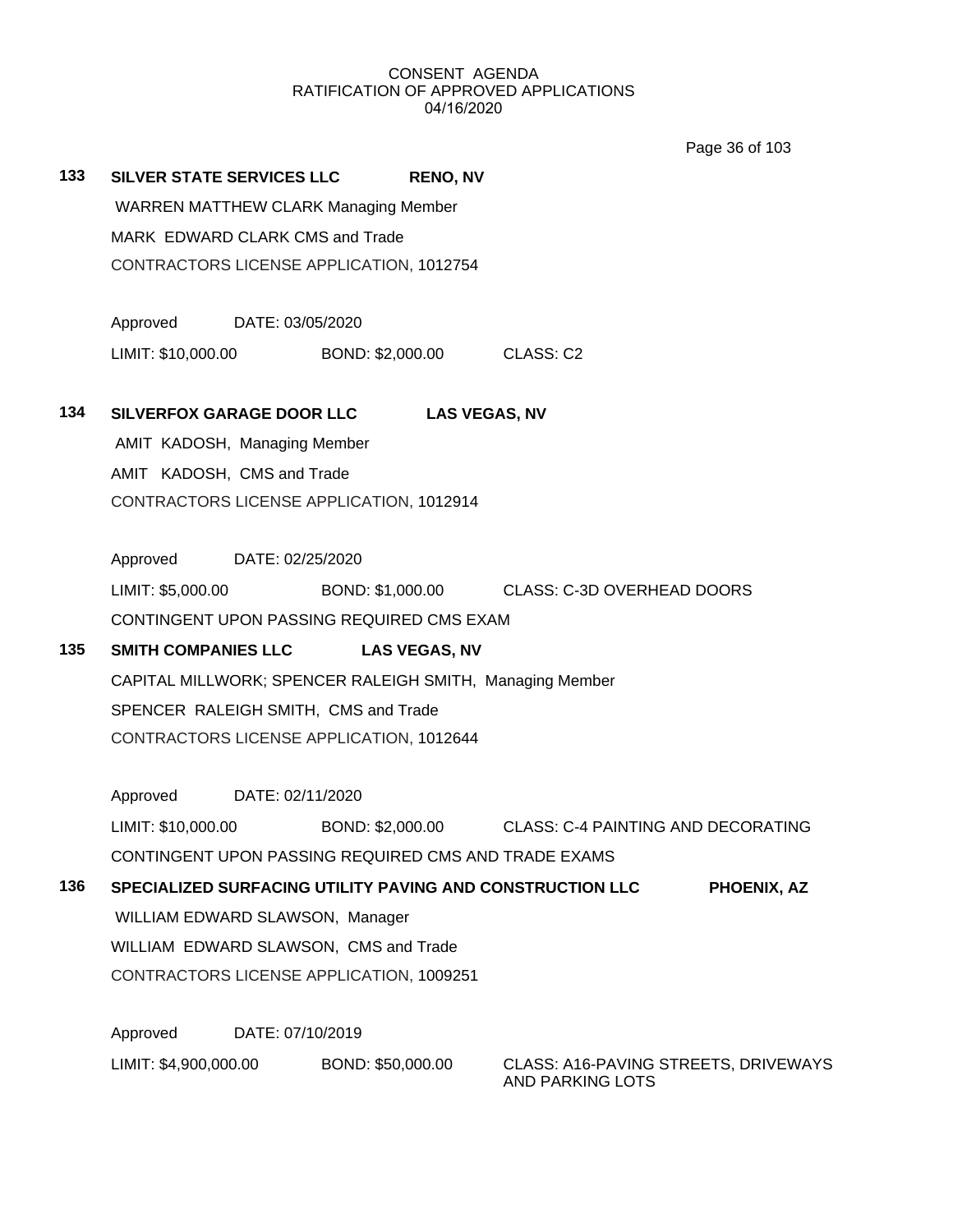Page 37 of 103

# **137 SPECIALTY CONTRACTORS NORTHWEST LLC PORTLAND, OR**

PACIFIC BATH COMPANY; MICHAEL THEODORE BLETKO, Manager; THEODORE LEROY BLETKO, Manager

CURTIS PAUL COTE, CMS; AJ FOOTE, Trade

CONTRACTORS LICENSE APPLICATION, 1013248

Approved DATE: 02/25/2020

LIMIT: \$200,000.00 BOND: \$10,000.00 CLASS: C-1D PLUMBING

CONTINGENT ON PASSING REQUIRED TRADE EXAM

# **138 SPECTRUM PACIFIC WEST LLC ST LOUIS, MO**

 CHARTER COMMUNICATIONS INC Manager; SCOTT ANTHONY BOGDAN Other; CHRISTIAN HINZMANN Other

ROBERT JOHN WITHERS CMS and Trade

CONTRACTORS LICENSE APPLICATION, 1011534

Approved DATE: 02/21/2020

LIMIT: \$500,000.00 BOND: \$15,000.00 CLASS: C-2 ELECTRICAL CONTRACTING

# **139 STAIR CARE LLC LAS VEGAS, NV**

 JUAN CARLOS LAINEZ, Manager JUAN CARLOS LAINEZ, CMS and Trade CONTRACTORS LICENSE APPLICATION, 1012897

Approved DATE: 02/21/2020

LIMIT: \$10,000.00 BOND: \$2,000.00 CLASS: C-3B FINISH CARPENTRY

CONTINGENT ON PASSING REQUIRED CMS/TRADE EXAMS

# **140 STELLAR INDUSTRIAL SOLUTIONS INC JACKSONVILLE, FL**

 MICHAEL SIMON SANTARONE President; MICHAEL ALLEN WODRICH, Secretary; CLINTON EDWARD PYLE, Treasurer; RONALD HOWARD FOSTER, JR Director

ANDREW BENSON PIPKIN, CMS and Trade

CONTRACTORS LICENSE APPLICATION, 1012574

Approved DATE: 02/11/2020

LIMIT: Unlimited BOND: \$50,000.00 CLASS: C-21 REFRIGERATION AND AIR

CONDITIONING

CONTINGENT UPON PASSING REQUIRED CMS EXAM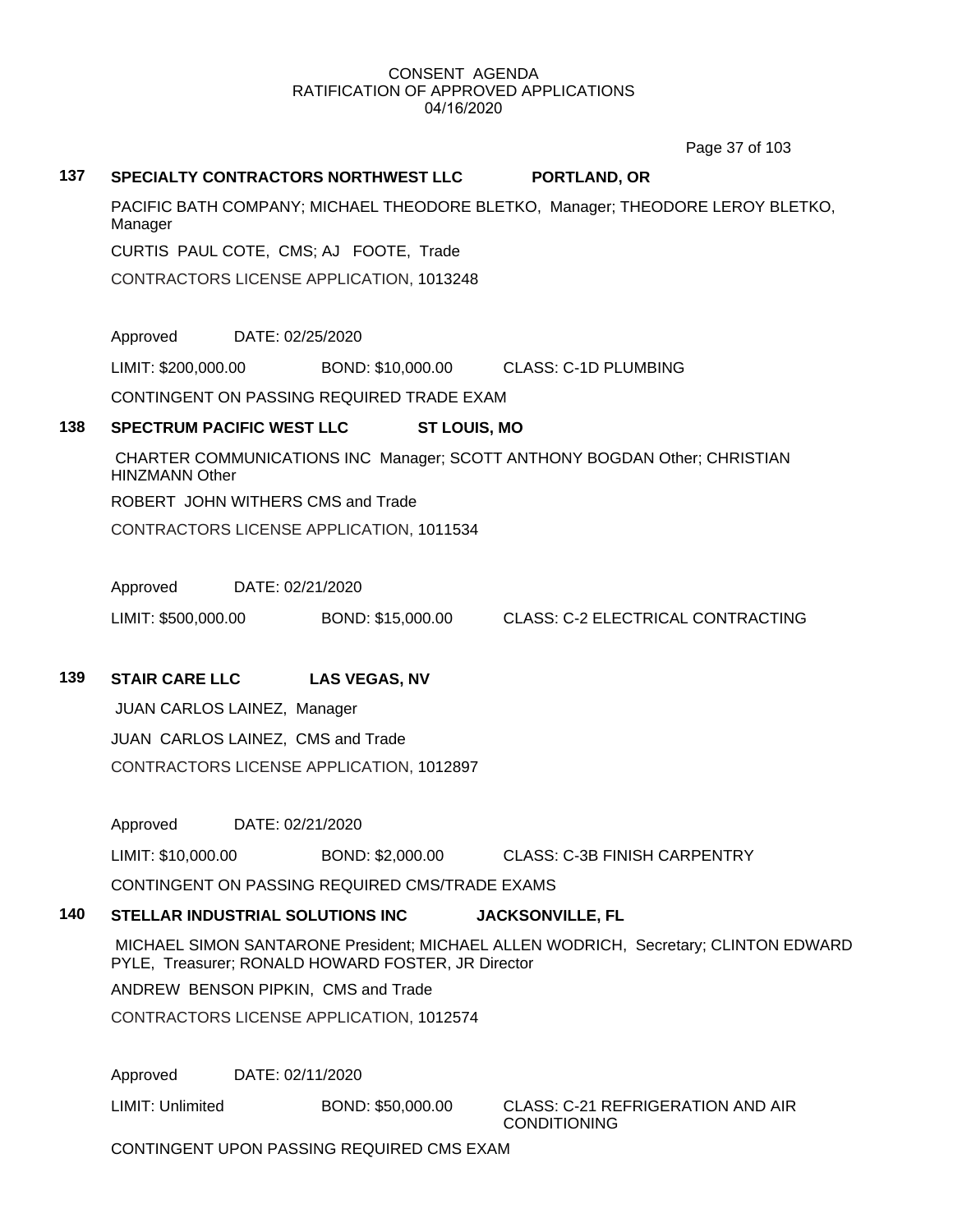Page 38 of 103

| 141 | <b>STUCCO RENOVATIONS LLC</b>                                                                         | <b>SPARKS, NV</b>                    |                                  |  |  |  |
|-----|-------------------------------------------------------------------------------------------------------|--------------------------------------|----------------------------------|--|--|--|
|     | JOSE LUIS DELALUZ, Managing Member                                                                    |                                      |                                  |  |  |  |
|     | JOSE LUIS DELALUZ, Trade; PRIYA SIDHER, CMS                                                           |                                      |                                  |  |  |  |
|     | CONTRACTORS LICENSE APPLICATION, 1006939                                                              |                                      |                                  |  |  |  |
|     |                                                                                                       |                                      |                                  |  |  |  |
|     | Approved DATE: 04/17/2019                                                                             |                                      |                                  |  |  |  |
|     | LIMIT: \$200,000.00 BOND: \$10,000.00 CLASS: C17E                                                     |                                      |                                  |  |  |  |
|     | <b>FS REVIEW</b>                                                                                      |                                      |                                  |  |  |  |
| 142 | SUMMIT VALLEY TILE & STONE LLC<br><b>NORTH LAS VEGAS, NV</b>                                          |                                      |                                  |  |  |  |
|     |                                                                                                       | WILLIAM MELVYN PINO, Managing Member |                                  |  |  |  |
|     | WILLIAM MELVYN PINO, CMS and Trade                                                                    |                                      |                                  |  |  |  |
|     | CONTRACTORS LICENSE APPLICATION, 1012516                                                              |                                      |                                  |  |  |  |
|     |                                                                                                       |                                      |                                  |  |  |  |
|     | Approved<br>DATE: 02/25/2020                                                                          |                                      |                                  |  |  |  |
|     | LIMIT: \$10,000.00 BOND: \$2,000.00 CLASS: C-20 TILING                                                |                                      |                                  |  |  |  |
|     |                                                                                                       |                                      |                                  |  |  |  |
| 143 |                                                                                                       | SUNRISE PAVING INC LAS VEGAS, NV     |                                  |  |  |  |
|     | <b>GLENN ROBERT WARREN President</b>                                                                  |                                      |                                  |  |  |  |
|     | <b>GLENN ROBERT WARREN CMS and Trade</b>                                                              |                                      |                                  |  |  |  |
|     | CONTRACTORS LICENSE APPLICATION, 1013080                                                              |                                      |                                  |  |  |  |
|     |                                                                                                       |                                      |                                  |  |  |  |
|     | Approved DATE: 02/18/2020<br>LIMIT: \$10,000.00 BOND: \$2,000.00 CLASS: C5-CONCRETE                   |                                      |                                  |  |  |  |
|     | CONTINGENT ON PASSING TRADE EXAM                                                                      |                                      |                                  |  |  |  |
| 144 |                                                                                                       |                                      |                                  |  |  |  |
|     | T 2 UES INC<br><b>INDIANAPOLIS, IN</b><br>LAWRENCE EDWARD ARCAND, President; PHILLIP BOSCO, Secretary |                                      |                                  |  |  |  |
|     | TRAVIS STEWART BIX, CMS; DANIEL EUGENE PADILLA, JR Trade                                              |                                      |                                  |  |  |  |
|     | CONTRACTORS LICENSE APPLICATION, 1011188                                                              |                                      |                                  |  |  |  |
|     |                                                                                                       |                                      |                                  |  |  |  |
|     | Approved<br>DATE: 02/07/2020                                                                          |                                      |                                  |  |  |  |
|     | LIMIT: \$2,000,000.00                                                                                 | BOND: \$30,000.00                    | CLASS: A7-EXCAVATING AND GRADING |  |  |  |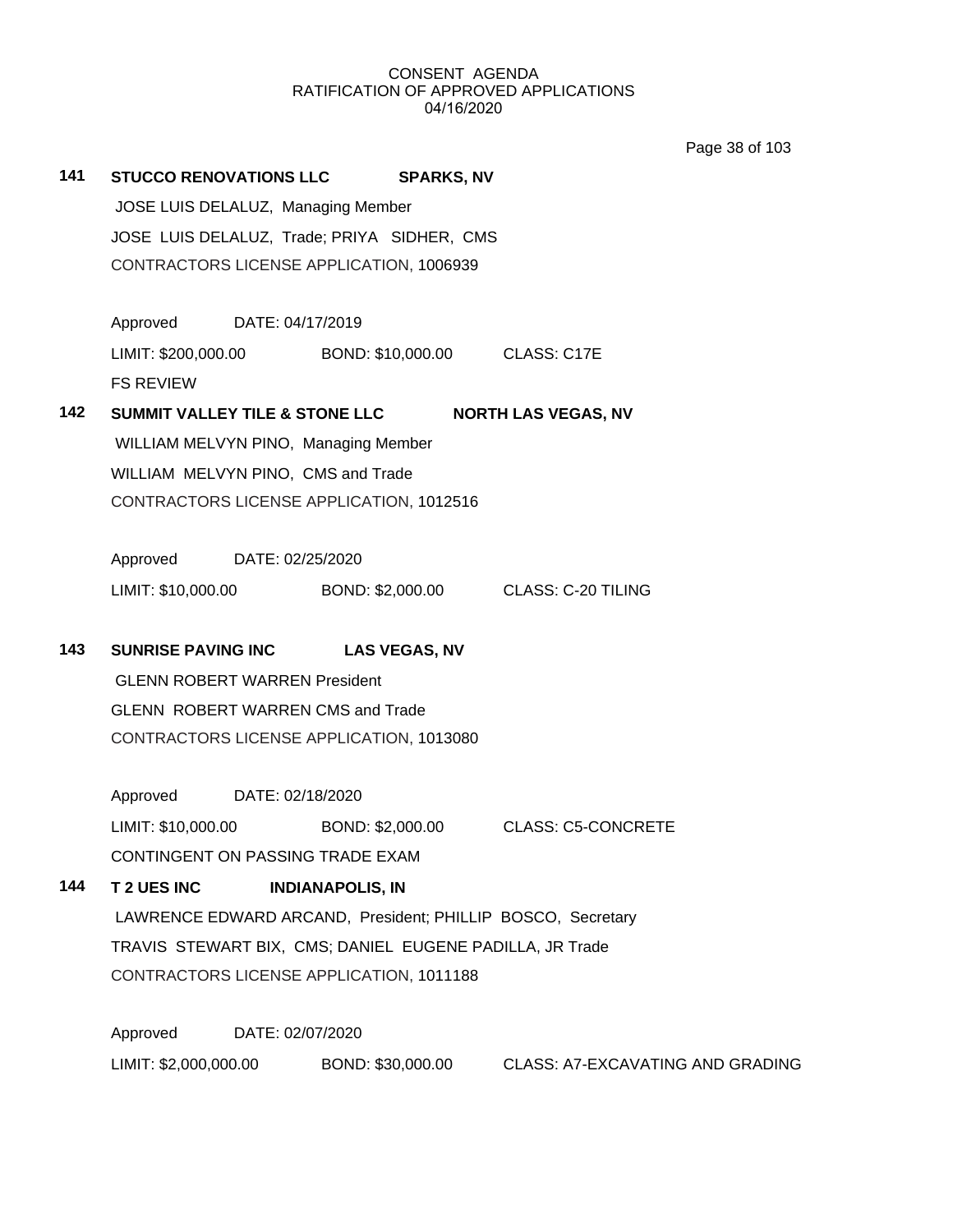Page 39 of 103

| 145 | <b>TAND S D V B E INC</b>                                      |                                                      | <b>ANDERSON, CA</b>                                       |                                                                                   |  |  |
|-----|----------------------------------------------------------------|------------------------------------------------------|-----------------------------------------------------------|-----------------------------------------------------------------------------------|--|--|
|     | TAREN LEANN FORDE, President; STEVEN RAY FORDE, Vice President |                                                      |                                                           |                                                                                   |  |  |
|     | TAREN LEANN FORDE, CMS and Trade                               |                                                      |                                                           |                                                                                   |  |  |
|     | CONTRACTORS LICENSE APPLICATION, 1012778                       |                                                      |                                                           |                                                                                   |  |  |
|     |                                                                |                                                      |                                                           |                                                                                   |  |  |
|     | Approved                                                       | DATE: 02/12/2020                                     |                                                           |                                                                                   |  |  |
|     | LIMIT: Unlimited                                               |                                                      |                                                           | BOND: \$50,000.00 CLASS: A GENERAL ENGINEERING                                    |  |  |
|     |                                                                |                                                      | CONTINGENT ON PASSING REQUIRED CMS EXAM                   |                                                                                   |  |  |
| 146 | <b>T B C THE BORING COMPANY</b><br><b>HAWTHORNE, CA</b>        |                                                      |                                                           |                                                                                   |  |  |
|     |                                                                |                                                      | VEGAS LOOP; STEVEN MICHAEL DAVIS, President               |                                                                                   |  |  |
|     |                                                                |                                                      | MICHAEL ANDREW THOMPSON, Trade; FLORENCE JINGHUI LI, CMS  |                                                                                   |  |  |
|     |                                                                |                                                      | CONTRACTORS LICENSE APPLICATION, 1012453                  |                                                                                   |  |  |
|     |                                                                |                                                      |                                                           |                                                                                   |  |  |
|     | Approved                                                       | DATE: 02/21/2020                                     |                                                           |                                                                                   |  |  |
|     | LIMIT: Unlimited                                               |                                                      | BOND: \$50,000.00                                         | CLASS: C23-DRILLING WELLS AND INSTALLING<br>PUMPS, PRESSURE TANKS & STORAGE TANKS |  |  |
|     | CONTINGENT ON PASSING TRADE EXAM                               |                                                      |                                                           |                                                                                   |  |  |
| 147 |                                                                | T B R I MANAGEMENT GROUP INC<br><b>LAS VEGAS, NV</b> |                                                           |                                                                                   |  |  |
|     |                                                                |                                                      | T B R I MANAGEMENT GROUP; THOMAS FRANICS POWERS President |                                                                                   |  |  |
|     | THOMAS FRANICS POWERS CMS and Trade                            |                                                      |                                                           |                                                                                   |  |  |
|     | CONTRACTORS LICENSE APPLICATION, 1012596                       |                                                      |                                                           |                                                                                   |  |  |
|     |                                                                |                                                      |                                                           |                                                                                   |  |  |
|     | Approved                                                       | DATE: 02/21/2020                                     |                                                           |                                                                                   |  |  |
|     | LIMIT: \$2,900,000.00                                          |                                                      | BOND: \$30,000.00                                         | <b>CLASS: C-1 PLUMBING AND HEATING</b>                                            |  |  |
|     |                                                                |                                                      | CONTINGENT UPON PASSING REQUIRED CMS EXAM                 |                                                                                   |  |  |
| 148 | THE BASE GROUP                                                 |                                                      | <b>ARVADA, CO</b>                                         |                                                                                   |  |  |
|     | RICHARD D PURNELL, President                                   |                                                      |                                                           |                                                                                   |  |  |
|     | RICHARD D PURNELL, CMS and Trade                               |                                                      |                                                           |                                                                                   |  |  |
|     |                                                                |                                                      | CONTRACTORS LICENSE APPLICATION, 1011692                  |                                                                                   |  |  |
|     |                                                                |                                                      |                                                           |                                                                                   |  |  |
|     | Approved                                                       | DATE: 02/21/2020                                     |                                                           |                                                                                   |  |  |

LIMIT: \$100,000.00 BOND: \$10,000.00 CLASS: C4A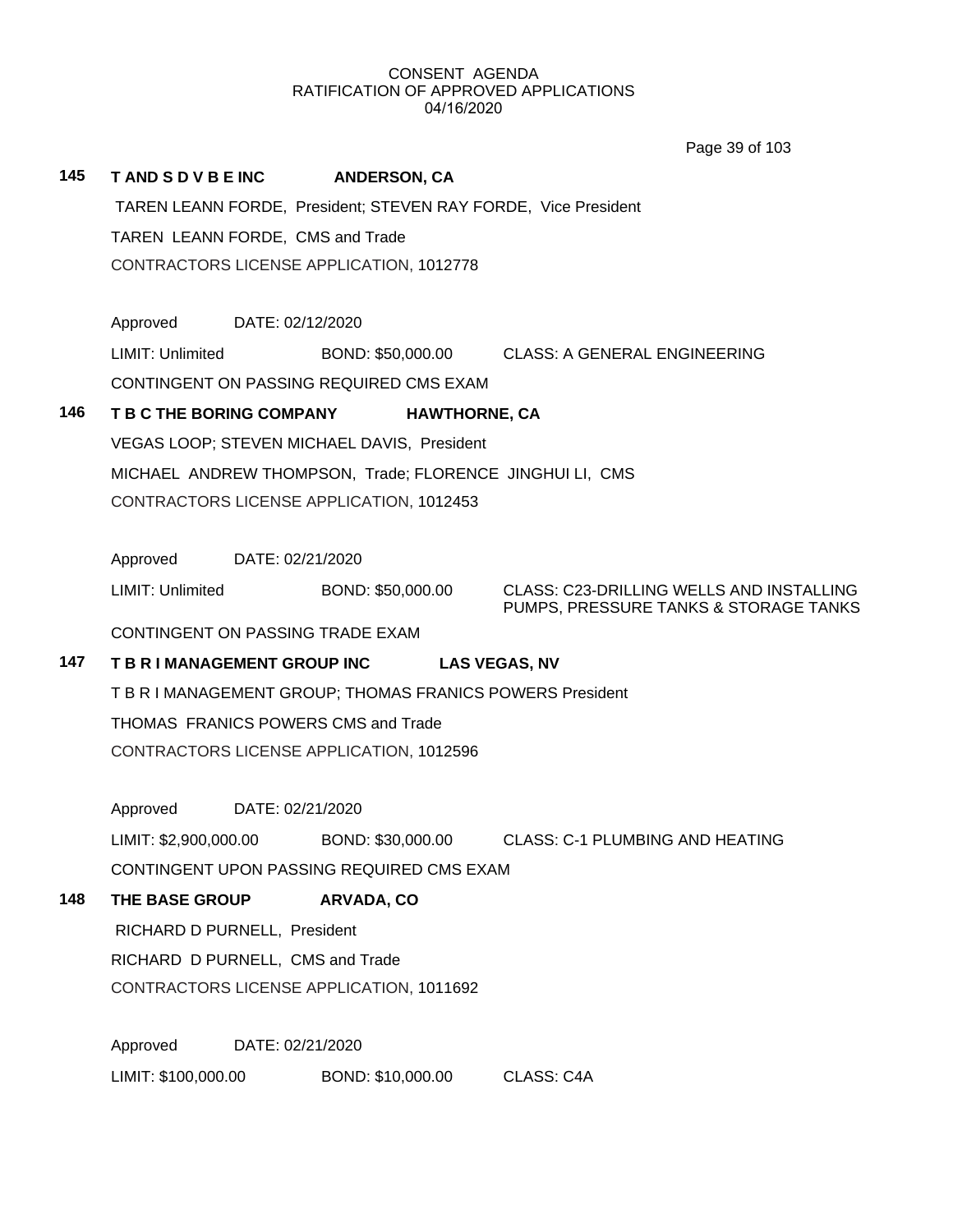Page 40 of 103

## **149 THE DULAC GROUP LLC HENDERSON, NV**

DULAC ELECTRIC; JAYSON JOHN SEMENSOW, Managing Member

JAYSON JOHN SEMENSOW, CMS and Trade

CONTRACTORS LICENSE APPLICATION, 1009311

Approved DATE: 07/10/2019

LIMIT: \$30,000.00 BOND: \$5,000.00 CLASS: C2-ELECTRICAL

CONTINGENT UPON PASSING CMS & TRADE EXAM WITHIN 60 DAYS

### **150 THE HASKELL COMPANY JACKSONVILLE, FL**

 JAMES LAWRENCE O'LEARY President; JOHN PAUL SAENZ, Other; DAVID ANDRE THAELER, Vice President; BRADFORD ALEXANDER SLAPPEY Vice President

BRIAN EMMETT BROXSON CMS and Trade

CONTRACTORS LICENSE APPLICATION, 1009592

Approved DATE: 07/10/2019

LIMIT: Unlimited BOND: \$50,000.00 CLASS: B-GENERAL BUILDING

# **151 TRANSFORM S R HOME IMPROVEMENT PRODUCTS LLC HOFFMAN ESTATES, IL**

SEARS HOME IMPROVEMENTS PRODUCTS; TRANSFORM S R LLC Manager; LUKE VALENTINO, Managing Member; ALFRED WILLIAM NYMAN, JR Managing Member; ROBERT ALBERT RIECKER, Managing Member

ALFRED WILLIAM NYMAN, JR CMS and Trade

CONTRACTORS LICENSE APPLICATION, 1011912

Approved DATE: 03/03/2020

LIMIT: \$245,000.00 BOND: \$15,000.00 CLASS: B

# **152 TRANSFORM STARWEST LLC LAS VEGAS, NV**

MONARK PREMIUM APPLIANCE; Manager; ROBERT A RIECKER, Manager

DAVID JOSEPH BUMP CMS and Trade

CONTRACTORS LICENSE APPLICATION, 1009989

Approved DATE: 10/24/2019

LIMIT: \$245,000.00 BOND: \$15,000.00 CLASS: C38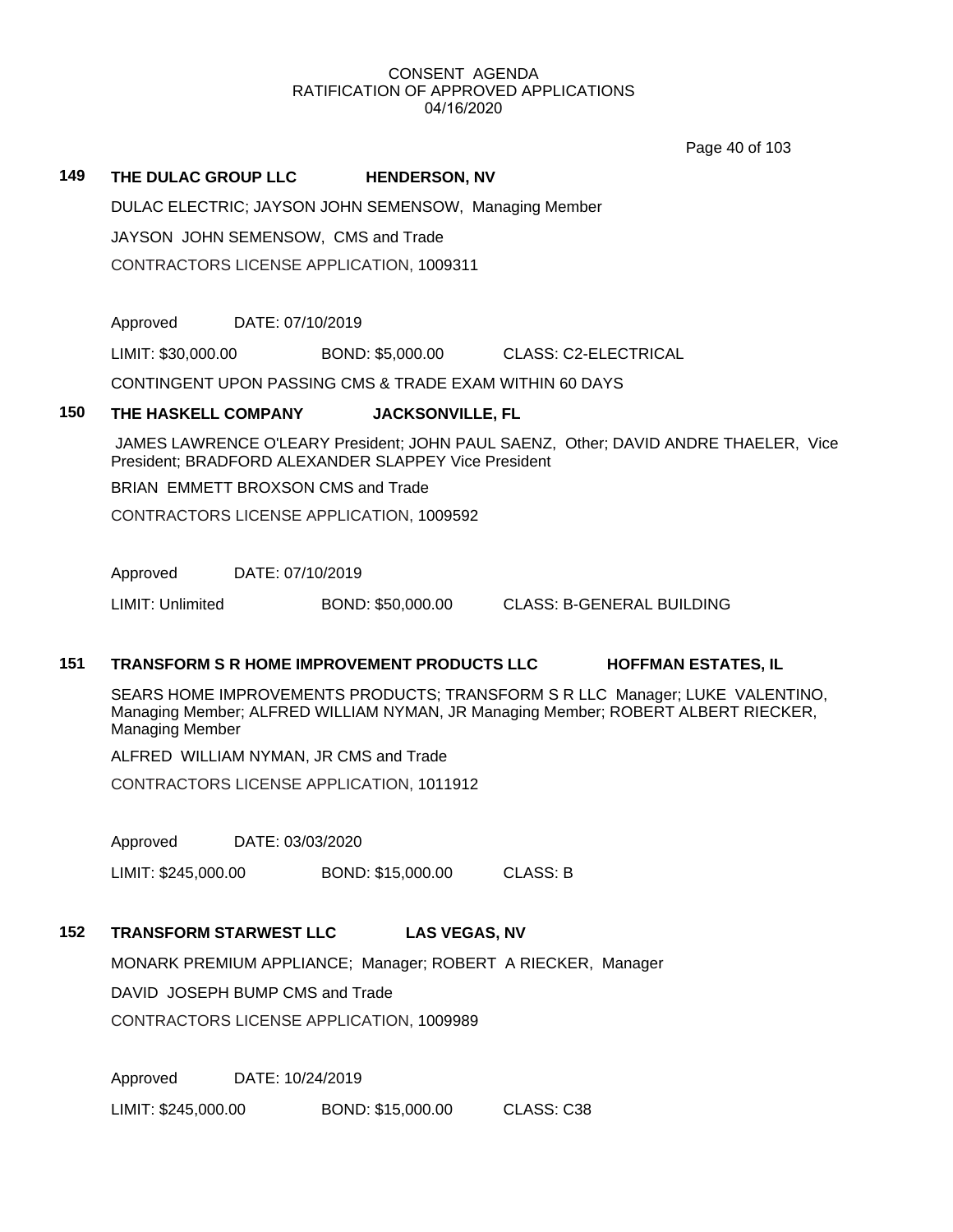Page 41 of 103

| 153 | TRI PEAK CONSTRUCTION & DESIGN INC<br>SOMIS, CA                        |                                          |                                               |                                                       |  |  |  |
|-----|------------------------------------------------------------------------|------------------------------------------|-----------------------------------------------|-------------------------------------------------------|--|--|--|
|     | JAMES CODY ELLIS President; MELISSA LOUISE DORMAN-ELLIS, Secretary     |                                          |                                               |                                                       |  |  |  |
|     |                                                                        | JAMES CODY ELLIS CMS and Trade           |                                               |                                                       |  |  |  |
|     |                                                                        | CONTRACTORS LICENSE APPLICATION, 1012805 |                                               |                                                       |  |  |  |
|     | Approved DATE: 02/19/2020                                              |                                          |                                               |                                                       |  |  |  |
|     | LIMIT: \$200,000.00                                                    |                                          | BOND: \$10,000.00 CLASS: B2                   |                                                       |  |  |  |
| 154 | <b>US CRYOGENICS INC</b>                                               |                                          | <b>VANCOUVER, WA</b>                          |                                                       |  |  |  |
|     |                                                                        | MARK MCKAY HOUGAN, President             |                                               |                                                       |  |  |  |
|     |                                                                        | MARK MCKAY HOUGAN, CMS and Trade         |                                               |                                                       |  |  |  |
|     | CONTRACTORS LICENSE APPLICATION, 1012087                               |                                          |                                               |                                                       |  |  |  |
|     |                                                                        | Approved DATE: 02/28/2020                |                                               |                                                       |  |  |  |
|     |                                                                        |                                          | LIMIT: \$45,000.00 BOND: \$5,000.00           | CLASS: C1                                             |  |  |  |
|     |                                                                        |                                          | CONTINGENT UPON PASSING CMS EXAM BY 5/25/2020 |                                                       |  |  |  |
| 155 |                                                                        |                                          | U S POOLS LLC LAS VEGAS, NV                   |                                                       |  |  |  |
|     |                                                                        | DARREN WAYNE SHELLEDY, Managing Member   |                                               |                                                       |  |  |  |
|     |                                                                        | RANEN N GHATAK CMS and Trade             |                                               |                                                       |  |  |  |
|     | CONTRACTORS LICENSE APPLICATION, 1007842                               |                                          |                                               |                                                       |  |  |  |
|     | Approved                                                               | DATE: 07/03/2019                         |                                               |                                                       |  |  |  |
|     | LIMIT: \$100,000.00                                                    |                                          | BOND: \$15,000.00                             | CLASS: A10-COMMERCIAL AND RESIDENTIAL<br><b>POOLS</b> |  |  |  |
|     | CP BOND: \$50,000                                                      |                                          |                                               |                                                       |  |  |  |
| 156 | <b>ULTIMATE ELECTRIC LLC</b>                                           |                                          | <b>HENDERSON, NV</b>                          |                                                       |  |  |  |
|     | MARK JAMES KYSOR Managing Member; ANDREA TRENEE KYSOR, Managing Member |                                          |                                               |                                                       |  |  |  |
|     | MARK JAMES KYSOR CMS and Trade                                         |                                          |                                               |                                                       |  |  |  |
|     | CONTRACTORS LICENSE APPLICATION, 1006989                               |                                          |                                               |                                                       |  |  |  |
|     | Approved<br>DATE: 03/20/2019                                           |                                          |                                               |                                                       |  |  |  |
|     | LIMIT: \$100,000.00                                                    |                                          | BOND: \$10,000.00                             | CLASS: C2                                             |  |  |  |
|     | CONTINGENT UPON PASSING EXAMS WITHIN 60 DAYS<br><b>FS REVIEW</b>       |                                          |                                               |                                                       |  |  |  |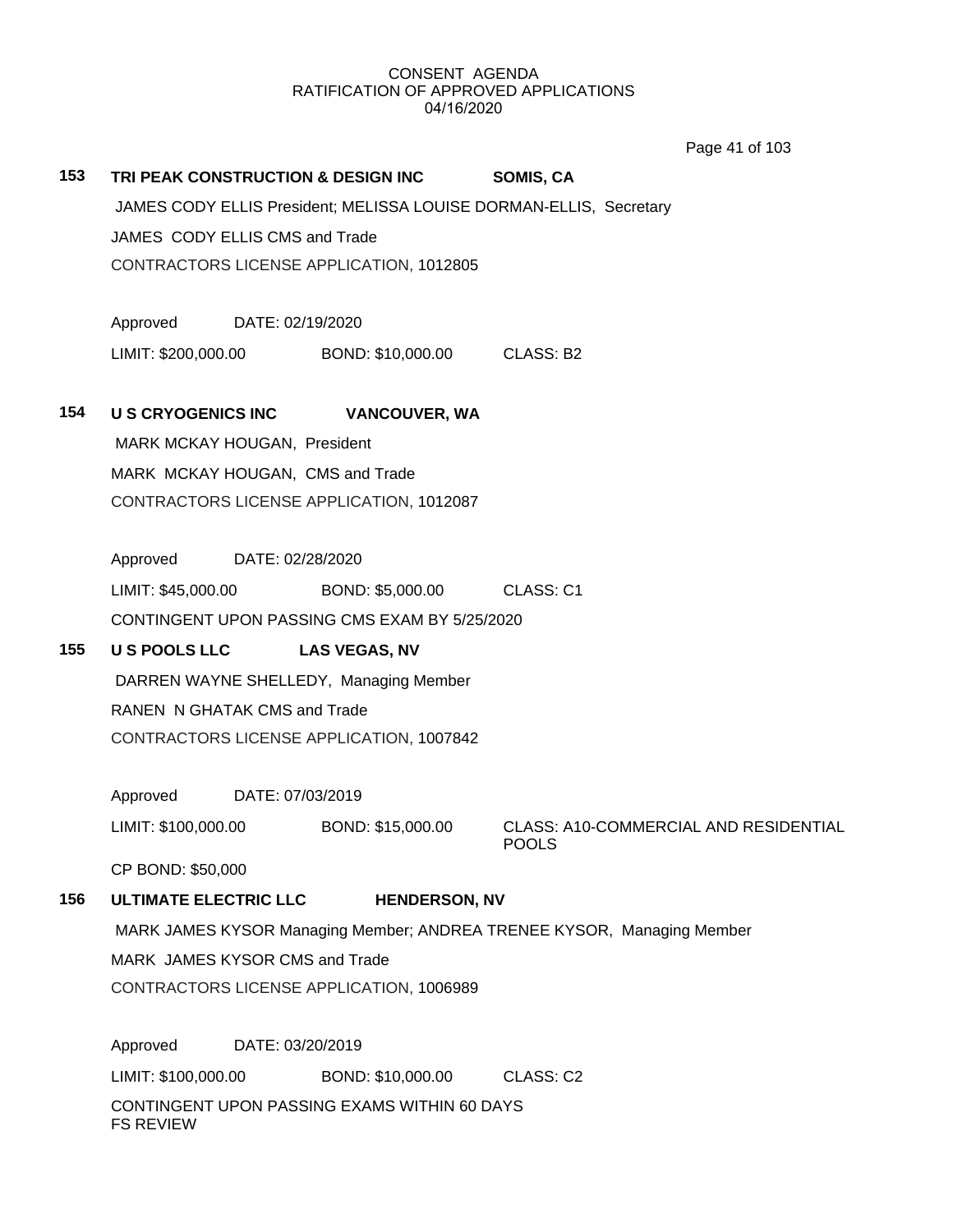Page 42 of 103

| 157 | <b>VALLEY FIX ALL LLC</b>                                     |                                          | <b>RENO, NV</b>                          |                                                                 |  |  |
|-----|---------------------------------------------------------------|------------------------------------------|------------------------------------------|-----------------------------------------------------------------|--|--|
|     | <b>CHRISTOPHER FRANK STAATS Managing Member</b>               |                                          |                                          |                                                                 |  |  |
|     | CHRISTOPHER FRANK STAATS CMS and Trade                        |                                          |                                          |                                                                 |  |  |
|     |                                                               |                                          | CONTRACTORS LICENSE APPLICATION, 1012898 |                                                                 |  |  |
|     | Approved                                                      | DATE: 02/21/2020                         |                                          |                                                                 |  |  |
|     | LIMIT: \$10,000.00                                            |                                          | BOND: \$2,000.00                         | CLASS: A21                                                      |  |  |
| 158 | <b>VEGAS MASONRY AND CONCRETE LLC</b><br><b>LAS VEGAS, NV</b> |                                          |                                          |                                                                 |  |  |
|     |                                                               | <b>JUAN MANUEL LEON Manager</b>          |                                          |                                                                 |  |  |
|     |                                                               | JUAN MANUEL LEON CMS and Trade           |                                          |                                                                 |  |  |
|     |                                                               | CONTRACTORS LICENSE APPLICATION, 1012573 |                                          |                                                                 |  |  |
|     | Approved                                                      | DATE: 02/27/2020                         |                                          |                                                                 |  |  |
|     | LIMIT: \$50,000.00                                            |                                          | BOND: \$5,000.00                         | <b>CLASS: C11-SPRAYING MIXTURES CONTAINING</b><br><b>CEMENT</b> |  |  |
| 159 | <b>VEGAS MASONRY AND CONCRETE LLC</b><br><b>LAS VEGAS, NV</b> |                                          |                                          |                                                                 |  |  |
|     |                                                               | <b>JUAN MANUEL LEON Manager</b>          |                                          |                                                                 |  |  |
|     |                                                               | JUAN MANUEL LEON CMS and Trade           |                                          |                                                                 |  |  |
|     | CONTRACTORS LICENSE APPLICATION, 1012835                      |                                          |                                          |                                                                 |  |  |
|     | Approved                                                      | DATE: 02/27/2020                         |                                          |                                                                 |  |  |
|     | LIMIT: \$50,000.00                                            |                                          | BOND: \$5,000.00                         | <b>CLASS: C5-CONCRETE</b>                                       |  |  |
|     |                                                               |                                          | CONTINGENT ON PASSING TRADE EXAM         |                                                                 |  |  |
| 160 | <b>VIP CONTRACTING LLC</b>                                    |                                          | <b>LAS VEGAS, NV</b>                     |                                                                 |  |  |
|     | RAYMOND KEVIN ZALLER Manager                                  |                                          |                                          |                                                                 |  |  |
|     | RAYMOND KEVIN ZALLER CMS and Trade                            |                                          |                                          |                                                                 |  |  |
|     | CONTRACTORS LICENSE APPLICATION, 1012765                      |                                          |                                          |                                                                 |  |  |
|     | Approved<br>DATE: 02/18/2020                                  |                                          |                                          |                                                                 |  |  |
|     | LIMIT: \$50,000.00                                            |                                          | BOND: \$5,000.00                         | CLASS: C-3 CARPENTRY MAINTENANCE AND<br><b>MINOR REPAIR</b>     |  |  |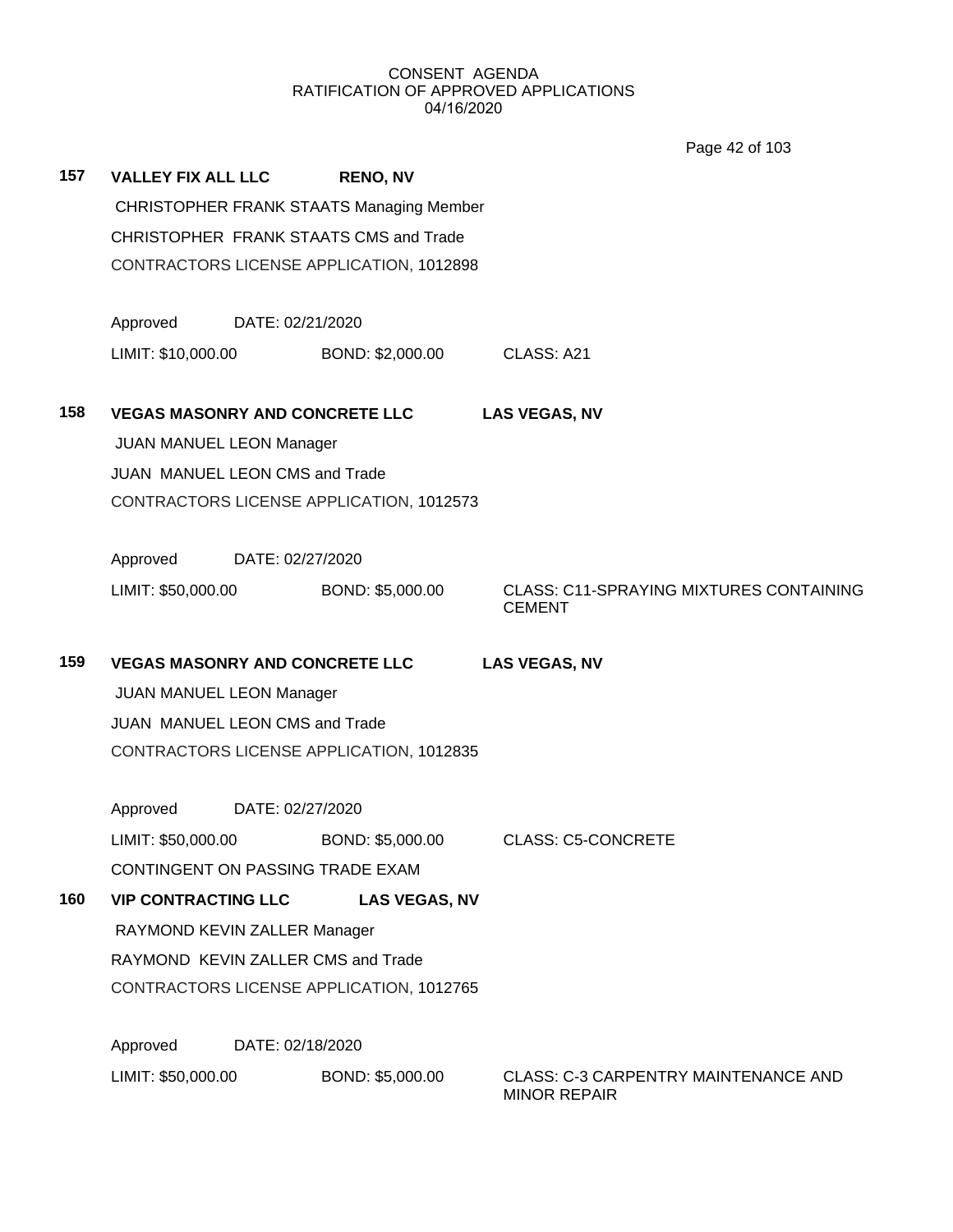Page 43 of 103

**161 WASHOE PAINTING COMPANY LLC RENO, NV** NEIL EDWARD SAIZ, Managing Member; ERIKA VICTORIA SAIZ, Managing Member NEIL EDWARD SAIZ, CONTRACTORS LICENSE APPLICATION, 1012590 Approved DATE: 02/13/2020 LIMIT: \$245,000.00 BOND: \$15,000.00 CLASS: C4A THIS APPROVAL IS CONTINGENT UPON PASSING THE CMS AND TRADE EXAM WITHIN 6 MONTHS **162 WATCHFIRE SIGNS LLC DANVILLE, IL** ADAM WESLEY GRIMES, Manager; STEPHEN BYRON HARRIOTT, Manager ROBERT EUGENE WRIGHT, CMS and Trade CONTRACTORS LICENSE APPLICATION, 1011664 Approved DATE: 02/28/2020 LIMIT: \$5,000,000.00 BOND: \$50,000.00 CLASS: C6 **163 WESTERN HOME REPAIR LLC HENDERSON, NV** KURBSYDE GARAGE DOORS; ROBERT MICHAEL ADAY, Managing Member ROBERT MICHAEL ADAY, CMS and Trade CONTRACTORS LICENSE APPLICATION, 1012971 Approved DATE: 02/25/2020 LIMIT: \$10,000.00 BOND: \$2,000.00 CLASS: C-3D OVERHEAD DOORS CONTINGENT UPON PASSING REQUIRED CMS EXAM **164 WILSHIRE PACIFIC BUILDERS LLC CHANDLER, AZ** JAMES GORDON BRUNDAGE, Managing Member JAMES GORDON BRUNDAGE, CMS and Trade CONTRACTORS LICENSE APPLICATION, 1012544 Approved DATE: 02/28/2020

LIMIT: \$9,500,000.00 BOND: \$50,000.00 CLASS: B-2 RESIDENTIAL AND SMALL COMMERCIAL CONTINGENT ON PASSING REQUIRED CMS/TRADE EXAMS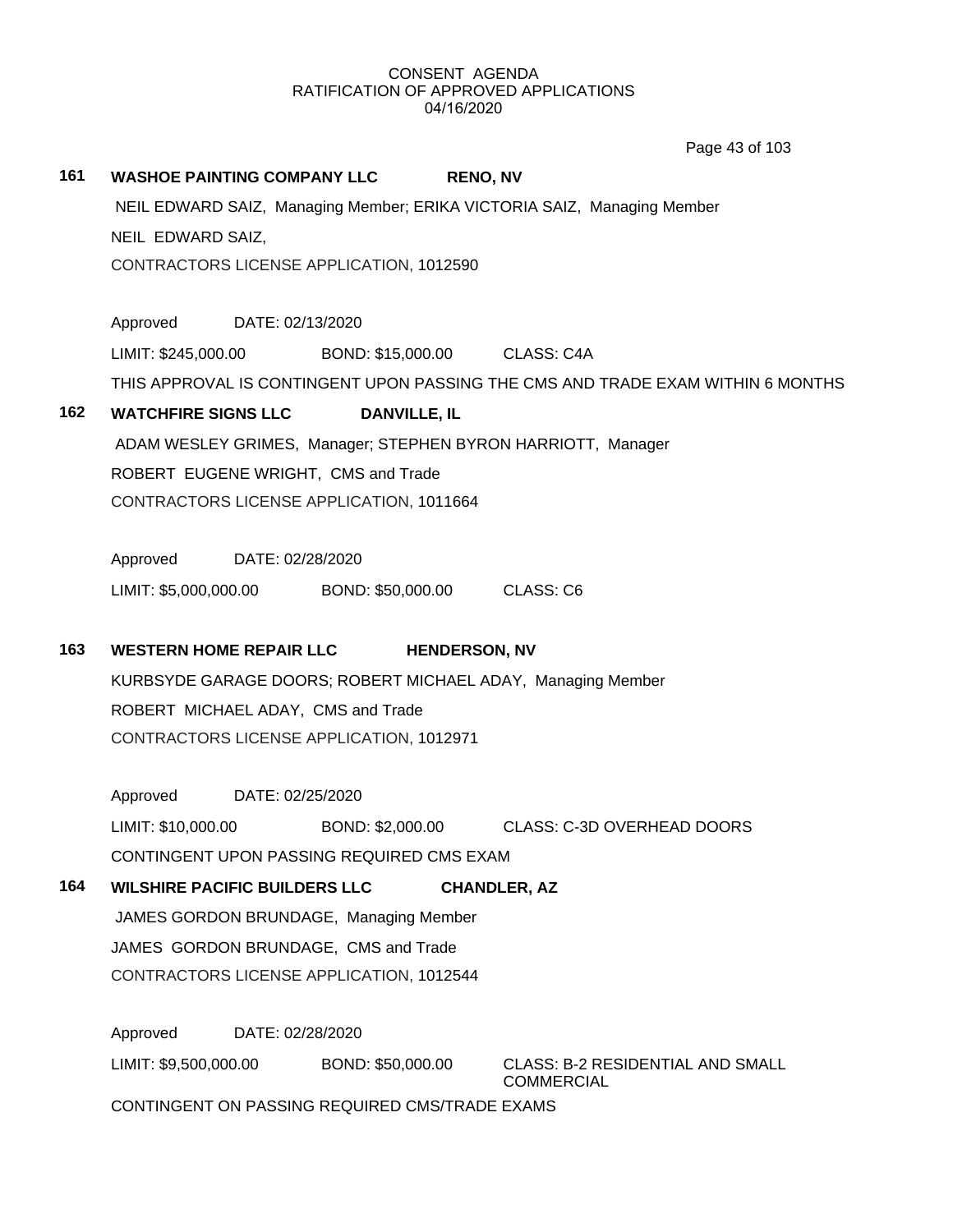Page 44 of 103

# **BROADENING OF CLASSIFICATION APPLICATION**

# **165 ALLEN CHRISTOPHER CORP ANAHEIM, CA**

PARK WEST GENERAL CONTRACTORS; 0073170 CHRISTOPHER ALLEN HOSTERT President CHRISTOPHER ALLEN HOSTERT CMS and Trade; (B General Building) BROADENING OF CLASSIFICATION, 1012738

Approved DATE: 02/14/2020 CLASS: B- GENERAL BUILDING CHRISTOPHER ALLEN HOSTERT, PRESIDENT/QI/CMS/TRADE B - GENERAL BUILDING

# **166 AXXYS CONSTRUCTION GROUP INC EAGAN, MN**

 0082894 YOHAN OHAYON President; NATHAN MARK SANDERS Secretary; ILAN REICH Vice President NATHAN MARK SANDERS CMS and Trade; (B-2 Residential and Small Commercial) BROADENING OF CLASSIFICATION, 1012838

Tabled DATE: 02/21/2020 CLASS: B-6 COMMERCIAL REMODELING TABLED FOR RESOLUTION OF OPEN COMPLAINTS #30053772 & 30053794

### **167 BERNEL INC ORANGE, CA**

V F S FIRE & SECURITY SERVICES; 0081528 RANDY ROLAND NELSON President RANDY ROLAND NELSON CMS; DANIEL RAY SAUL, Trade; (C-41 Fire Protection) BROADENING OF CLASSIFICATION, 1011466

Approved DATE: 03/04/2020 CLASS: C-41 FIRE PROTECTION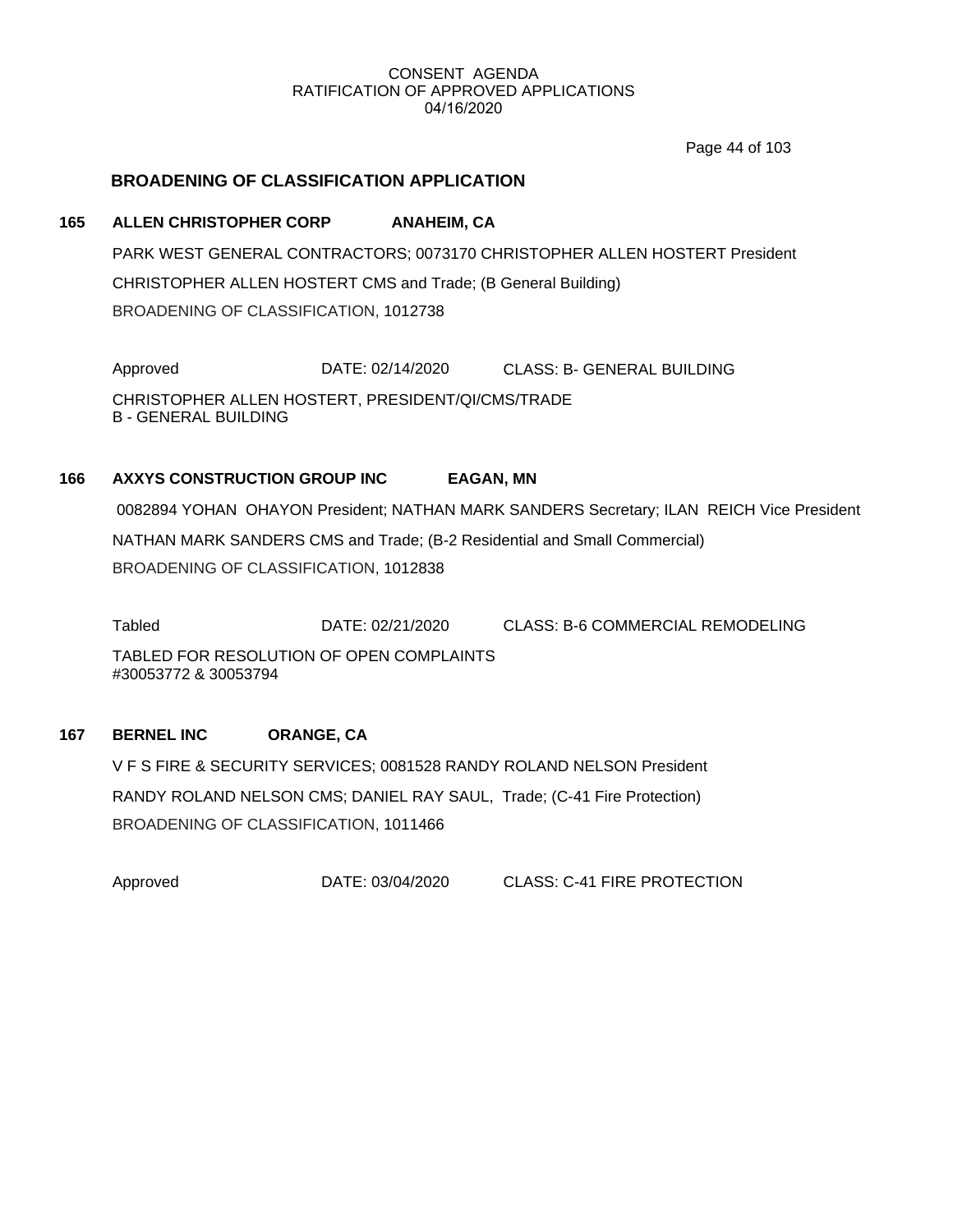Page 45 of 103

### **168 COLBRE GRADING AND PAVING OF NEVADA INC GARDNERVILLE, NV**

0052639 DONALD DEATON MARTIN President; RUTH ELLEN MARTIN Secretary/Treasurer

DONALD DEATON MARTIN CMS; CLINT JAMES MARTIN CMS and Trade; (A-11 Recycling Asphalt; A-12 Excavating, Grading, Trenching and Surfacing; A-13 Wrecking Buildings; A-14 Steel Erection and Industrial Machinery; A-16 Paving of Streets, Driveways and Parking Lots; A-18 Farm Irrigation; A-7 Excavating and Grading; A-8 Sealing and Striping of Impermeable Paving Surfaces; A-9 Piers and Foundations) BROADENING OF CLASSIFICATION, 1013035

Approved DATE: 02/12/2020 CLASS: A-15 SEWERS, DRAINS AND PIPES; A-19 PIPELINE AND CONDUITS CONTINGENT UPON PASSING A-19 TRADE EXAM WITHIN 6 MONTHS FROM THE DATE THE APPLICATION WAS FILED

# **169 J & J CUSTOM PAINTING COMPANY LLC LAS VEGAS, NV**

0080312 CLARA YULIANA HERNANDEZ-LORENZO Managing Member

CLARA YULIANA HERNANDEZ-LORENZO CMS and Trade; (C-4A Painting)

BROADENING OF CLASSIFICATION, 1013091

Approved **DATE: 02/14/2020** CLASS: C-4

CLARA YULIANA HERNANDEZ-LORENZO, MANAGING MEMBER/CMS/Trade C-4 PAINTING

CONTINGENT UPON PASSING TRADE EXAM, WITHIN 6 MONTHS OF APPLICATION FILE DATE

### **170 PRINCE TELECOM LLC NEWCASTLE, DE**

 0056914 DYCOM INVESTMENTS INC Managing Member; JOHN MICHAEL KUHN President; BARRY LEE FISCHER Vice President; JEFFREY ALLEN DRZYMALA Vice President; SCOTT JAMES GRUFF Vice President

MITCHEL ARON NOLEN CMS and Trade; (C-2 Electrical)

BROADENING OF CLASSIFICATION, 1012810

Approved DATE: 02/19/2020 CLASS: C-2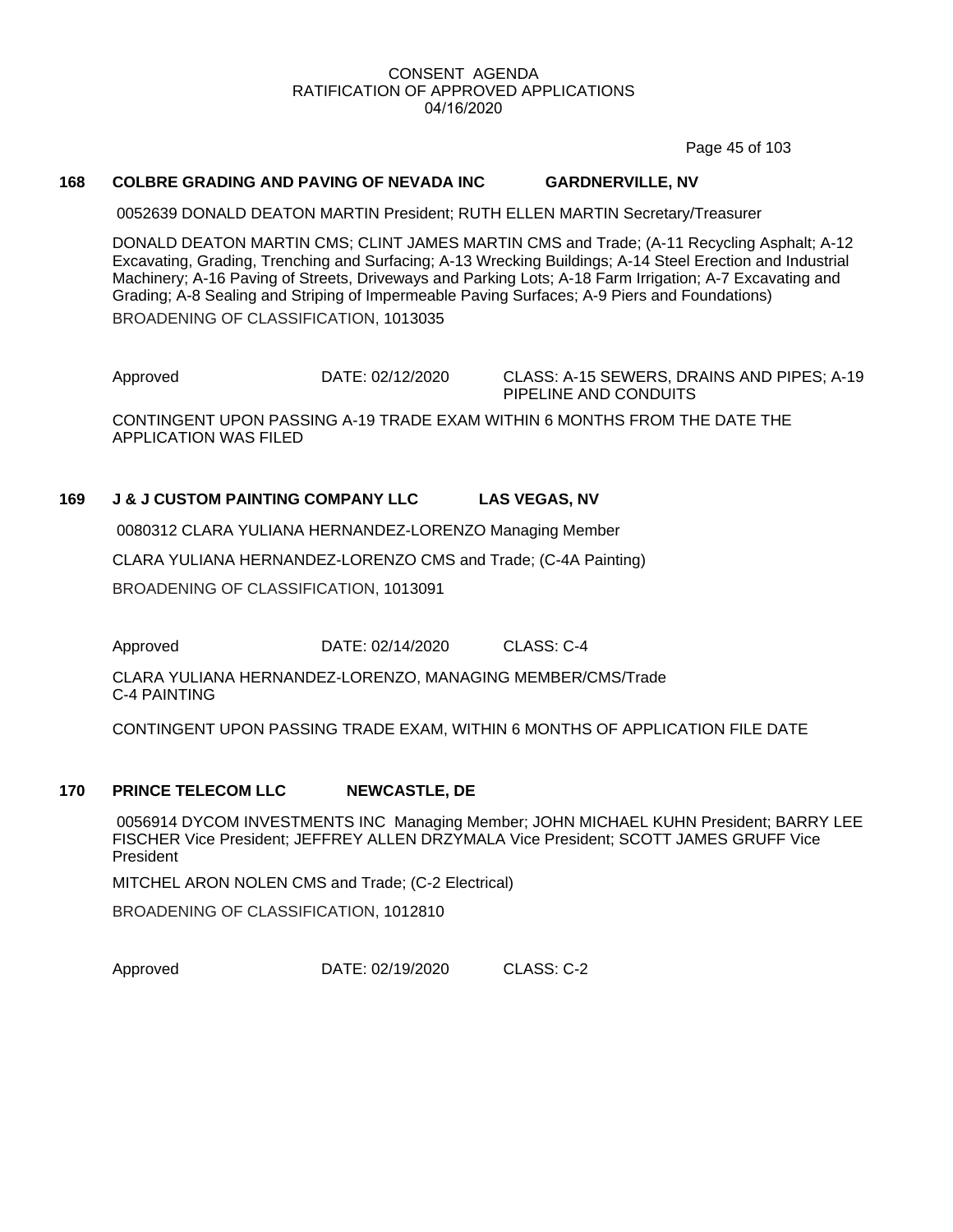Page 46 of 103

# **CHANGE OF OFFICER/MEMBER/MANAGER**

# **171 7 RAYS HEATING AIR CONDITIONING & REFRIGERATION LLC LAS VEGAS, NV**

 0081264; FELIPE RODRIGUEZ Managing Member; ERNESTINA RODRIGUEZ Managing Member FELIPE RODRIGUEZ CMS and Trade CHANGE OF OFFICER/MEMBER/MANAGER, 1012699

Approved DATE: 02/21/2020

# **172 A V A R CONSTRUCTION INC FREMONT, CA**

0077473; CARRICK DAVID PIERCE, President

CHANGE OF OFFICER/MEMBER/MANAGER, 1011453

Approved DATE: 02/21/2020

## **173 ABAICO ELECTRIC, LLC LOGANDALE, NV**

 0079498; NOAH SPENCER REID, Manager; JAMES DARR BAILEY Manager; CHERYL LYNN BAILEY Manager

JAMES DARR BAILEY CMS and Trade

CHANGE OF OFFICER/MEMBER/MANAGER, 1012099

Approved DATE: 02/11/2020

# **174 ABBATE BUILDING CONSTRUCTION INC LAS VEGAS, NV**

 0032732A; MICHAEL STEVEN ABBATE President; MICHELE YVETTE ABBATE Secretary; MICHAEL SALVATORE ABBATE Treasurer

MICHAEL STEVEN ABBATE CMS and Trade

CHANGE OF OFFICER/MEMBER/MANAGER, 1012305

Approved DATE: 02/11/2020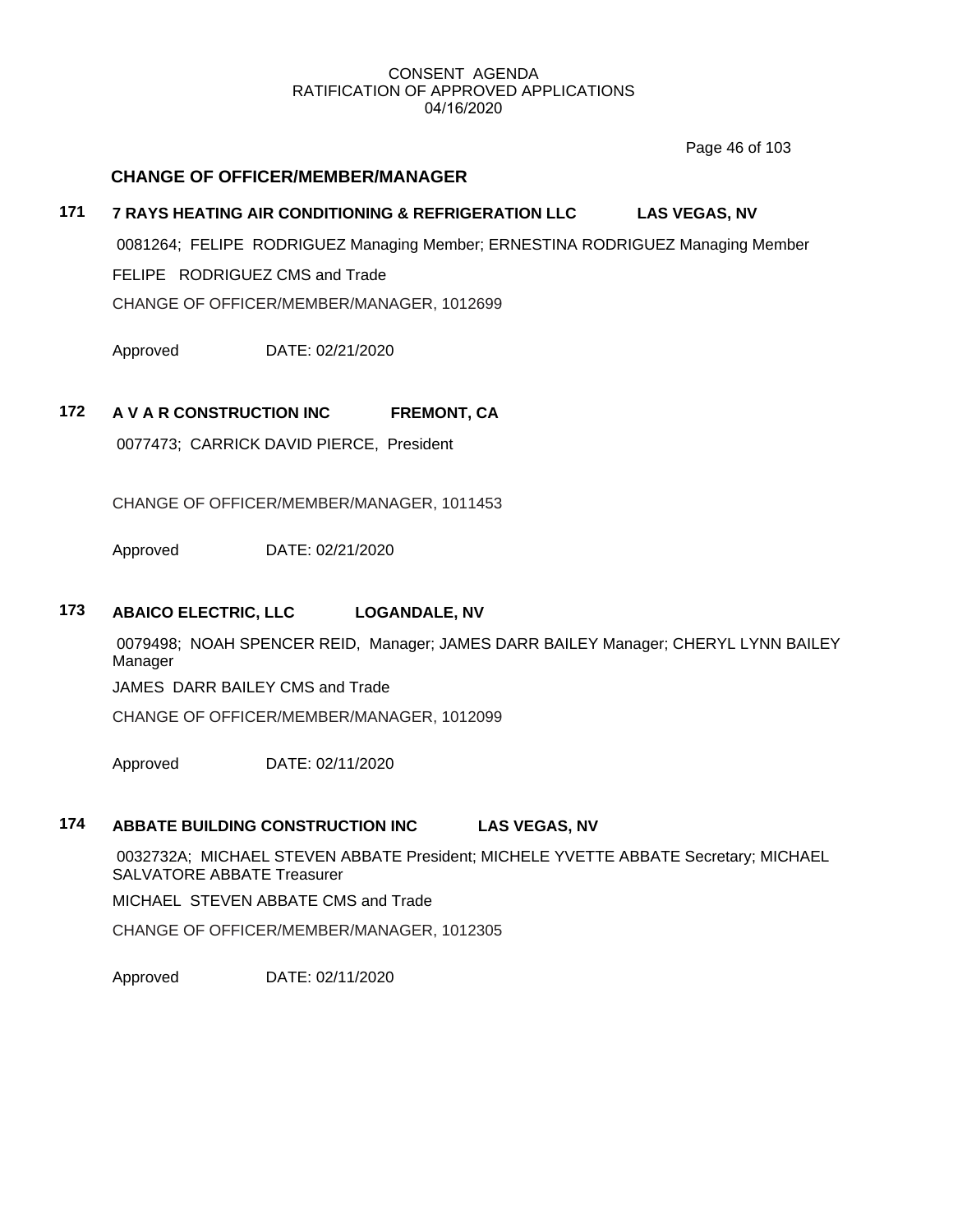Page 47 of 103

# **175 AMERICAN RESIDENTIAL SERVICES LLC LAS VEGAS, NV**

BLUE APPLE ELECTRIC; 0052555; 0056196; 0056197; 0071231; 0071232; 0071233; 0071246; 0072088; 0074696; ARS ACQUISITION HOLDINGS LLC Manager; JAMES THOMAS MCMAHON CFO; DAVID M SLOTT Manager

CORY LEE RUTTERBUSH CMS; CORY LEE RUTTERBUSH CMS and Trade; KURT MARTIN RIHEL CMS and Trade; MARK JEDRA, Trade; THOMAS STUART TABER CMS and Trade CHANGE OF OFFICER/MEMBER/MANAGER, 1012915

Approved DATE: 02/12/2020

# **176 ARROW AIR CONDITIONING & SHEET METAL LLC HENDERSON, NV**

 0053066; AIRE SERV OF LAS VEGAS Manager; NEIL JAY DILLE, SR Manager; DOUGLAS LAWRENCE MOORE, Member

NEIL JAY DILLE, SR CMS and Trade

CHANGE OF OFFICER/MEMBER/MANAGER, 1013008

Approved DATE: 02/12/2020

# **177 B B & G ELECTRIC INC LAS VEGAS, NV**

0047874; 0080573; JOHN BENJAMIN BRINEGAR President; ELIZABETH ANN SHAKAL, Secretary

JOHN BENJAMIN BRINEGAR CMS and Trade

CHANGE OF OFFICER/MEMBER/MANAGER, 1012448

Approved DATE: 02/28/2020

# **178 BEAMISH CAULKING & COATINGS INC ANAHEIM, CA**

MAVERICK CAULKING & COATINGS; 0068324; DAVID WALTER BEAMISH President DAVID WALTER BEAMISH CMS and Trade CHANGE OF OFFICER/MEMBER/MANAGER, 1012977

Approved DATE: 02/12/2020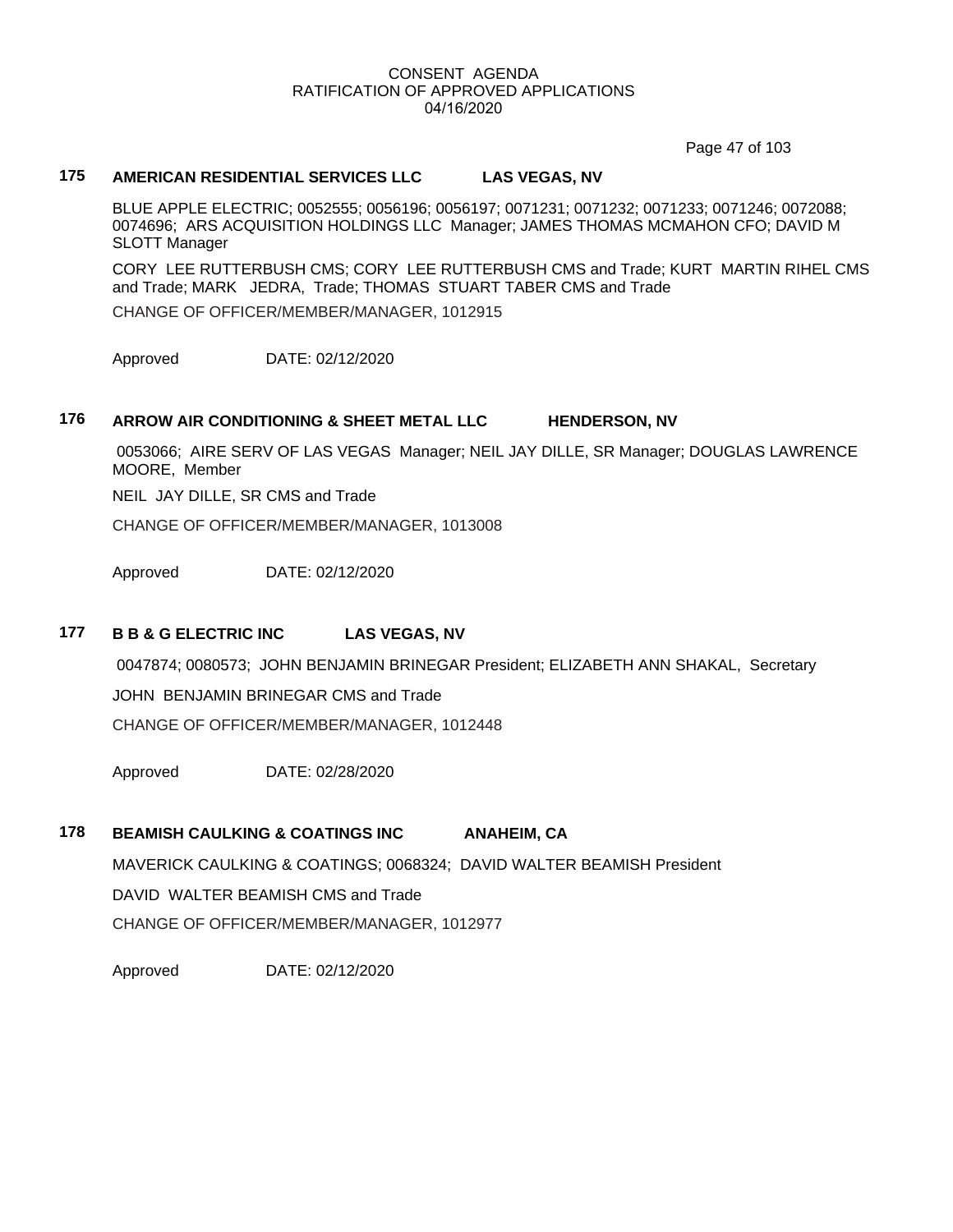Page 48 of 103

# **179 BUFFALO GAP INSTRUMENTATION & ELECTRICAL CO INC BUFFALO GAP, TX**

 0053985; WALTER FRANK WARD, JR President; DANIEL HARTMANN SCHWARZENBACH Secretary; ALVA LEON WEST Treasurer; BENJAMIN FLOYD ATON, Vice President; RICHARD SEAN RENFRO Chief Executive Officer

BRIAN PARK BERNHARD CMS and Trade; JAMES DAVID RICHARDSON CMS and Trade

CHANGE OF OFFICER/MEMBER/MANAGER, 1012492

Approved DATE: 02/21/2020

### **180 CAPGRO CONSTRUCTION MANAGEMENT LLC ADDISON, TX**

0078452; BRENDAN FRANICH, Manager; MATTHEW MICHAEL MARSH, Manager

MARK CONLEY PRATT, CMS and Trade

CHANGE OF OFFICER/MEMBER/MANAGER, 1012186

Approved DATE: 02/28/2020

### **181 CLIMATEC LLC PHOENIX, AZ**

 0077749; 0078392; 0079542; 0079675; MAURO LIMA-VAZ, Manager; RONALD WARNER KLEEFMAN, Manager; TERRENCE STEWART KEENEN Manager

DARIUSZ EMANUEL MOTYKA Trade; ROBERT MILLER THORNILEY CMS and Trade; TERRENCE STEWART KEENEN CMS; TERRENCE STEWART KEENEN CMS and Trade CHANGE OF OFFICER/MEMBER/MANAGER, 1012802

Approved DATE: 02/21/2020

# **182 COLIN CONSTRUCTION COMPANY INC Auburn, CA**

COLIN CONSTRUCTION COMPANY; 0053458A; MARK RICHARD COLIN President

MARK RICHARD COLIN CMS and Trade

CHANGE OF OFFICER/MEMBER/MANAGER, 1013202

Approved DATE: 03/05/2020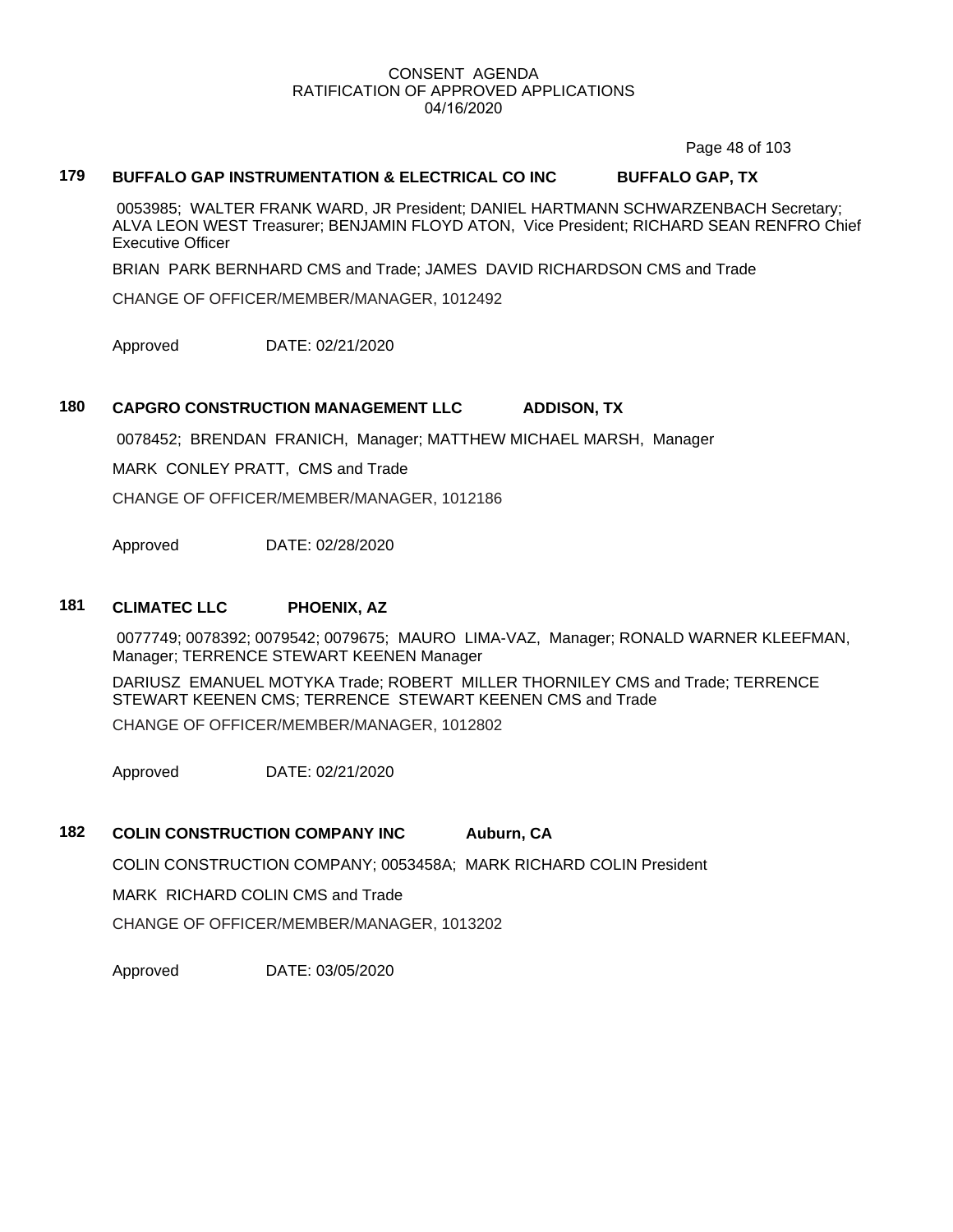Page 49 of 103

# **183 CONTRA COSTA ELECTRIC INC MARTINEZ, CA**

 0079358; CHARLES FREDERICK HADSELL, JR President; RAY GENE ROBERTSON Vice President; DAVID WILLIAM GALLI Vice President; THOMAS LEWIS TATRO Vice President; PAUL GREGORY WHITE Vice President; MARK STANLEY SHEELEY Vice President; RICHARD KEVIN MATZ Vice President; JOSE ANGEL RAMIREZ Vice President; CARL ROY CASE Assistant Secretary

RAY GENE ROBERTSON CMS and Trade

CHANGE OF OFFICER/MEMBER/MANAGER, 1013052

Approved DATE: 02/19/2020

### **184 D & D ROOFING AND SHEET METAL INC SPARKS, NV**

DON JAMES ROOFING COMPANY; 0054763; SAMUEL DEAN CHAMBERLIN, JR President; BARBARA ANN RIES, Treasurer

KENNETH PRICE DILLON CMS and Trade; SAMUEL DEAN CHAMBERLIN, JR CMS and Trade

CHANGE OF OFFICER/MEMBER/MANAGER, 1012924

Approved DATE: 03/04/2020

### **185 D & D ROOFING AND SHEET METAL INC SPARKS, NV**

D & D SOLAR SOLUTIONS; 0013598A; 0013598B; 0069679; SAMUEL DEAN CHAMBERLIN, JR President; BARBARA ANN RIES, Treasurer

ALBERT CLARK RICH Trade; CATARINO CHAVEZ-ESPINO Trade; KENNETH PRICE DILLON CMS; KENNETH PRICE DILLON CMS and Trade; SAMUEL DEAN CHAMBERLIN, JR CMS; SAMUEL DEAN CHAMBERLIN, JR CMS and Trade

CHANGE OF OFFICER/MEMBER/MANAGER, 1012923

Approved DATE: 03/04/2020

# **186 DESIGNED CONVEYOR SYSTEMS LLC FRANKLIN, TN**

0078477; TIMOTHY JOSEPH KLAGE, Managing Member

CHANGE OF OFFICER/MEMBER/MANAGER, 1013243

Approved DATE: 03/05/2020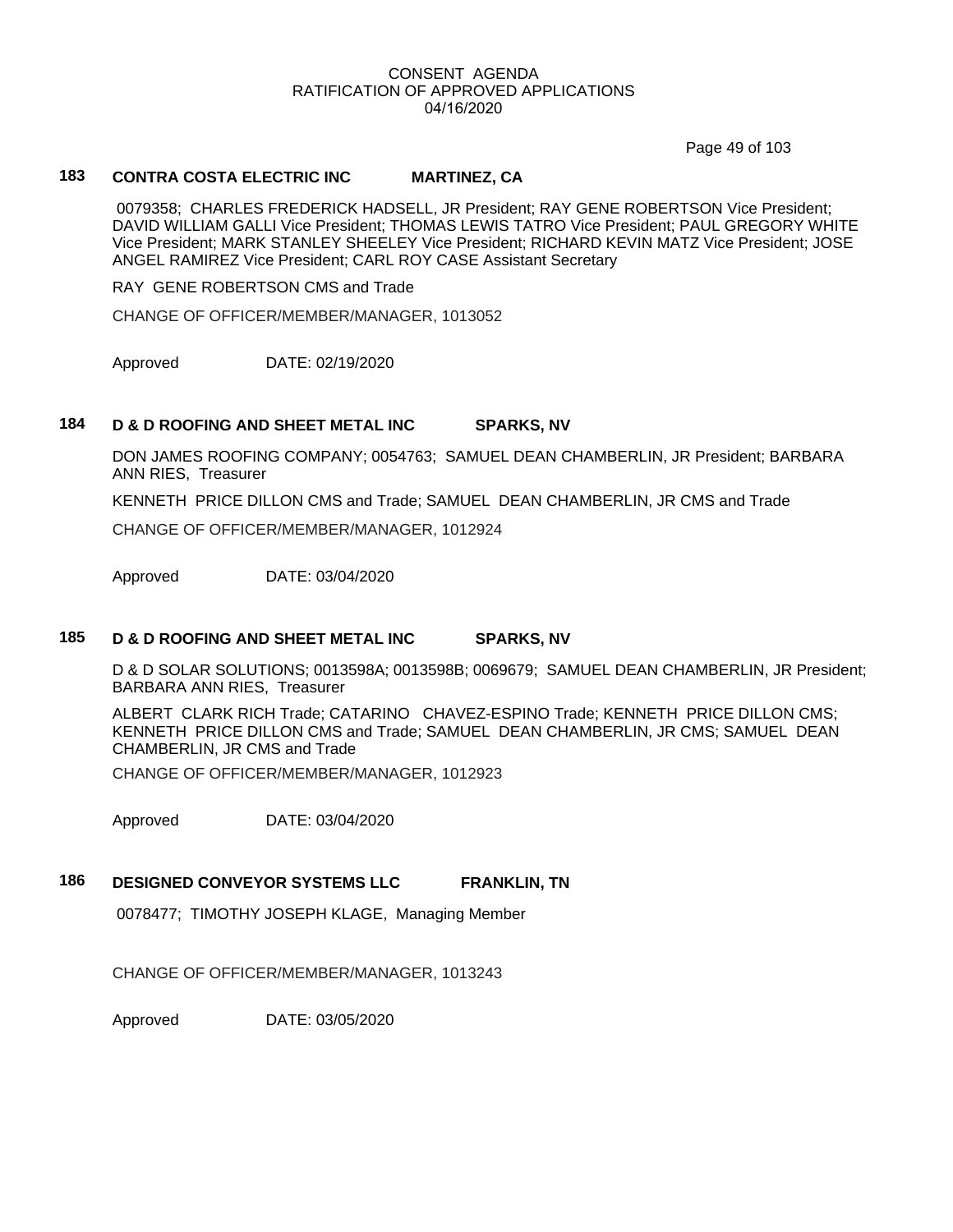Page 50 of 103

# **187 ECO ELECTRIC LLC LAS VEGAS, NV**

ECO ELECTRIC; 0074647; CHRISTOPHER REYNOLDS DODSON Managing Member CHRISTOPHER REYNOLDS DODSON CMS and Trade CHANGE OF OFFICER/MEMBER/MANAGER, 1013098

Approved DATE: 02/21/2020

# **188 ELECTRIC MOTORWORKS INC LAS VEGAS, NV**

0080844; JOHN BENJAMIN BRINEGAR President

JOHN BENJAMIN BRINEGAR CMS and Trade

CHANGE OF OFFICER/MEMBER/MANAGER, 1012904

Approved DATE: 02/12/2020

### **189 ELECTRICAL BUILDERS INC ST CLOUD, MN**

 0070288; JESSICA DEE NETTER, President; ERIC FELIX NETTER Treasurer; CONSTANCE IRENE NETTER Chief Executive Officer

DERICK VON NETTER CMS

CHANGE OF OFFICER/MEMBER/MANAGER, 1012998

Approved DATE: 02/28/2020

## **190 F N F CONSTRUCTION INC TEMPE, AZ**

 0028660; ROBERT WILLIAM BOTTCHER President; GAREY PRENTISS BRYANT, Secretary; JED SCOTT BILLINGS CEO; JASON ROBERT RUSKEY Vice President; MARTIN FELIPE SAUL RAMIREZ Vice President; THOMAS ROBERT BILLINGS, Vice President

JED SCOTT BILLINGS CMS and Trade

CHANGE OF OFFICER/MEMBER/MANAGER, 1012820

Approved DATE: 02/21/2020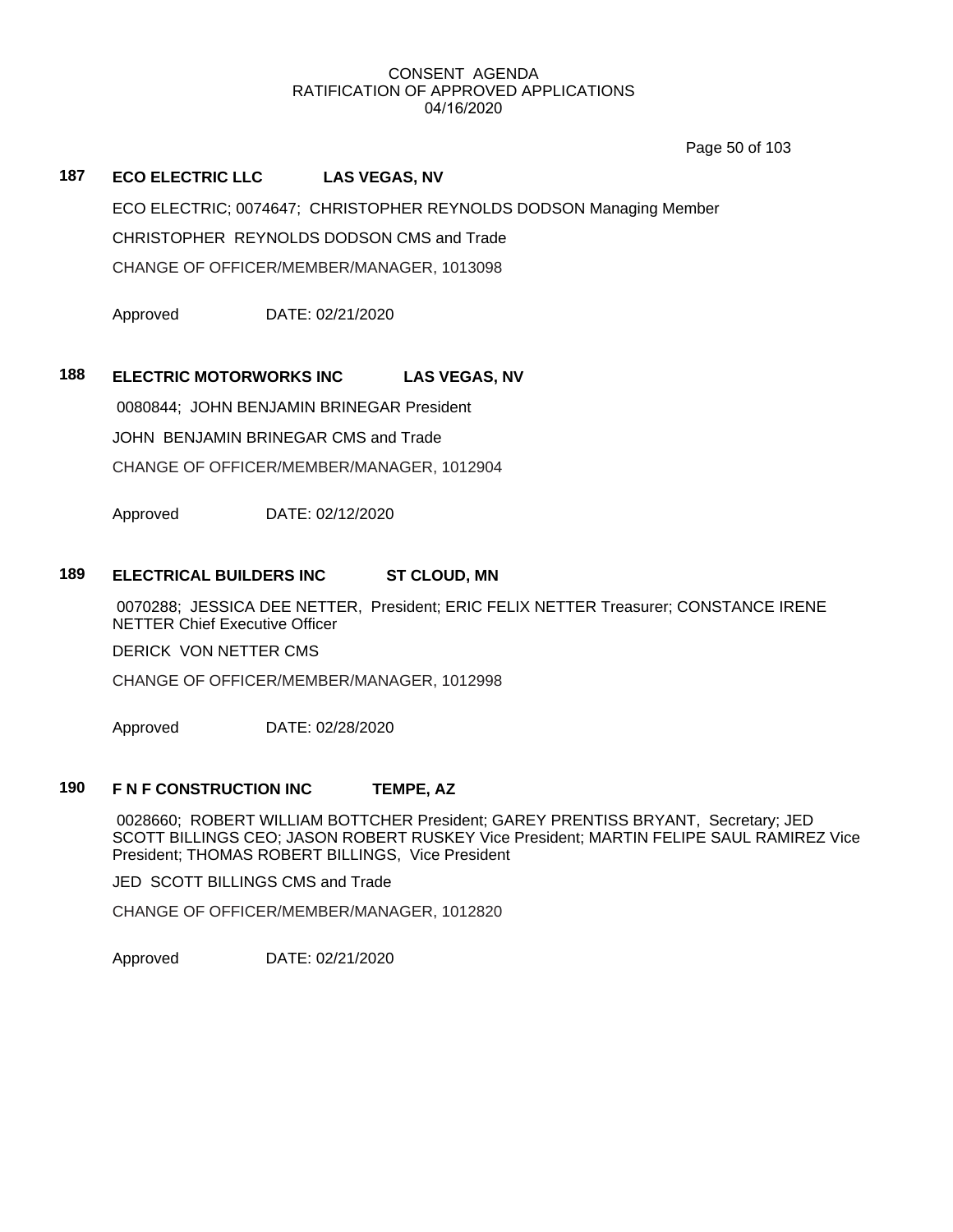Page 51 of 103

# **191 FLO PRO PLUMBING LLC LAS VEGAS, NV**

 0077812; 0080859; MARIA GUADALUPE ARREDONDO Managing Member; EDGARDO FLORES Managing Member

EDGARDO FLORES CMS; EDGARDO FLORES CMS and Trade

CHANGE OF OFFICER/MEMBER/MANAGER, 1013152

Tabled DATE: 03/04/2020

RESOLUTION OF OPEN COMPLAINT ON LICENSE #0077812.

### **192 HEDGEHOG ELECTRIC LLC HURRICANE, UT**

 0072660; THOMAS YEATES BARLOW Managing Member; CARLING LANTHIUS BARLOW Managing Member

CARLING LANTHIUS BARLOW CMS and Trade

CHANGE OF OFFICER/MEMBER/MANAGER, 1012743

Approved DATE: 02/12/2020

# **193 HOME DEPOT USA INC ATLANTA, GA**

 0038686; 0082439; 0082440; 0082441; 0082442; 0084011; 0084052; CAROL B TOME CFO; KELLY HEFNER BARRETT Vice President; STACEY MOREAU TANK, Vice President; COURTNEY ALLISON HOWE, Vice President; SCOTT COLLINS BOMAR, Vice President

EDWARD ARNOLD BARRINGTON CMS and Trade; JEFFREY DONALD MASTERSON, CMS and Trade; ROBERT VINCENT ROSS CMS and Trade; TYE DERRICK POLING, CMS and Trade CHANGE OF OFFICER/MEMBER/MANAGER, 1012378

Approved DATE: 03/03/2020

## **194 HYDRO ARCH HENDERSON, NV**

 0034994; 0075969; 0076006; KEVIN RICHARD ELDER, President; PAUL LOUIS HUETHER, Treasurer ANDREA KARINA SCOTT CMS and Trade; MICHAEL OLIVER MICHELSON CMS and Trade CHANGE OF OFFICER/MEMBER/MANAGER, 1012284

Approved DATE: 03/10/2020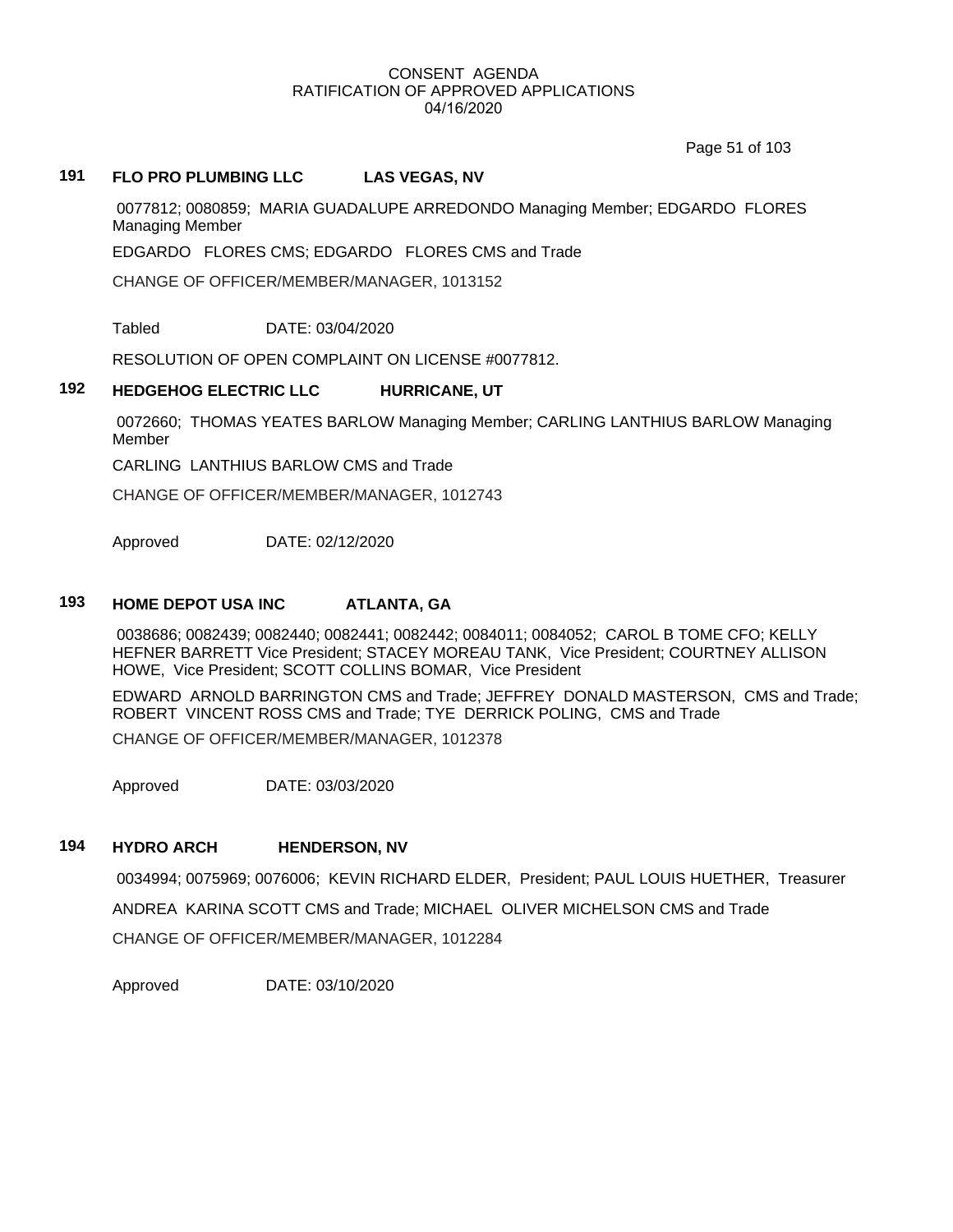Page 52 of 103

# **195 IMAGINE HARDSCAPE & LANDSCAPE LLC SPARKS, NV** 0079987; 0079987A; 0080443; BO ALLEN MARSHALL Managing Member

AUSTIN THOR VULLEITY Trade; BO ALLEN MARSHALL CMS; BO ALLEN MARSHALL CMS and Trade CHANGE OF OFFICER/MEMBER/MANAGER, 1013294

Approved DATE: 02/21/2020

# **196 JIMS PLUMBING INC PAHRUMP, NV**

 0026423; JAMES RICHARD HOLMES President; MARK HENRY ROGERS, Director JAMES RICHARD HOLMES Trade; MARK HENRY ROGERS, CMS CHANGE OF OFFICER/MEMBER/MANAGER, 1012962

Approved DATE: 02/21/2020

# **197 KATERRA CONSTRUCTION LLC MENLO PARK, CA**

 0082001; 0083370; 0084634; KATERRA INC Managing Member; MICHAEL ANDREW ROCK President; BRENDAN FRANICH, Manager; MATTHEW MICHAEL MARSH, Manager GREGORY ZANE CAMPBELL, CMS and Trade; THOMAS PATRICK KEILTY Trade CHANGE OF OFFICER/MEMBER/MANAGER, 1012809

Approved DATE: 02/12/2020

## **198 KIEWIT INFRASTRUCTURE WEST CO OMAHA, NE**

 0075090; 0082763; DAVID JOHN MILES President; MARY MARGARET CARNAZZO Secretary; SCOTT ALAN SCHMIDT Treasurer; CHRISTOPHER MICHAEL MISKE, Vice President

GARY RICHARD SANDERS CMS and Trade

CHANGE OF OFFICER/MEMBER/MANAGER, 1012625

Approved DATE: 02/28/2020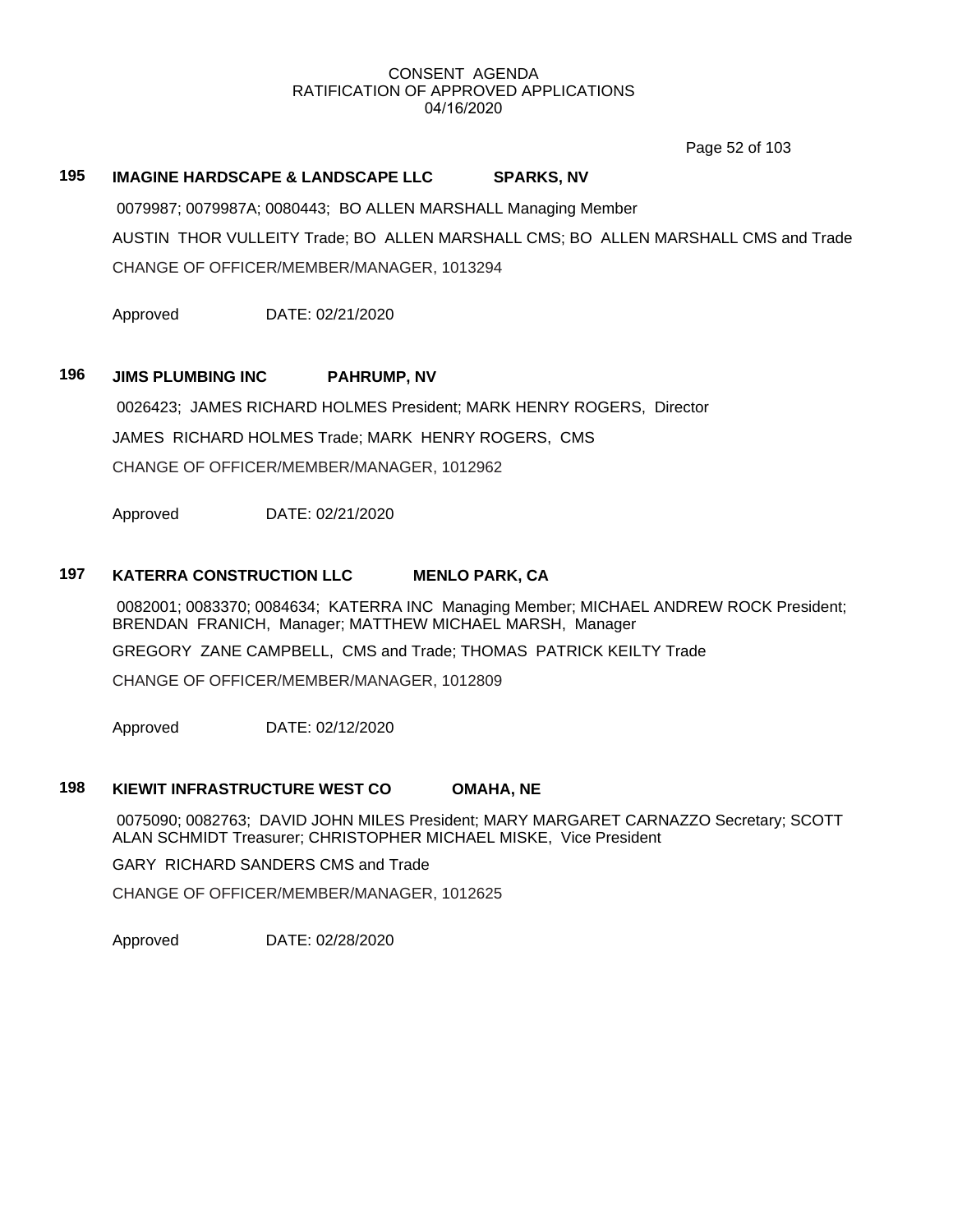Page 53 of 103

# **199 MERWIN PROJECT MANAGEMENT LLC SPRING CREEK, NV**

 0086069; THOMAS LYLE MERWIN, Managing Member; KRISTIN JAY MERWIN, Managing Member KRISTIN JAY MERWIN, CMS and Trade CHANGE OF OFFICER/MEMBER/MANAGER, 1012296

Approved DATE: 02/28/2020

# **200 MIDWEST COOLING TOWERS INC CHICKASHA, OK**

 0080924; ELIZABETH ANN PATE Secretary MANISH PURI, CMS and Trade

CHANGE OF OFFICER/MEMBER/MANAGER, 1012768

Approved DATE: 02/12/2020

# **201 NEVADA PREFAB ENGINEERS INC LAS VEGAS, NV**

 0012301; QUINN JASON JOHNSON President; CONSTANCE FAITH JOHNSON Chief Executive Officer JAMES CRAIG LINDSAY, Trade; QUINN JASON JOHNSON CMS CHANGE OF OFFICER/MEMBER/MANAGER, 1013020

Approved DATE: 02/21/2020

# **202 OLSEN - BEAL ASSOCIATES LINDON, UT**

 0026839; 0033460; KEITH LOWELL THORSTAD, President; HEATHER FAYE KROSCH, Secretary; MADELLA FAYE THORSTAD, Director GORDON L OLSEN CMS and Trade; MARK F OLSEN CMS and Trade CHANGE OF OFFICER/MEMBER/MANAGER, 1011985

Approved DATE: 02/11/2020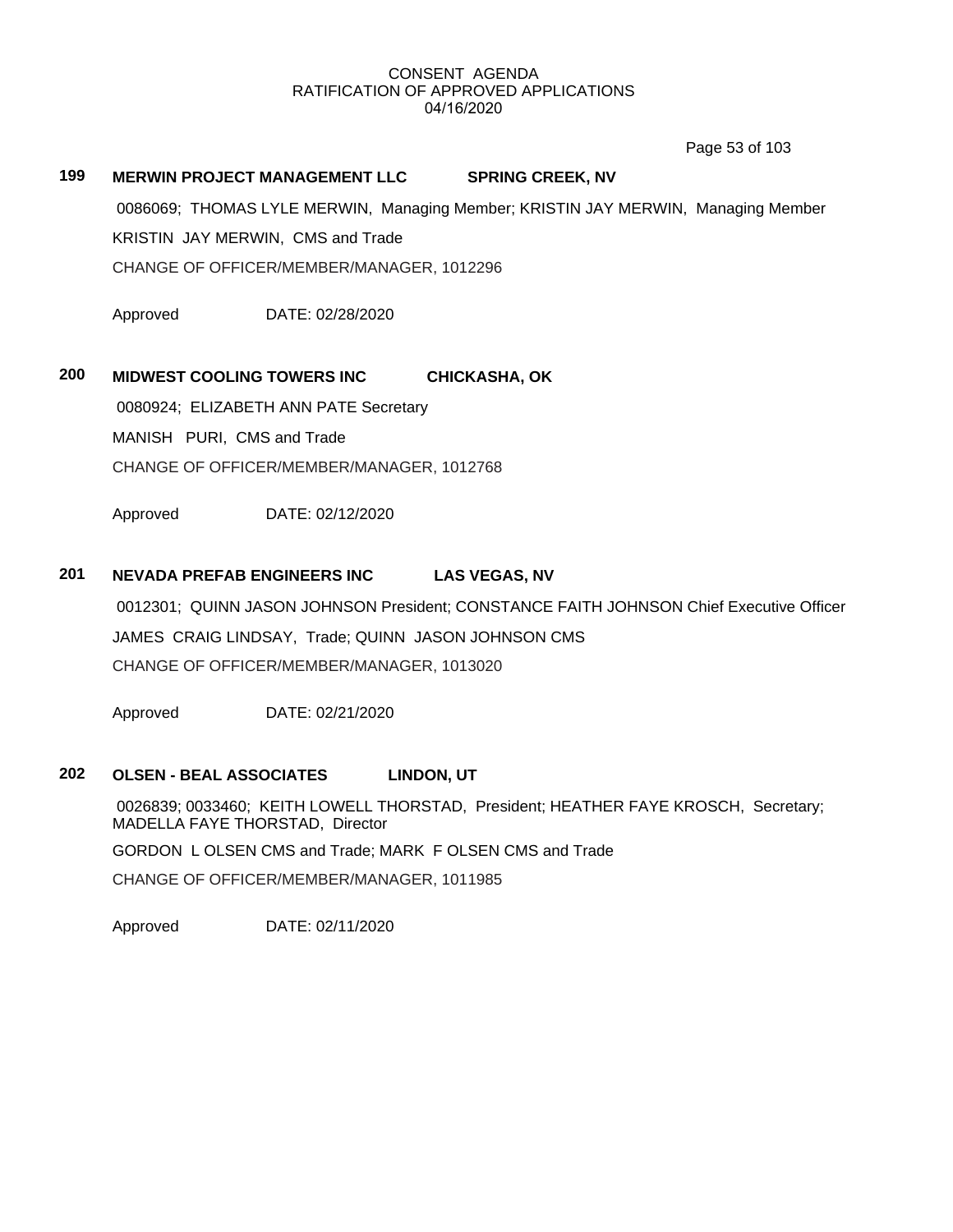Page 54 of 103

# **203 PRIME INDUSTRIAL ACCESS LLC LANCASTER, PA**

 0081543; MUSSER PARK HOLDINGS CORPORATION Member; WILLIAM KIRK LIDDELL Manager; FELIX ROA DISLA Manager; JEFFREY ALAN MAUPIN Manager

ROBERT JOHN WINTERS CMS and Trade

CHANGE OF OFFICER/MEMBER/MANAGER, 1012975

Approved DATE: 02/13/2020

# **204 R & R INSULATION INC MURRAY, UT**

 0051066; RONALD G SCHRADER President; MICHAEL LYNN TWITCHELL, Secretary; SCOTT A SARTORI, Vice President

RONALD G SCHRADER CMS and Trade

CHANGE OF OFFICER/MEMBER/MANAGER, 1012156

Approved DATE: 02/11/2020

# **205 ROCKY MOUNTAIN FABRICATION INC SALT LAKE CITY, UT**

0070197; ZANE THOMAS HUFFMAN President

ROBERT JOHN CLAYTON Trade

CHANGE OF OFFICER/MEMBER/MANAGER, 1012740

Approved DATE: 02/18/2020

# **206 ROCKY MOUNTAIN GRADING LLC ALAMO, NV**

 0083884; 0085852; 0085853; TIMOTHY BLAINE MASON Managing Member; BENJAMIN EARL WILLIAMS Managing Member; BENJAMIN CODY WILLIAMS, Managing Member

TIMOTHY BLAINE MASON CMS and Trade

CHANGE OF OFFICER/MEMBER/MANAGER, 1012585

Approved DATE: 02/11/2020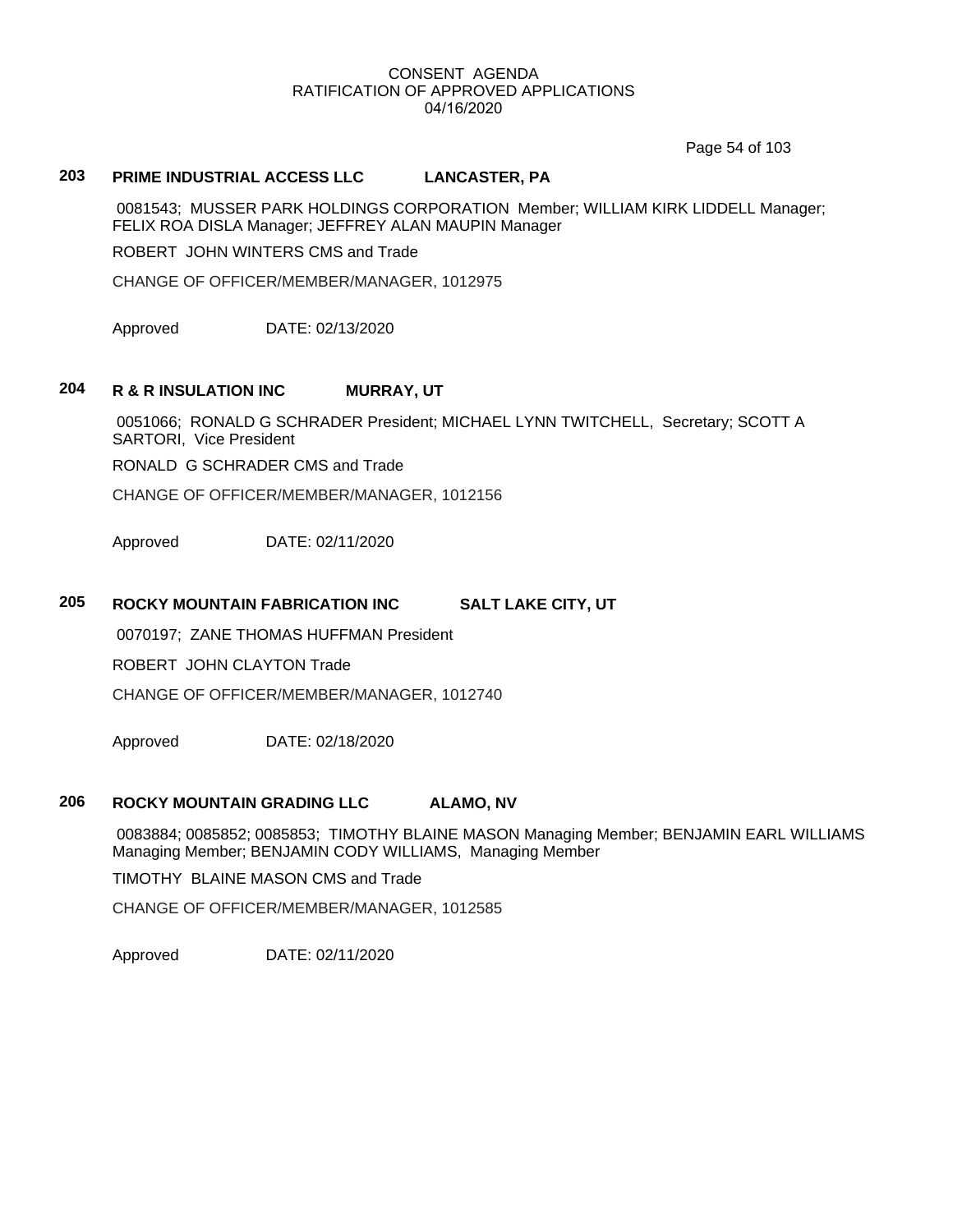Page 55 of 103

# **207 SCHNABEL FOUNDATION COMPANY STERLING, VA**

 0022526; KEVIN WYLIE CARGILL President; DAVID COLE HARRIS, Secretary; MICHAEL P SCHNABEL COB; TODD L DUNCAN, Vice President; CHARLES ROBERT CONLON Vice President; ERNEST D BRANDL Vice President

CLAUS JURGEN LUDWIG CMS and Trade

CHANGE OF OFFICER/MEMBER/MANAGER, 1012374

Approved DATE: 02/28/2020

#### **208 SIERRA INSULATION CO INC AUBURN, CA**

 0057699; CLARK JOSEPH GILLIS President; TIMOTHY LLOYD WILLIAMS, Secretary; COREY SCOTT WILLIAMS, Treasurer

CLARK JOSEPH GILLIS CMS and Trade

CHANGE OF OFFICER/MEMBER/MANAGER, 1012100

Approved DATE: 02/28/2020

# **209 SUNLAND CONSTRUCTION OF EUNICE INC EUNICE, LA**

 0045614; WALTER FRANK WARD, JR President; DANIEL HARTMANN SCHWARZENBACH Secretary; ALVA LEON WEST Treasurer; MARK WARD OROKE COB; FRAN MARCANTEL FONTENOT Assistant Secretary; BENJAMIN FLOYD ATON, Vice President; RICHARD SEAN RENFRO Chief Executive Officer

JACQUES ANDRE SOILEAU CMS and Trade

CHANGE OF OFFICER/MEMBER/MANAGER, 1012493

Approved DATE: 02/21/2020

# **210 TETRA TECH B A S INC DIAMOND BAR, CA**

 0076789; CHRISTINE MEJIA ARBOGAST, President; PRESTON HOPSON, III Secretary; STEVEN MICHAEL BURDICK Treasurer; RICHARD A LEMMON Vice President

KELLY PAUL MCGREGOR CMS and Trade

CHANGE OF OFFICER/MEMBER/MANAGER, 1012737

Approved DATE: 02/21/2020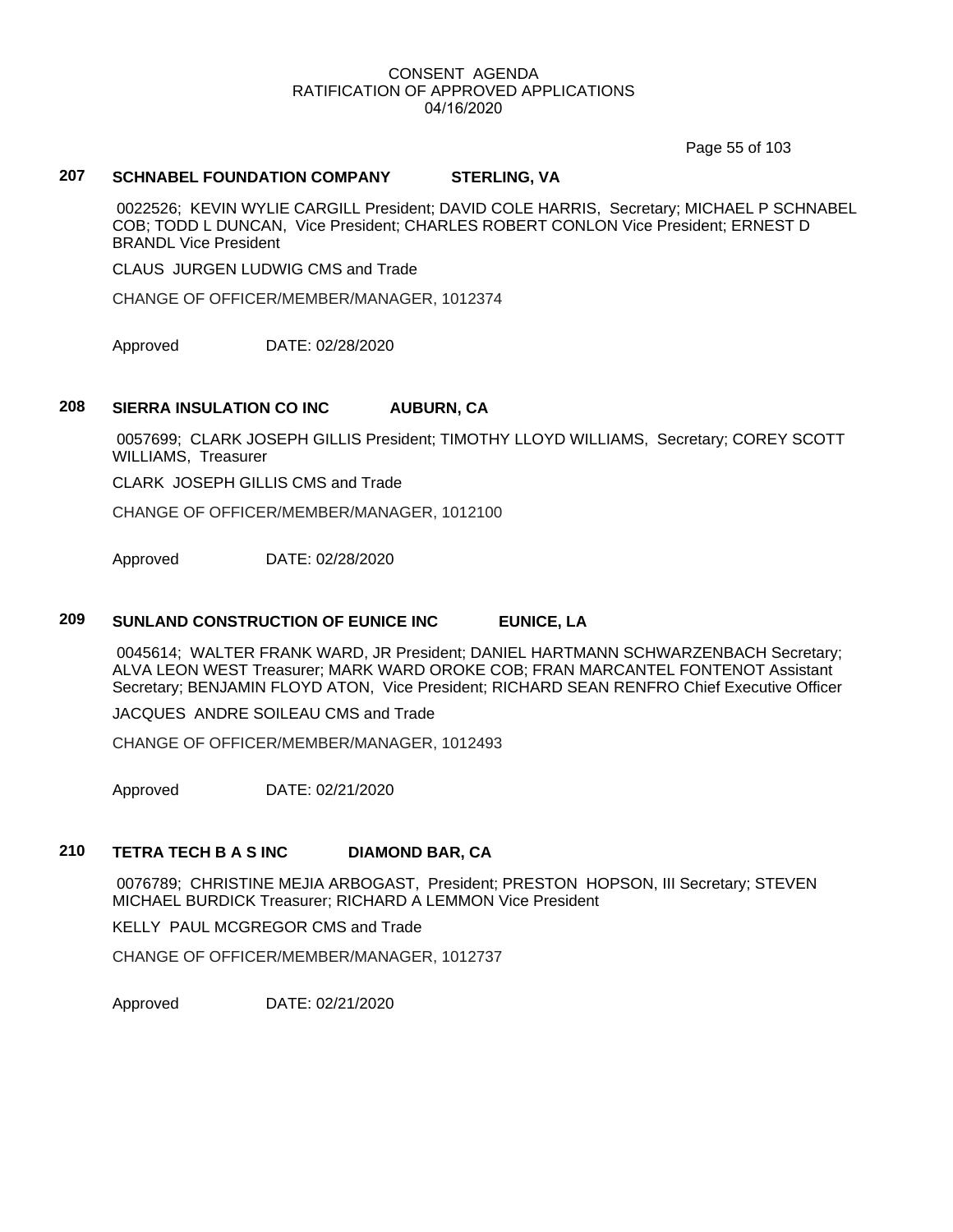Page 56 of 103

# **211 TETRA TECH INC PASADENA, CA**

 0076788; DANNY LEE BATRACK President; PRESTON HOPSON, III Secretary; STEVEN MICHAEL BURDICK Treasurer; RICHARD ALAN LEMMON Vice President

JAVIER WECKMANN CMS and Trade

CHANGE OF OFFICER/MEMBER/MANAGER, 1012741

Approved DATE: 02/21/2020

### **212 TREX COMMERCIAL PRODUCTS INC BROOKLYN PARK, MN**

STAGING CONCEPTS; 0083821; BRYAN HORIX FAIRBANKS, President; WILLIAM ROBERT GUPP, Secretary; JAMES EARL CLINE, Vice President; BRIAN JOSEPH BERTAUX, Vice President

JONATHAN MATTHEW CHASE CMS and Trade

CHANGE OF OFFICER/MEMBER/MANAGER, 1012701

Approved DATE: 02/21/2020

### **213 VALIDITY CONSTRUCTION SERVICES LLC LAS VEGAS, NV**

 0085217; JEFF MICKE VILLA, Managing Member; TORREY JEROME YOUNG, Managing Member; GREGORY JR OLIVER, Managing Member; ZAIN FRANCOIS BURKE Managing Member

FRANCOIS JAMES CMS and Trade

CHANGE OF OFFICER/MEMBER/MANAGER, 1013072

Approved DATE: 02/19/2020

### **214 WESTLAND PACIFIC CONSTRUCTION INC OREM, UT**

 0060646; KYLE AUGUSTUS HOUGHTON, President; LYNN JUNIOR HAWKINS Secretary; DALE AUGUSTUS HOUGHTON Vice President; CHRISTOPHER AUGUSTUS HOUGHTON, Chief Executive Officer; STANLEY AUGUSTUS HOUGHTON, JR Director

STANLEY AUGUSTUS HOUGHTON, JR CMS and Trade

CHANGE OF OFFICER/MEMBER/MANAGER, 1012503

Approved DATE: 02/19/2020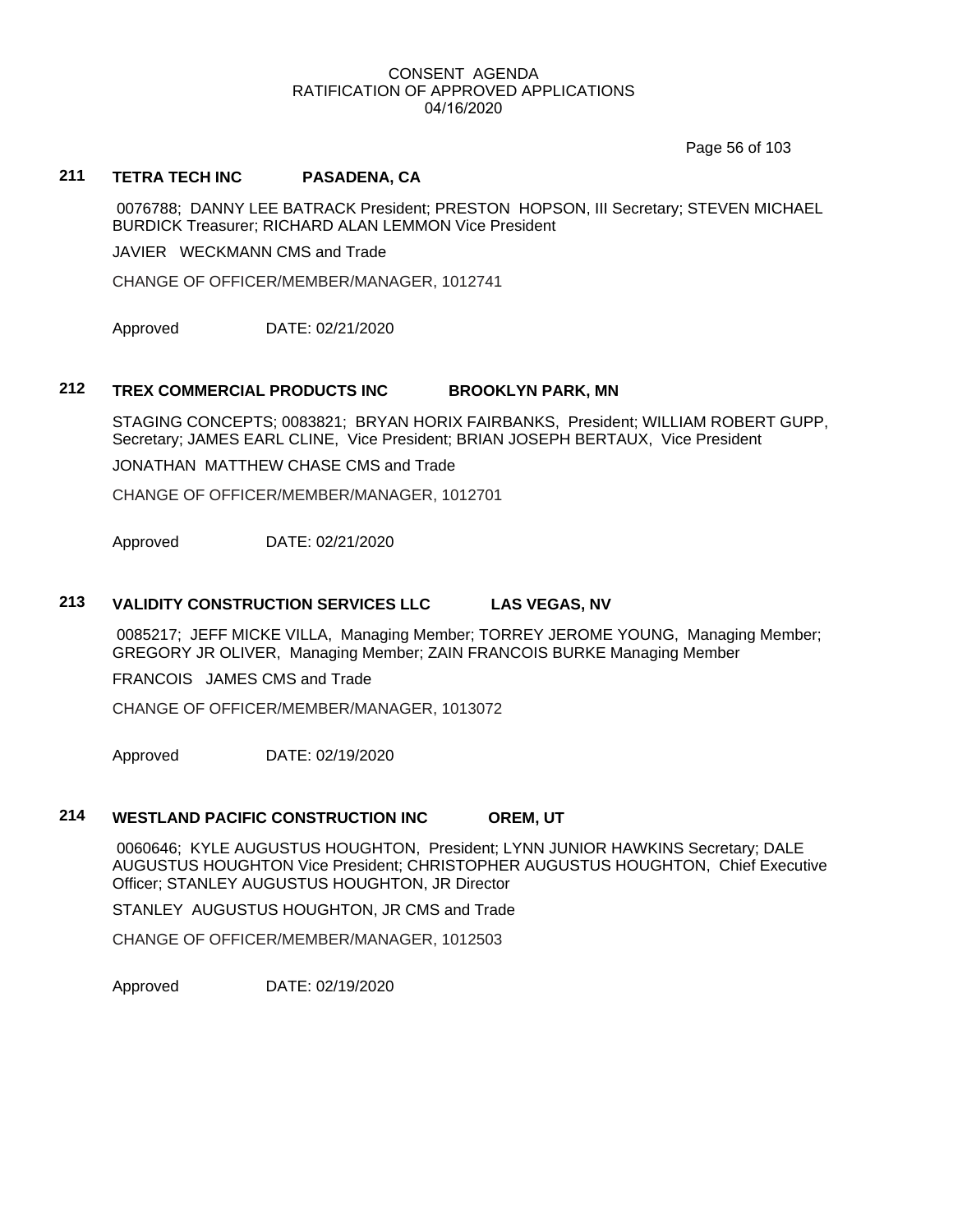Page 57 of 103

# **215 WHITE ROCK DEVELOPMENT LLC MESQUITE, NV**

W R D; 0078645; 0078646; 0078647; KENDALL DEAN ANDERSON Managing Member; JAMES JOSEPH BIXLER, Managing Member; ROBERT BRENT ANDERSON Managing Member

DAVID NEIL ANDERSON CMS and Trade

CHANGE OF OFFICER/MEMBER/MANAGER, 1012803

Approved DATE: 02/12/2020

# **216 WIRELESS ACCESS MANAGEMENT COMMUNICATIONS INC LAS VEGAS, NV**

 0067537; 0073289; HUYEN THI NGUYEN President; DAVID WEIDONG JI Treasurer; NGOC GREENE **Director** 

RICHARD CLAY NAJERA, II CMS and Trade

CHANGE OF OFFICER/MEMBER/MANAGER, 1012829

Approved DATE: 02/12/2020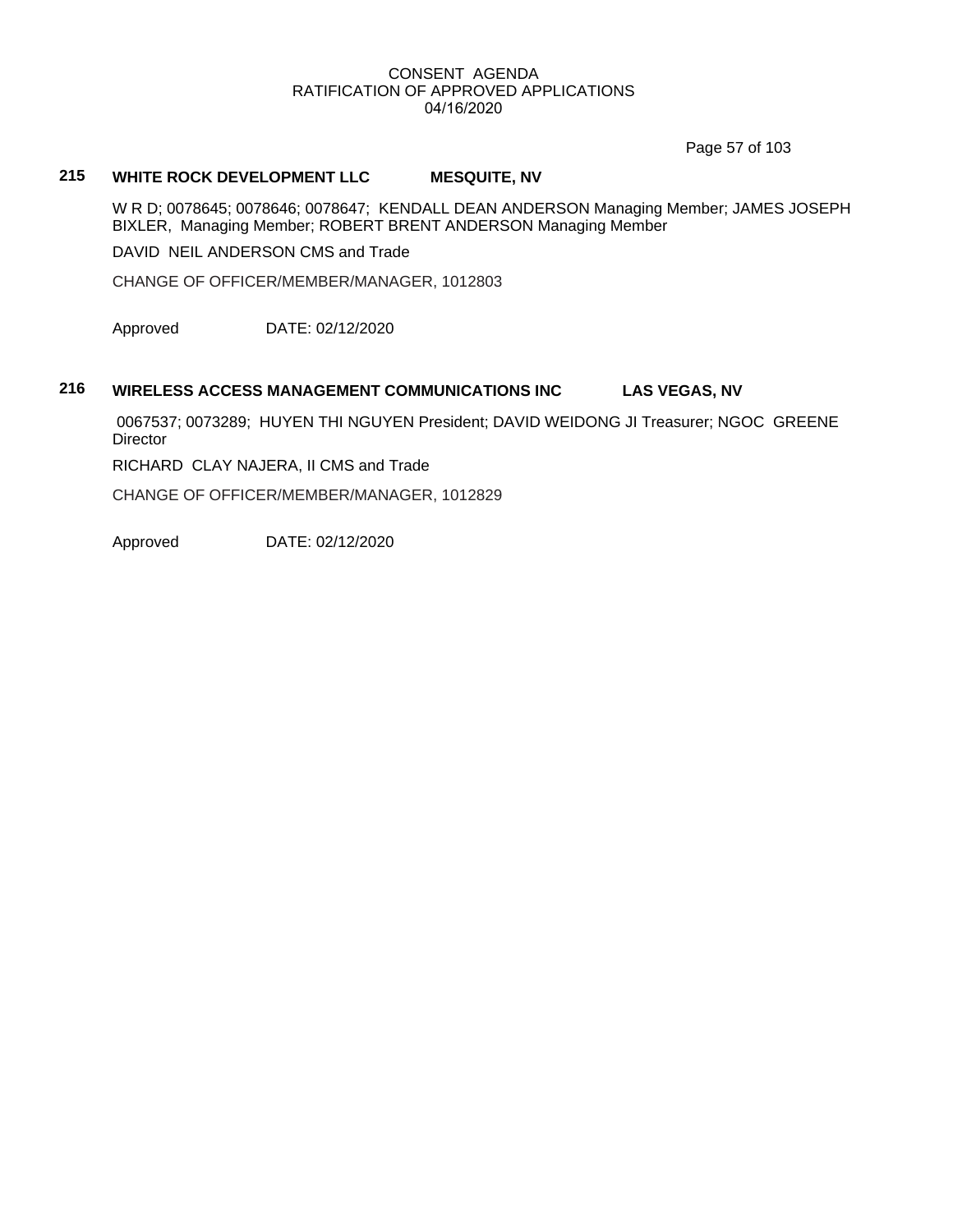Page 58 of 103

# **CHANGE OF QUALIFIED INDIVIDUAL**

# **217 A V A R CONSTRUCTION INC FREMONT, CA**

0077473; CARRICK DAVID PIERCE, President

; (A General Engineering)

CHANGE OF QUALIFIED INDIVIDUAL, 1011452

Approved DATE: 02/21/2020

CARRICK DAVID PIERCE, PRESIDENT/ CMS/ TRADE A- GENERAL ENGINEERING CONTINGENT UPON PASSING CMS EXAM WITHIN 6 MONTHS FROM THE DATE THE APPLICATION WAS FILED

# **218 ABSOLUTE COMFORT LLC LAS VEGAS, NV**

0082690; ROSA ELENA ZUNIGA Manager

GUSTAVO CRUZ Trade; ROSA ELENA ZUNIGA CMS; (C-21 Refrigeration and Air Conditioning)

CHANGE OF QUALIFIED INDIVIDUAL, 1012879

Approved DATE: 02/28/2020

GUSTAVO CRUZ, QI/TRADE C-21 REFRIGERATION AND AIR CONDITIONING

# **219 AMERICAN INTEGRATED SERVICES INC WILMINGTON, CA**

0075055; PAUL DAVID HERRERA President

; (A General Engineering)

CHANGE OF QUALIFIED INDIVIDUAL, 1012039

Approved DATE: 02/25/2020

JOSHUA WHITTAKER, QE/CMS/TRADE A

CONTINGENT ON PASSING CMS/TRADE EXAMS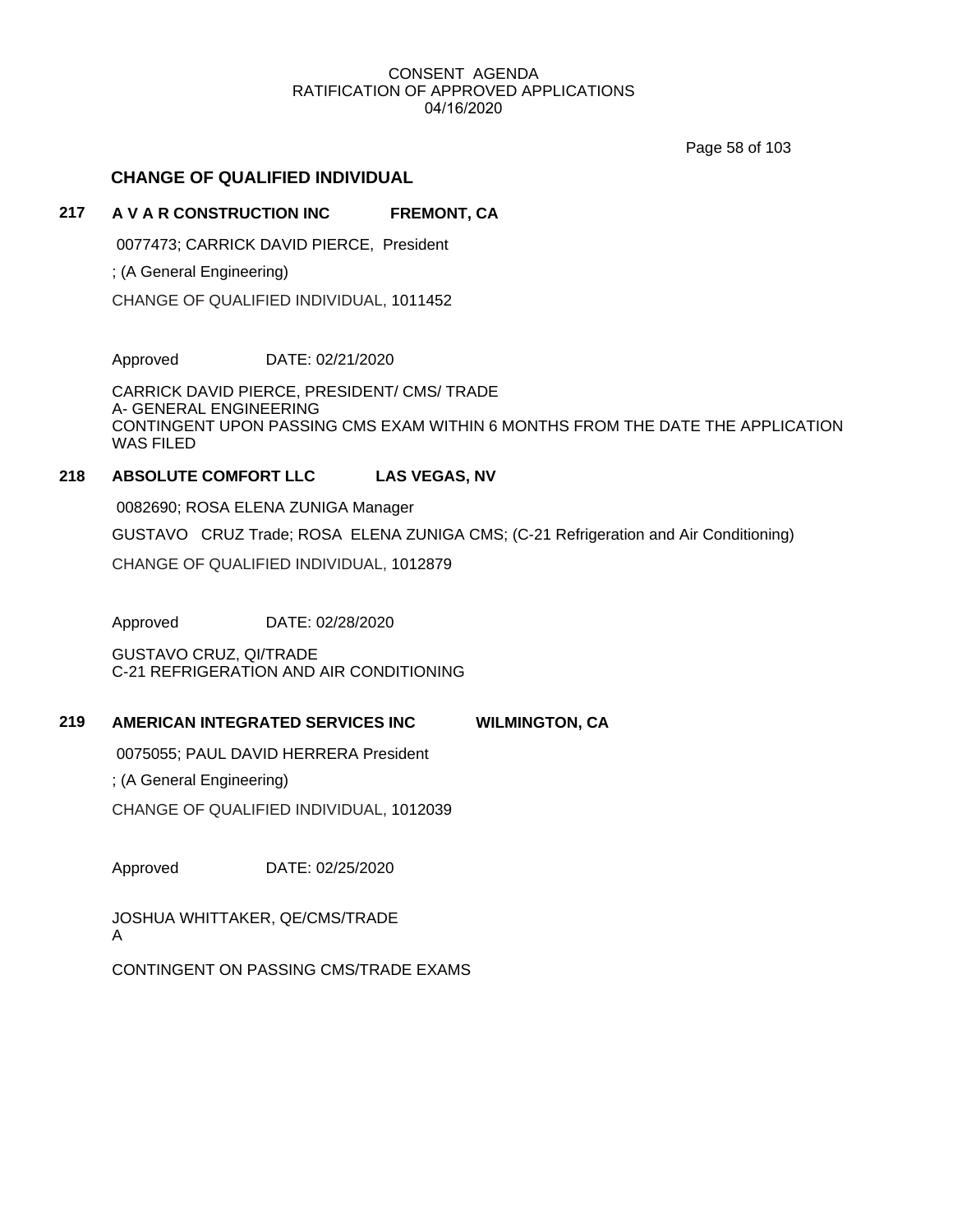Page 59 of 103

#### **220 B R OPERATING LLC ARLINGTON, WA**

BESTWORTH ROMMEL; 0083755; B R PARENT LLC Manager; SCOTT ALLAN SMITH, Other KEITH SOONG LI CHANG, CMS and Trade; (C-15B Siding) CHANGE OF QUALIFIED INDIVIDUAL, 1012622

Approved DATE: 02/14/2020

KEITH SOONG LI CHANG, QI/CMS/TRADE C-15B SIDING CONTINGENT UPON PASSING CMS EXAM, WITHIN 6 MONTHS FROM APPLICATION FILE DATE

# **221 DELTA FIRE SYSTEMS INC SPARKS, NV**

 0080067; WILLIAM FREDERICK BALL, III President SEAN MITCHELL MCGUIRE CMS and Trade; (C-2 Electrical) CHANGE OF QUALIFIED INDIVIDUAL, 1012759

Approved DATE: 02/24/2020

SEAN MITCHELL MCGUIRE, QI/CMS C-2 ELECTRICAL

# **222 EXTREME COMMERCIAL CONCRETE LLC LAS VEGAS, NV**

0056455; DAVID NEWMAN Manager

DAVID NEWMAN CMS and Trade; (C-5 Concrete Contracting)

CHANGE OF QUALIFIED INDIVIDUAL, 1012028

Approved DATE: 02/12/2020

NATHAN KYLE NEWMAN, QI/CMS/TRADE C-5 CONCRETE

CONTINGENT UPON PASSING CMS AND TRADE EXAMS WITHIN 6 MONTHS OF THE APPLICATION FILE DATE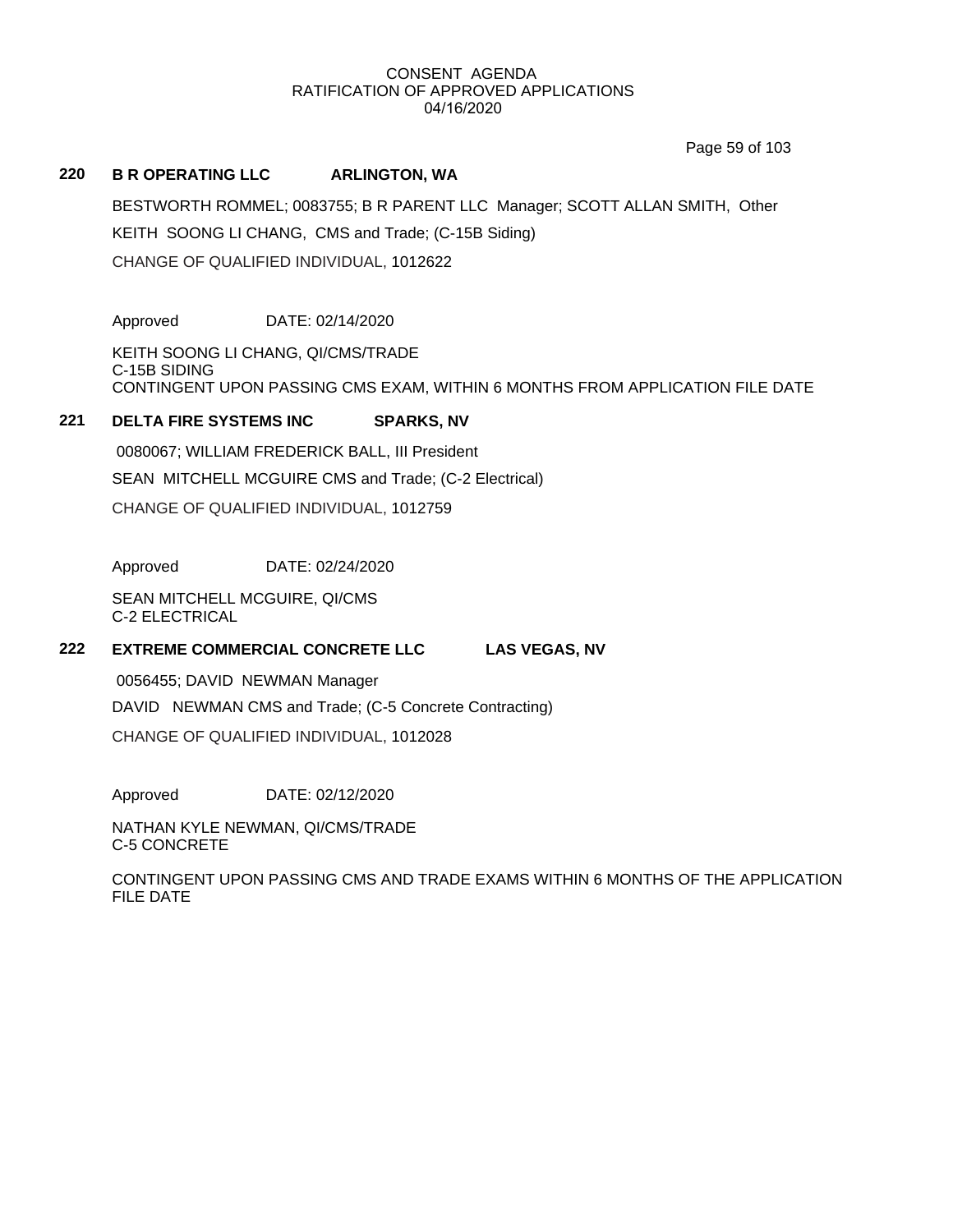Page 60 of 103

### 223 **FREMONT CONSTRUCTION INC N LAS VEGAS, NV**

0012923B; GREGORY HOYT BUNKER President; KEITH LAGRAND BUNKER Vice President

GREGORY HOYT BUNKER CMS and Trade; SAMUEL COOPER WHITE, CMS and Trade; KEITH LAGRAND BUNKER CMS and Trade; (B General Building)

CHANGE OF QUALIFIED INDIVIDUAL, 1012458

Approved DATE: 02/14/2020

SAMUEL COOPER WHITE, QI/CMS/TRADE B GENERAL BUILDING CONTINGENT UPON PASSING CMS AND TRADE EXAMS WITHIN 6 MONTHS OF THE APPLICATION FILE DATE.

### **224 GENERATIONS MILLWORK LLC LAS VEGAS, NV**

GENERATIONS MILLWORK; 0076518; WILLIAM JAMES PETERS Managing Member; CHARLES S TARDY Managing Member; LAURA NAN TARDY Managing Member

WILLIAM JAMES PETERS CMS and Trade; (C-3 Carpentry Maintenance and Minor Repairs)

CHANGE OF QUALIFIED INDIVIDUAL, 1012856

Approved DATE: 02/13/2020

BRANDON SCOTT TARDY, QE/ CMS/ CONTINGENT UPON PASSING CMS EXAM WITHIN 6 MONTHS FROM THE DATE THE APPLICATION WAS FILED

# **225 HANNA DESIGN GROUP INC SCHAUMBURG, IL**

 0068192; JASON B MICK, President; DIANE R HANNA Secretary/Treasurer; MICHAEL C HANNA Vice President

JASON B MICK, CMS and Trade; (B-2 Residential and Small Commercial)

CHANGE OF QUALIFIED INDIVIDUAL, 1010860

Approved DATE: 02/21/2020

JASON B MICK, PRESIDENT/ CMS/ TRADE B-2 RESIDENTIAL & SMALL COMMERCIAL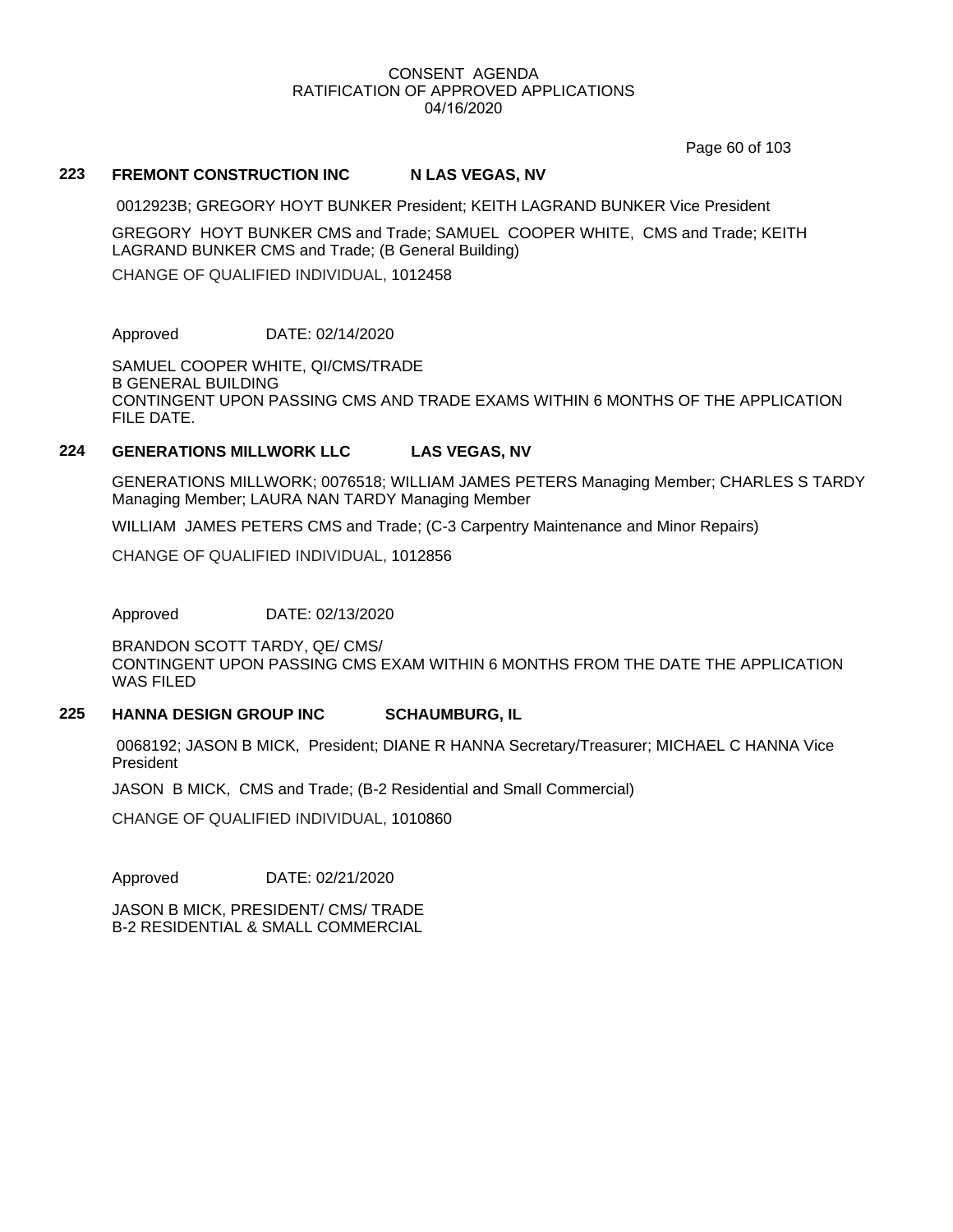Page 61 of 103

### **226 IMAGE DRYWALL & PAINT INC Sparks, NV**

 0082125; JOSEPH JONATHAN MARTOREL President; RAMIRO RAY MARTORELL Secretary; JASHUA JAMES MARTORELL Treasurer

JASHUA JAMES MARTORELL CMS and Trade; (C-4 Painting and Decorating)

CHANGE OF QUALIFIED INDIVIDUAL, 1013150

Approved DATE: 02/24/2020

JASHUA JAMES MARTORELL, TREASURER/QI/CMS/TRADE C-4 PAINTING AND DECORATING

CONTINGENT UPON PASSING CMS EXAM WITHIN SIX MONTHS OF APPLICATION FILE DATE (02/12/2020)

# **227 IMAGE DRYWALL & PAINT INC Sparks, NV**

 0082126; JOSEPH JONATHAN MARTOREL President; RAMIRO RAY MARTORELL Secretary; JASHUA JAMES MARTORELL Treasurer

JASHUA JAMES MARTORELL CMS and Trade; (C-3 Carpentry Maintenance and Minor Repairs)

CHANGE OF QUALIFIED INDIVIDUAL, 1013156

Approved DATE: 02/24/2020

JASHUA JAMES MARTORELL, TREASURER/QI/CMS/TRADE C-3 PAINTING AND DECORATING

CONTINGENT UPON PASSING CMS EXAM WITHIN SIX MONTHS OF APPLICATION FILE DATE

### **228 J R PIERCE PLUMBING CO INC OF NEVADA SPARKS, NV**

 0057515; DENNIS STEVEN PIERCE President ROGER ALLAN STEPHENS CMS and Trade; (C-1D Plumbing) CHANGE OF QUALIFIED INDIVIDUAL, 1012640

Approved DATE: 02/07/2020

CHARLES VIRGIL REEVES, QE/ CMS/ TRADE C-1D PLUMBING CONTINGENT UPON PASSING CMS & C-1D TRADE EXAM WITHIN 6 MONTHS FROM THE DATE THE APPLICATION WAS FILED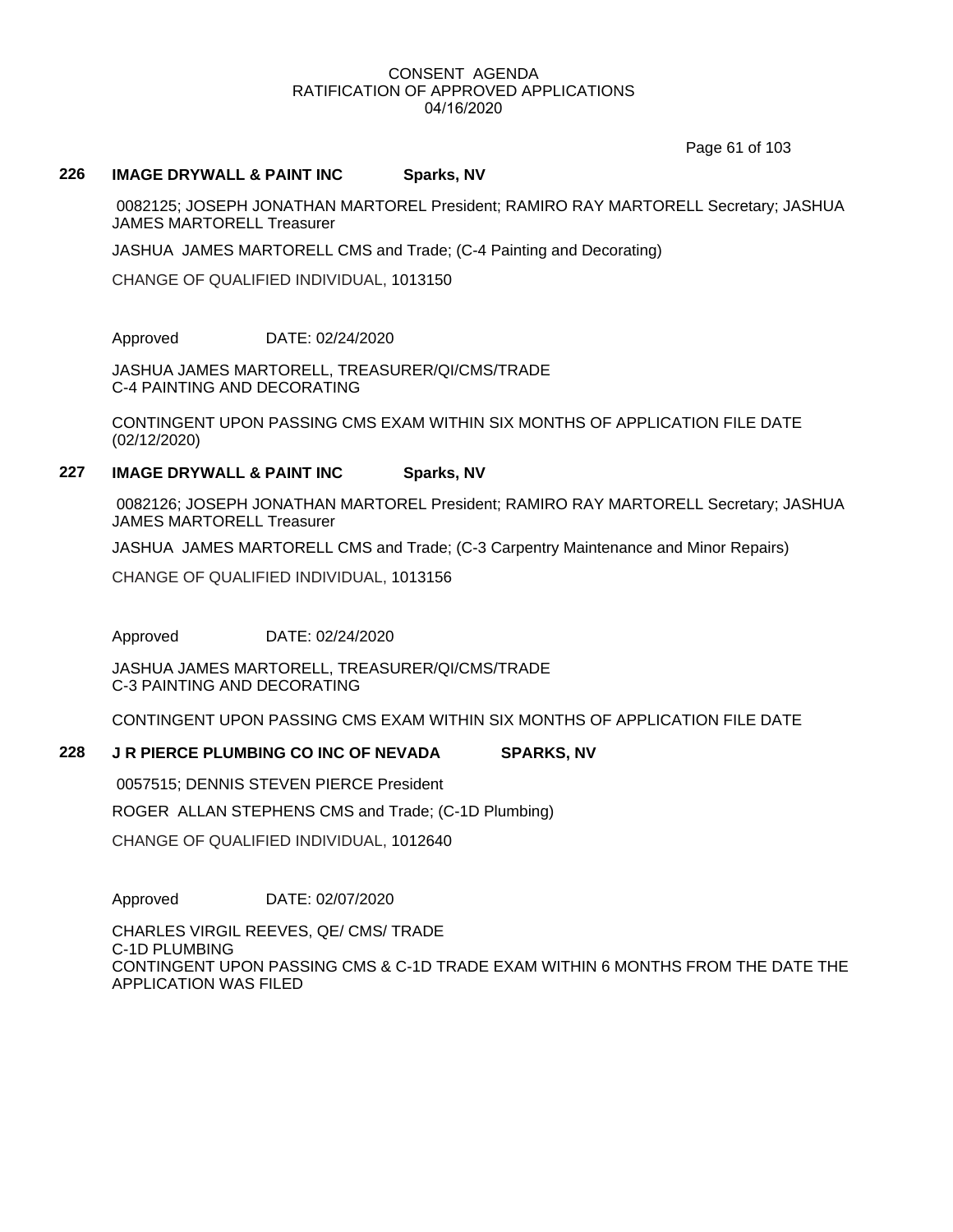Page 62 of 103

## **229 JIMS PLUMBING INC PAHRUMP, NV**

 0026423; JAMES RICHARD HOLMES President; MARK HENRY ROGERS, Director MARK HENRY ROGERS, CMS; JAMES RICHARD HOLMES Trade; (C-1D Plumbing) CHANGE OF QUALIFIED INDIVIDUAL, 1012961

Approved DATE: 02/18/2020

MARK ROGERS, QE/CMS

CONTINGENT ON PASSING CMS EXAM

# **230 KIEWIT INFRASTRUCTURE WEST CO OMAHA, NE**

 0075090; DAVID JOHN MILES President; MARY MARGARET CARNAZZO Secretary; SCOTT ALAN SCHMIDT Treasurer; CHRISTOPHER MICHAEL MISKE, Vice President

GARY RICHARD SANDERS CMS and Trade; (A General Engineering)

CHANGE OF QUALIFIED INDIVIDUAL, 1012623

Approved DATE: 02/12/2020

CHRISTOPHER MICHAEL MISKE VICE PRESIDENT/ CMS/ TRADE A- GENERAL ENGINEERING CONTINGENT UPON PASSING CMS & A TRADE EXAM WITHIN 6 MONTHS FROM THE DATE THE APPLICATION WAS FILED

# **231 LUKE LANDSCAPE CONTRACTORS LLC MINDEN, NV**

0051715; DANIEL CHRISTOPHER LUKE, V Member; DANIEL CHRISTOPHER LUKE, VI Member

DANIEL CHRISTOPHER LUKE, V CMS and Trade; (C-10 Landscape Contracting)

CHANGE OF QUALIFIED INDIVIDUAL, 1012844

Approved DATE: 02/19/2020

DANIEL CHRISTOPHER LUKE VI, MEMBER/ CMS/ TRADE C-10 LANDSCAPE CONTRACTING CONTINGENT UPON PASSING CMS & C-10 TRADE EXAM WITHIN 6 MONTHS FROM THE DATE THE APPLICATION WAS FILED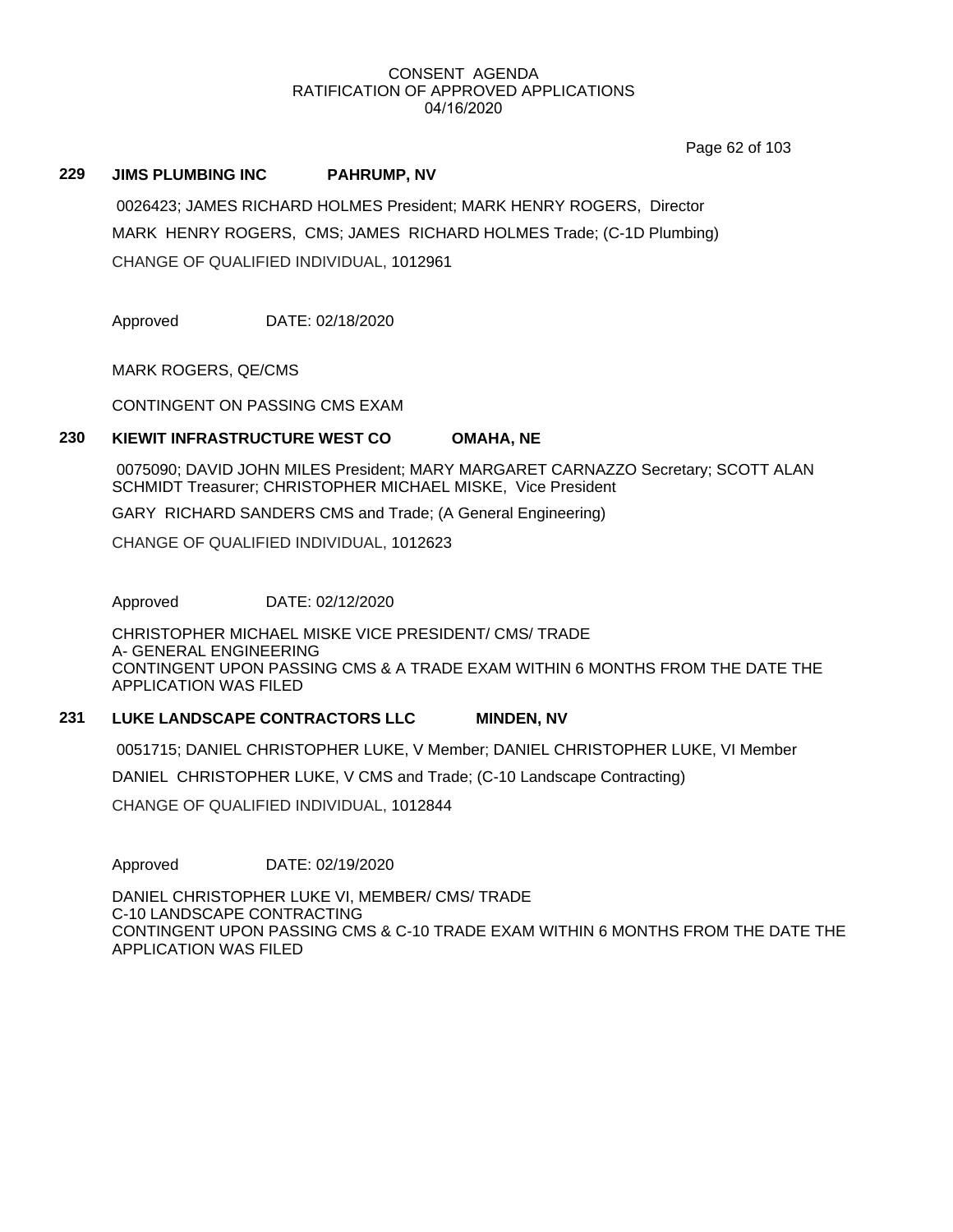Page 63 of 103

## **232 M M C CONTRACTORS WEST INC LAS VEGAS, NV**

 0078046; SAMUEL JACOB VOGEL, President; DAVID CIMPL Secretary; MICHAEL JAMES TEAHAN **Treasurer** 

RICHARD GUERIN Trade; DAVID MILTON KAUFMAN CMS; (C-26A Kitchen and Laboratory Equipment)

CHANGE OF QUALIFIED INDIVIDUAL, 1012666

Approved DATE: 02/13/2020

DAVID MILTON KAUFMAN, QI/CMS C-26A KITCHEN AND LABORATORY EQUIPMENT

### **233 M M C CONTRACTORS WEST INC LAS VEGAS, NV**

 0046508; SAMUEL JACOB VOGEL, President; DAVID CIMPL Secretary; MICHAEL JAMES TEAHAN **Treasurer** 

DAVID MILTON KAUFMAN CMS; SPENCER BOONE BORGHOFF, Trade; (C-1 Plumbing and Heating)

CHANGE OF QUALIFIED INDIVIDUAL, 1012667

Approved DATE: 02/13/2020

DAVID MILTON KAUFMAN, QI/CMS (C-1) PLUMBING AND HEATING

# **234 M M C CONTRACTORS WEST INC LAS VEGAS, NV**

 0046508; SAMUEL JACOB VOGEL, President; DAVID CIMPL Secretary; MICHAEL JAMES TEAHAN **Treasurer** 

DAVID MILTON KAUFMAN CMS; SPENCER BOONE BORGHOFF, Trade; (C-1 Plumbing and Heating)

CHANGE OF QUALIFIED INDIVIDUAL, 1012973

Approved DATE: 02/18/2020

SPENCER BORGHOFF, QE/TRADE  $C<sub>1</sub>$ 

CONTINGENT ON PASSING TRADE EXAM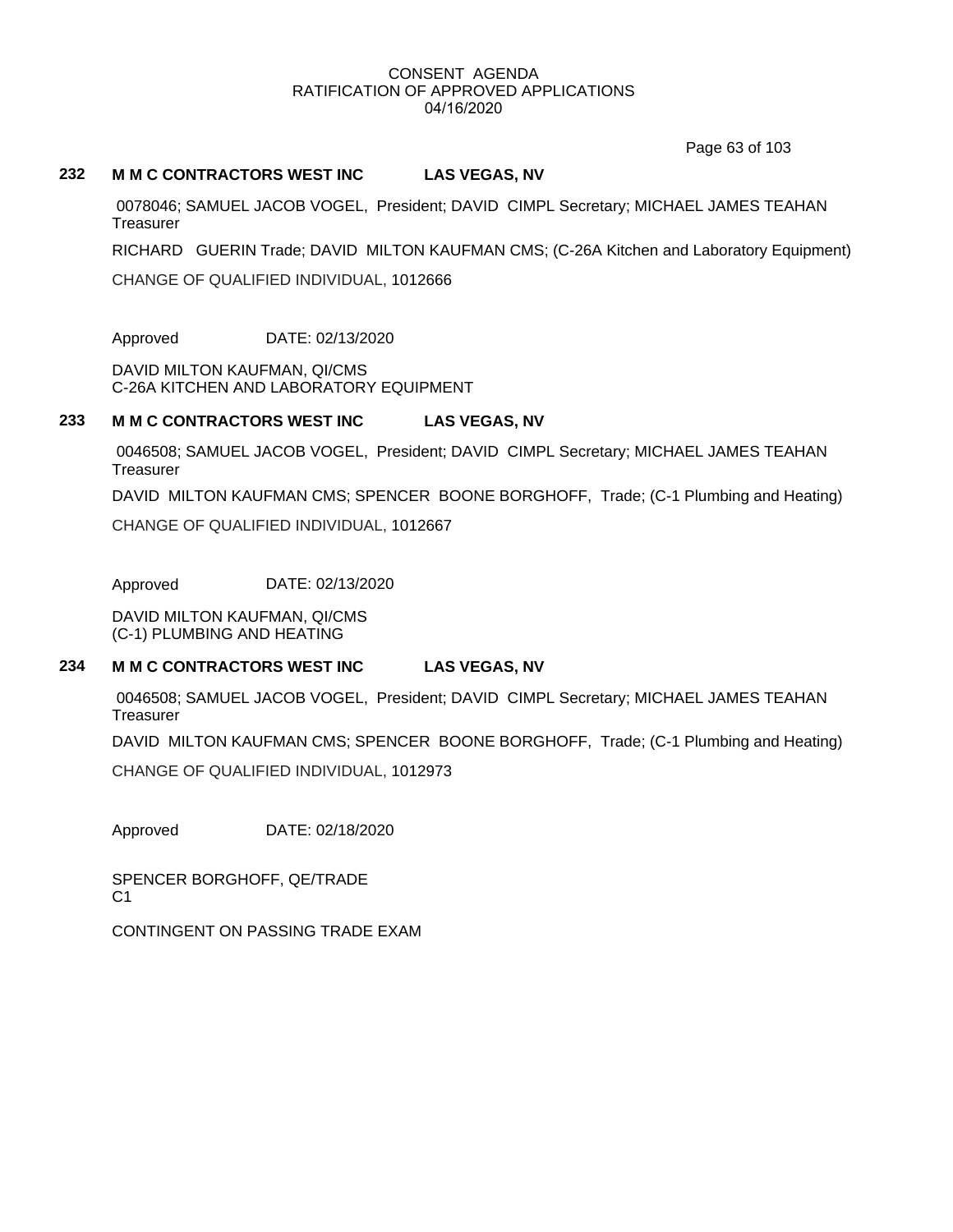Page 64 of 103

# **235 PACIFIC POST TENSION DUBLIN, CA**

0055393; DORRIS MARIE GIDEON President; CHARLES RAYMOND GIDEON Secretary/Treasurer

CHARLES RAYMOND GIDEON Trade; (C-14A Reinforcing Steel)

CHANGE OF QUALIFIED INDIVIDUAL, 1013142

Approved DATE: 02/19/2020

JASON MAYNARD BROWN, QI/CMS (C-14A) REINFORCING STEEL

CONTINGENT UPON PASSING THE CMS EXAM, WITHIN 6 MONTHS OF APPLICATION FILE DATE.

# **236 PRINCE TELECOM LLC NEWCASTLE, DE**

 0056914; DYCOM INVESTMENTS INC Managing Member; JOHN MICHAEL KUHN President; BARRY LEE FISCHER Vice President; JEFFREY ALLEN DRZYMALA Vice President; SCOTT JAMES GRUFF Vice President

MITCHEL ARON NOLEN CMS and Trade; (C-2 Electrical)

CHANGE OF QUALIFIED INDIVIDUAL, 1012808

Approved DATE: 02/19/2020

MITCHEL ARON NOLEN, QI/CMS/TRADE C-2 ELECTRICAL

# **237 PRO GLASS & PAINT INC MESQUITE, NV**

 0040052A; GARY BUD MORGAN President; BRENT VANN MORGAN Secretary/Treasurer BRENT VANN MORGAN CMS and Trade; GARY BUD MORGAN CMS and Trade; (C-8 Glass and Glazing) CHANGE OF QUALIFIED INDIVIDUAL, 1011727

Approved DATE: 02/24/2020

BRENT VANN MORGAN, QI/CMS/TRADE (C-8) GLASS AND GLAZING CONTINGENT UPON PASSING THE CMS EXAM WITHIN 6 MONTHS, FROM THE DATE APPLICATION WAS FILED.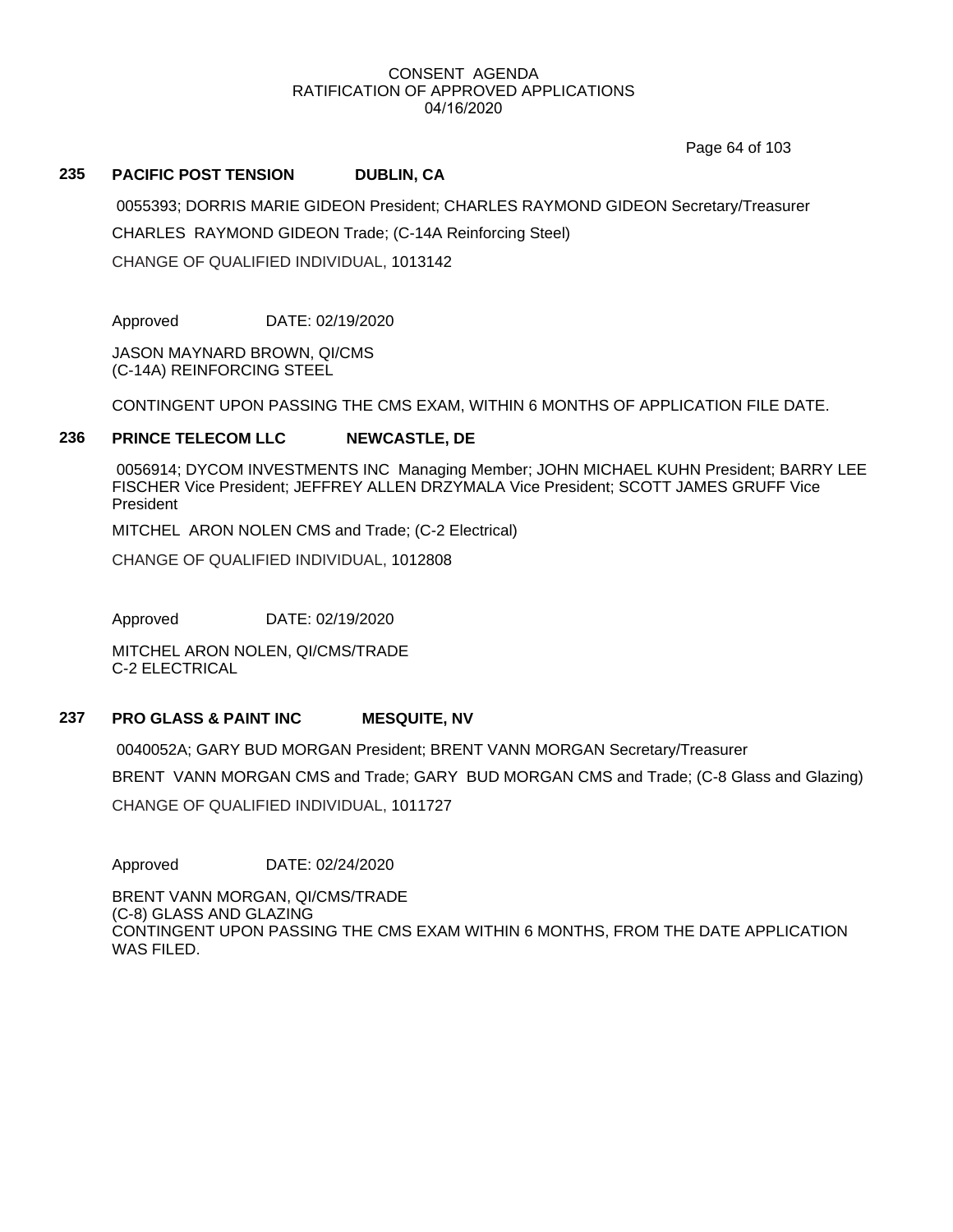Page 65 of 103

# **238 QUANTA TELECOMMUNICATION SERVICES LLC HOUSTON, TX**

 0085157; QUANTA SERVICES INC Managing Member; CLAUDIA GUZMAN SANTOS Manager MICHAEL DAVID STONER CMS and Trade; (A-19 Pipeline and Conduits; A-9 Piers and Foundations) CHANGE OF QUALIFIED INDIVIDUAL, 1012959

### Approved DATE: 02/19/2020

GARY MICHAEL HORNICK, QI/CMS/TRADE (A-9) PIERS AND FOUNDATIONS & (A-19) PIPELINES AND CONDUITS

CONTINGENT UPON PASSING THE TRADE EXAM WITHIN 6 MONTHS OF THE APPLICATION FILE DATE

#### **239 RADCO CONSTRUCTION LLC HENDERSON, NV**

0083308; ROBERT ALAN DOUZAT Manager; AMBER LYNNE MARINO-DOUZAT Manager

AMBER LYNNE MARINO-DOUZAT CMS; ROBERT ALAN DOUZAT Trade; (B-2 Residential and Small Commercial)

CHANGE OF QUALIFIED INDIVIDUAL, 1011903

Approved DATE: 03/05/2020

COLTON ERNEST THOMAS GUBLER, QE/ TRADE B-2 RESIDENTIAL & SMALL COMMERCIAL CONTINGENT UPON PASSING B-2 TRADE EXAM WITHIN 6 MONTHS FROM APPLICATION FILING DATE OF 11/12/2019

### **240 ROCKY MOUNTAIN FABRICATION INC SALT LAKE CITY, UT**

 0070197; ZANE THOMAS HUFFMAN President ROBERT JOHN CLAYTON Trade; (C-28 Fabricating Tanks)

CHANGE OF QUALIFIED INDIVIDUAL, 1012739

Approved DATE: 02/19/2020

ROBERT CLAYTON, QE/TRADE

C28-FABRICATING TANKS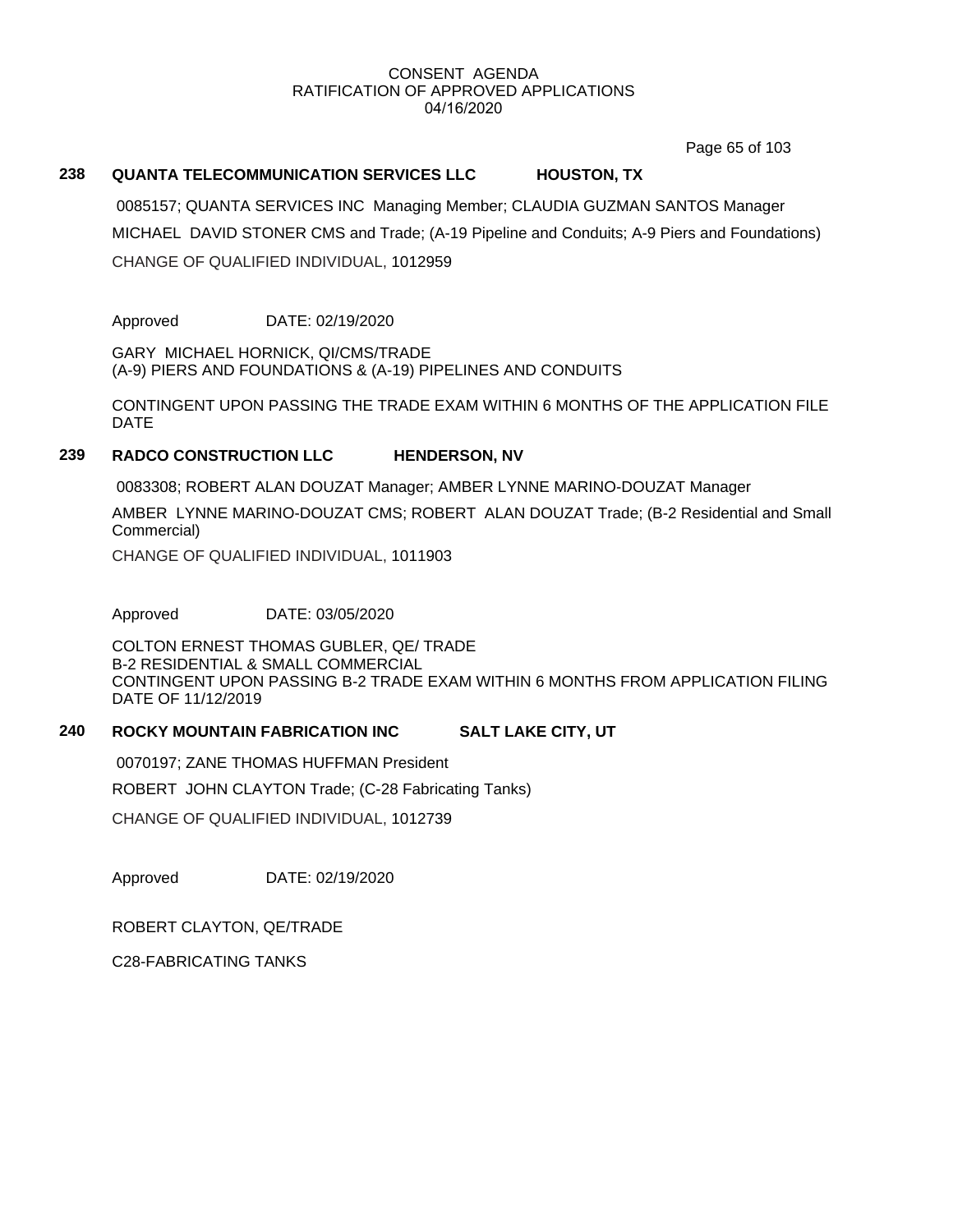Page 66 of 103

# **241 SECURITAS ELECTRONIC SECURITY INC UNIONTOWN, OH**

 0081401; LANCE ANTHONY BYERLY President; WILLIAM NICHOLAS BARTHELEMY President; INA STARIS, Secretary; THOMAS CRONAN CANTLON Treasurer; SANTIAGO GALAZ-DIAZ Director

STANFORD DUANE ADAM CARLTON CMS and Trade; (C-2C Fire Detection; C-2D Low Voltage)

CHANGE OF QUALIFIED INDIVIDUAL, 1012955

Approved DATE: 02/12/2020

STANDFORD CARLTON, QE/CMS/TRADE

C2C, C2D

### **242 SIERRA INTEGRATED SYSTEMS LLC RENO, NV**

0083353; KEITH WILLIAM BURROWES Manager

KEITH WILLIAM BURROWES CMS and Trade; IGOR OLEGOVICH REOUTT CMS and Trade; DANIEL JAMES ERICSON, Trade; (C-2 Electrical) CHANGE OF QUALIFIED INDIVIDUAL, 1013290

Approved DATE: 03/04/2020

DANIEL ERICSON, QI/TRADE C-2 ELECTRICAL

# **243 STING ALARM INC LAS VEGAS, NV**

 0061014; JONATHAN MICHAEL FINE President; JONATHAN AARON PERRY Secretary; ROBERT MICHAEL GASNER Treasurer

JONATHAN MICHAEL FINE CMS; JONATHAN AARON PERRY CMS and Trade; (C-2D Low Voltage)

CHANGE OF QUALIFIED INDIVIDUAL, 1013054

Approved DATE: 02/18/2020

JONATHAN PERRY, QE/CMS/TRADE C2D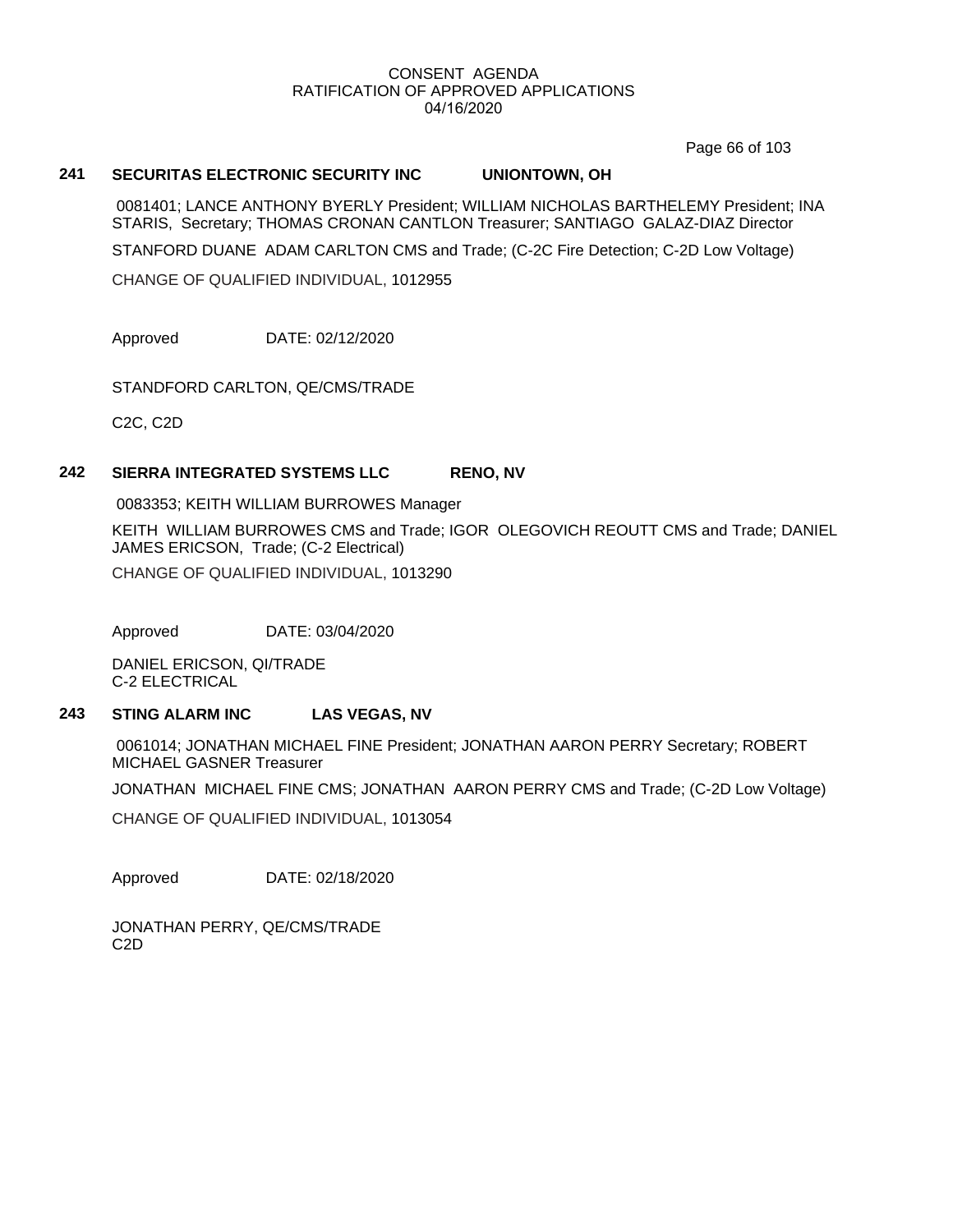Page 67 of 103

### **244 T I C - THE INDUSTRIAL COMPANY ENGLEWOOD, CO**

 0023847; MICHAEL BRUEGGEMANN President; MARY MARGARET CARNAZZO Secretary; STEPHEN SCOTT THOMAS Treasurer; CAMERON TODD CHANDLER Vice President

ARIC DONALD MARTENS, CMS and Trade; (C-2 Electrical)

CHANGE OF QUALIFIED INDIVIDUAL, 1011066

Approved DATE: 02/11/2020

ARIC MARTENS, QE/CMS/TRADE

 $C<sub>2</sub>$ 

### **245 V T WEST INC LA MIRADA, CA**

0076660; DOUGLAS EDWARD CLAUSEN President

RYAN LEE MILLER CMS and Trade; (C-19 Installing Terrazzo and Marble)

CHANGE OF QUALIFIED INDIVIDUAL, 1011962

Approved DATE: 02/19/2020

TERRY CRAIG KOH, QI/CMS C-19 INSTALLING OF TERRAZZO AND MARBLE CONTINGENT UPON PASSING CMS EXAM WITHIN 6 MONTHS FROM THE DATE APPLICATION WAS FILED.

### **246 VEGA ASPHALT PAVING INC SPARKS, NV**

0068569A; ROBERT VEGA, SR President; ROBERT VEGA, JR Secretary; MELE LUISA VEGA Treasurer

ROBERT VEGA, JR CMS; ROBERT VEGA, SR Trade; (A-16 Paving of Streets, Driveways and Parking Lots; A-8 Sealing and Striping of Impermeable Paving Surfaces)

CHANGE OF QUALIFIED INDIVIDUAL, 1013126

Approved DATE: 02/28/2020

ARIA NOEL VEGA, QI/CMS (A-16) PAVING STREETS, DRIVEWAY AND PARKING LOTS & (A-8) SEALING AND STRIPING

CONTINGENT UPON PASSING CMS EXAM WITHIN 6 MONTHS OF APPLICATION FILE DATE (8/9/2020)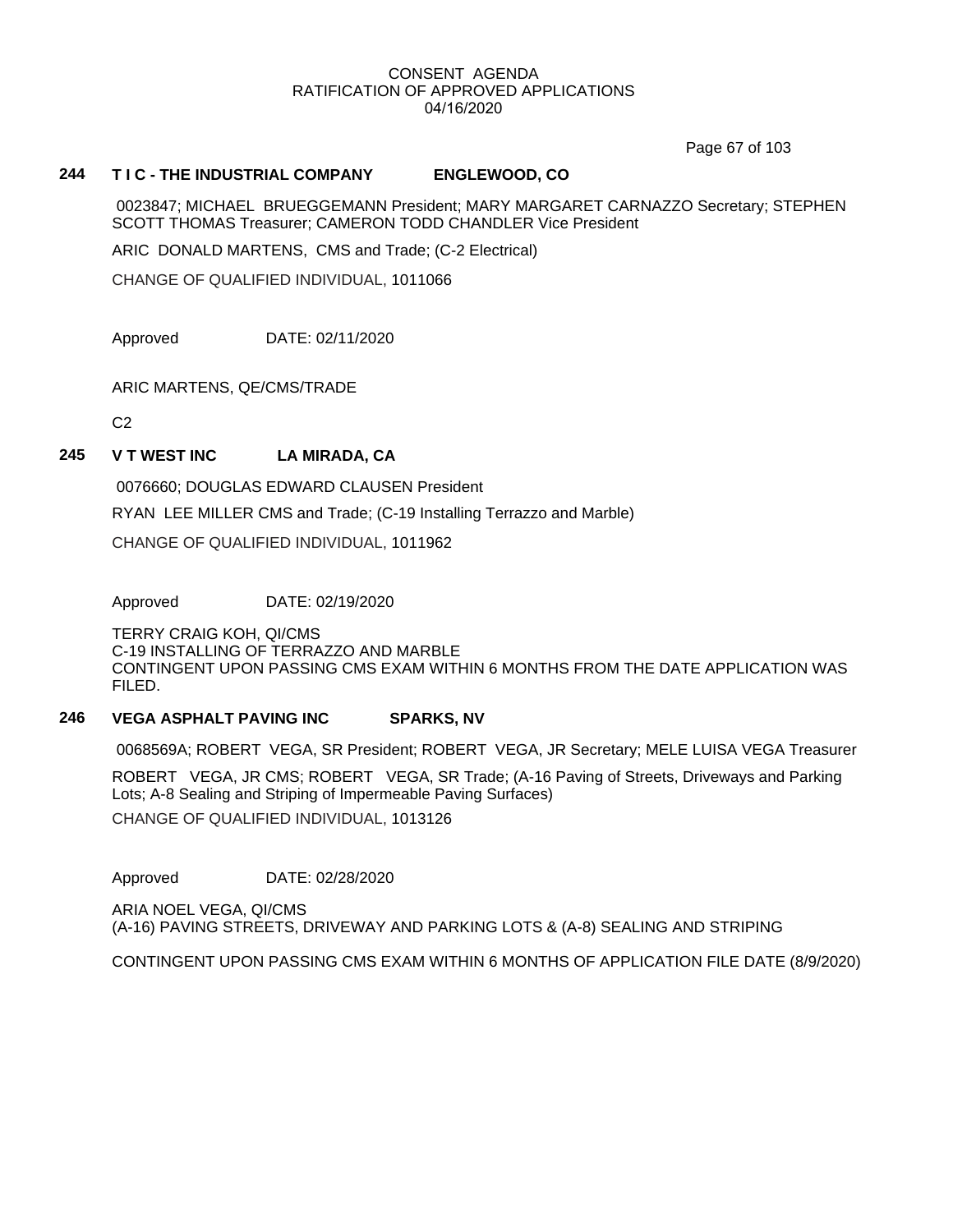Page 68 of 103

# **EXTENSION OF TIME TO REPLACE QUALIFIED INDIVIDUAL**

# **247 B & B HEATING AND AIR LLC RENO, NV**

0075283; MICHAEL JOSEPH BYRNES Managing Member

EXTENSION OF TIME TO REPLACE QUALIFIED INDIVIDUAL, 1013524

Approved DATE: 03/05/2020

EXTENSION TO REPLACE QUALIFIER UNTIL 4/3/2020

# **248 M M C CONTRACTORS WEST INC LAS VEGAS, NV**

 0046508; SAMUEL JACOB VOGEL, President; DAVID CIMPL Secretary; MICHAEL JAMES TEAHAN **Treasurer** 

DAVID MILTON KAUFMAN CMS; SPENCER BOONE BORGHOFF, Trade

EXTENSION OF TIME TO REPLACE QUALIFIED INDIVIDUAL, 1013116

Approved DATE: 02/11/2020

30 DAY EXTENSION TO REPLACE QUALIFIER UNTIL MARCH 24, 2020

# **249 PACIFIC POST TENSION DUBLIN, CA**

0082253; DORRIS MARIE GIDEON President; CHARLES RAYMOND GIDEON Secretary/Treasurer

EXTENSION OF TIME TO REPLACE QUALIFIED INDIVIDUAL, 1013246

Approved DATE: 02/19/2020

EXTENSION TO REPLACE QUALIFIER UNTIL 03/21/2020

# **250 PACIFIC POST TENSION DUBLIN, CA**

0055393; DORRIS MARIE GIDEON President; CHARLES RAYMOND GIDEON Secretary/Treasurer

CHARLES RAYMOND GIDEON Trade

EXTENSION OF TIME TO REPLACE QUALIFIED INDIVIDUAL, 1013269

Approved DATE: 02/19/2020

EXTENSION TO REPLACE QUALIFIER UNTIL 03/21/2020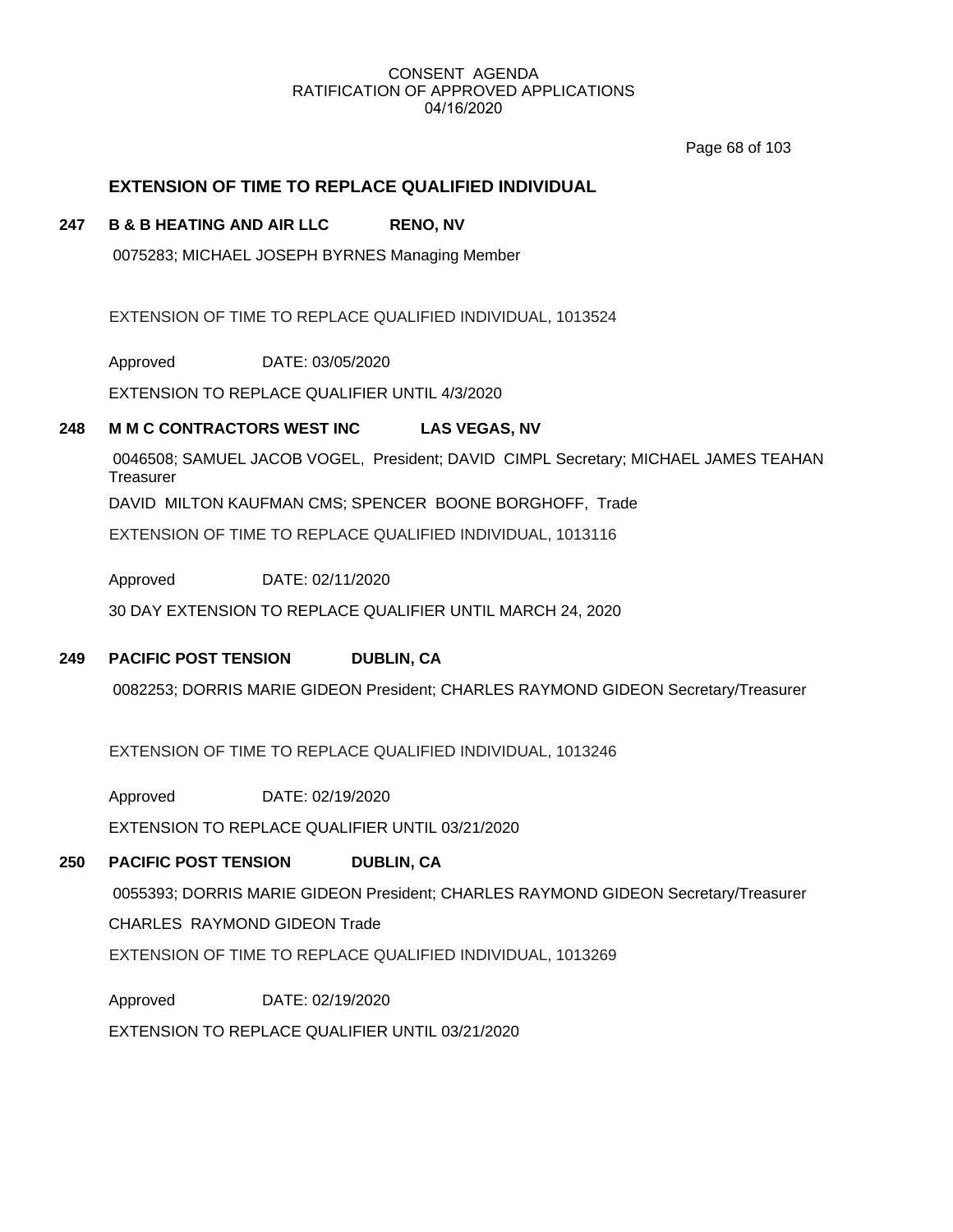Page 69 of 103

### **251 PERFORMANCE CONTRACTING INC LENEXA, KS**

 0079757; WILLIAM PETER MASSEY President; RODNEY LEE EISENHAUER Secretary; BRENT H KATZER Vice President; RICKY KENT SUTPHIN Vice President; ROBERT ALAN CLAYTON, Vice President; PATRICK SHAWN ROTH Vice President

MICHAEL WAYNE THOMPSON, JR CMS and Trade

EXTENSION OF TIME TO REPLACE QUALIFIED INDIVIDUAL, 1013090

Denied DATE: 02/11/2020

NRS 624.285 (4)

#### **252 S C S FLOORING SYSTEMS IRVINE, CA**

 0054899; RONALD MICHAEL KLIGERMAN President; CHARLES ROBERT LAWRENCE Other; NANCY KLIGERMAN Vice President

EXTENSION OF TIME TO REPLACE QUALIFIED INDIVIDUAL, 1013527

Approved DATE: 03/06/2020

60 DAY EXTENSION TO REPLACE QUALIFIER UNTIL APRIL 30, 2020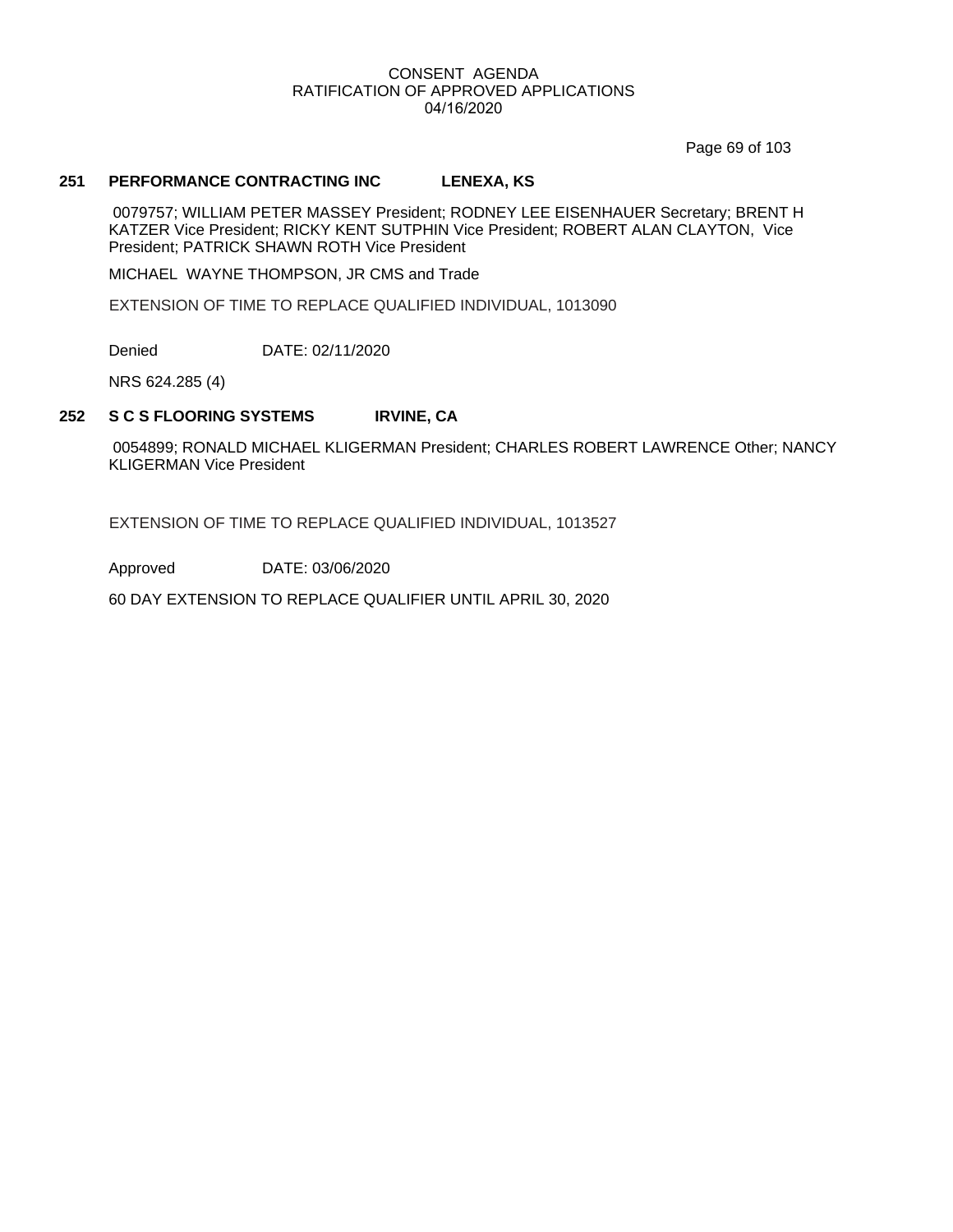Page 70 of 103

## **FINANCIAL STATEMENT REVIEW**

## **253 CAPSTONE COMMUNITIES INC RENO, NV**

 0075603A; MICHAEL LEE BRANSON President MICHAEL LEE BRANSON CMS and Trade; (B-2 Residential and Small Commercial) FINANCIAL REVIEW, 1012795

Tabled DATE: 02/28/2020

FINANCIAL RESPONSIBILITY HEARING

## **254 KITTRELL JENSEN CONTRACTORS LLC LAS VEGAS, NV**

 0067557; JUSTIN JOHN KITTRELL Managing Member; RONALD LIN JENSEN Managing Member ALAN WAYNE SCHRIMPF CMS and Trade; (A General Engineering) FINANCIAL REVIEW, 1013417

Approved DATE: 03/03/2020

## **255 KITTRELL JENSEN CONTRACTORS LLC LAS VEGAS, NV**

0067555; JUSTIN JOHN KITTRELL Managing Member; RONALD LIN JENSEN Managing Member

 ALAN WAYNE SCHRIMPF CMS and Trade; JUSTIN JOHN KITTRELL CMS; RONALD LIN JENSEN CMS and Trade FINANCIAL REVIEW, 1013418

Approved DATE: 03/03/2020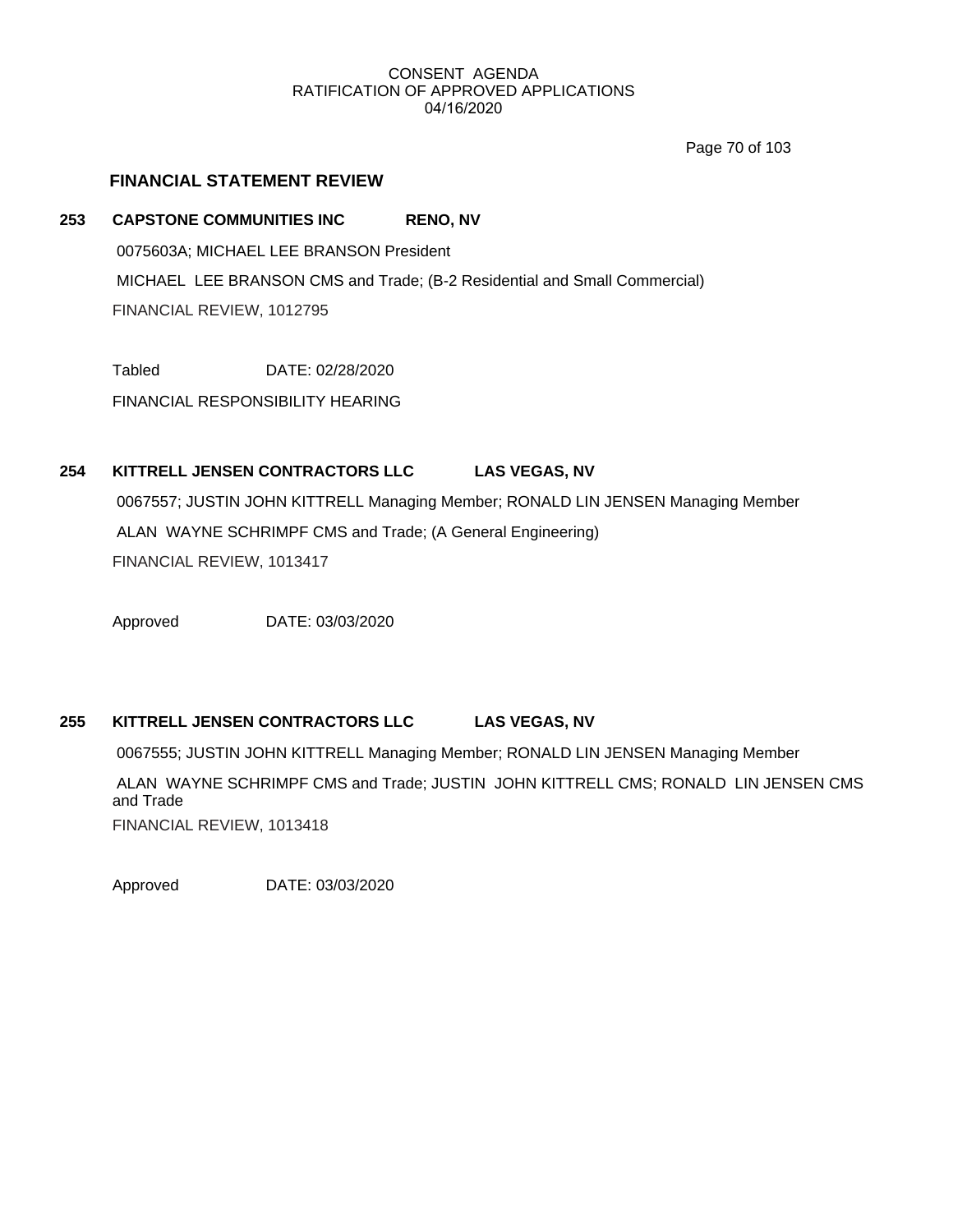Page 71 of 103

## **256 LEGACY CONSTRUCTION INC ELKO, NV**

0086140; MEGAN RENEE MCLEAN, President

 JESSE LEE ALLRED CMS and Trade; (B-2 Residential and Small Commercial) FINANCIAL REVIEW, 1012908

Tabled DATE: 02/11/2020

FINANCIAL RESPONSIBILITY HEARING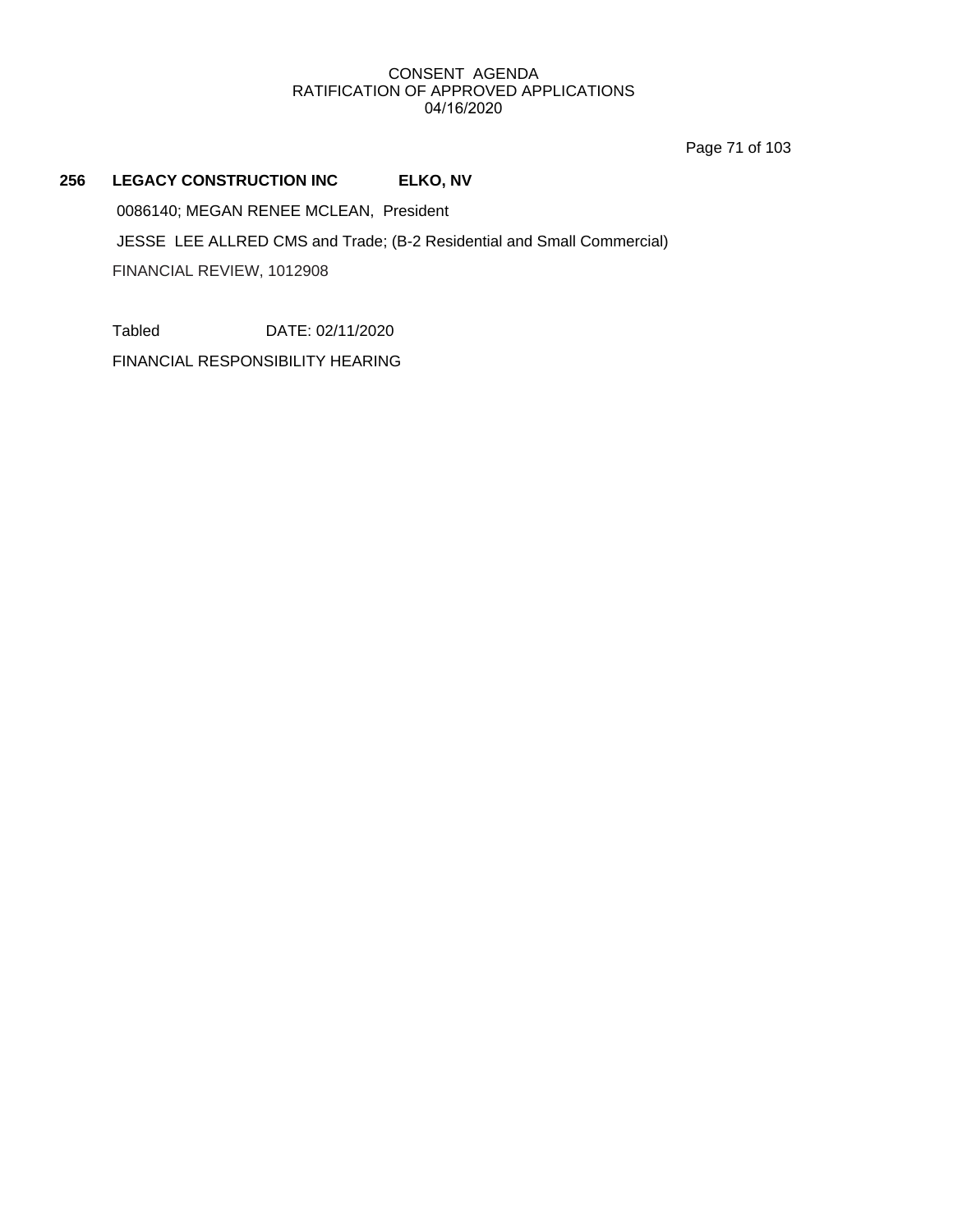Page 72 of 103

## **NAME CHANGE**

#### **257 A S B LLC LAS VEGAS, NV**

NAME CHANGE, 1013121 ANABEL GARCIA CMS and Trade; ANABEL GARCIA CMS 0084957; 0086044; ANABEL GARCIA Managing Member

Approved DATE: 02/28/2020

FROM: A S B LLC DBA B A S TO: A S B LLC DBA B A S ENVIRONMENTAL

#### **258 A S B LLC LAS VEGAS, NV**

0084957; 0086044; ANABEL GARCIA Managing Member

ANABEL GARCIA CMS and Trade; ANABEL GARCIA CMS

NAME CHANGE, 1013182

Approved DATE: 02/28/2020

FROM: A S B LLC DBA B A S TO: A S B LLC DBA B A S ENVIRONMENTAL

#### **259 CUMMING MANAGEMENT GROUP INC LAS VEGAS, NV**

0082013; JAMES FINLAY CUMMING President; ANAS ALJAJEH, Secretary

STEPHEN EDWARD DEWULF CMS and Trade

NAME CHANGE, 1012969

Approved DATE: 02/14/2020

FROM: CUMMING CONSTRUCTION MANAGEMENT INC TO: CUMMING MANAGEMENT GROUP INC

#### **260 KA IWA ISLAND BUILDERS AND PAINTERS LLC MILILANI, HI**

 0083845; 0084048; JOANNA AKAGI, Managing Member; ERIKA JEANETTE KAHELE, Managing Member; BRYAN MASAICHI AKAGI, Managing Member

BRYAN MASAICHI AKAGI, CMS and Trade; BRYAN MASAICHI AKAGI, CMS and Trade

NAME CHANGE, 1012978

Approved DATE: 02/19/2020

FROM: AKAGI BUILDERS AND PAINTERS LLC TO: KA IWA ISLAND BUILDERS AND PAINTERS LLC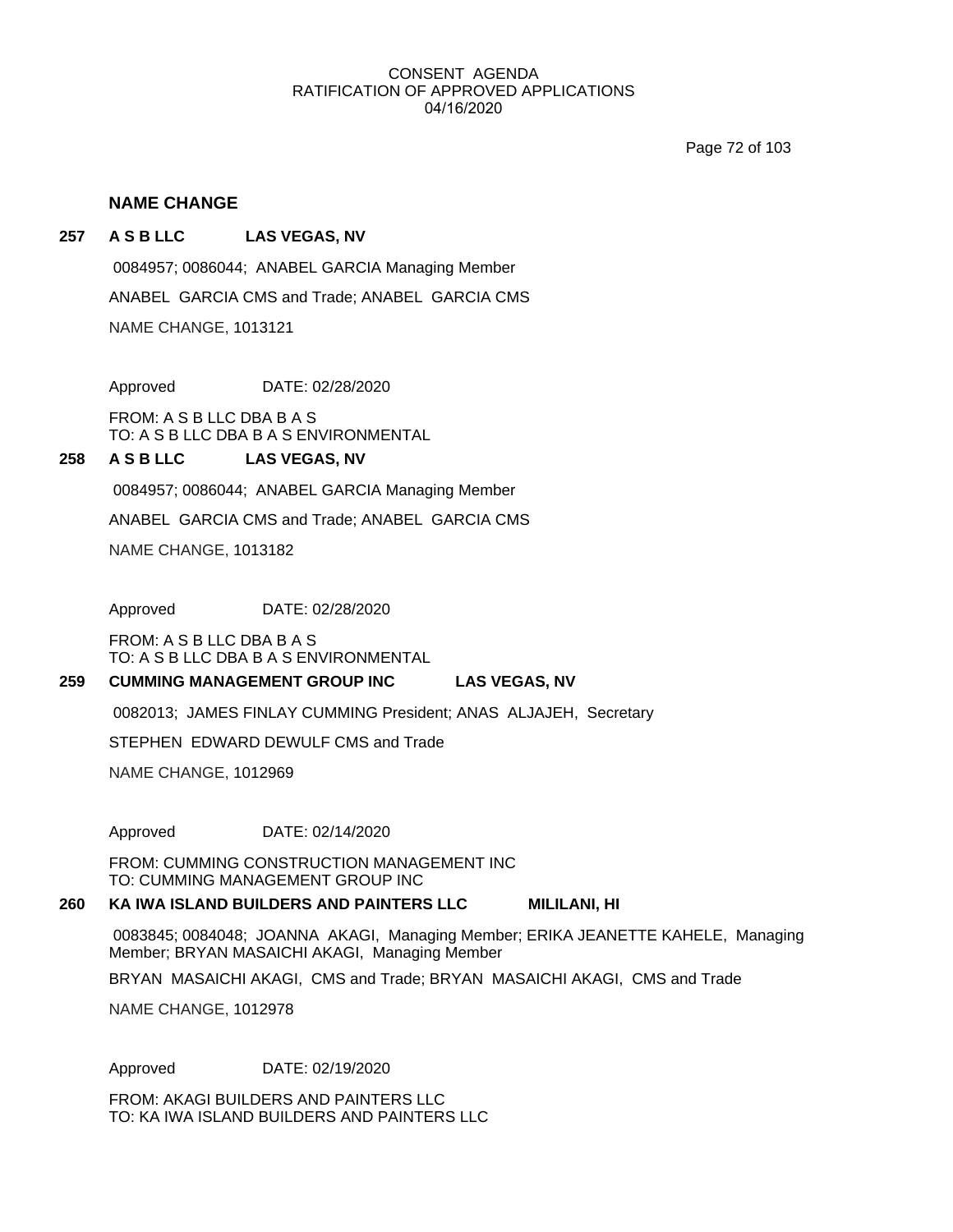Page 73 of 103

#### **261 KA IWA ISLAND BUILDERS AND PAINTERS LLC MILILANI, HI**

 0083845; 0084048; JOANNA AKAGI, Managing Member; ERIKA JEANETTE KAHELE, Managing Member; BRYAN MASAICHI AKAGI, Managing Member

BRYAN MASAICHI AKAGI, CMS and Trade; BRYAN MASAICHI AKAGI, CMS and Trade

NAME CHANGE, 1013039

Approved DATE: 02/19/2020

FROM: AKAGI BUILDERS AND PAINTERS LLC TO: KA IWA ISLAND BUILDERS AND PAINTERS LLC

#### **262 LANDTECK INC LAS VEGAS, NV**

LAS VEGAS IRRIGATION REPAIR; 0079811; CARLOS ROSALES, JR President; BRENDA VICTORIA ESCAMILLA Secretary

CARLOS ROSALES, JR CMS and Trade

NAME CHANGE, 1013189

Approved DATE: 03/05/2020

FROM: LANDTECK INC TO: LANDTECK INC DBA LAS VEGAS IRRIGATION REPAIR

#### **263 LEONARD GLASS & ALUMINUM LLC HENDERSON, NV**

SOUTHWEST ARCHITECTURAL GLASS LLC; 0084624; JOHN SCOTT LEONARD, Managing Member

JOHN SCOTT LEONARD, CMS and Trade

NAME CHANGE, 1013092

Approved DATE: 02/19/2020

FROM: LEONARD GLASS & ALUMINUM LLC TO: LEONARD GLASS & ALUMINUM LLC DBA SOUTHWEST ARCHITECTURAL GLASS LLC

#### **264 MELLO HESS INVESTMENTS LLC LAS VEGAS, NV**

0086027; NOARA MELLO HESS, Managing Member; BRADLEY ROBERT HESS, Managing Member

BRADLEY ROBERT HESS, CMS; KEVIN MICHAEL JACINTH, Trade

NAME CHANGE, 1013135

Approved DATE: 03/05/2020

FROM: MELLO HESS INVESTMENTS LLC DBA HANDYMAN MATTERS SUMMERLIN TO: MELLO HESS INVESTMENTS LLC DBA ACE HANDYMAN SERVICES SUMMERLIN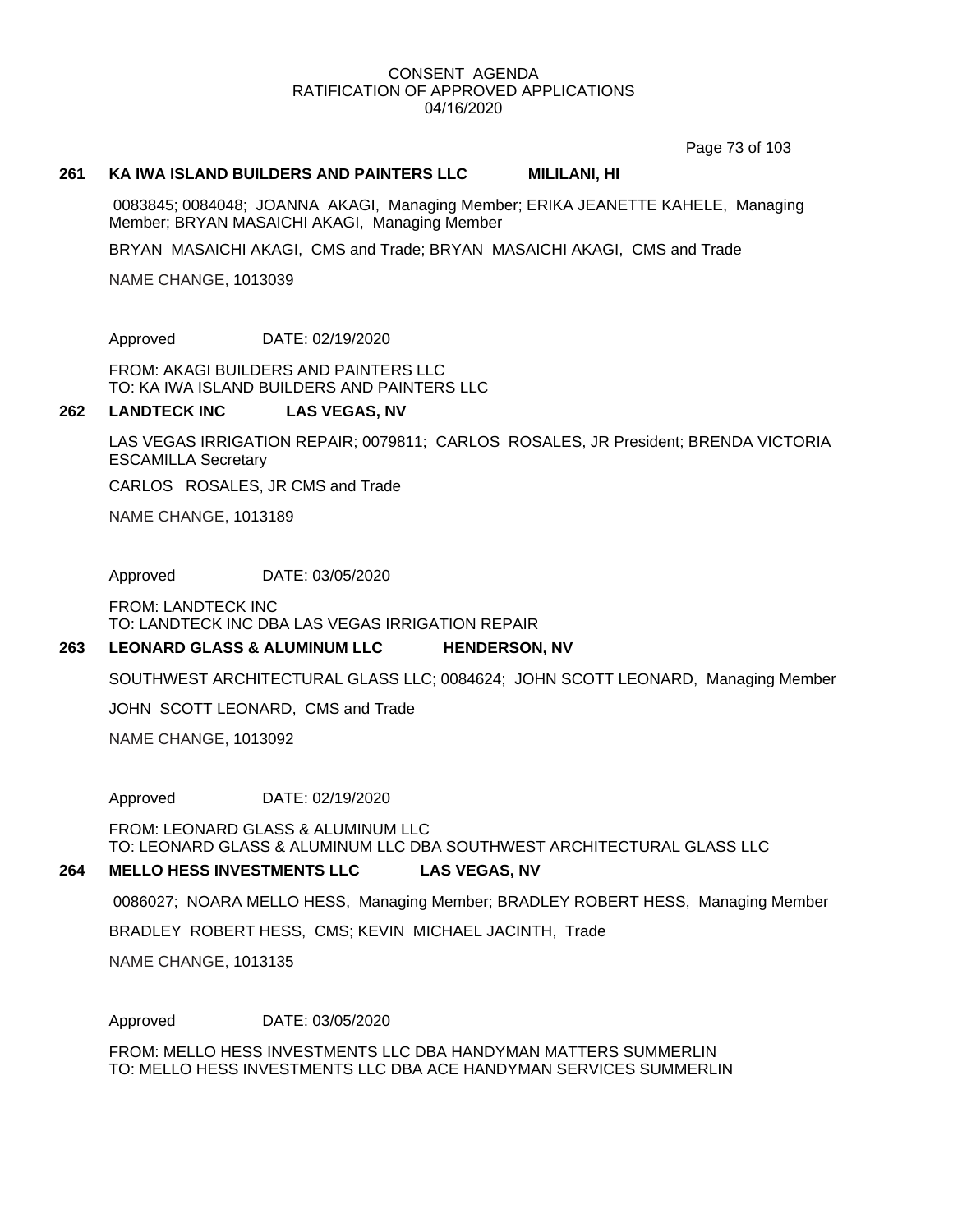Page 74 of 103

#### **265 T B C THE BORING COMPANY HAWTHORNE, CA**

VEGAS LOOP; 0085505; STEVEN MICHAEL DAVIS, President

FLORENCE JINGHUI LI, CMS and Trade

NAME CHANGE, 1013062

Approved DATE: 02/19/2020

FROM: T B C THE BORING COMPANY TO: T B C THE BORING COMPANY DBA VEGAS LOOP

#### **266 TELT VENTURES LLC WOODS CROSS, UT**

0085910; BRIANNE WALLACE KILGORE, Manager

STAN DUANE FUNK, CMS; MARK MURDOCK HUGH Trade

NAME CHANGE, 1012824

Approved DATE: 02/07/2020

FROM: TELT VENTURES LLC TO: TELT VENTURES LLC DBA 1 SOLAR

#### **267 UNIVERSAL STEEL LLC LAS VEGAS, NV**

U S INSULATION GROUP; 0085517; 0086014; LEOPOLDO MORALES Manager; JAIME CORTES, Manager; JOSE VALENCIA-HERRERA, Manager

LEOPOLDO MORALES CMS and Trade; LEOPOLDO MORALES CMS and Trade; LEOPOLDO MORALES CMS and Trade

NAME CHANGE, 1013038

Approved DATE: 02/14/2020

FROM: UNIVERSAL STEEL LLC TO: UNIVERSAL STEEL LLC DBA U S INSULATION GROUP

#### **268 WESTAR FIRE PROTECTION LLC HENDERSON, NV**

0086381; THOMAS ARTHUR MYSZKOWSKI Managing Member

THOMAS ARTHUR MYSZKOWSKI CMS and Trade

NAME CHANGE, 1013136

Approved DATE: 03/05/2020

FROM: VULCAN FIRE LLC TO: WESTAR FIRE PROTECTION LLC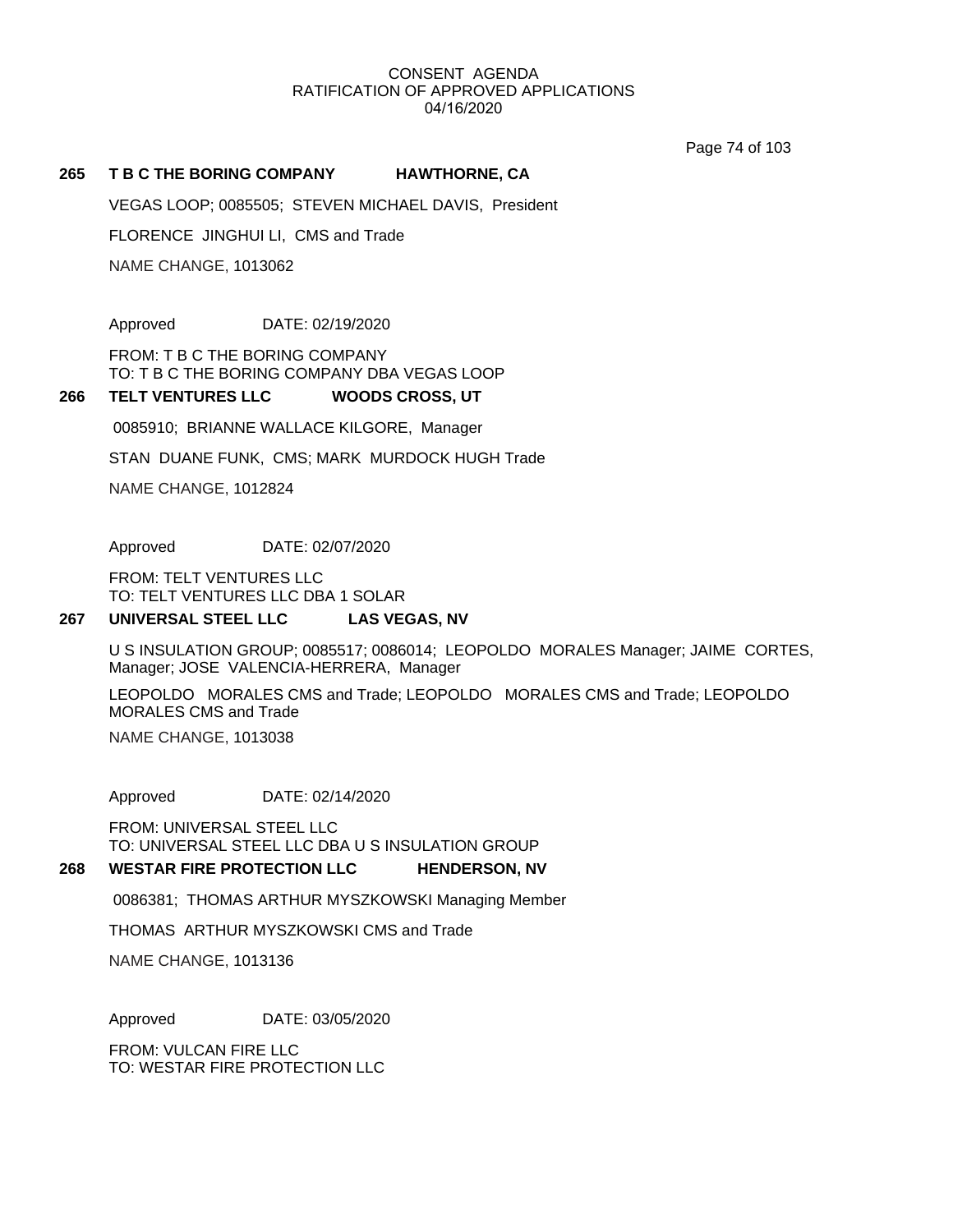Page 75 of 103

|     | <b>PERMANENT RAISE IN LIMIT</b>                                                 |                                                                                |                   |  |
|-----|---------------------------------------------------------------------------------|--------------------------------------------------------------------------------|-------------------|--|
| 269 | <b>A 4 BUILDERS LLC</b>                                                         | <b>LAS VEGAS, NV</b>                                                           |                   |  |
|     | 0083995; ANDREW JOSEPH GRASSO, IV Manager                                       |                                                                                |                   |  |
|     |                                                                                 | ANDREW JOSEPH GRASSO, IV CMS and Trade; (B-2 Residential and Small Commercial) |                   |  |
|     | PERMANENT RAISE IN LIMIT, 1012986                                               |                                                                                |                   |  |
|     |                                                                                 | LIMIT: \$3,000,000.00                                                          | BOND: \$30,000.00 |  |
|     | Approved                                                                        | DATE: 02/18/2020                                                               |                   |  |
|     | CONTINGENT UPON RECEIPT OF \$30,000.00 BOND                                     |                                                                                |                   |  |
| 270 |                                                                                 | ALL AROUND TOWN LAWN AND LANDSCAPE MAINTENANCE                                 | <b>SPARKS, NV</b> |  |
|     | 0082773; PERRY JOSEPH GILMARTIN President                                       |                                                                                |                   |  |
|     |                                                                                 | PERRY JOSEPH GILMARTIN; (C-10 Landscape Contracting)                           |                   |  |
|     | PERMANENT RAISE IN LIMIT, 1012937                                               |                                                                                |                   |  |
|     |                                                                                 | LIMIT: \$200,000.00                                                            | BOND: \$10,000.00 |  |
|     | Approved                                                                        | DATE: 02/07/2020                                                               |                   |  |
|     | CONTINGENT UPON \$10,000 BOND                                                   |                                                                                |                   |  |
| 271 | <b>BASE LINE FIRE PROTECTION INC</b><br>LYNWOOD, CA                             |                                                                                |                   |  |
|     | 0085927; GUILLERMO TRONCOSO President; ALEXIS GIOVANNY TRONCOSO, Treasurer      |                                                                                |                   |  |
|     | ALEXIS GIOVANNY TRONCOSO, CMS; GUILLERMO TRONCOSO Trade; (C-41 Fire Protection) |                                                                                |                   |  |
|     | PERMANENT RAISE IN LIMIT, 1013194                                               |                                                                                |                   |  |
|     |                                                                                 | LIMIT: \$1,000,000.00                                                          | BOND: \$30,000.00 |  |
|     | Approved                                                                        | DATE: 02/21/2020                                                               |                   |  |
|     | CONTINGENT UPON RECEIPT OF \$30,000.00 BOND                                     |                                                                                |                   |  |
| 272 | <b>BIG TOWN WALLCOVERING LLC</b>                                                | <b>LAS VEGAS, NV</b>                                                           |                   |  |
|     | 0081137; THOMAS JOHN MATYAS Manager                                             |                                                                                |                   |  |
|     |                                                                                 | THOMAS JOHN MATYAS CMS and Trade; (C-4B Wallcovering)                          |                   |  |
|     | PERMANENT RAISE IN LIMIT, 1013063                                               |                                                                                |                   |  |
|     |                                                                                 | LIMIT: \$500,000.00                                                            | BOND: \$15,000.00 |  |
|     | Approved                                                                        | DATE: 02/18/2020                                                               |                   |  |
|     | CONTINGENT UPON RECEIPT OF \$15,000.00 BOND                                     |                                                                                |                   |  |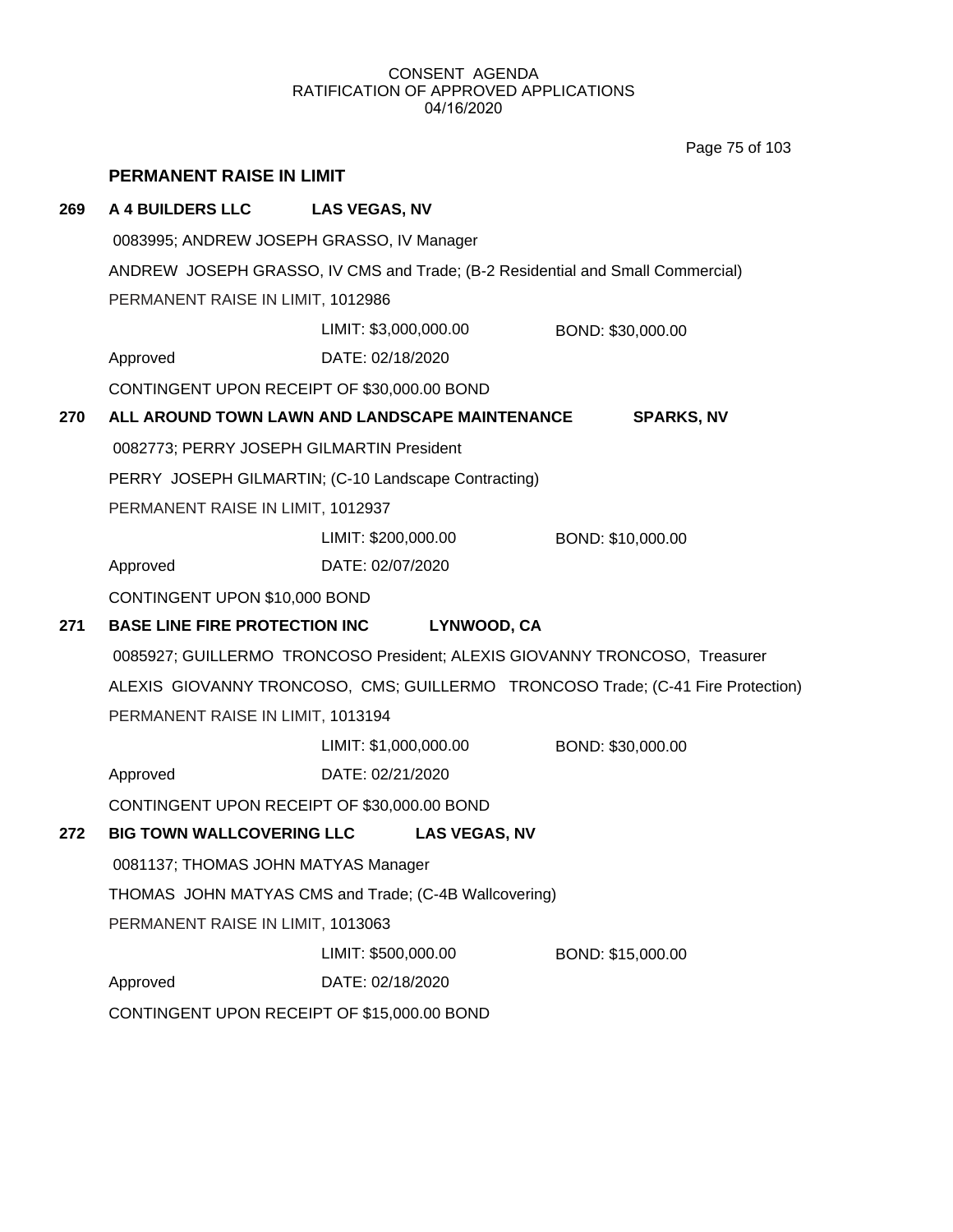Page 76 of 103

| 273 | <b>C D C DEVELOPMENT LLC</b>                                                  | <b>LAS VEGAS, NV</b>                                               |                                                                                     |
|-----|-------------------------------------------------------------------------------|--------------------------------------------------------------------|-------------------------------------------------------------------------------------|
|     | 0068892; BRIAN COPLEY Manager                                                 |                                                                    |                                                                                     |
|     | DIRK THEO NELSON CMS and Trade; (C-3 Carpentry Maintenance and Minor Repairs) |                                                                    |                                                                                     |
|     | PERMANENT RAISE IN LIMIT, 1013044                                             |                                                                    |                                                                                     |
|     |                                                                               | LIMIT: \$6,900,000.00                                              | BOND: \$50,000.00                                                                   |
|     | Approved                                                                      | DATE: 02/14/2020                                                   |                                                                                     |
|     | CONTINGENT UPON \$50,000 BOND                                                 |                                                                    |                                                                                     |
| 274 | DART PAINTING LLC                                                             | <b>LAS VEGAS, NV</b>                                               |                                                                                     |
|     | 0085232; DAVID JOHN GARDINIER, Manager                                        |                                                                    |                                                                                     |
|     |                                                                               | DAVID JOHN GARDINIER, CMS and Trade; (C-4 Painting and Decorating) |                                                                                     |
|     | PERMANENT RAISE IN LIMIT, 1012953                                             |                                                                    |                                                                                     |
|     |                                                                               | LIMIT: \$180,000.00                                                | BOND: \$10,000.00                                                                   |
|     | Approved                                                                      | DATE: 02/18/2020                                                   |                                                                                     |
|     | CONTINGENT UPON RECEIPT OF \$10,000.00 BOND                                   |                                                                    |                                                                                     |
| 275 | <b>DAVID WILLIAM PALYLYK</b>                                                  | <b>RENO, NV</b>                                                    |                                                                                     |
|     | RENO HARDSCAPES; 0042647; DAVID WILLIAM PALYLYK Owner                         |                                                                    |                                                                                     |
|     | DAVID WILLIAM PALYLYK CMS and Trade; (C-5 Concrete Contracting)               |                                                                    |                                                                                     |
|     | PERMANENT RAISE IN LIMIT, 1013278                                             |                                                                    |                                                                                     |
|     |                                                                               | LIMIT: \$40,000.00                                                 | BOND: \$5,000.00                                                                    |
|     | Approved                                                                      | DATE: 03/04/2020                                                   |                                                                                     |
|     | CONTINGENT UPON \$5,000 BOND                                                  |                                                                    |                                                                                     |
| 276 | <b>FOURSQUARE ROOFS &amp; WALLS INC</b>                                       | <b>LAS VEGAS, NV</b>                                               |                                                                                     |
|     | 0077998; ELISE HOWLETT NOORDA President                                       |                                                                    |                                                                                     |
|     |                                                                               |                                                                    | ELISE HOWLETT NOORDA CMS; LAMAR VON NOORDA CMS and Trade; (C-15 Roofing and Siding) |
|     | PERMANENT RAISE IN LIMIT, 1012932                                             |                                                                    |                                                                                     |
|     |                                                                               | LIMIT: Unlimited                                                   | BOND: \$50,000.00                                                                   |
|     | Approved                                                                      | DATE: 02/18/2020                                                   |                                                                                     |
|     | CONTINGENT UPON RECEIPT OF \$50,000.00 BOND                                   |                                                                    |                                                                                     |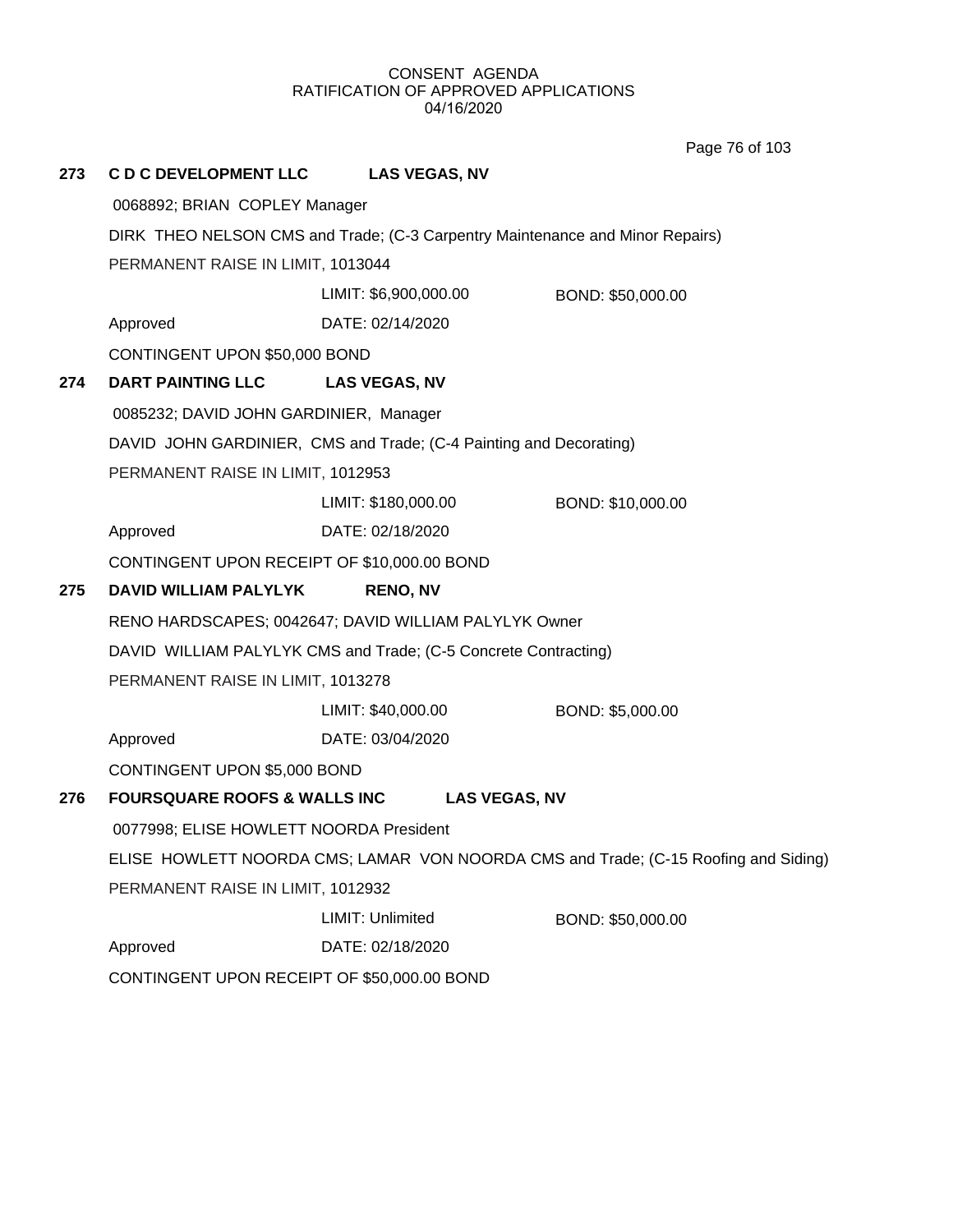Page 77 of 103

| 277 | <b>FOURSQUARE ROOFS &amp; WALLS INC</b>                                                                            |                         | <b>LAS VEGAS, NV</b>                                                                 |  |
|-----|--------------------------------------------------------------------------------------------------------------------|-------------------------|--------------------------------------------------------------------------------------|--|
|     | 0077999; ELISE HOWLETT NOORDA President                                                                            |                         |                                                                                      |  |
|     | LAMAR VON NOORDA CMS and Trade; ELISE HOWLETT NOORDA CMS; (C-21C Sheet Metal)<br>PERMANENT RAISE IN LIMIT, 1012954 |                         |                                                                                      |  |
|     |                                                                                                                    |                         |                                                                                      |  |
|     |                                                                                                                    | <b>LIMIT: Unlimited</b> | BOND: \$50,000.00                                                                    |  |
|     | Approved                                                                                                           | DATE: 02/18/2020        |                                                                                      |  |
|     | CONTINGENT UPON RECEIPT OF \$50,000.00 BOND                                                                        |                         |                                                                                      |  |
| 278 | <b>FOWLER ELECTRIC LTD</b>                                                                                         | <b>LAS VEGAS, NV</b>    |                                                                                      |  |
|     |                                                                                                                    |                         | 0079908; BRANDI MARIE BUCK Managing Member; TODD LAVERN FOWLER Managing Member       |  |
|     |                                                                                                                    |                         | TODD LAVERN FOWLER CMS and Trade; BRANDI MARIE BUCK CMS; (C-2 Electrical)            |  |
|     | PERMANENT RAISE IN LIMIT, 1013129                                                                                  |                         |                                                                                      |  |
|     |                                                                                                                    | LIMIT: \$2,800,000.00   | BOND: \$30,000.00                                                                    |  |
|     | Approved                                                                                                           | DATE: 02/12/2020        |                                                                                      |  |
|     |                                                                                                                    |                         |                                                                                      |  |
| 279 | <b>GALLAGHER CONSTRUCTION INC</b>                                                                                  |                         | <b>TRUCKEE, CA</b>                                                                   |  |
|     | 0085856; SEAMUS NEILL GALLAGHER, President                                                                         |                         |                                                                                      |  |
|     |                                                                                                                    |                         | SEAMUS NEILL GALLAGHER, CMS and Trade; (C-3 Carpentry Maintenance and Minor Repairs) |  |
|     | PERMANENT RAISE IN LIMIT, 1012345                                                                                  |                         |                                                                                      |  |
|     |                                                                                                                    | LIMIT: Unlimited        | BOND: \$50,000.00                                                                    |  |
|     | Approved                                                                                                           | DATE: 02/18/2020        |                                                                                      |  |
|     | CONTINGENT UPON RECEIPT OF \$50,000.00 BOND                                                                        |                         |                                                                                      |  |
| 280 | <b>GALLAGHER CONSTRUCTION INC</b>                                                                                  |                         | <b>TRUCKEE, CA</b>                                                                   |  |
|     | 0085855; SEAMUS NEILL GALLAGHER, President                                                                         |                         |                                                                                      |  |
|     | SEAMUS NEILL GALLAGHER, CMS and Trade; (B General Building)                                                        |                         |                                                                                      |  |
|     | PERMANENT RAISE IN LIMIT, 1012369                                                                                  |                         |                                                                                      |  |
|     |                                                                                                                    | LIMIT: Unlimited        | BOND: \$50,000.00                                                                    |  |
|     | Approved                                                                                                           | DATE: 02/18/2020        |                                                                                      |  |
|     | CONTINGENT UPON RECEIPT OF \$50,000.00 BOND                                                                        |                         |                                                                                      |  |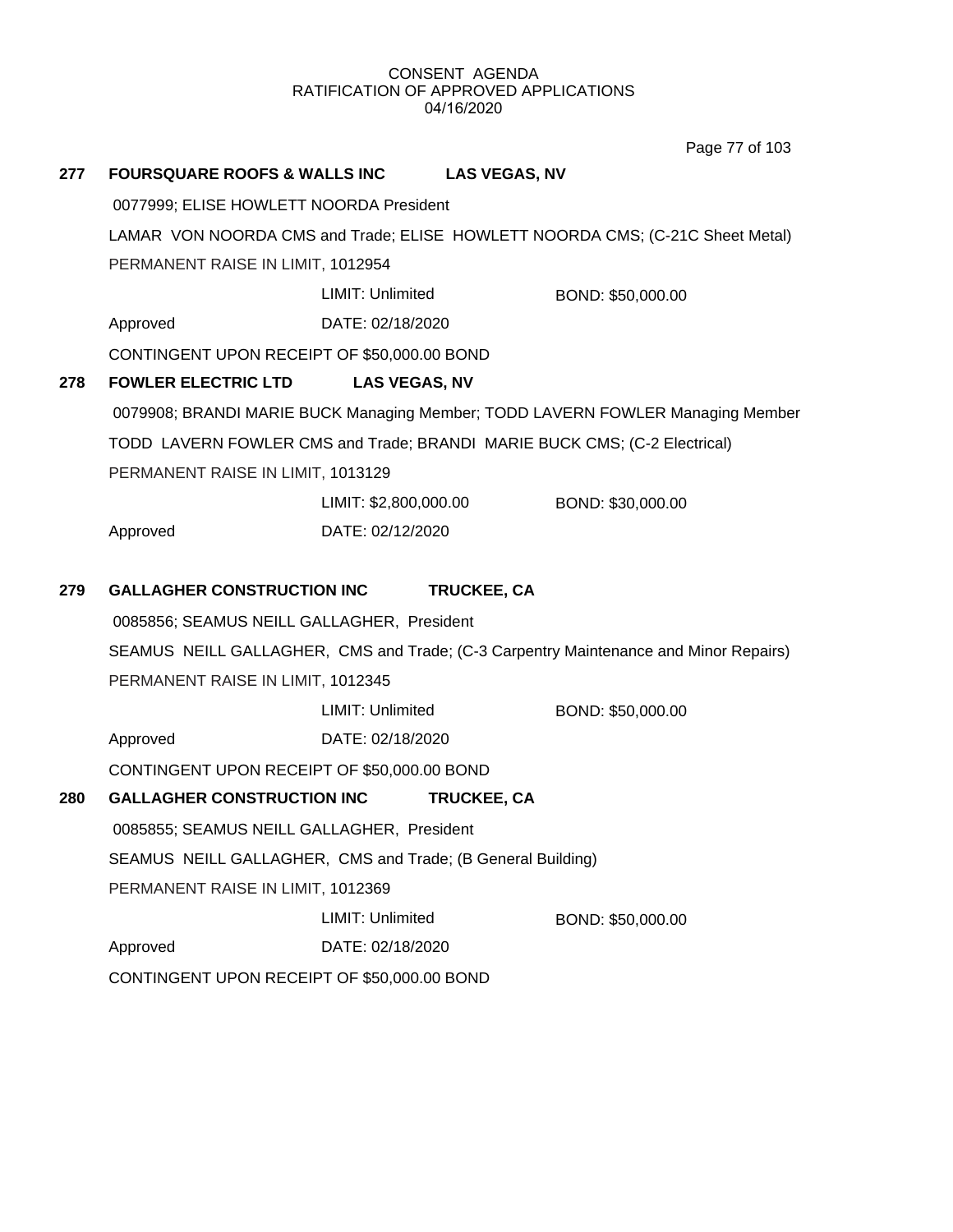Page 78 of 103

## **281 H M CARPET NEVADA INC LAS VEGAS, NV**

0085396; CAMILO MONTEALEGRE President

CAMILO MONTEALEGRE CMS; JAIRO ALFONSO USMA, Trade; (C-20 Tiling)

PERMANENT RAISE IN LIMIT, 1013215

LIMIT: \$250,000.00 BOND: \$15,000.00

Approved DATE: 02/25/2020

CONTINGENT UPON RECEIPT OF \$15,000.00 BOND

## **282 HACIENDA BUILDERS INC LAS VEGAS, NV**

 0063741; JOB BENJAMIN GONZALEZ President; DAVID GONZALEZ Secretary; ISAAC GONZALEZ **Treasurer** 

JOB BENJAMIN GONZALEZ CMS and Trade; (B-2 Residential and Small Commercial)

PERMANENT RAISE IN LIMIT, 1013053

LIMIT: \$500,000.00 BOND: \$15,000.00

Approved DATE: 02/18/2020

CONTINGENT UPON RECEIPT OF \$15,000.00 BOND

## **283 HARTLAUER MANUFACTURING LLC LAS VEGAS, NV**

HARTLAUER SIGNS; 0072762; LISA MARIE HARTLAUER Managing Member

JESSE HURST HARTLAUER CMS and Trade; (C-6 Erecting Signs)

PERMANENT RAISE IN LIMIT, 1013264

LIMIT: \$2,000,000.00 BOND: \$30,000.00

Approved DATE: 02/25/2020

CONTINGENT UPON RECEIPT OF \$30,000.00 BOND

## **284 HENDERSON FLOOR COVERINGS INC LAS VEGAS, NV**

 0036052; ROY LAWSON SHELTON President; ROY LAWSON SHELTON President; GRANT ALLEN SELLE Secretary; GRANT ALLEN SELLE Secretary; GAYLE KATHLEEN SHELTON Treasurer; GAYLE KATHLEEN SHELTON Treasurer

ROY LAWSON SHELTON Trade; GAYLE KATHLEEN SHELTON CMS; (C-16A Covering Floors)

PERMANENT RAISE IN LIMIT, 1012292

LIMIT: \$2,000,000.00 BOND: \$30,000.00

Approved DATE: 02/14/2020

CONTINGENT UPON \$30,000 BOND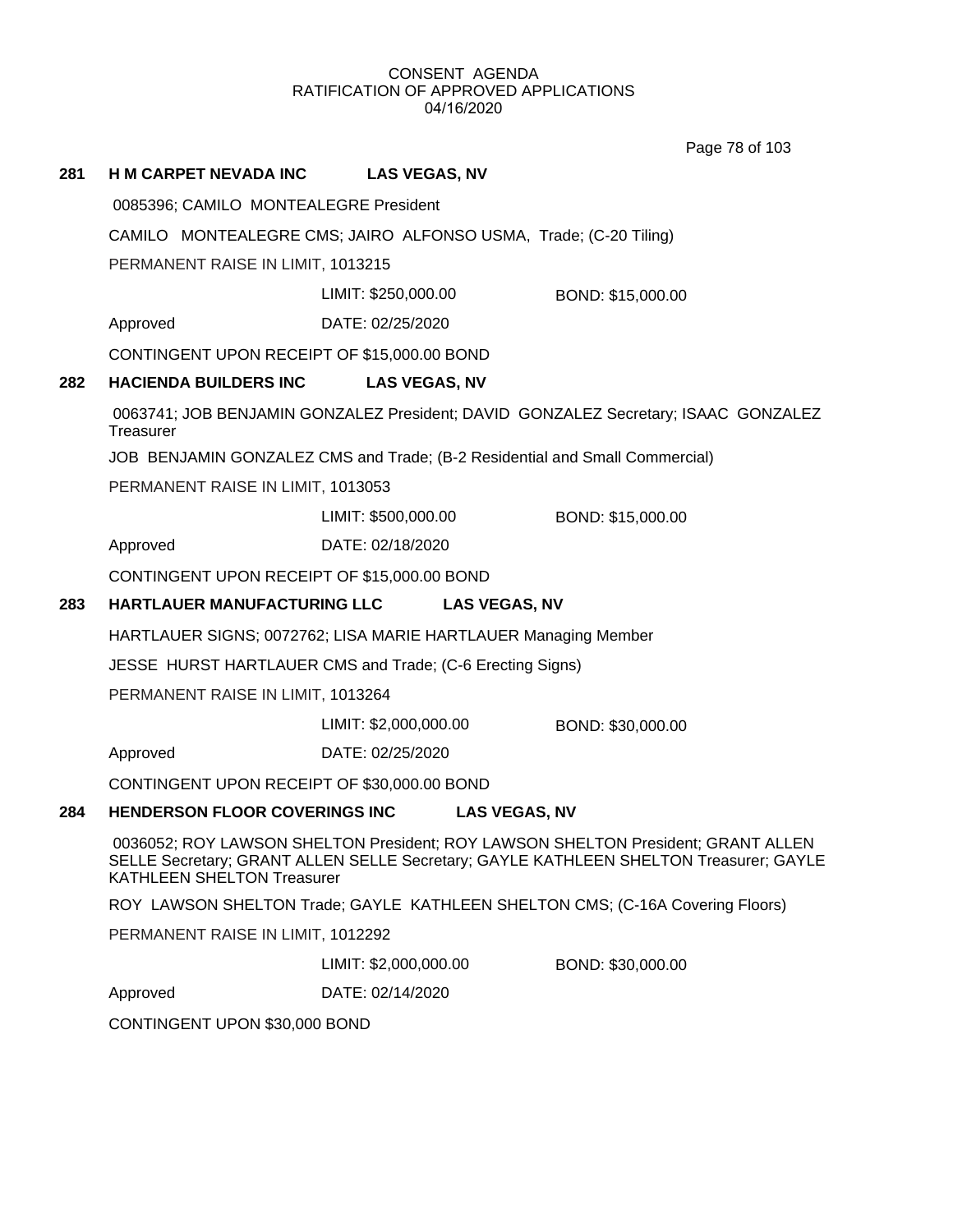Page 79 of 103

### **285 HENDERSON FLOOR COVERINGS INC LAS VEGAS, NV**

CLOUD CARPET ONE FLOOR & HOME; 0038642; ROY LAWSON SHELTON President; ROY LAWSON SHELTON President; GRANT ALLEN SELLE Secretary; GRANT ALLEN SELLE Secretary; GAYLE KATHLEEN SHELTON Treasurer; GAYLE KATHLEEN SHELTON Treasurer

GAYLE KATHLEEN SHELTON CMS; ROY LAWSON SHELTON Trade; (C-19B Marble)

PERMANENT RAISE IN LIMIT, 1012301

LIMIT: \$2,000,000.00 BOND: \$30,000.00

Approved DATE: 02/14/2020

CONTINGENT UPON \$30,000 BOND

#### **286 HENDERSON FLOOR COVERINGS INC LAS VEGAS, NV**

 0036222; ROY LAWSON SHELTON President; ROY LAWSON SHELTON President; GRANT ALLEN SELLE Secretary; GRANT ALLEN SELLE Secretary; GAYLE KATHLEEN SHELTON Treasurer; GAYLE KATHLEEN SHELTON Treasurer

ROY LAWSON SHELTON Trade; GAYLE KATHLEEN SHELTON CMS; (C-20 Tiling)

PERMANENT RAISE IN LIMIT, 1012302

LIMIT: \$2,000,000.00 BOND: \$30,000.00

Approved DATE: 02/14/2020

CONTINGENT UPON \$30,000 BOND

## **287 HENDERSON FLOOR COVERINGS INC LAS VEGAS, NV**

CLOUD CARPET ONE FLOOR & HOME; 0036223; ROY LAWSON SHELTON President; ROY LAWSON SHELTON President; GRANT ALLEN SELLE Secretary; GRANT ALLEN SELLE Secretary; GAYLE KATHLEEN SHELTON Treasurer; GAYLE KATHLEEN SHELTON Treasurer

ROY LAWSON SHELTON CMS and Trade; GAYLE KATHLEEN SHELTON CMS; (C-3B Finish Carpentry)

PERMANENT RAISE IN LIMIT, 1012303

LIMIT: \$2,000,000.00 BOND: \$30,000.00

Approved DATE: 02/14/2020

CONTINGENT UPON \$30,000 BOND

## **288 INTEGRATED SYSTEMS INC SPARKS, NV**

INTEGRATED DRYWALL SYSTEMS INC; 0024431A; RICHARD ALAN SHERK, JR President

RICHARD ALAN SHERK, JR CMS and Trade; (C-3 Carpentry Maintenance and Minor Repairs)

PERMANENT RAISE IN LIMIT, 1013130

LIMIT: \$3,500,000.00 BOND: \$30,000.00

Approved DATE: 03/05/2020

CONTINGENT UPON \$30,000 BOND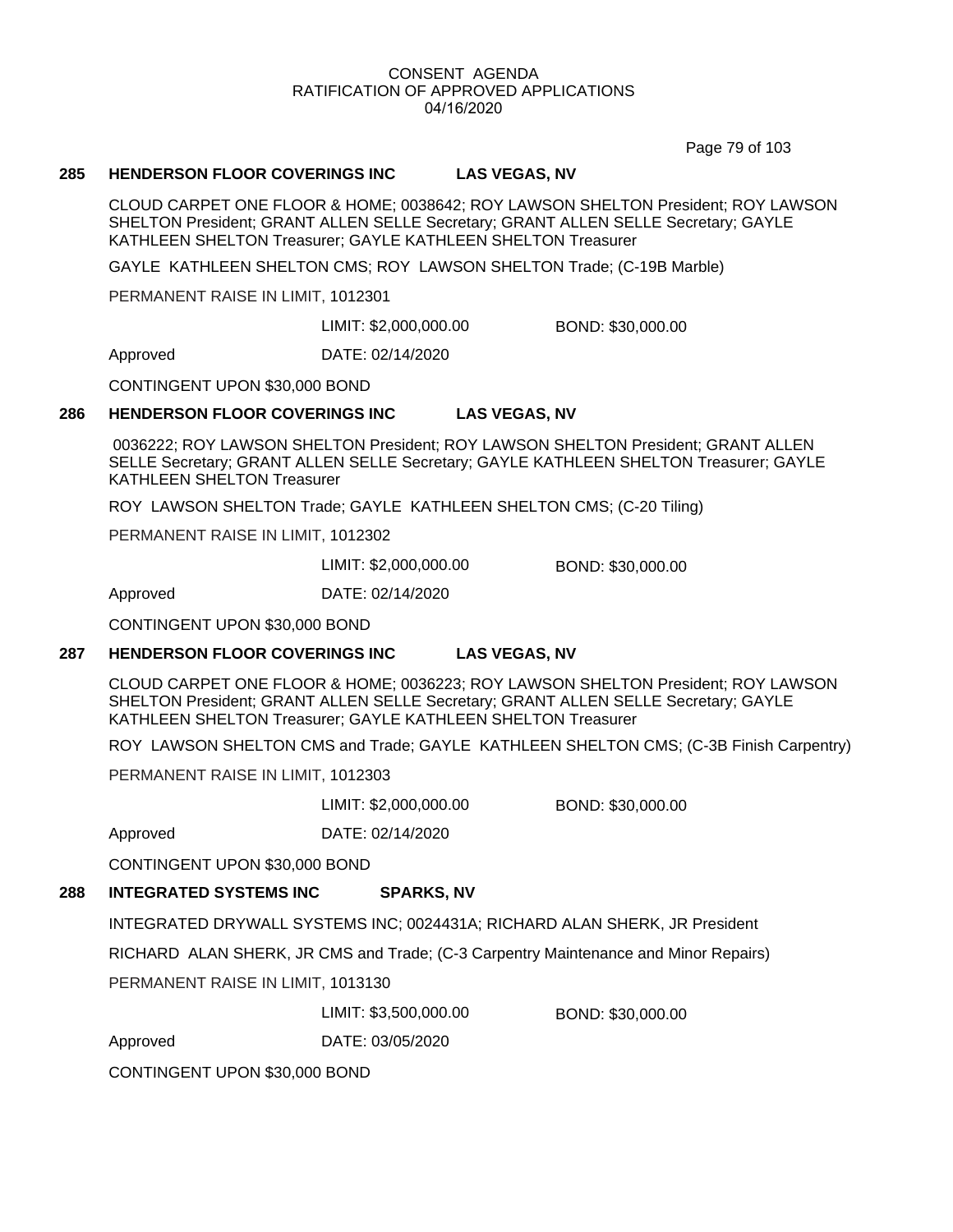Page 80 of 103

| 289 | <b>J S 3 DEVELOPMENT LLC</b>                             | <b>LAS VEGAS, NV</b>                                                              |                   |
|-----|----------------------------------------------------------|-----------------------------------------------------------------------------------|-------------------|
|     | 0086035; WILLIAM JOSEPH STACK Manager                    |                                                                                   |                   |
|     | WILLIAM JOSEPH STACK CMS and Trade; (B General Building) |                                                                                   |                   |
|     | PERMANENT RAISE IN LIMIT, 1012946                        |                                                                                   |                   |
|     |                                                          | LIMIT: \$5,000,000.00                                                             | BOND: \$50,000.00 |
|     | Approved                                                 | DATE: 02/19/2020                                                                  |                   |
|     | CONTINGENT UPON \$50,000 BOND                            |                                                                                   |                   |
| 290 | <b>KEITH D BATORY LLC</b>                                | <b>RENO, NV</b>                                                                   |                   |
|     | 0086188; KEITH DAVID BATORY Managing Member              |                                                                                   |                   |
|     |                                                          | KEITH DAVID BATORY CMS and Trade; (C-3A Carpentry and Repairs)                    |                   |
|     | PERMANENT RAISE IN LIMIT, 1012968                        |                                                                                   |                   |
|     |                                                          | LIMIT: \$100,000.00                                                               | BOND: \$10,000.00 |
|     | Approved                                                 | DATE: 02/13/2020                                                                  |                   |
|     | CONTINGENT UPON \$10,000 BOND                            |                                                                                   |                   |
|     | KEITH SHAMBLIN CONSTRUCTION INC<br>DAYTON, NV            |                                                                                   |                   |
| 291 |                                                          |                                                                                   |                   |
|     | 0025990A; KEITH LEROY SHAMBLIN President                 |                                                                                   |                   |
|     |                                                          | KEITH LEROY SHAMBLIN CMS and Trade; (C-3 Carpentry Maintenance and Minor Repairs) |                   |
|     | PERMANENT RAISE IN LIMIT, 1013207                        |                                                                                   |                   |
|     |                                                          | LIMIT: \$2,500,000.00                                                             | BOND: \$30,000.00 |
|     | Approved                                                 | DATE: 02/28/2020                                                                  |                   |
|     | CONTINGENT UPON \$30,000 BOND                            |                                                                                   |                   |
| 292 | <b>L C KITCHEN &amp; BAR DESIGNS LLC</b>                 | <b>LAS VEGAS, NV</b>                                                              |                   |
|     | 0086032; LISA CHAMPAGNE, Managing Member                 |                                                                                   |                   |
|     |                                                          | LISA CHAMPAGNE, CMS and Trade; (C-26A Kitchen and Laboratory Equipment)           |                   |
|     | PERMANENT RAISE IN LIMIT, 1012840                        |                                                                                   |                   |
|     |                                                          | LIMIT: \$600,000.00                                                               | BOND: \$20,000.00 |
|     | Approved<br>CONTINGENT UPON RECEIPT OF \$20,000.00 BOND  | DATE: 02/11/2020                                                                  |                   |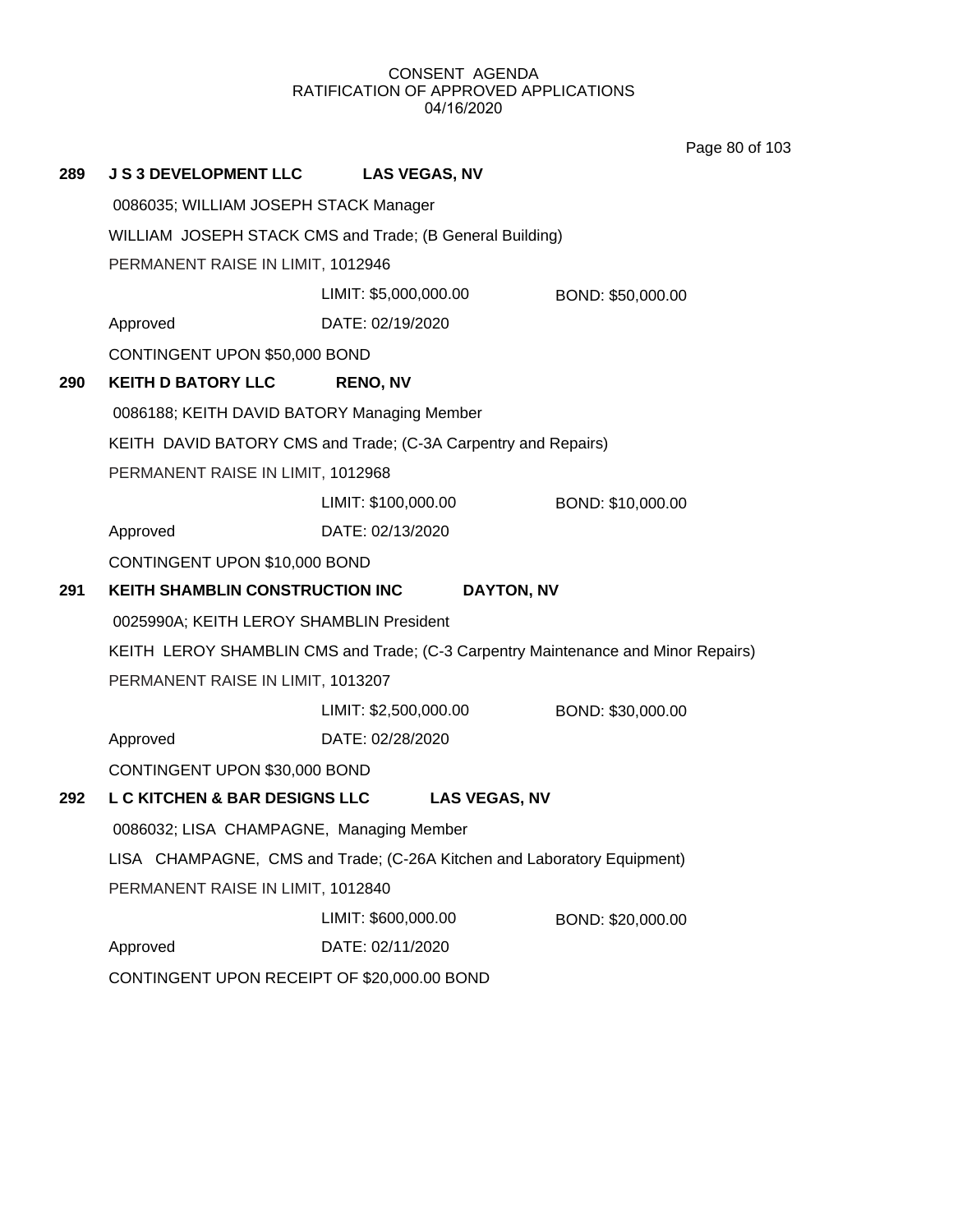Page 81 of 103

## **293 LAS VEGAS FLOOR & WALL REMOVAL LLC LAS VEGAS, NV**

0079188; ELIAS ANIS TANNOUS Managing Member

ELIAS ANIS TANNOUS CMS and Trade; (A-13 Wrecking Buildings)

PERMANENT RAISE IN LIMIT, 1012963

LIMIT: \$245,000.00 BOND: \$15,000.00

Approved DATE: 02/18/2020

CONTINGENT UPON RECEIPT OF \$15,000.00 BOND

## **294 M C ELECTRIC LLC GARDNERVILLE, NV**

 0086068; MICHAEL ANTHONY PERRY, Managing Member; CADE RAYMOND HOFFMAN, Managing Member

CADE RAYMOND HOFFMAN, Trade; MICHAEL ANTHONY PERRY, CMS; (C-2 Electrical)

PERMANENT RAISE IN LIMIT, 1012991

LIMIT: \$40,000.00 BOND: \$5,000.00

Approved DATE: 02/28/2020

CONTINGENT UPON \$5,000 BOND

## **295 MORA UNDERGROUND LLC LAS VEGAS, NV**

NAYAR UNDERGROUND; 0081368; PORFIRIO MORA Managing Member

PORFIRIO MORA CMS and Trade; (A-15 Sewers, Drains and Pipes; A-19A Water; A-19C Electrical Conduits for Underground Transmission)

PERMANENT RAISE IN LIMIT, 1012940

LIMIT: \$2,100,000.00 BOND: \$30,000.00

Approved DATE: 02/21/2020

CONTINGENT UPON \$30,000 BOND

## **296 NATIONAL HOME WARRANTY INC LAS VEGAS, NV**

RESIDENTIAL SERVICE CENTER; 0029072A; JOHN EUGENE BERGLUND, President

JOHN EUGENE BERGLUND, CMS; MARK ALLEN FARLEY, CMS and Trade; (C-1D Plumbing; C-1H Water Heaters)

PERMANENT RAISE IN LIMIT, 1012854

LIMIT: \$45,000.00 BOND: \$5,000.00

Approved DATE: 02/28/2020

CONTINGENT UPON RECEIPT OF \$5,000.00 BOND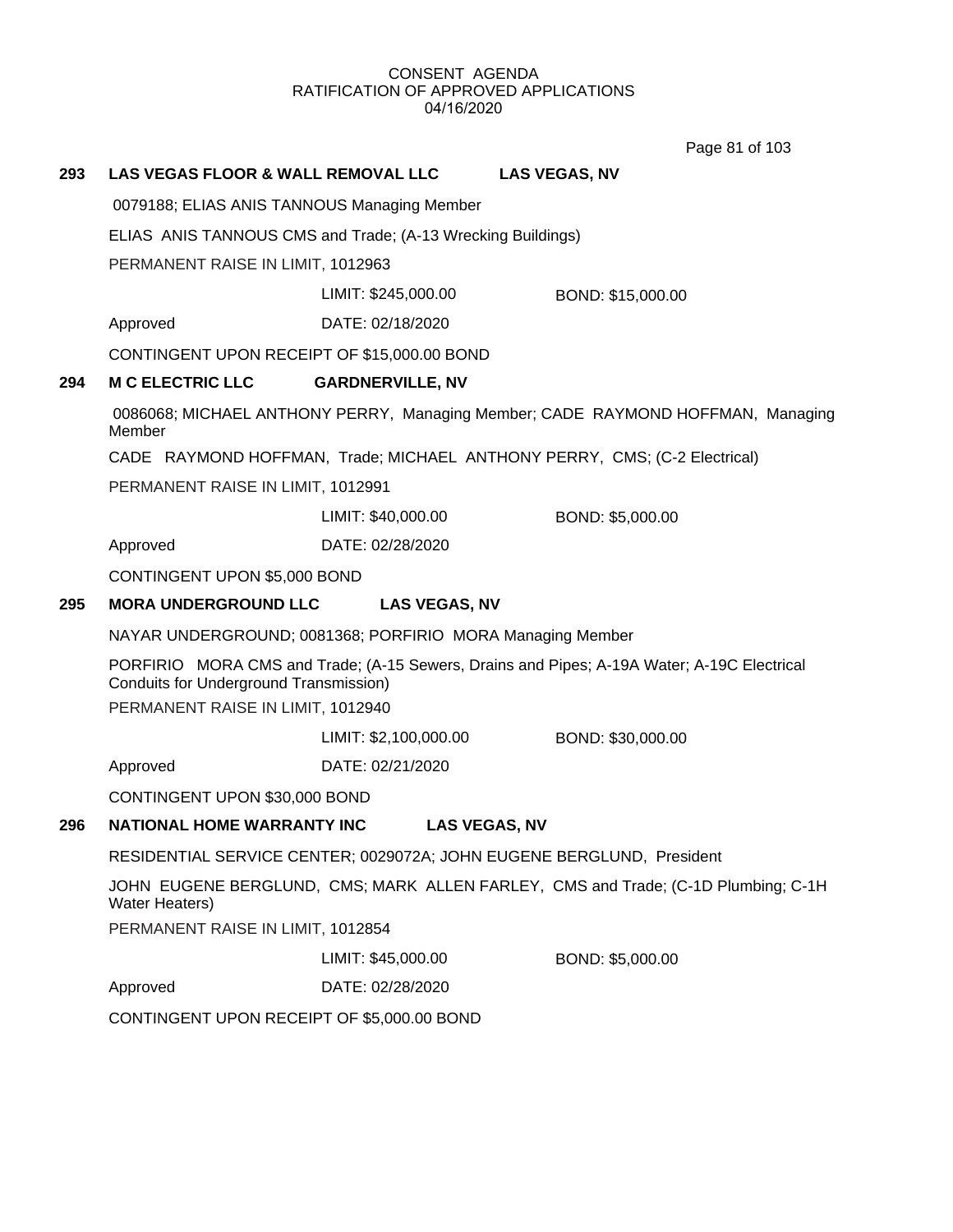Page 82 of 103

# **297 NATIONAL HOME WARRANTY INC LAS VEGAS, NV** RESIDENTIAL SERVICE CENTER; 0027345A; JOHN EUGENE BERGLUND, President JOHN EUGENE BERGLUND, CMS; CESAR DELGADILLO, Trade; (C-21B Air Conditioning) PERMANENT RAISE IN LIMIT, 1012891 Approved DATE: 02/28/2020 LIMIT: \$45,000.00 BOND: \$5,000.00 CONTINGENT UPON RECEIPT OF \$5,000.00 BOND **298 NEW AGE CONSTRUCTION LLC RENO, NV** 0079530; ROBERTO D AREVALO ORDONEZ Managing Member; ROBERTO AREVALO-ORDONEZ Managing Member ROBERTO AREVALO-ORDONEZ CMS and Trade; (C-3 Carpentry Maintenance and Minor Repairs) PERMANENT RAISE IN LIMIT, 1012816 Approved DATE: 02/14/2020 LIMIT: \$175,000.00 BOND: \$10,000.00 CONTINGENT UPON \$10,000 BOND **299 NEW AGE CONSTRUCTION LLC RENO, NV** 0080522; ROBERTO D AREVALO ORDONEZ Managing Member; ROBERTO AREVALO-ORDONEZ Managing Member ROBERTO AREVALO-ORDONEZ CMS and Trade; (C-16A Covering Floors) PERMANENT RAISE IN LIMIT, 1012817 Approved DATE: 02/14/2020 LIMIT: \$175,000.00 BOND: \$10,000.00 CONTINGENT UPON \$10,000 BOND **300 NVISION GLASS INC SPARKS, NV** 0073992; SCOTT RANDALL EAGAN, President MARY EILEEN DAVIS CMS and Trade; KEVIN ANTHONY WILLOUGHBY, Trade; BRYAN SEAN OWENS, Trade; SCOTT RANDALL EAGAN, CMS; (C-8 Glass and Glazing) PERMANENT RAISE IN LIMIT, 1013347 Approved DATE: 02/28/2020 LIMIT: \$5,000,000.00 BOND: \$50,000.00 CONTINGENT UPON \$50,000 BOND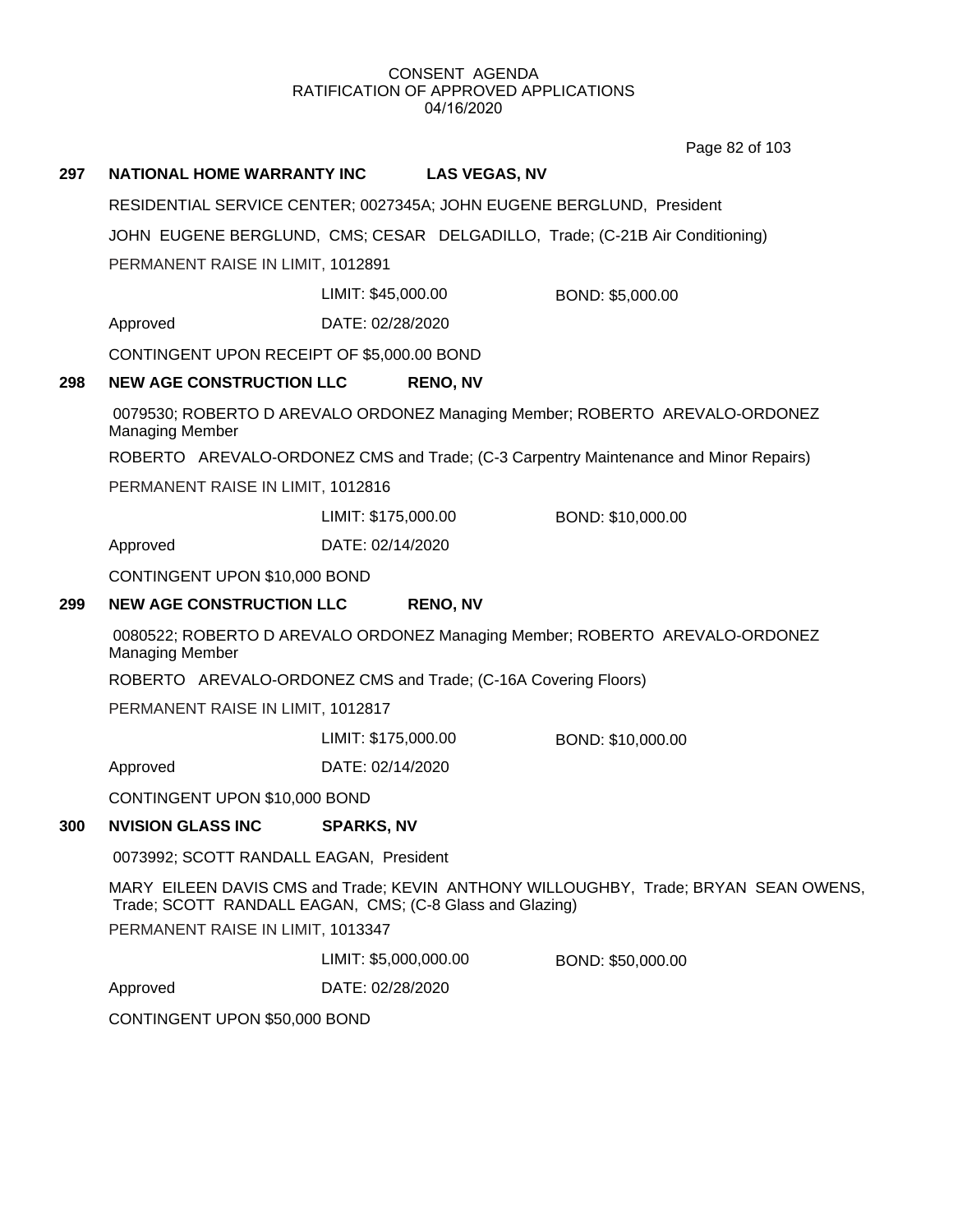Page 83 of 103

| 301 | <b>PAULS NEON SIGNS 3 LLC</b>                      | <b>LAS VEGAS, NV</b>                                          |                                                                             |  |
|-----|----------------------------------------------------|---------------------------------------------------------------|-----------------------------------------------------------------------------|--|
|     | P N S LAS VEGAS; 0085468; PAUL MACIAS Manager      |                                                               |                                                                             |  |
|     | PAUL MACIAS CMS and Trade; (C-6B Electrical Signs) |                                                               |                                                                             |  |
|     | PERMANENT RAISE IN LIMIT, 1013049                  |                                                               |                                                                             |  |
|     |                                                    | LIMIT: \$45,000.00                                            | BOND: \$5,000.00                                                            |  |
|     | Approved                                           | DATE: 02/14/2020                                              |                                                                             |  |
|     | CONTINGENT UPON \$5,000 BOND                       |                                                               |                                                                             |  |
| 302 | <b>PROZONE LLC</b>                                 | <b>LAS VEGAS, NV</b>                                          |                                                                             |  |
|     |                                                    |                                                               | PROZONE AIR CONDITIONING AND HEATING; 0083498; VARDAN HOVHANNISYAN, Manager |  |
|     |                                                    | VARDAN HOVHANNISYAN, CMS and Trade; (C-21B Air Conditioning)  |                                                                             |  |
|     | PERMANENT RAISE IN LIMIT, 1013141                  |                                                               |                                                                             |  |
|     |                                                    | LIMIT: \$50,000.00                                            | BOND: \$5,000.00                                                            |  |
|     | Approved                                           | DATE: 02/28/2020                                              |                                                                             |  |
|     | CONTINGENT UPON \$5,000 BOND                       |                                                               |                                                                             |  |
|     |                                                    |                                                               |                                                                             |  |
| 303 | R 2 CONTRACTORS INC                                | <b>REDMOND, OR</b>                                            |                                                                             |  |
|     | 0085525; TIFFANIE LEE ROSCOE, President            |                                                               |                                                                             |  |
|     |                                                    | SCOTT REID ROSCOE, CMS and Trade; (A General Engineering)     |                                                                             |  |
|     | PERMANENT RAISE IN LIMIT, 1013346                  |                                                               |                                                                             |  |
|     |                                                    | LIMIT: \$4,100,000.00                                         | BOND: \$30,000.00                                                           |  |
|     | Approved                                           | DATE: 02/28/2020                                              |                                                                             |  |
|     | CONTINGENT UPON \$30,000 BOND                      |                                                               |                                                                             |  |
| 304 | <b>R S ELECTRIC LLC</b>                            | <b>LAS VEGAS, NV</b>                                          |                                                                             |  |
|     |                                                    | 0078370; ANDRES JENARO SALAS-FERNANDEZ Managing Member        |                                                                             |  |
|     |                                                    | ANDRES JENARO SALAS-FERNANDEZ CMS and Trade; (C-2 Electrical) |                                                                             |  |
|     | PERMANENT RAISE IN LIMIT, 1013013                  |                                                               |                                                                             |  |
|     |                                                    | LIMIT: \$100,000.00                                           | BOND: \$10,000.00                                                           |  |
|     | Approved                                           | DATE: 02/07/2020                                              |                                                                             |  |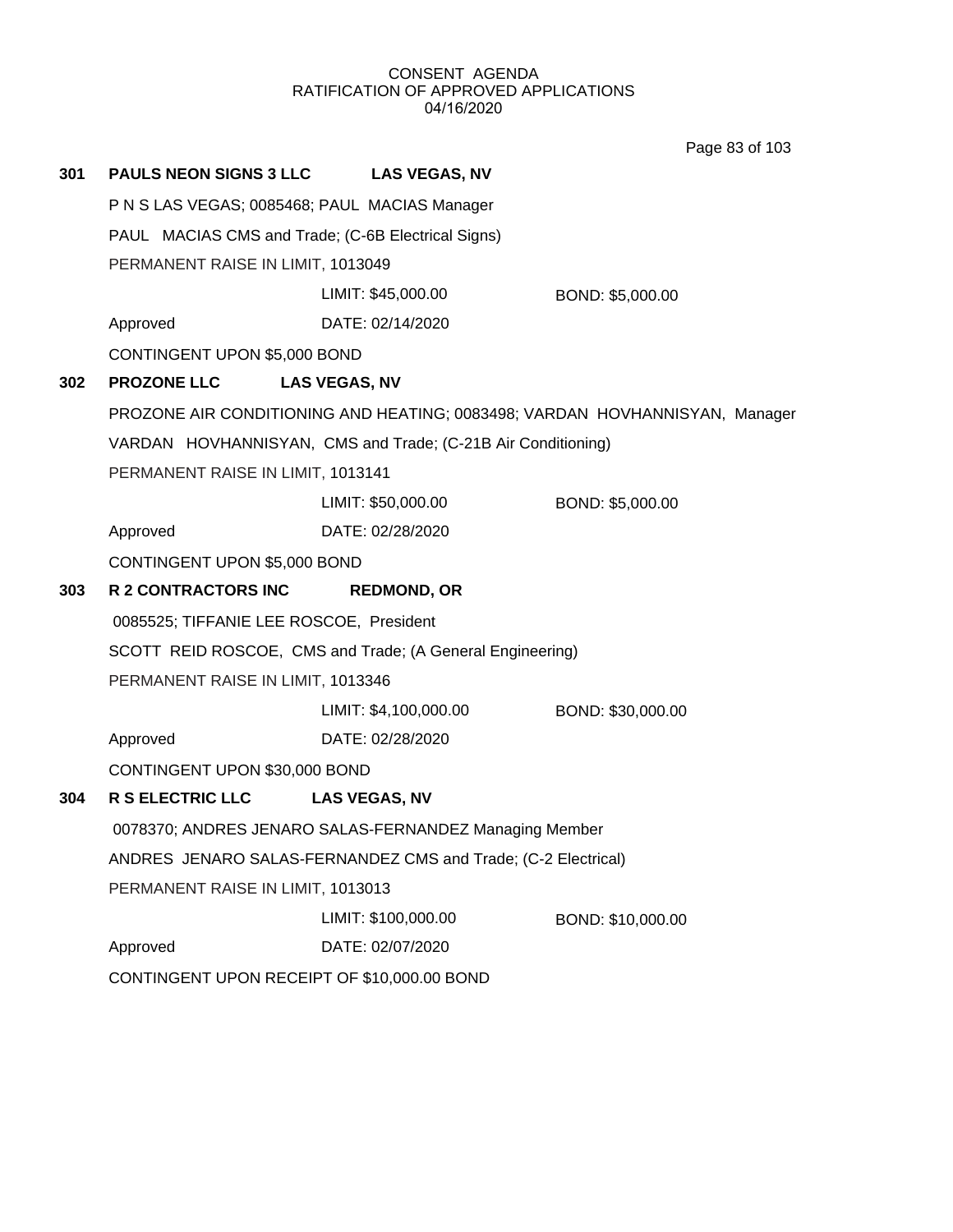Page 84 of 103

| 305 | <b>REVAMP POOL REPAIR LLC</b>                                 | <b>LAS VEGAS, NV</b>                                                                      |                   |  |  |
|-----|---------------------------------------------------------------|-------------------------------------------------------------------------------------------|-------------------|--|--|
|     | 0079772; BRIAN PATRICK TROCHENSKI Member; JOSEPH RUFFO Member |                                                                                           |                   |  |  |
|     |                                                               | BRIAN PATRICK TROCHENSKI CMS; JOSEPH RUFFO Trade; (A-10 Commercial and Residential Pools) |                   |  |  |
|     | PERMANENT RAISE IN LIMIT, 1012631                             |                                                                                           |                   |  |  |
|     |                                                               | LIMIT: \$175,000.00                                                                       | BOND: \$15,000.00 |  |  |
|     | Approved                                                      | DATE: 02/18/2020                                                                          |                   |  |  |
|     |                                                               | CONTINGENT UPON RECEIPT OF \$15,000.00 BOND AND CP BOND OF \$200,000.00                   |                   |  |  |
| 306 | <b>RHINO ROOFING LLC</b>                                      | <b>LAS VEGAS, NV</b>                                                                      |                   |  |  |
|     | 0082310; DANIEL LUPE BARRON Managing Member                   |                                                                                           |                   |  |  |
|     |                                                               | DANIEL LUPE BARRON CMS and Trade; (C-15A Roofing; C-15D Waterproofing)                    |                   |  |  |
|     | PERMANENT RAISE IN LIMIT, 1011122                             |                                                                                           |                   |  |  |
|     |                                                               | LIMIT: \$1,700,000.00                                                                     | BOND: \$30,000.00 |  |  |
|     | Approved                                                      | DATE: 02/28/2020                                                                          |                   |  |  |
|     | CONTINGENT UPON RECEIPT OF \$30,000.00 BOND                   |                                                                                           |                   |  |  |
| 307 | <b>RYAN BUILT CONSTRUCTION INC</b>                            | <b>SPARKS, NV</b>                                                                         |                   |  |  |
|     |                                                               | 0076618A; DAVID RYAN HARDY President; CORRINE MICHELLE HARDY Treasurer                    |                   |  |  |
|     |                                                               | DAVID RYAN HARDY CMS and Trade; (B-2 Residential and Small Commercial)                    |                   |  |  |
|     | PERMANENT RAISE IN LIMIT, 1013083                             |                                                                                           |                   |  |  |
|     |                                                               | LIMIT: \$2,000,000.00                                                                     | BOND: \$30,000.00 |  |  |
|     | Approved                                                      | DATE: 02/19/2020                                                                          |                   |  |  |
|     | CONTINGENT UPON \$30,000 BOND                                 |                                                                                           |                   |  |  |
| 308 | <b>SCOTT FIRE PROTECTION INC</b>                              | <b>SPARKS, NV</b>                                                                         |                   |  |  |
|     |                                                               | 0043180B; ROBERT WADE SCOTT President; TRISH MARIE SCOTT Vice President                   |                   |  |  |
|     |                                                               | ROBERT WADE SCOTT CMS and Trade; (C-41A Automatic Fire Sprinklers)                        |                   |  |  |
|     | PERMANENT RAISE IN LIMIT, 1013406                             |                                                                                           |                   |  |  |
|     |                                                               | LIMIT: \$3,700,000.00                                                                     | BOND: \$30,000.00 |  |  |
|     | Approved                                                      | DATE: 03/05/2020                                                                          |                   |  |  |
|     | CONTINGENT UPON \$30,000 BOND                                 |                                                                                           |                   |  |  |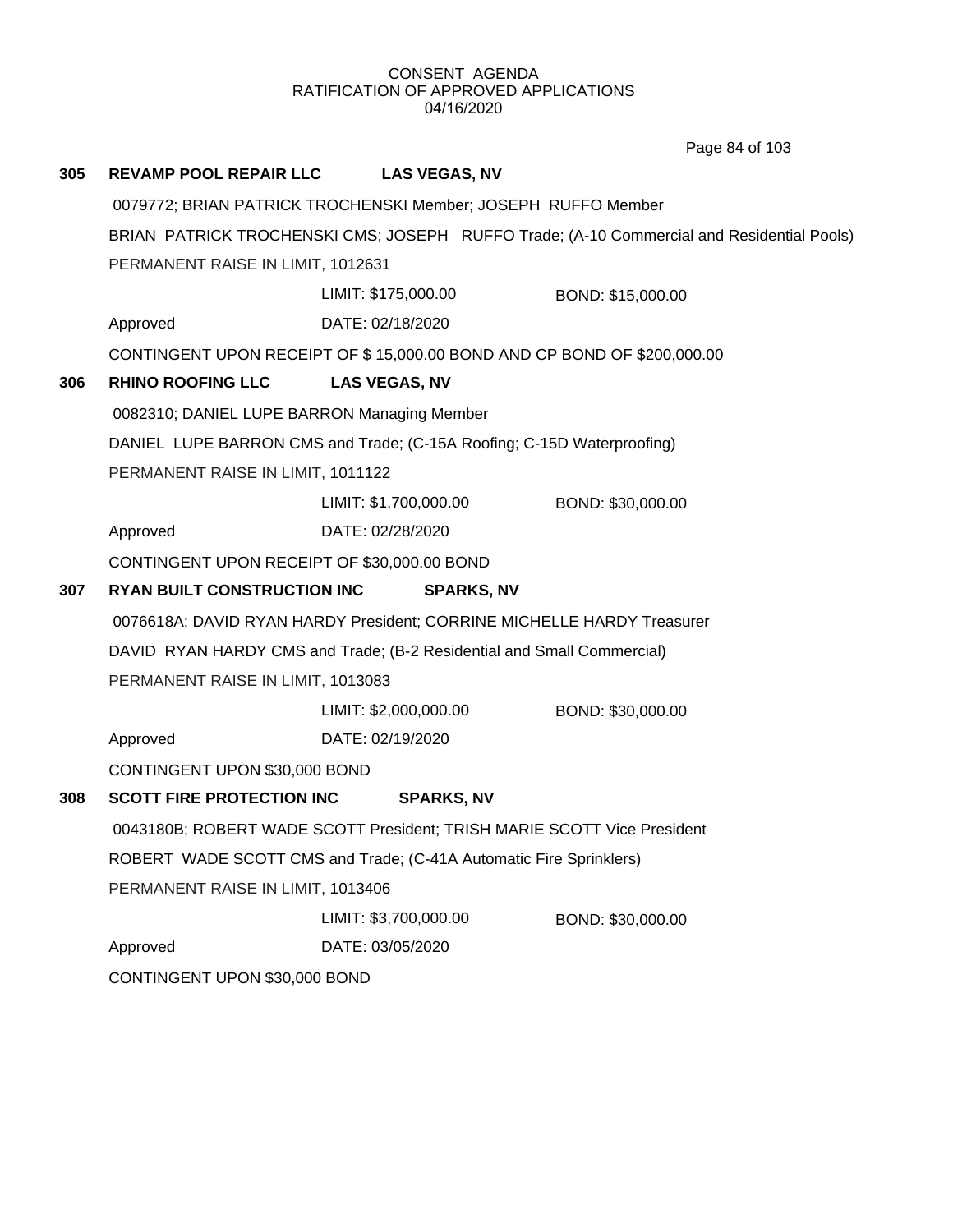Page 85 of 103

| 309 | SILVER CREEK DEVELOPMENT LLC                                                  |                       | <b>RENO, NV</b>      |                   |
|-----|-------------------------------------------------------------------------------|-----------------------|----------------------|-------------------|
|     | 0058086; ANN ELIZABETH ANDERSON Managing Member; JAMES EDWARD ANDERSON Member |                       |                      |                   |
|     | JAMES EDWARD ANDERSON CMS and Trade; (B-2 Residential and Small Commercial)   |                       |                      |                   |
|     | PERMANENT RAISE IN LIMIT, 1013272                                             |                       |                      |                   |
|     |                                                                               | LIMIT: \$2,600,000.00 |                      | BOND: \$30,000.00 |
|     | Approved                                                                      | DATE: 02/28/2020      |                      |                   |
|     | CONTINGENT UPON \$30,000 BOND                                                 |                       |                      |                   |
| 310 | <b>SLOBOGIN STEEL &amp; CONSTRUCTION LLC</b>                                  |                       | <b>MINDEN, NV</b>    |                   |
|     | 0079952; PHILLIP JAMES SLOBOGIN Managing Member                               |                       |                      |                   |
|     | PHILLIP JAMES SLOBOGIN CMS and Trade; (C-14B Structural Steel)                |                       |                      |                   |
|     | PERMANENT RAISE IN LIMIT, 1013172                                             |                       |                      |                   |
|     |                                                                               | LIMIT: \$3,000,000.00 |                      | BOND: \$30,000.00 |
|     | Approved                                                                      | DATE: 02/28/2020      |                      |                   |
|     | CONTINGENT UPON \$30,000 BOND                                                 |                       |                      |                   |
| 311 | <b>SOLAR STAR LLC</b>                                                         | <b>LAS VEGAS, NV</b>  |                      |                   |
|     | 0084936; STANLEY CARL POPEK Manager                                           |                       |                      |                   |
|     | STANLEY CARL POPEK CMS and Trade; (C-2G Photovoltaics)                        |                       |                      |                   |
|     | PERMANENT RAISE IN LIMIT, 1012921                                             |                       |                      |                   |
|     |                                                                               | LIMIT: \$250,000.00   |                      | BOND: \$15,000.00 |
|     | Approved                                                                      | DATE: 02/07/2020      |                      |                   |
|     | CONTINGENT UPON \$15,000 BOND                                                 |                       |                      |                   |
| 312 | <b>SPECTRUM CONSTRUCTION LLC</b>                                              |                       | <b>LAS VEGAS, NV</b> |                   |
|     | 0077993; JOSEPH DANIEL CROSLAND Manager; ALEXAN BEDROS DANIEL Manager         |                       |                      |                   |
|     | ALEXAN BEDROS DANIEL CMS and Trade; (C-4 Painting and Decorating)             |                       |                      |                   |
|     | PERMANENT RAISE IN LIMIT, 1012980                                             |                       |                      |                   |
|     |                                                                               | LIMIT: Unlimited      |                      | BOND: \$50,000.00 |
|     | Approved                                                                      | DATE: 02/28/2020      |                      |                   |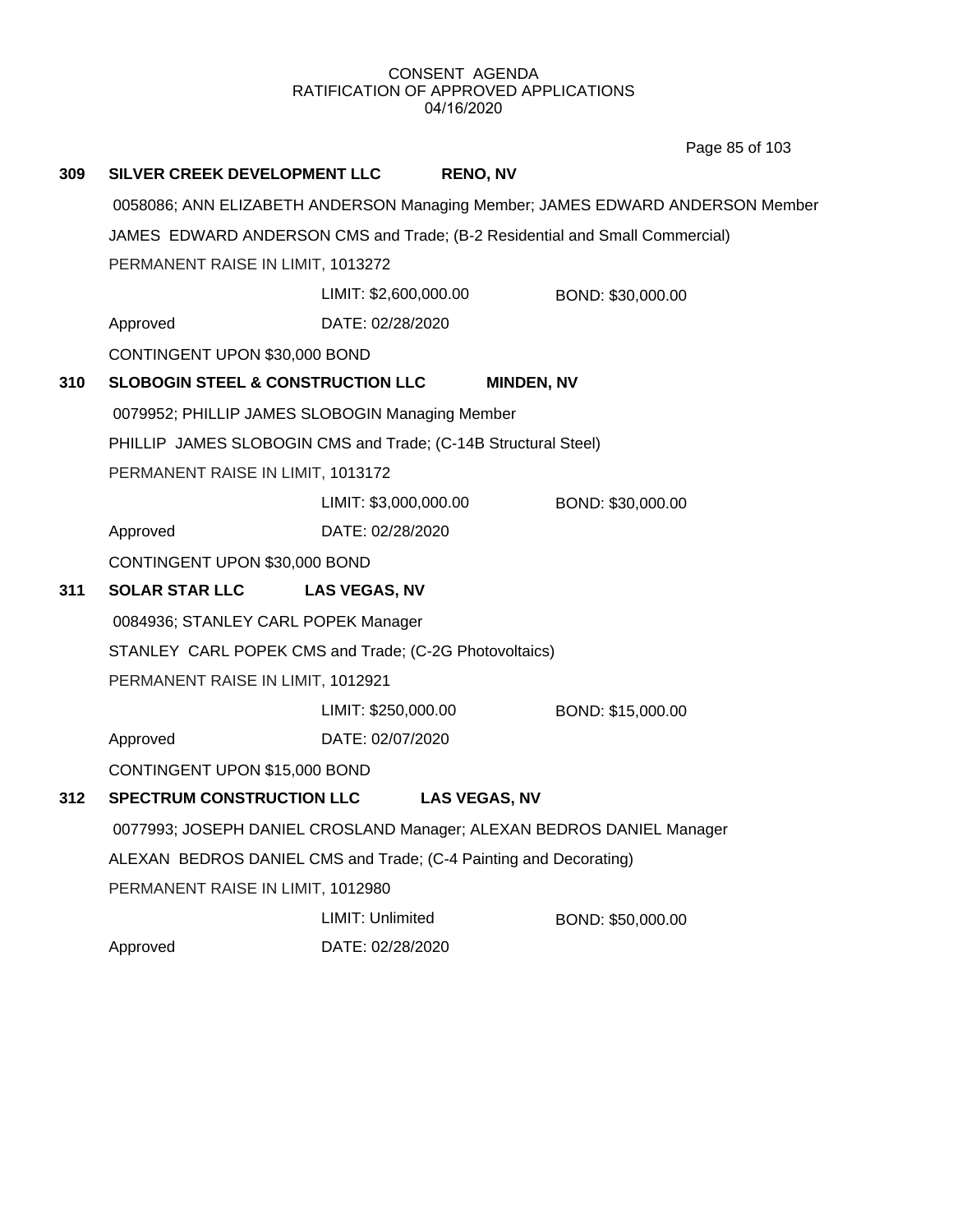Page 86 of 103

| 313 | STELLA LLC LAS VEGAS, NV                                                   |                                                        |                            |  |  |  |
|-----|----------------------------------------------------------------------------|--------------------------------------------------------|----------------------------|--|--|--|
|     | 0086474; IGOR R ARUTYUNYAN Manager                                         |                                                        |                            |  |  |  |
|     | IGOR R ARUTYUNYAN CMS and Trade; (C-21 Refrigeration and Air Conditioning) |                                                        |                            |  |  |  |
|     | PERMANENT RAISE IN LIMIT, 1013133                                          |                                                        |                            |  |  |  |
|     |                                                                            | LIMIT: \$150,000.00                                    | BOND: \$10,000.00          |  |  |  |
|     | Approved                                                                   | DATE: 02/28/2020                                       |                            |  |  |  |
|     | CONTINGENT UPON \$10,000 BOND                                              |                                                        |                            |  |  |  |
| 314 | <b>TREE SOLUTIONS LLC</b>                                                  | <b>HENDERSON, NV</b>                                   |                            |  |  |  |
|     | 0083470; PEDRO LUNA Manager                                                |                                                        |                            |  |  |  |
|     |                                                                            | PEDRO LUNA CMS and Trade; (C-10 Landscape Contracting) |                            |  |  |  |
|     | PERMANENT RAISE IN LIMIT, 1013022                                          |                                                        |                            |  |  |  |
|     |                                                                            | LIMIT: \$100,000.00                                    | BOND: \$10,000.00          |  |  |  |
|     | Approved                                                                   | DATE: 02/20/2020                                       |                            |  |  |  |
|     |                                                                            | CONTINGENT UPON RECEIPT OF \$10,000.00 BOND            |                            |  |  |  |
| 315 |                                                                            | <b>WEATHERGUARD CONSTRUCTION LLC</b>                   | <b>LAS VEGAS, NV</b>       |  |  |  |
|     |                                                                            | 0078812; GEORGE BISHOP Managing Member                 |                            |  |  |  |
|     |                                                                            | GEORGE BISHOP CMS and Trade; (C-15 Roofing and Siding) |                            |  |  |  |
|     | PERMANENT RAISE IN LIMIT, 1012903                                          |                                                        |                            |  |  |  |
|     |                                                                            | LIMIT: \$245,000.00                                    | BOND: \$15,000.00          |  |  |  |
|     | Approved                                                                   | DATE: 02/18/2020                                       |                            |  |  |  |
|     |                                                                            | CONTINGENT UPON RECEIPT OF \$15,000.00 BOND            |                            |  |  |  |
| 316 |                                                                            | <b>WESTERN TRADES CONSTRUCTION INC</b>                 | <b>NORTH LAS VEGAS, NV</b> |  |  |  |
|     | 0073190; DAVID JOSEPH WALNUM President                                     |                                                        |                            |  |  |  |
|     | DAVID JOSEPH WALNUM CMS and Trade; (B-2 Residential and Small Commercial)  |                                                        |                            |  |  |  |
|     | PERMANENT RAISE IN LIMIT, 1013151                                          |                                                        |                            |  |  |  |
|     |                                                                            | LIMIT: Unlimited                                       | BOND: \$50,000.00          |  |  |  |
|     | Approved                                                                   | DATE: 02/25/2020                                       |                            |  |  |  |
|     | CONTINGENT UPON RECEIPT OF \$50,000.00 BOND                                |                                                        |                            |  |  |  |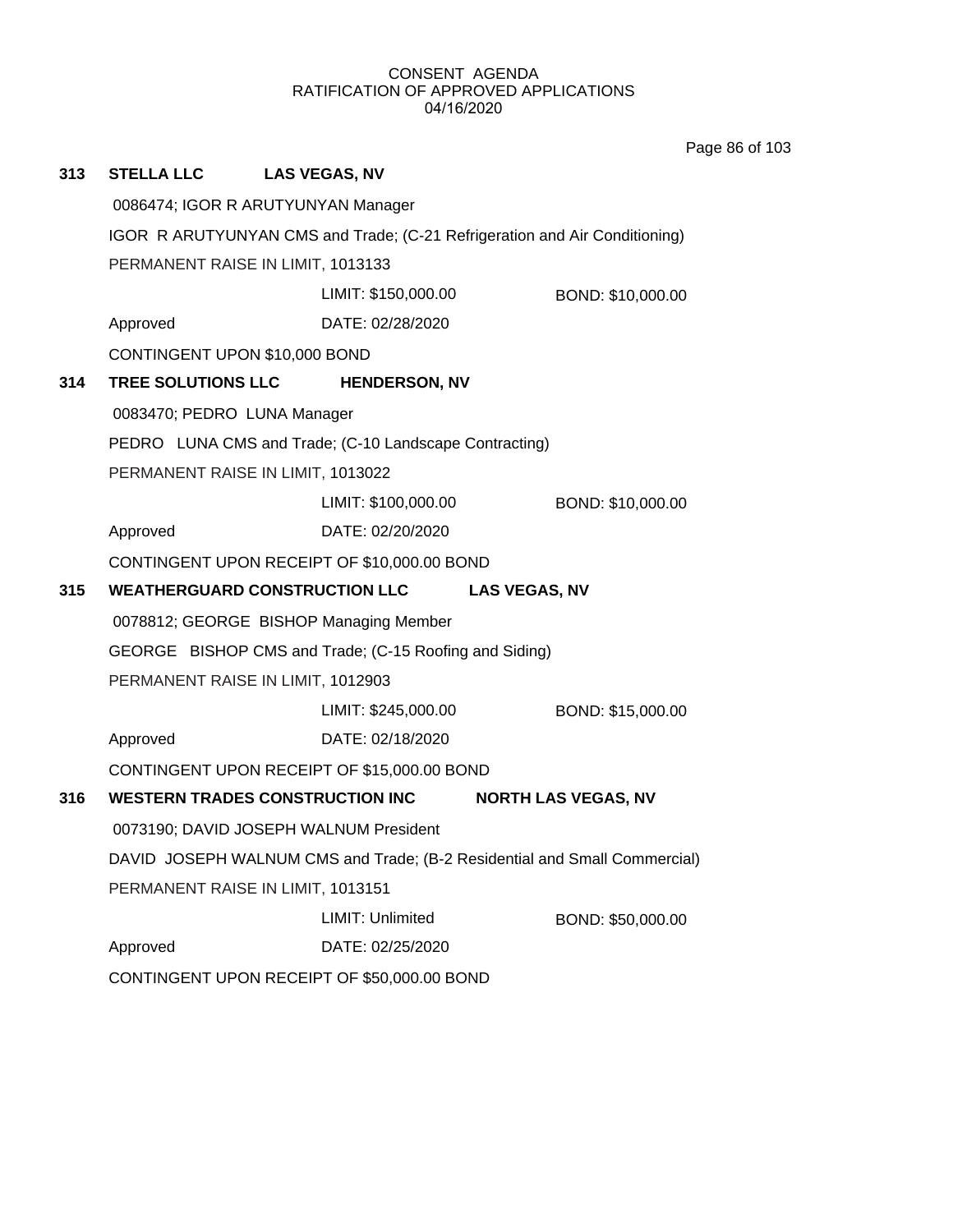Page 87 of 103

| 317 | <b>WESTERN TRADES CONSTRUCTION INC</b>                     |                     | <b>NORTH LAS VEGAS, NV</b> |
|-----|------------------------------------------------------------|---------------------|----------------------------|
|     | 0086456; DAVID JOSEPH WALNUM President                     |                     |                            |
|     | DAVID JOSEPH WALNUM CMS and Trade; (C-31 Wrecking)         |                     |                            |
|     | PERMANENT RAISE IN LIMIT, 1013161                          |                     |                            |
|     |                                                            | LIMIT: \$100,000.00 | BOND: \$10,000.00          |
|     | Approved                                                   | DATE: 02/25/2020    |                            |
|     | CONTINGENT UPON RECEIPT OF \$10,000.00 BOND                |                     |                            |
| 318 | <b>WESTERN TRADES CONSTRUCTION INC.</b>                    |                     | <b>NORTH LAS VEGAS, NV</b> |
|     | 0086457; DAVID JOSEPH WALNUM President                     |                     |                            |
|     | DAVID JOSEPH WALNUM CMS and Trade; (C-16 Finishing Floors) |                     |                            |
|     | PERMANENT RAISE IN LIMIT, 1013162                          |                     |                            |
|     |                                                            | LIMIT: \$100,000.00 | BOND: \$10,000.00          |
|     | Approved                                                   | DATE: 02/25/2020    |                            |
|     | CONTINGENT UPON RECEIPT OF \$10,000.00 BOND                |                     |                            |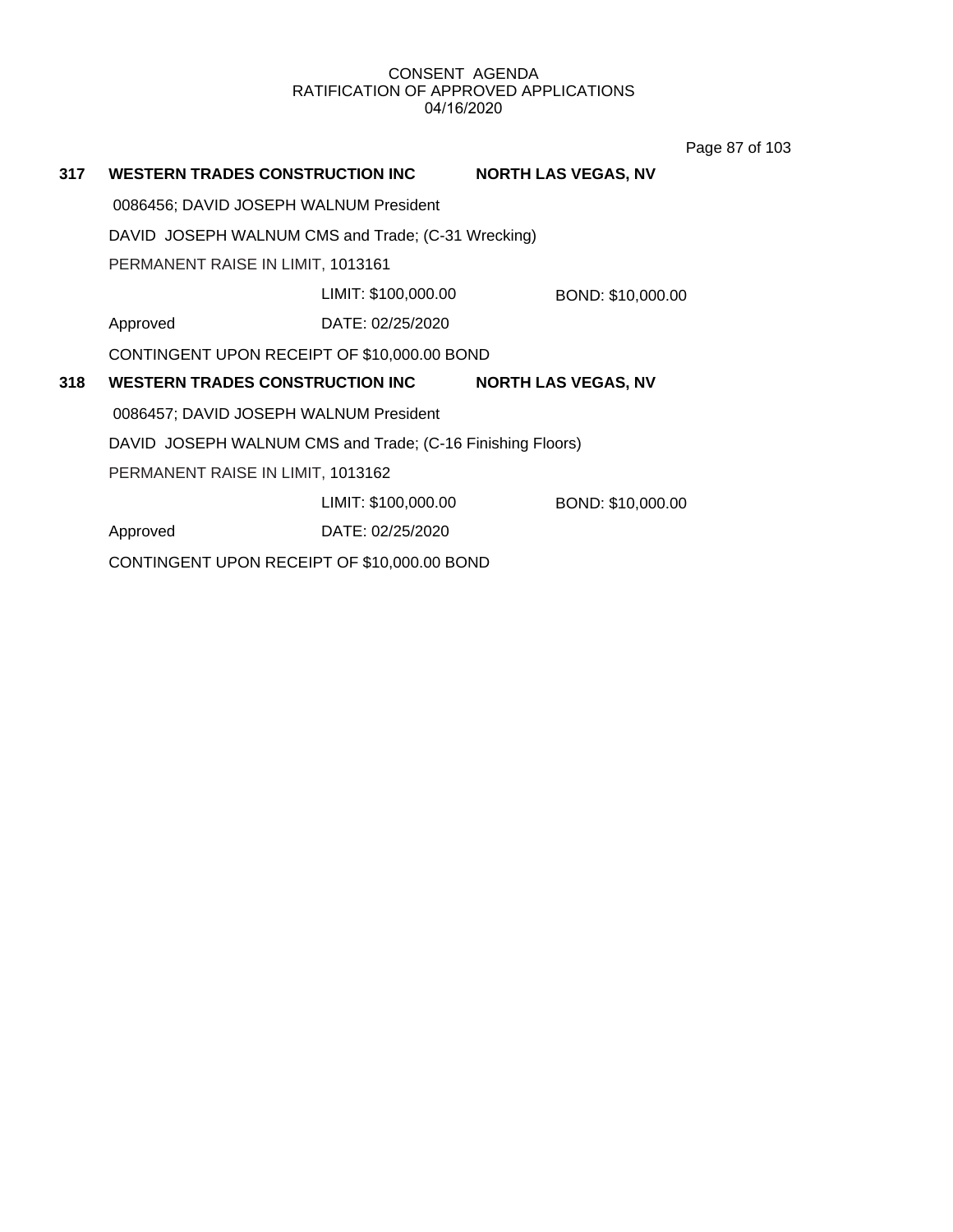Page 88 of 103

## **REMOVAL OF INDEMNIFICATION**

## **319 KITTRELL JENSEN CONTRACTORS LLC LAS VEGAS, NV**

 0067555; 0067557; JUSTIN JOHN KITTRELL Managing Member; RONALD LIN JENSEN Managing Member

ALAN WAYNE SCHRIMPF CMS and Trade; JUSTIN JOHN KITTRELL CMS; ALAN WAYNE SCHRIMPF CMS and Trade; RONALD LIN JENSEN CMS and Trade

REMOVAL OF INDEMNIFICATION, 1013416

Approved DATE: 03/03/2020

REMOVAL OF INDEMNITOR ALAN SCHRIMPF TO BE EFFECTIVE 5/26/2020

## **320 T F P INC RENO, NV**

 0058013; ALFRED TAEUBEL President; GEORGE CODY KOSMAN Vice President; KATHLEEN ANN KOSMAN Director; CHRISTINE ANN SILVA Secretary/Treasurer

ALFRED TAEUBEL CMS and Trade

REMOVAL OF INDEMNIFICATION, 1013245

Approved DATE: 02/28/2020

WITHDRAW OF CORPORATE INDEMNIFICATION BY TNT CONSTRUCTION INC TO BE EFFECTIVE 5/18/2020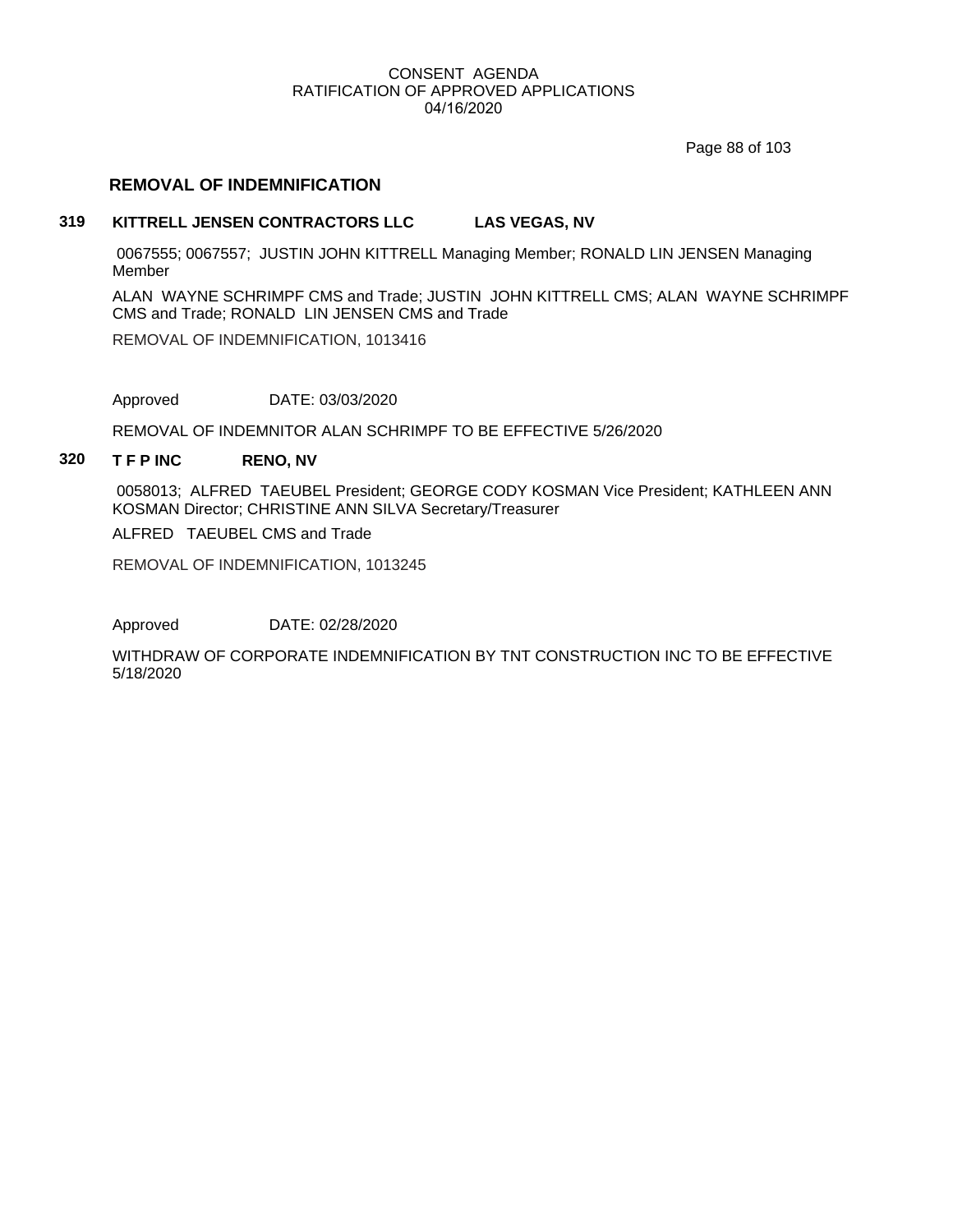Page 89 of 103

## **REQUEST TO INACTIVATE**

## **321 CIRCLE S DEVELOPMENT CORPORATION LAS VEGAS, NV**

DECK SYSTEMS NEVADA; 0041345; GREGORY LOYD MUNOZ President

GREGORY LOYD MUNOZ CMS and Trade; (C-40 Specialties Not Authorized by Other Classifications C40 IS DESIGNATED FOR DECK SYSTEMS AND WATERPROOFING ONLY)

REQUEST TO INACTIVATE, 1012157

Approved DATE: 02/07/2020

## **322 F & F INDUSTRIES INC CARSON CITY, NV**

PONDEROSA ROOFING & STEEL WORKS; 0080784; DAVID MARK FORD President DAVID MARK FORD CMS and Trade; (B-5 Prefabricated Steel Structures) REQUEST TO INACTIVATE, 1012785

Approved DATE: 02/14/2020

## **323 JERRY THOMPSON & SONS PAINTING INC SAN RAFAEL, CA**

 0040516; STEPHEN GERARD THOMPSON President; DENNIS JOHN THOMPSON Secretary/Treasurer STEPHEN GERARD THOMPSON CMS and Trade; (C-4A Painting; C-4B Wallcovering) REQUEST TO INACTIVATE, 1013070

Approved DATE: 02/14/2020

# **324 JOHN PAGEN GARDNERVILLE, NV** 0036765; JOHN GILBERT PAGEN Owner JOHN GILBERT PAGEN CMS and Trade; (B-2 Residential and Small Commercial) REQUEST TO INACTIVATE, 1012870

Approved DATE: 02/28/2020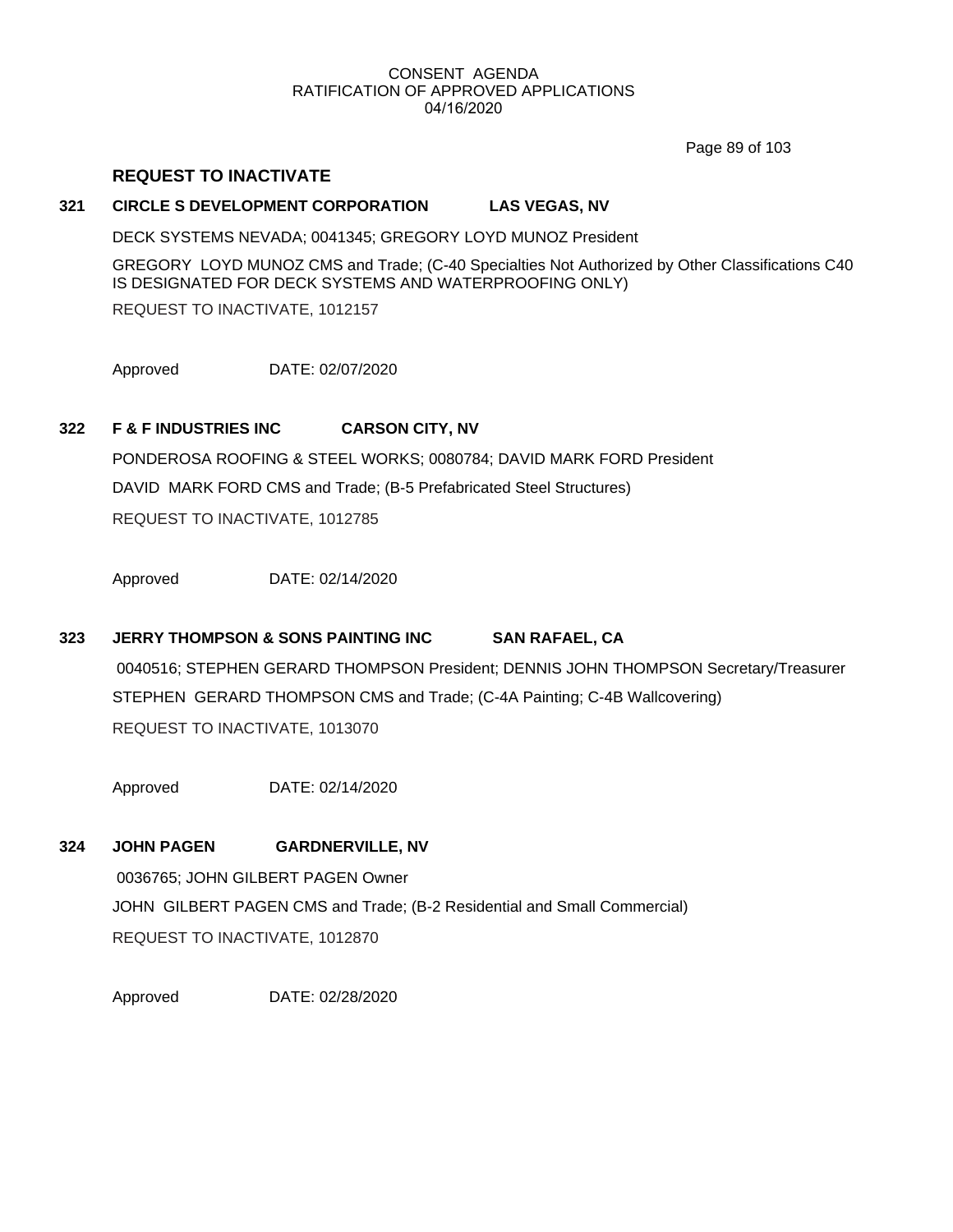Page 90 of 103

**325 LISANDRO E LOPEZ RENO, NV** L E LOPEZ MASONRY; 0083678; LISANDRO ENRIQUE LOPEZ, Owner LISANDRO ENRIQUE LOPEZ, CMS and Trade; (C-18 Masonry) REQUEST TO INACTIVATE, 1013137

Approved DATE: 02/28/2020

## **326 MICHAEL J SMITH MINDEN, NV**

SMITHS PLUMBING; 0083119; MICHAEL JERRY SMITH Owner MICHAEL JERRY SMITH CMS and Trade; (C-1D Plumbing) REQUEST TO INACTIVATE, 1012965

Approved DATE: 02/07/2020

## **327 PECORILLA HYDROSEEDING VERNONIA, OR**

 0053920; CONNIE LYNN PECORILLA President; STEVEN JOE PECORILLA Vice President STEVEN JOE PECORILLA CMS and Trade; (C-10 Landscape Contracting) REQUEST TO INACTIVATE, 1012964

Approved DATE: 02/12/2020

## **328 SOUTHWEST CONTRACTORS BAKERSFIELD, CA**

BOWMAN PIPE LINE CONTRACTORS; 0042777; FLOYD ELMER BOWMAN President; KATHY GAIL BOWMAN Vice President FLOYD ELMER BOWMAN CMS and Trade; (A General Engineering) REQUEST TO INACTIVATE, 1013277

Approved DATE: 02/28/2020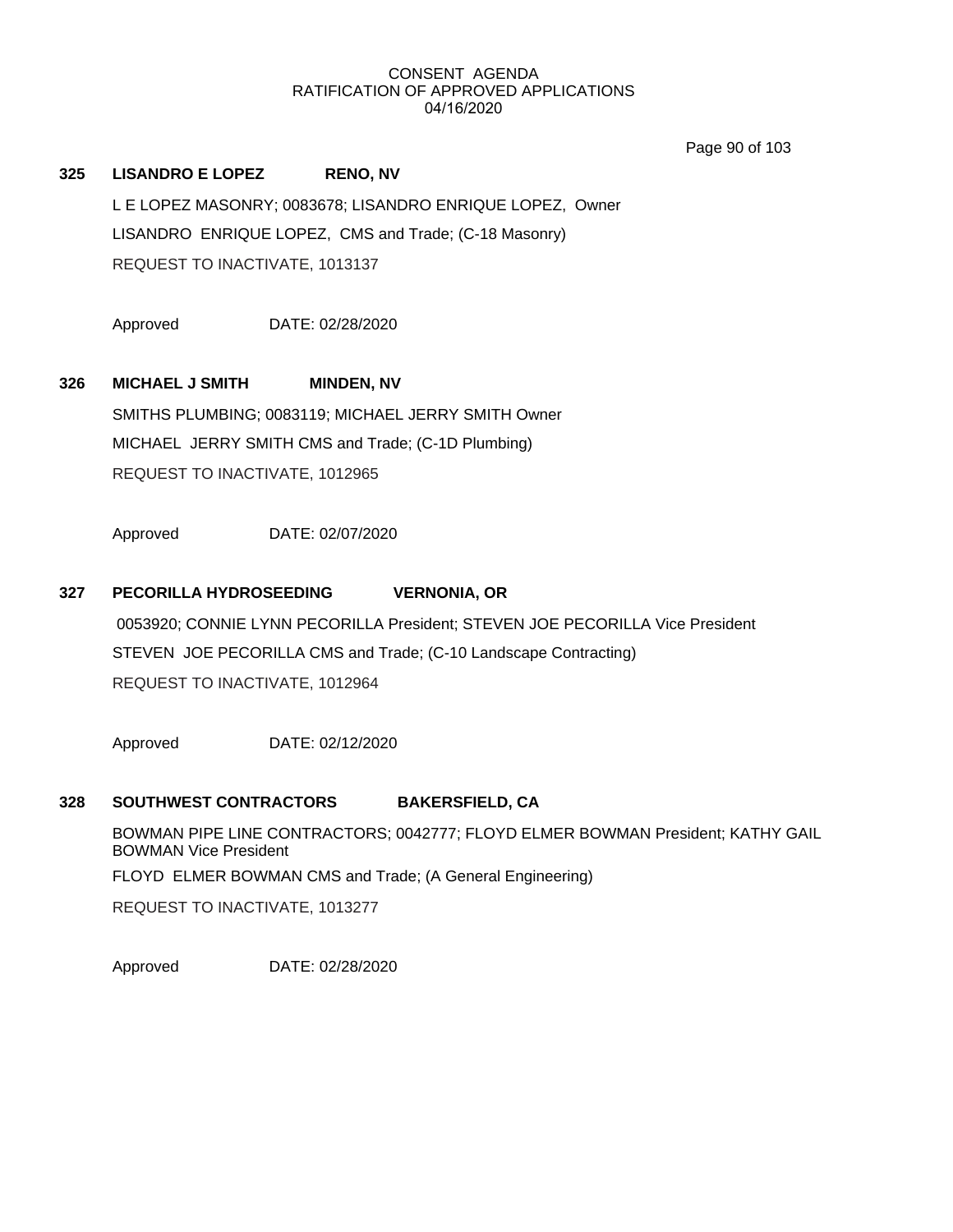Page 91 of 103

## **329 SUSTINEO CONSTRUCTION CORPORATION SAN DIEGO, CA**

 0085293; DAVID MICHAEL HANDMAN, President; FRANK EVARO, Vice President DAVID MICHAEL HANDMAN, CMS and Trade; KEITH MICHAEL GATES, CMS and Trade; (C-2 Electrical) REQUEST TO INACTIVATE, 1013114

Approved DATE: 02/14/2020

# **330 WOODLAND CONSTRUCTION INC LAS VEGAS, NV** 0045470A; MICHAEL JUERGEN PHILLIPS President; DENISE RENEE PHILLIPS Secretary MICHAEL JUERGEN PHILLIPS CMS and Trade; (B-2 Residential and Small Commercial) REQUEST TO INACTIVATE, 1012992

Approved DATE: 02/07/2020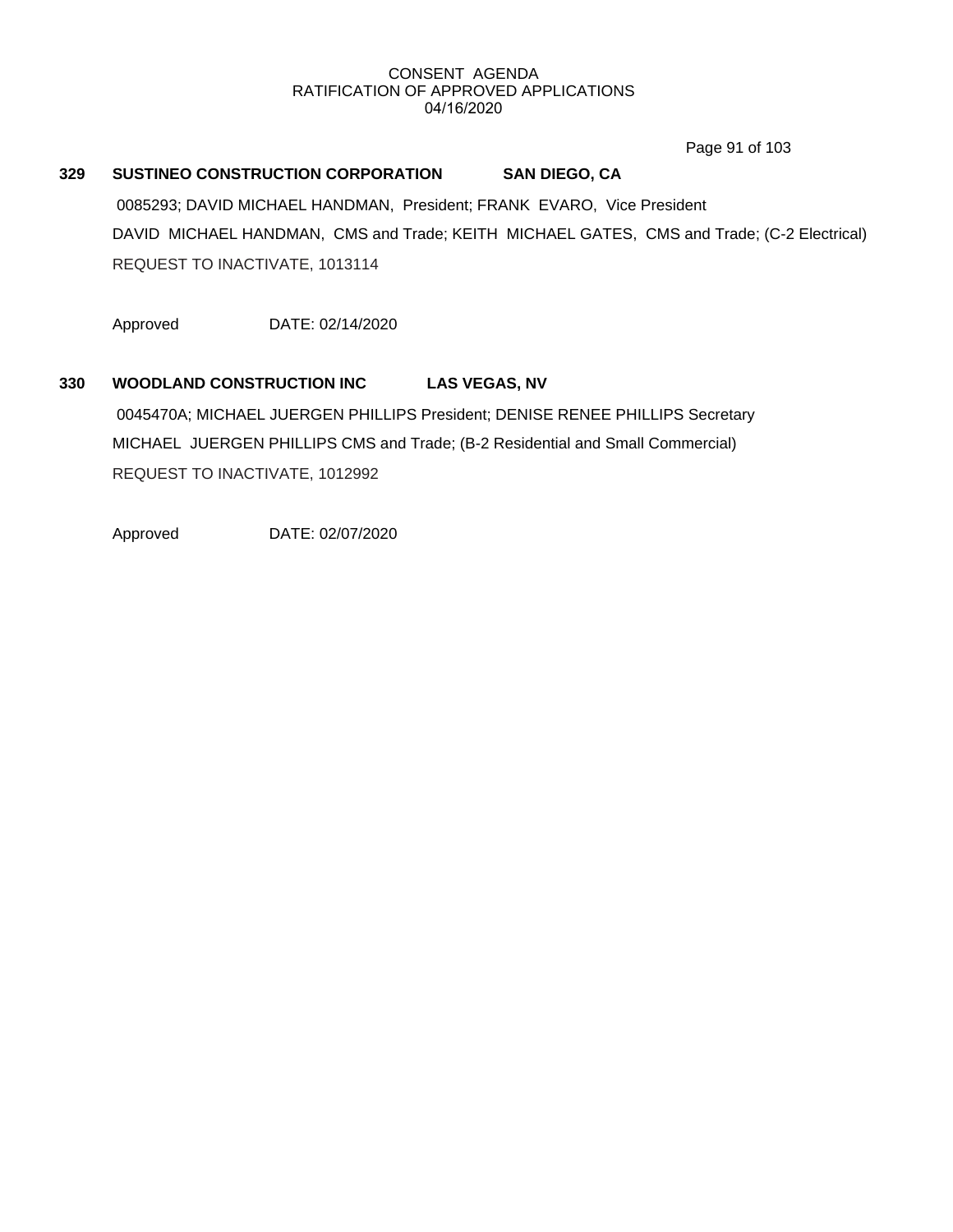Page 92 of 103

## **REQUEST TO REACTIVATE**

## **331 A V A R CONSTRUCTION INC FREMONT, CA**

0077473; CARRICK DAVID PIERCE, President

; (A General Engineering)

REQUEST TO REACTIVATE, 1011451

Approved DATE: 02/21/2020

CONTINGENT UPON BOND OF \$50,000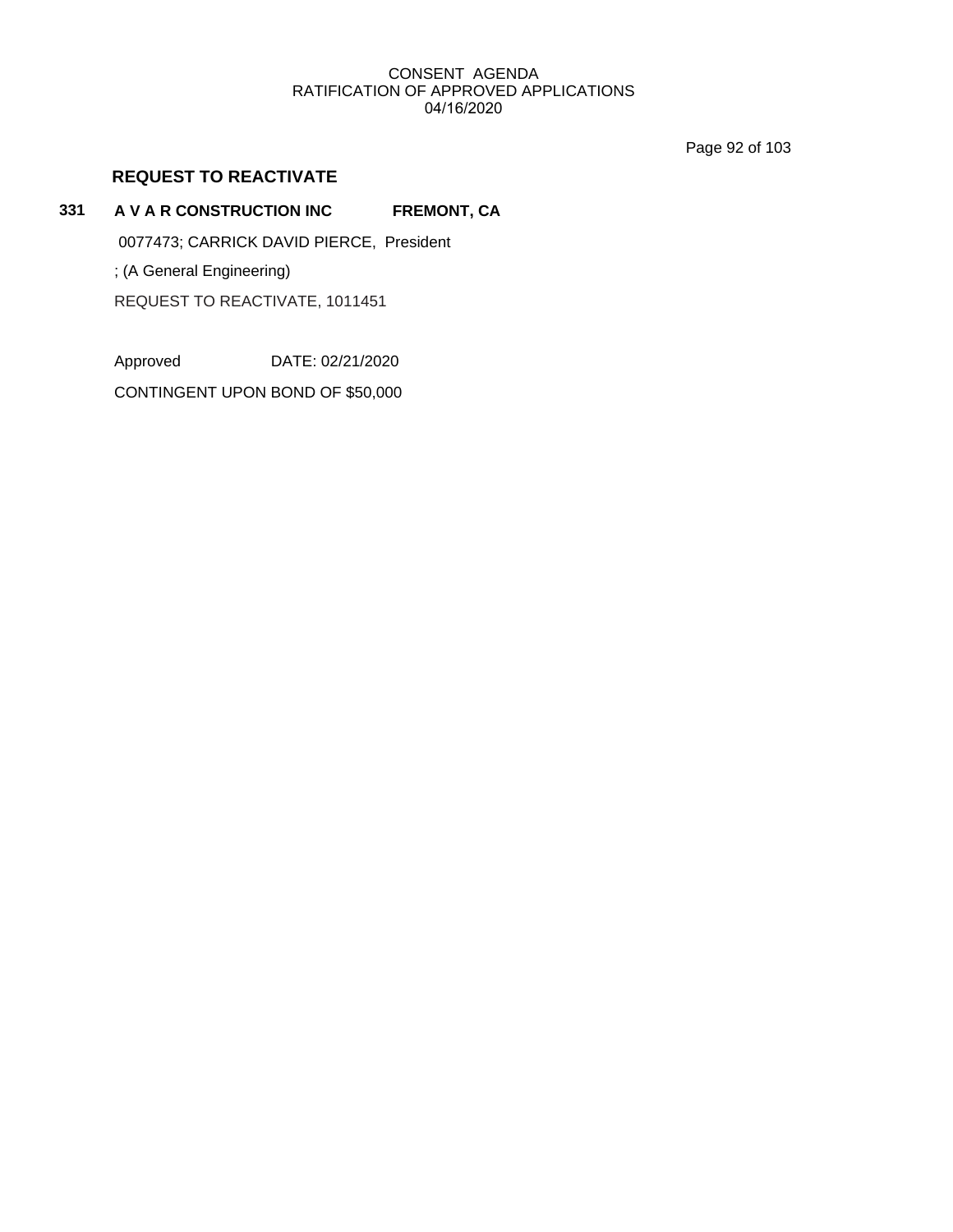Page 93 of 103

## **SINGLE PROJECT LIMIT INCREASE**

## **332 FAULSTICH AND RAND CONSTRUCTION CO INC ELKO, NV**

 0020769; MARTHA ANN RAND President; CARLA ANN UPCHURCH Vice President; RENAE ELIZABETH MCCABE Secretary/Treasurer

MARTHA ANN RAND CMS; RENAE ELIZABETH MCCABE CMS; REGAN G SLACK Trade; (A-7 Excavating and Grading; A-12 Excavating, Grading, Trenching and Surfacing; A-13 Wrecking Buildings; A-15 Sewers, Drains and Pipes; A-19A Water; A-19C Electrical Conduits for Underground Transmission)

SINGLE RAISE IN LIMIT, 1013238

Denied DATE: 02/20/2020

PROJECT LIMIT: \$0.00

PROJECT NAME: ELKO HIIGH SCHOOL PERFORMING ARTS BUILDING

PURSUANT TO NAC 624.70(3) PROVIDED SELF PREPARED FS DATED 12/31/2019 AND OUTDATED REVIEWED FS DATED 12/31/2018

## **333 FOWLER ELECTRIC LTD LAS VEGAS, NV**

0079908; BRANDI MARIE BUCK Managing Member; TODD LAVERN FOWLER Managing Member

TODD LAVERN FOWLER CMS and Trade; BRANDI MARIE BUCK CMS; (C-2 Electrical)

SINGLE RAISE IN LIMIT, 1013131

Approved DATE: 02/12/2020

PROJECT LIMIT: \$2,800,000.00 PROJECT NAME: SOUTHWEST GAS DURANGO

CONTINGENT UPON RECEIPT OF PROOF OF PAYMENT AND PERFORMANCE BONDS UNLESS WAIVED BY OWNER

## **334 GENESIS IRONWORKS LLC FALLON, NV**

0081457A; DEREK MICHAEL ESHELMAN Managing Member

DEREK MICHAEL ESHELMAN CMS and Trade; (C-14 Steel Reinforcing and Erection)

SINGLE RAISE IN LIMIT, 1013394

Denied DATE: 03/02/2020

PROJECT LIMIT: \$0.00

PROJECT NAME: WATER AND WATER RECLAMATION FACILITY SHOP

PURSUANT TO NRS 624.220(3), APPLICATION NOT RECEIVED (5) BUSINESS DAYS PRIOR TO BID DATE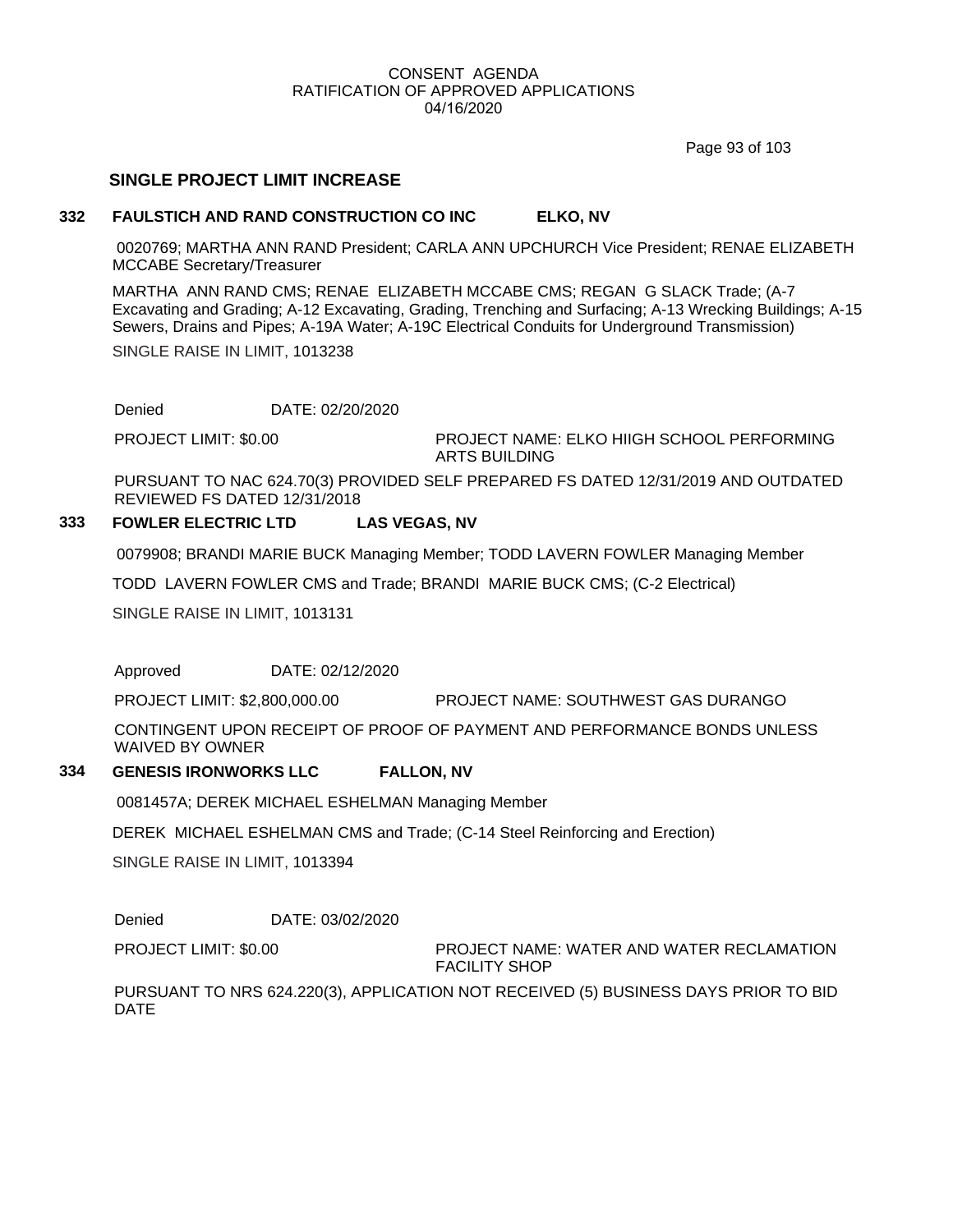Page 94 of 103

## **335 HIGH VOLTAGE ELECTRIC LLC SPARKS, NV**

 0076573; CHAD MICHAEL KAY Manager CHAD MICHAEL KAY CMS and Trade; (C-2 Electrical) SINGLE RAISE IN LIMIT, 1013275

| Approved                       | DATE: 02/25/2020 |                                                                       |
|--------------------------------|------------------|-----------------------------------------------------------------------|
| PROJECT LIMIT: \$10,000,000.00 |                  | <b>PROJECT NAME: DOUBLE R APARTMENTS</b>                              |
|                                |                  | CONTINGENT UPON PAYMENT AND PERFORMANCE BONDS. UNLESS WAIVED BY OWNER |

## **336 HOUSTON SMITH CONSTRUCTION INC Reno, NV**

 0070322; ROLLIN POWERS SMITH President ROLLIN POWERS SMITH CMS and Trade; (B General Building) SINGLE RAISE IN LIMIT, 1013153

Approved DATE: 02/18/2020

PROJECT LIMIT: \$4,300,000.00

PROJECT NAME: MECHANICAL UPGRADES AT VIRGINIA PALMER ELEMENTARY SCHOOL

CONTINGENT UPON PAYMENT AND PERFORMANCE BONDS, UNLESS WAIVED BY OWNER

**337 ICONIC DEVELOPMENT INC LAS VEGAS, NV**

 0078400; JOHN HUI President JOHN HUI CMS and Trade; (B General Building) SINGLE RAISE IN LIMIT, 1013367

Approved DATE: 03/04/2020 PROJECT LIMIT: \$10,000,000.00

PROJECT NAME: RIVERSIDE HOTEL & CASINO INTERIOR COSMETIC REMODEL

CONTINGENT ON PROOF OF PAYMENT AND PERFORMANCE BOND UNLESS WAIVED BY OWNER

## **338 J C S CONSTRUCTION LLC SPARKS, NV**

 0072598; SHERALIN DESIREE CARY Member; JOHN MATTHEW CARY Member JOHN MATTHEW CARY CMS and Trade; (B-2 Residential and Small Commercial) SINGLE RAISE IN LIMIT, 1013291

Approved DATE: 02/26/2020 PROJECT LIMIT: \$3,700,000.00 PROJECT NAME: SILVER CREST CONDOS CONTINGENT UPON PROOF OF PAYMENT AND PERFORMANCE BONDS, UNLESS WAIVED BY OWNER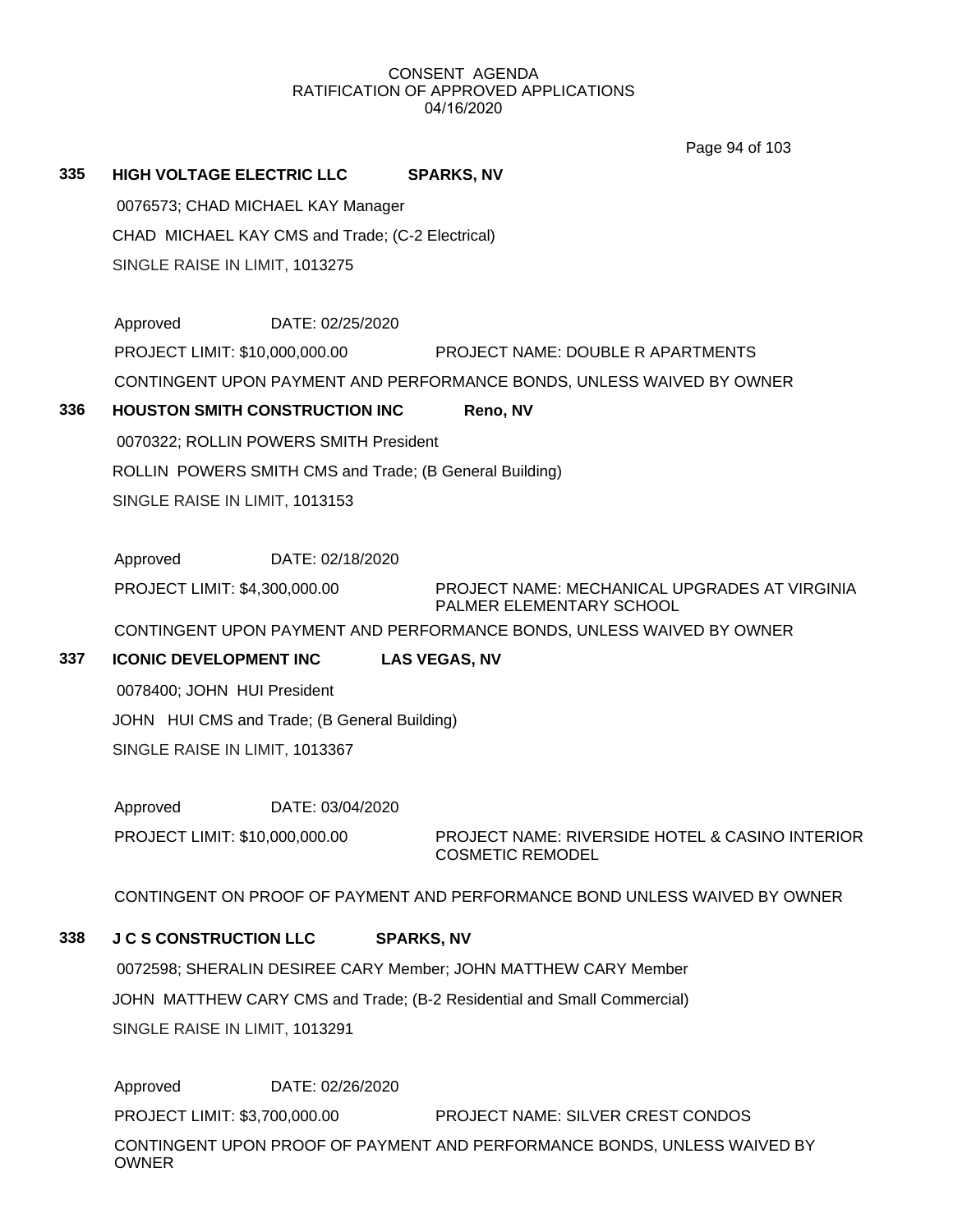Page 95 of 103

## **339 J C S CONSTRUCTION LLC SPARKS, NV**

 0072598; SHERALIN DESIREE CARY Member; JOHN MATTHEW CARY Member JOHN MATTHEW CARY CMS and Trade; (B-2 Residential and Small Commercial) SINGLE RAISE IN LIMIT, 1013292

Approved DATE: 02/26/2020 PROJECT LIMIT: \$3,700,000.00 PROJECT NAME: OSBORNE RESIDENCE CONTINGENT UPON PROOF OF PAYMENT AND PERFORMANCE BONDS, UNLESS WAIVED BY OWNER

## **340 JACKSON ELECTRIC INC LAS VEGAS, NV**

 0051259; ROY L JACKSON President; LORI S JACKSON Secretary; RICK L JACKSON Vice President CHRISTOPHER CHAD JACKSON CMS and Trade; ROY L JACKSON CMS and Trade; (C-2 Electrical) SINGLE RAISE IN LIMIT, 1013018

Approved DATE: 02/06/2020 PROJECT LIMIT: \$8,000,000.00 PROJECT NAME: CREDIT ONE PHASE II CORE & SHELL

CONTINGENT UPON PROOF OF PAYMENT AND PERFORMANCE BOND UNLESS WAIVED BY OWNER

## **341 MODERN ELEMENTS CONSTRUCTION LLC HENDERSON, NV**

 0082941; TODD LEE BARRETT Managing Member TODD LEE BARRETT CMS and Trade; (B-2 Residential and Small Commercial)

SINGLE RAISE IN LIMIT, 1013357

Approved DATE: 02/27/2020

PROJECT NAME: HIGHLAND PROPERTY MANAGEMENT LLC PROJECT LIMIT: \$7,500,000.00

CONTINGENT UPON PROOF OF PAYMENT AND PERFORMANCE BOND UNLESS WAIVED BY OWNER

## **342 R S ELECTRIC LLC LAS VEGAS, NV**

 0078370; ANDRES JENARO SALAS-FERNANDEZ Managing Member ANDRES JENARO SALAS-FERNANDEZ CMS and Trade; (C-2 Electrical) SINGLE RAISE IN LIMIT, 1013014

Approved DATE: 02/07/2020 PROJECT LIMIT: \$24,155.00 PROJECT NAME: LA CAFE DU LAC CONTINGENT UPON PROOF OF PAYMENT AND PERFORMANCE BONDS UNLESS WAIVED BY

OWNER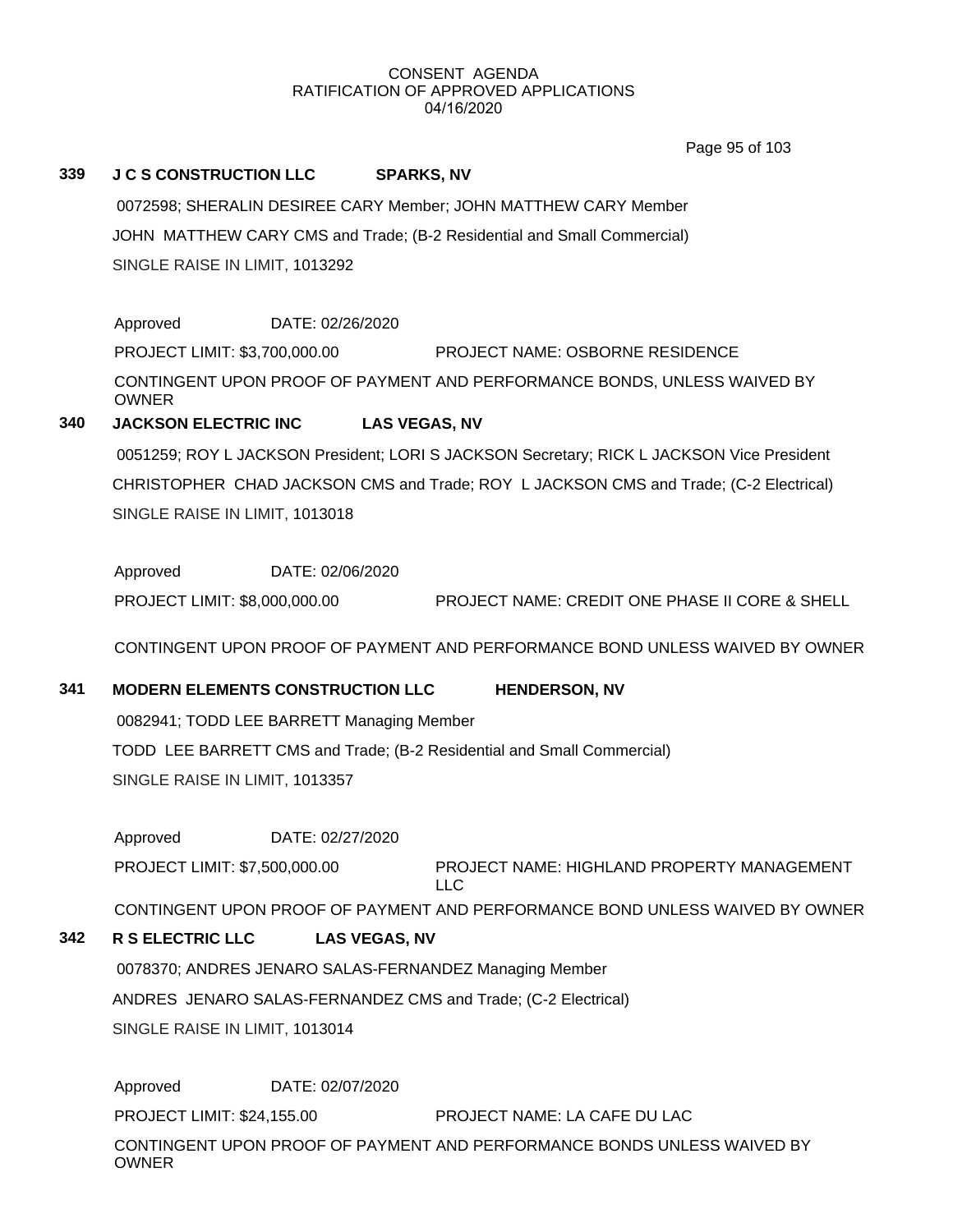Page 96 of 103

## **VOLUNTARY SURRENDER**

## **343 AUBURN CONSTRUCTORS INC SACRAMENTO, CA**

 0077006; JACK DEAN BAILEY, JR President; WILLIAM JOHN FRANCESCHINI Secretary/Treasurer; ANDREW PAUL GRANNER Director; KEVIN SCOTT COUPER Vice President

JACK DEAN BAILEY, JR; ANDREW PAUL GRANNER CMS and Trade ; (AB General Engineering and General Building)

VOLUNTARY SURRENDER, 1012831

Approved DATE: 02/07/2010

## **344 AUBURN CONSTRUCTORS INC SACRAMENTO, CA**

 0070962; JACK DEAN BAILEY, JR President; WILLIAM JOHN FRANCESCHINI Secretary/Treasurer; ANDREW PAUL GRANNER Director; KEVIN SCOTT COUPER Vice President

BARRY RAY EVANS Trade; ANDREW PAUL GRANNER CMS ; (C-2 Electrical)

VOLUNTARY SURRENDER, 1012832

Approved DATE: 02/10/2020

## **345 CARDNO INC HENDERSON, NV**

0080171; BENNY CARROL SMITH President; JULIA KRISTIN GUYNN Secretary

TRAVIS STEWART BIX, CMS and Trade; DANIEL EUGENE PADILLA, JR CMS and Trade ; (A-7 Excavating and Grading)

VOLUNTARY SURRENDER, 1012680

Approved DATE: 02/27/2020

CONTINGENT UPON ISSUANCE OF PENDING LICENSE APPLICATION.

## **346 CARSON VALLEY INC WHITTIER, CA**

 0080929; MARK DAVID PRIESTLEY President; CARMEN ELIZABETH PRIESTLEY Vice President MARK DAVID PRIESTLEY Trade ; (C-1K Industrial Piping) VOLUNTARY SURRENDER, 1013249

Approved DATE: 02/28/2020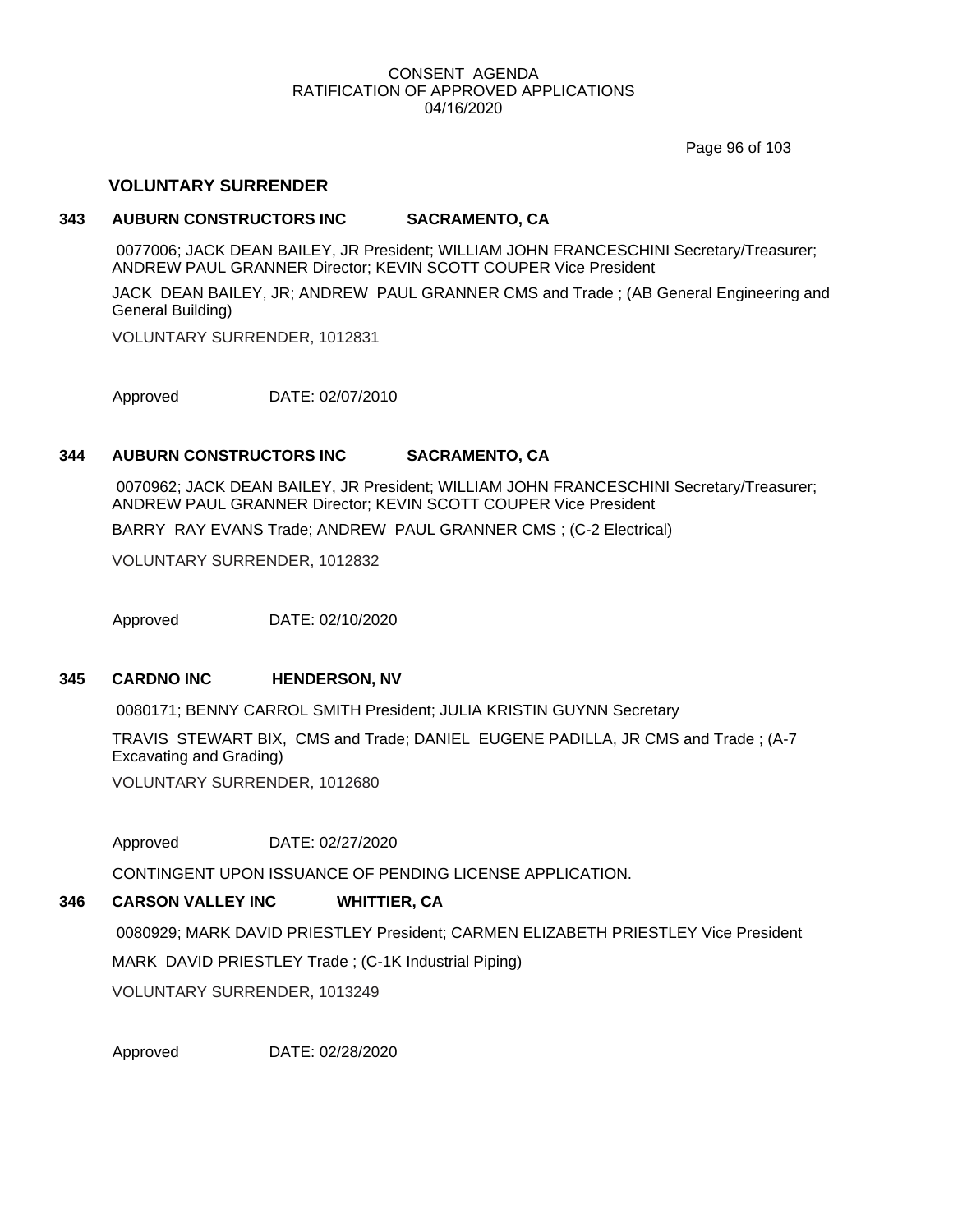Page 97 of 103

## **347 CARSON VALLEY INC WHITTIER, CA**

 0080672; MARK DAVID PRIESTLEY President; CARMEN ELIZABETH PRIESTLEY Vice President MARK DAVID PRIESTLEY Trade ; (C-33 Installing Industrial Machinery) VOLUNTARY SURRENDER, 1013250

Approved DATE: 02/28/2020

## **348 CARSON VALLEY INC WHITTIER, CA**

 0080808; MARK DAVID PRIESTLEY President; CARMEN ELIZABETH PRIESTLEY Vice President MARK DAVID PRIESTLEY Trade ; (C-14J Conveyance of Goods) VOLUNTARY SURRENDER, 1013251

Approved DATE: 02/28/2020

## **349 CHIARAMONTE CONSTRUCTION AND PLUMBING INC TULARE, CA**

 0083008; SALVADOR LOUIS CHIARAMONTE President; AMY DIANE PERRY Secretary; PAMELA MARIE CHIARAMONTE Treasurer

SALVADOR LOUIS CHIARAMONTE CMS and Trade ; (B-2 Residential and Small Commercial)

VOLUNTARY SURRENDER, 1013040

Approved DATE: 02/07/2020

## **350 CIRCUS CIRCUS CASINOS INC LAS VEGAS, NV**

CIRCUS CIRCUS CASINOS INC; 0076244; COREY IAN SANDERS President; JOHN MILTON MCMANUS Secretary; DANIEL JOHN D'ARRIGO Treasurer; ANDREW GEORGE HAGOPIAN, III Assistant Secretary; JAMES JOSEPH MURREN Director

WILLIAM THOMAS HAM CMS and Trade ; (B General Building)

VOLUNTARY SURRENDER, 1012494

Approved DATE: 02/14/2020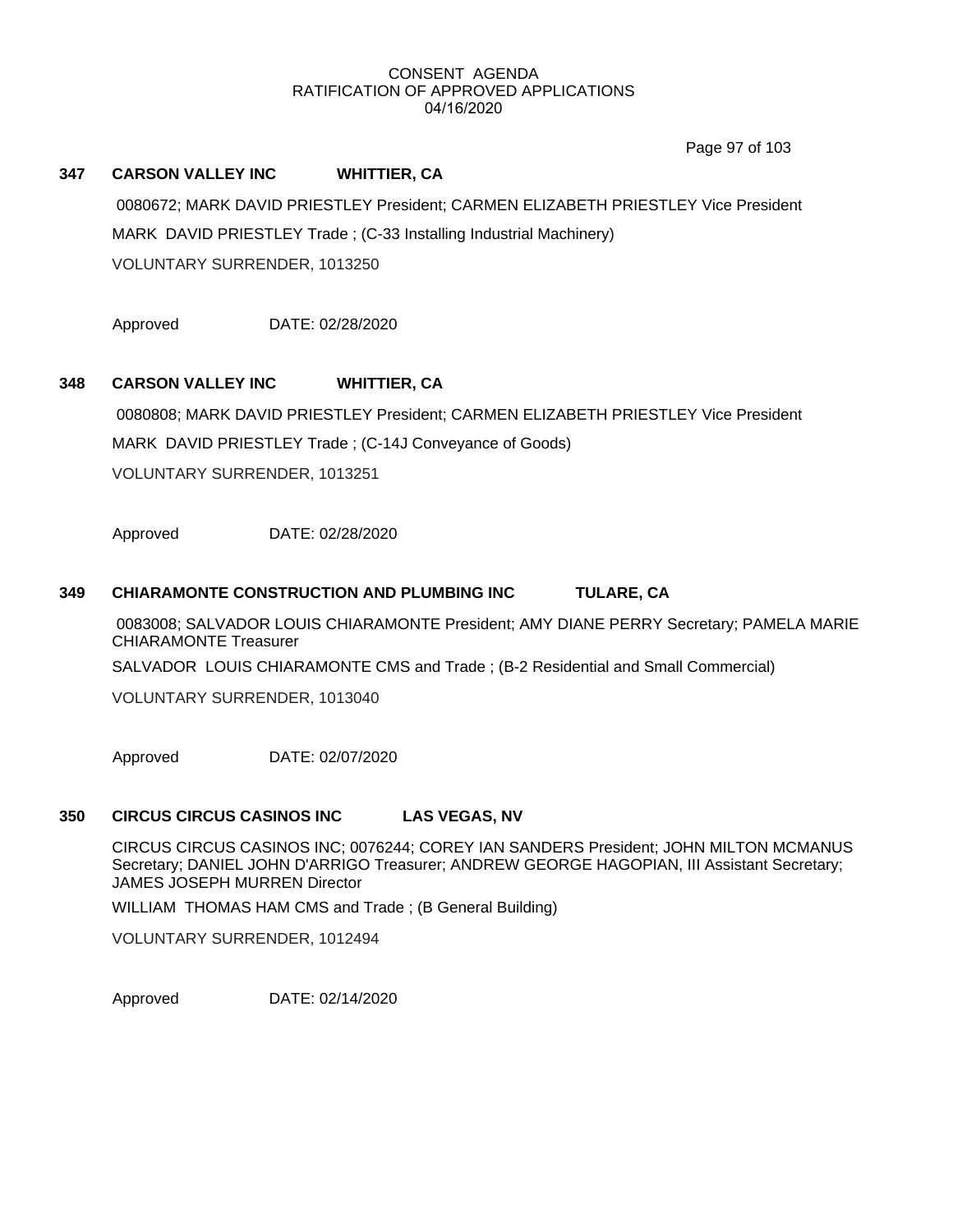Page 98 of 103

## **351 CIRCUS CIRCUS CASINOS INC LAS VEGAS, NV**

CIRCUS CIRCUS CASINOS INC; 0076245; COREY IAN SANDERS President; JOHN MILTON MCMANUS Secretary; DANIEL JOHN D'ARRIGO Treasurer; ANDREW GEORGE HAGOPIAN, III Assistant Secretary; JAMES JOSEPH MURREN Director

WILLIAM THOMAS HAM CMS and Trade ; (C-1 Plumbing and Heating)

VOLUNTARY SURRENDER, 1012495

Approved DATE: 02/14/2020

## **352 CIRCUS CIRCUS CASINOS INC LAS VEGAS, NV**

CIRCUS CIRCUS HOTEL AND CASINO LAS VEGAS; 0073043; COREY IAN SANDERS President; JOHN MILTON MCMANUS Secretary; DANIEL JOHN D'ARRIGO Treasurer; ANDREW GEORGE HAGOPIAN, III Assistant Secretary; JAMES JOSEPH MURREN Director

WILLIAM THOMAS HAM CMS and Trade ; (C-2 Electrical)

VOLUNTARY SURRENDER, 1012496

Approved DATE: 02/14/2020

## **353 CIRCUS CIRCUS CASINOS INC LAS VEGAS, NV**

CIRCUS CIRCUS HOTEL AND CASINO LAS VEGAS; 0073044; COREY IAN SANDERS President; JOHN MILTON MCMANUS Secretary; DANIEL JOHN D'ARRIGO Treasurer; ANDREW GEORGE HAGOPIAN, III Assistant Secretary; JAMES JOSEPH MURREN Director

WILLIAM THOMAS HAM CMS and Trade ; (C-3 Carpentry Maintenance and Minor Repairs)

VOLUNTARY SURRENDER, 1012497

Approved DATE: 02/14/2020

## **354 CONSTRUCTION GROUP INTERNATIONAL LLC LAS VEGAS, NV**

0067953; MARK ANTHONY MARCELL Manager

MARK ANTHONY MARCELL CMS and Trade ; (C-40 Specialties Not Authorized by Other Classifications C40 IS DESIGNATED FOR FIRESTOPPING ONLY)

VOLUNTARY SURRENDER, 1013302

Approved DATE: 02/28/2020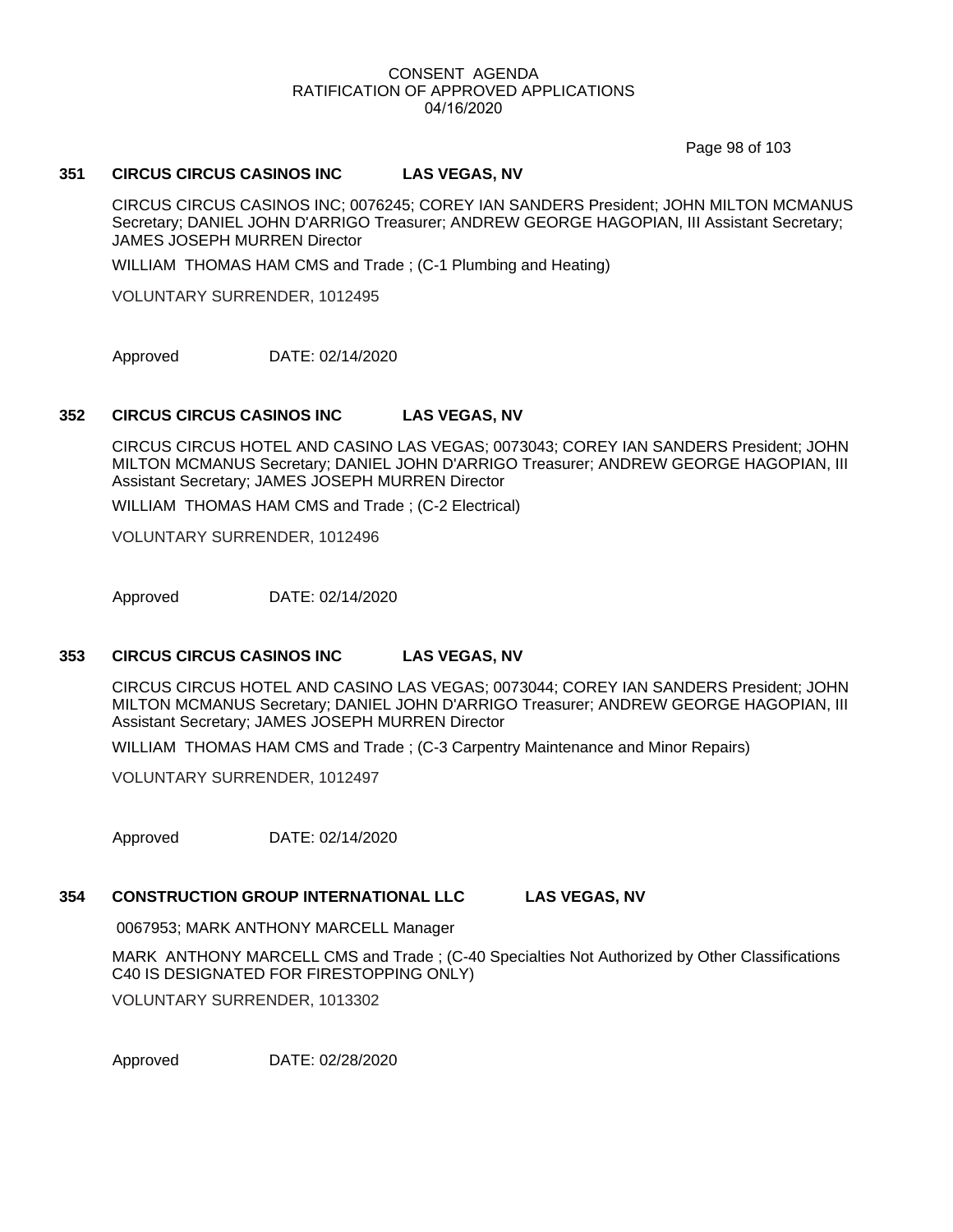Page 99 of 103

## **355 CONSTRUCTION GROUP INTERNATIONAL LLC LAS VEGAS, NV**

0062277; MARK ANTHONY MARCELL Manager

MARK ANTHONY MARCELL CMS and Trade ; (C-15D Waterproofing)

VOLUNTARY SURRENDER, 1013303

Approved DATE: 02/28/2020

## **356 DURAKOOL PATIO COVERS & SUNROOMS INC LAS VEGAS, NV**

0085537; BENJAMIN TODD ANDREAS President; STACEY MICHELLE ANDREAS Secretary

BENJAMIN TODD ANDREAS CMS and Trade ; (C-14G Prefabricated Steel Structures; C-14H Awnings and Louvres)

VOLUNTARY SURRENDER, 1013015

Approved DATE: 02/14/2020

## **357 FORBES CUSTOM EXCAVATION INC RENO, NV**

0043853A; MARK ERWIN FORBES President; SHERRY ANN DAVIS Secretary/Treasurer

MARK ERWIN FORBES CMS and Trade ; (A-12 Excavating, Grading, Trenching and Surfacing; A-15 Sewers, Drains and Pipes; A-19 Pipeline and Conduits)

VOLUNTARY SURRENDER, 1013007

Approved DATE: 02/13/2020

## **358 GREEN DAY LLC ELKO, NV**

 0078620; KENNETH DEAN BICKNELL Managing Member; JUDITH ANN BICKNELL Managing Member KENNETH DEAN BICKNELL CMS and Trade ; (C-10 Landscape Contracting) VOLUNTARY SURRENDER, 1012926

Tabled DATE: 02/13/2020 RESOLUTION OF OPEN COMPLAINT.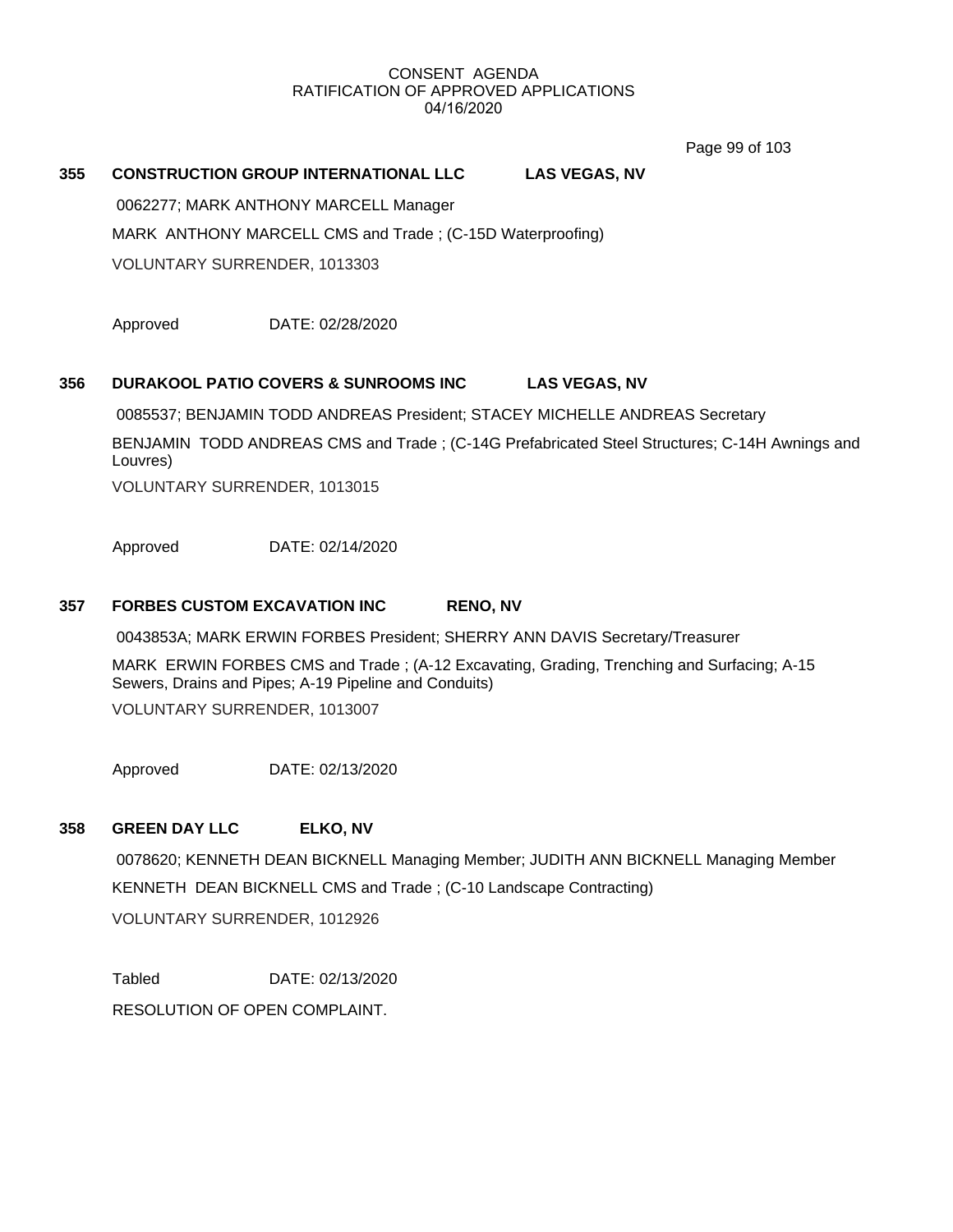Page 100 of 103

## **359 GREEN DAY LLC ELKO, NV**

 0078621; KENNETH DEAN BICKNELL Managing Member; JUDITH ANN BICKNELL Managing Member KENNETH DEAN BICKNELL CMS and Trade ; (C-18 Masonry) VOLUNTARY SURRENDER, 1012927

Tabled DATE: 02/13/2020

RESOLUTION OF OPEN COMPLAINTS.

# **360 H & M UNLIMITED LAS VEGAS, NV** 0053247; HECTOR ENRIQUE MANRIQUE Owner HECTOR ENRIQUE MANRIQUE CMS and Trade ; (C-3 Carpentry Maintenance and Minor Repairs) VOLUNTARY SURRENDER, 1013334

Approved DATE: 02/28/2020

## **361 K C GAGE CONSTRUCTION SPRING CREEK, NV**

0067696; KEVIN CLARK GAGE Owner

KEVIN CLARK GAGE CMS and Trade ; (A-12 Excavating, Grading, Trenching and Surfacing; A-15 Sewers, Drains and Pipes; A-17 Lines to Transmit Electricity; A-19 Pipeline and Conduits; A-9 Piers and Foundations) VOLUNTARY SURRENDER, 1013165

Approved DATE: 02/28/2020

CONTINGENT UPON ISSUANCE OF PENDING LICENSE APPLICATION.

## **362 K C GAGE CONSTRUCTION SPRING CREEK, NV**

 0056003; KEVIN CLARK GAGE Owner KEVIN CLARK GAGE CMS and Trade ; (B-2 Residential and Small Commercial) VOLUNTARY SURRENDER, 1013171

Approved DATE: 02/28/2020 CONTINGENT UPON ISSUANCE OF PENDING LICENSE APPLICATION.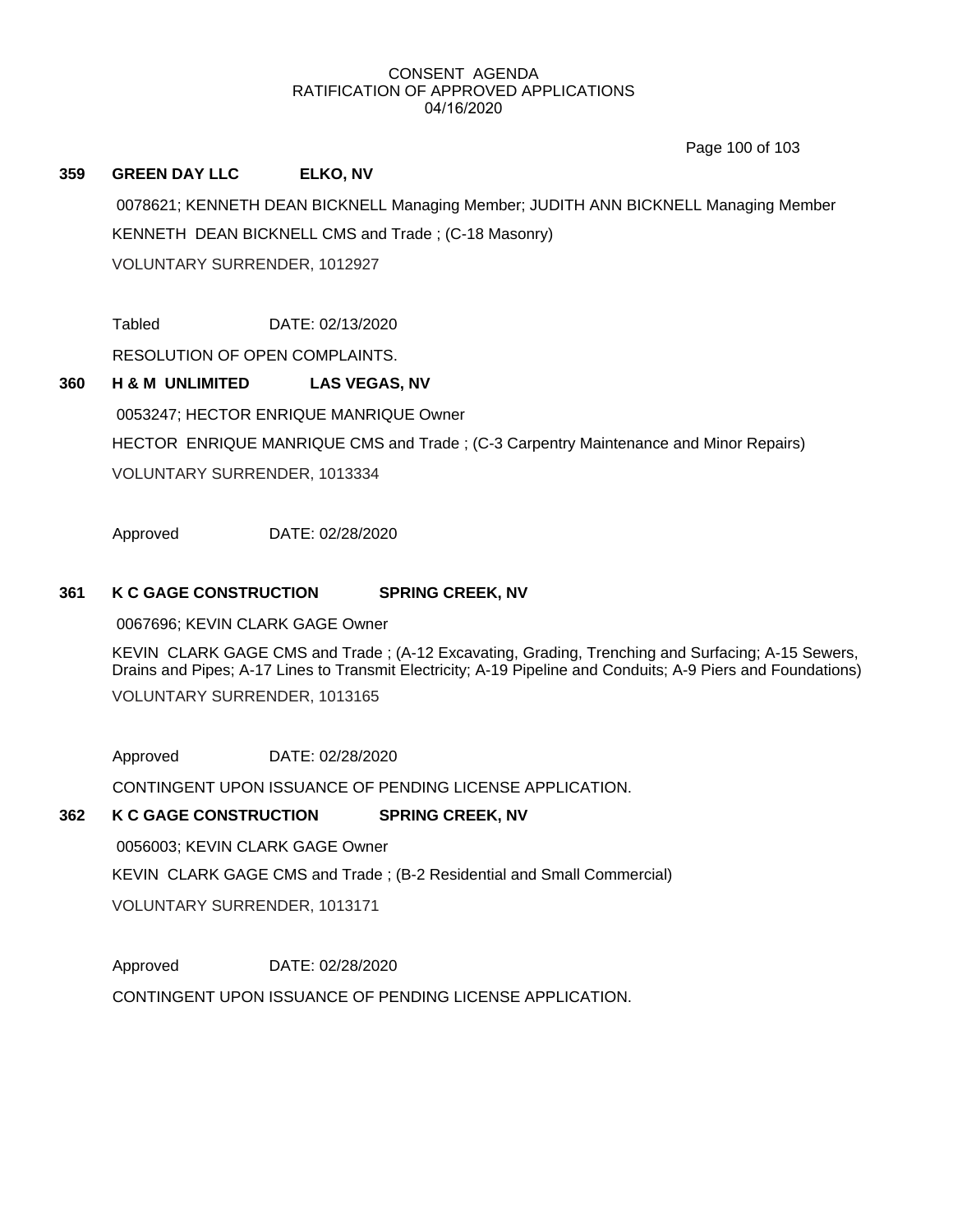Page 101 of 103

## **363 MARTINEZ STEEL CORPORATION ONTARIO, CA**

 0083935; JOE MARTINEZ, President; DEBBIE ANN MARTINEZ Secretary JOE MARTINEZ, CMS and Trade ; (C-14 Steel Reinforcing and Erection) VOLUNTARY SURRENDER, 1013089

Approved DATE: 02/14/2020

## **364 N 47 PREFERRED SERVICE INC SPARKS, NV**

 0048238; BURT BUDD LONGWORTH President BURT BUDD LONGWORTH CMS and Trade ; (C-21 Refrigeration and Air Conditioning) VOLUNTARY SURRENDER, 1013012

Approved DATE: 02/13/2020

CONTINGENT UPON ISSUANCE OF PENDING LICENSE APPLICATION.

## **365 PATH TO PROSPERITY INC NORTH LAS VEGAS, NV**

PURCHASE GREEN; 0080183; ANTHONY DEREK VENA President ANTHONY DEREK VENA CMS and Trade ; (C-10 Landscape Contracting) VOLUNTARY SURRENDER, 1013274

Approved DATE: 02/28/2020 CONTINGENT UPON ISSUANCE OF PENDING LICENSE APPLICATION.

# **366 POWER UP ELECTRIC COMPANY LAS VEGAS, NV** POWER ON ELECTRIC; 0081772; CHARLES FRANCIS MEREDITH President CHARLES FRANCIS MEREDITH CMS and Trade ; (C-2 Electrical) VOLUNTARY SURRENDER, 1013069

Approved DATE: 02/14/2020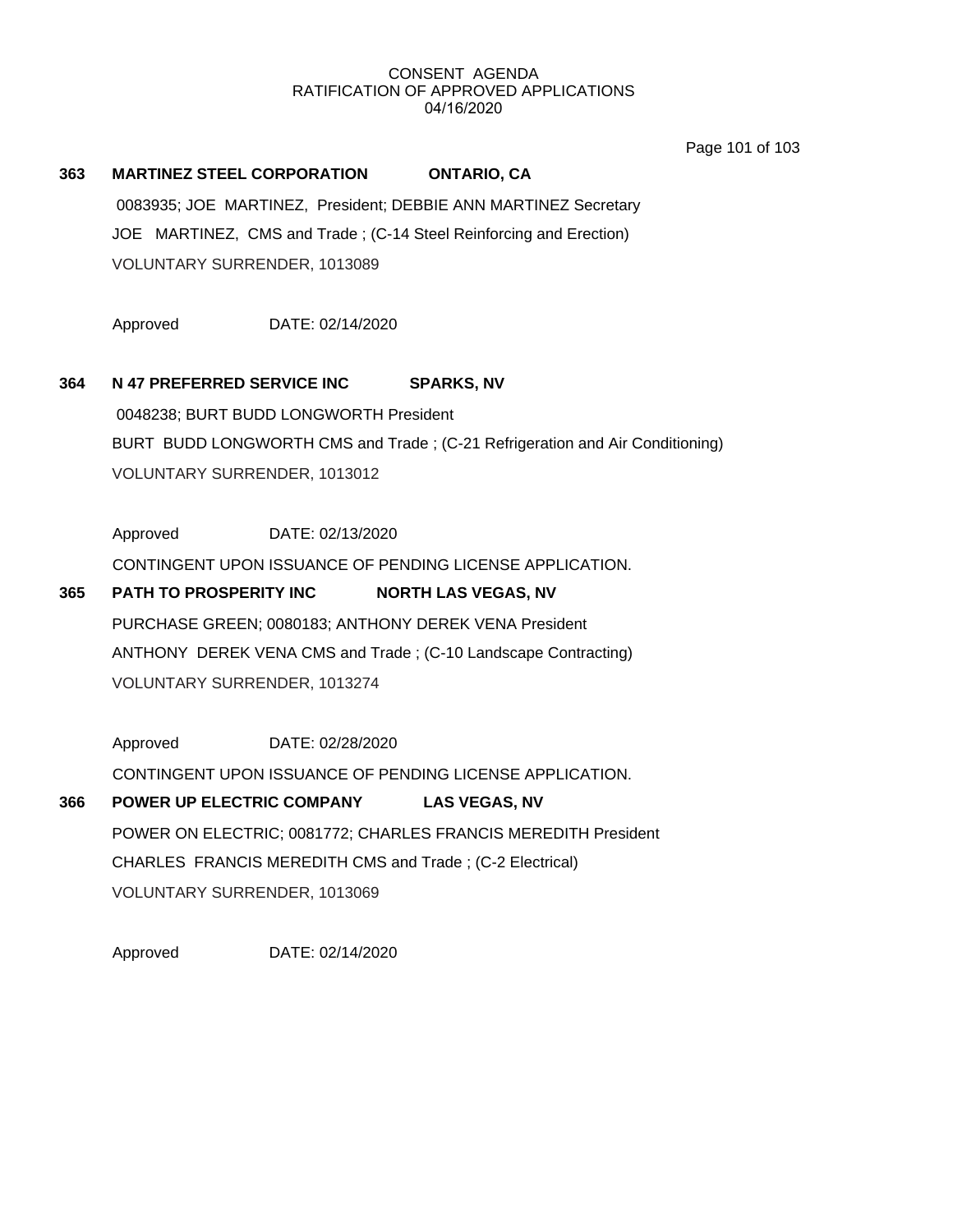Page 102 of 103

## **367 PRESTIGE CUSTOM HOMES LLC CARSON CITY, NV**

 0082831; GEZA BARTOS Manager ADAM PAUL HURLEY Trade ; (C-15 Roofing and Siding) VOLUNTARY SURRENDER, 1012431

Tabled DATE: 02/13/2020

RESOLUTION OF OPEN COMPLAINT ON LICENSE 81961.

## **368 RYAN VAN GORDER GARDNERVILLE, NV**

0082301; RYAN MICHAEL VAN GORDER Owner

RYAN MICHAEL VAN GORDER CMS and Trade ; (C-5 Concrete Contracting)

VOLUNTARY SURRENDER, 1013021

Approved DATE: 02/07/2020

CONTINGENT UPON ISSUANCE OF PENDING LICENSE APPLICATION.

# **369 SANKYU U S A INCORPORATED ITASCA, IL** 0082385; TOSHIHIKO MORIKAWA, President; KEVIN FRANCIS WALSH, JR Vice President KEVIN FRANCIS WALSH, JR CMS ; (C-2 Electrical) VOLUNTARY SURRENDER, 1013115

Approved DATE: 02/14/2020

## **370 SECURITY CONSULTING & SUPPLY INC WELLS, NV** S C S INC; 0052611; JOHN C LUNDY Owner

JOHN C LUNDY CMS and Trade ; (C-2C Fire Detection; C-2D Low Voltage) VOLUNTARY SURRENDER, 1012890

Approved DATE: 02/07/2020 CONTINGENT UPON ISSUANCE OF PENDING LICENSE APPLICATION.